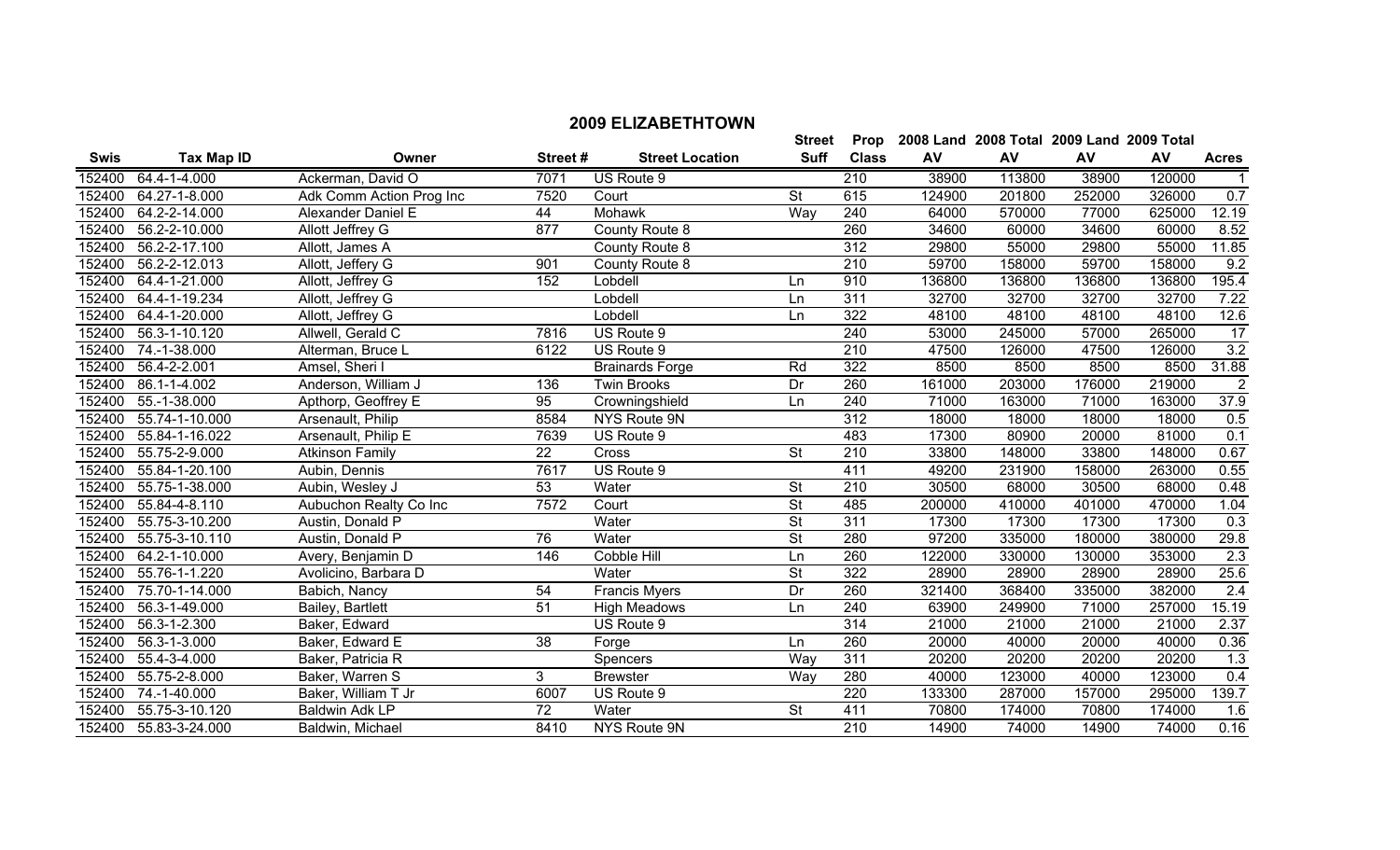|             |                       |                      |                 |                        | <b>Street</b>            | Prop             |        | 2008 Land 2008 Total 2009 Land 2009 Total |        |        |                  |
|-------------|-----------------------|----------------------|-----------------|------------------------|--------------------------|------------------|--------|-------------------------------------------|--------|--------|------------------|
| <b>Swis</b> | <b>Tax Map ID</b>     | Owner                | Street#         | <b>Street Location</b> | <b>Suff</b>              | <b>Class</b>     | AV     | AV                                        | AV     | AV     | <b>Acres</b>     |
| 152400      | 74.2-1-16.000         | Bamberg, Paul G      | 98              | Simonds Hill           | Rd                       | 280              | 208000 | 425000                                    | 213000 | 425000 | 173.2            |
| 152400      | 56.1-1-12.000         | Banks, George E IV   | 542             | County Route 8         |                          | 260              | 25500  | 96000                                     | 25500  | 96000  | 0.32             |
| 152400      | 55.74-1-6.000         | Barclay, Albert      | $\overline{24}$ | Water                  | $\overline{\mathsf{St}}$ | 210              | 31100  | 110000                                    | 31100  | 110000 | 0.5              |
| 152400      | 55.75-3-1.000         | Barclay, Albert W    |                 | Water                  | <b>St</b>                | 323              | 20300  | 20300                                     | 20300  | 20300  | 1.4              |
| 152400      | 86.1-1-6.000          | Bart, Siegfried G    | 128             | <b>Twin Brooks</b>     | Dr                       | 260              | 161900 | 184000                                    | 161900 | 198000 | $\overline{1.3}$ |
| 152400      | 65.2-4-16.000         | Bartgis, Charles E   | 146             | Addison                | Ln                       | 240              | 117000 | 180000                                    | 121000 | 184000 | 112.9            |
| 152400      | 64.27-4-17.000        | Bartlett, Timothy    | 7402            | US Route 9             |                          | 210              | 22000  | 67000                                     | 22000  | 67000  | 0.36             |
| 152400      | 64.27-3-6.000         | Bassett, Alice       | 16              | Cobble Hill            | Ln                       | 210              | 38900  | 130000                                    | 38900  | 130000 |                  |
| 152400      | 56.3-1-10.132         | Bassett, Kathryn M   | 7796            | US Route 9             |                          | 210              | 36700  | 160000                                    | 36700  | 160000 | 0.86             |
| 152400      | 64.27-4-12.100        | Bastian, John        | 15              | Cobble Hill            | Ln                       | 210              | 29500  | 130000                                    | 29500  | 130000 | 0.45             |
| 152400      | 64.27-4-14.000        | Bayless, William H   |                 | US Route 9             |                          | 210              | 39600  | 133000                                    | 39600  | 133000 |                  |
| 152400      | 55.84-4-2.000         | <b>BBD Jades LLC</b> | 7552            | Court                  | $\overline{\mathsf{St}}$ | 421              | 80600  | 275200                                    | 88000  | 275000 | $\overline{0.2}$ |
| 152400      | 55.84-2-9.000         | Beaton, Cathleen B   | $\overline{10}$ | County Route 8         |                          | $\overline{220}$ | 34000  | 104000                                    | 34000  | 104000 | 0.7              |
| 152400      | 55.75-1-12.000        | Beaton, Chestine     | $\overline{28}$ | Roscoe                 | Rd                       | 210              | 34000  | 132000                                    | 34000  | 132000 | 0.7              |
|             | 152400 55.75-1-11.000 | Beaton, Chestine     |                 | Roscoe                 | Rd                       | 312              | 5300   | 8000                                      | 5300   | 8000   | 0.1              |
| 152400      | 64.4-1-18.000         | Beaton, James B      |                 | Lobdell                | Ln                       | 910              | 63000  | 63000                                     | 63000  | 63000  | 75               |
| 152400      | $84.-2-7.000$         | Beaton, Thomas       |                 | US Route 9             |                          | 323              | 4400   | 4400                                      | 4400   | 4400   | 5.9              |
| 152400      | 84.-2-5.000           | Beaton, Thomas       | 5603            | US Route 9             |                          | 240              | 78000  | 194000                                    | 82000  | 198000 | 45.3             |
| 152400      | 74.2-1-11.000         | Beaton, Thomas A     | 6531            | US Route 9             |                          | 210              | 37300  | 68000                                     | 29800  | 34000  |                  |
| 152400      | 74.-1-52.000          | Becker, Richard D    |                 | Scriver                | Ln                       | 311              | 20100  | 20100                                     | 20100  | 20100  | 1.1              |
| 152400      | 74.2-1-42.200         | Becker, Suzanne      | 6378            | US Route 9             |                          | 210              | 39500  | 106000                                    | 39500  | 106000 | 1.8              |
| 152400      | 55.84-4-8.120         | <b>Belzer Peter</b>  | 105             | Hand                   | Ave                      | 710              | 42100  | 142100                                    | 42100  | 142100 | 0.4              |
| 152400      | 55.74-1-18.002        | Belzer, Peter R      | 50              | Lord                   | Rd                       | 210              | 57000  | 353000                                    | 63000  | 380000 | 1.6              |
| 152400      | 55.74-1-17.003        | Bender, David G      | $\overline{16}$ | Arthur                 | Ln                       | 210              | 54900  | 130200                                    | 54900  | 130200 | 5.1              |
| 152400      | 64.2-1-33.000         | Bertrand, Luc        | 5398            | Lincoln Pond           | Rd                       | 210              | 45000  | 172000                                    | 45000  | 172000 | $\overline{8}$   |
| 152400      | 75.1-2-2.000          | Bigelow, Roger       | 78              | Paynes                 | Wav                      | 260              | 212000 | 238000                                    | 230000 | 256000 | 2.35             |
| 152400      | 55.4-1-11.000         | Bijou, Elie J        | 25              | Silver Cascade         | Way                      | 260              | 45000  | 115000                                    | 45000  | 115000 | 2.5              |
| 152400      | 56.4-2-23.240         | Bill, John J         |                 | <b>Brainards Forge</b> | Rd                       | 314              | 1600   | 1600                                      | 1600   | 1600   | 1.57             |
|             | 152400 56.4-2-23.100  | Bill, John J         | 231             | <b>Brainards Forge</b> | Rd                       | 210              | 50000  | 126000                                    | 50000  | 126000 | 4                |

1999 152400 11-1-36.000 11-10 Bishop, Constance H 12 Scriver 1980 120 Ln 260 35400 67800 35400 67800 1.1<br>1991 162400 174.2-1-38.000 Bisselle, Thomas W 6486 US Route 9 1240 48000 180000 54000 194000 13.8

 75.78-2-6.000 Blackman, Dennis J 7 Konis Way 260 73700 100800 79000 107000 0.13 74.14-1-3.000 Blaskowski, Norbert G Jr 6335 US Route 9 260 39500 45000 39500 45000 1.8

152400 74.2-1-38.000 Bisselle, Thomas W 6486 US Route 9 240 48000 180000 54000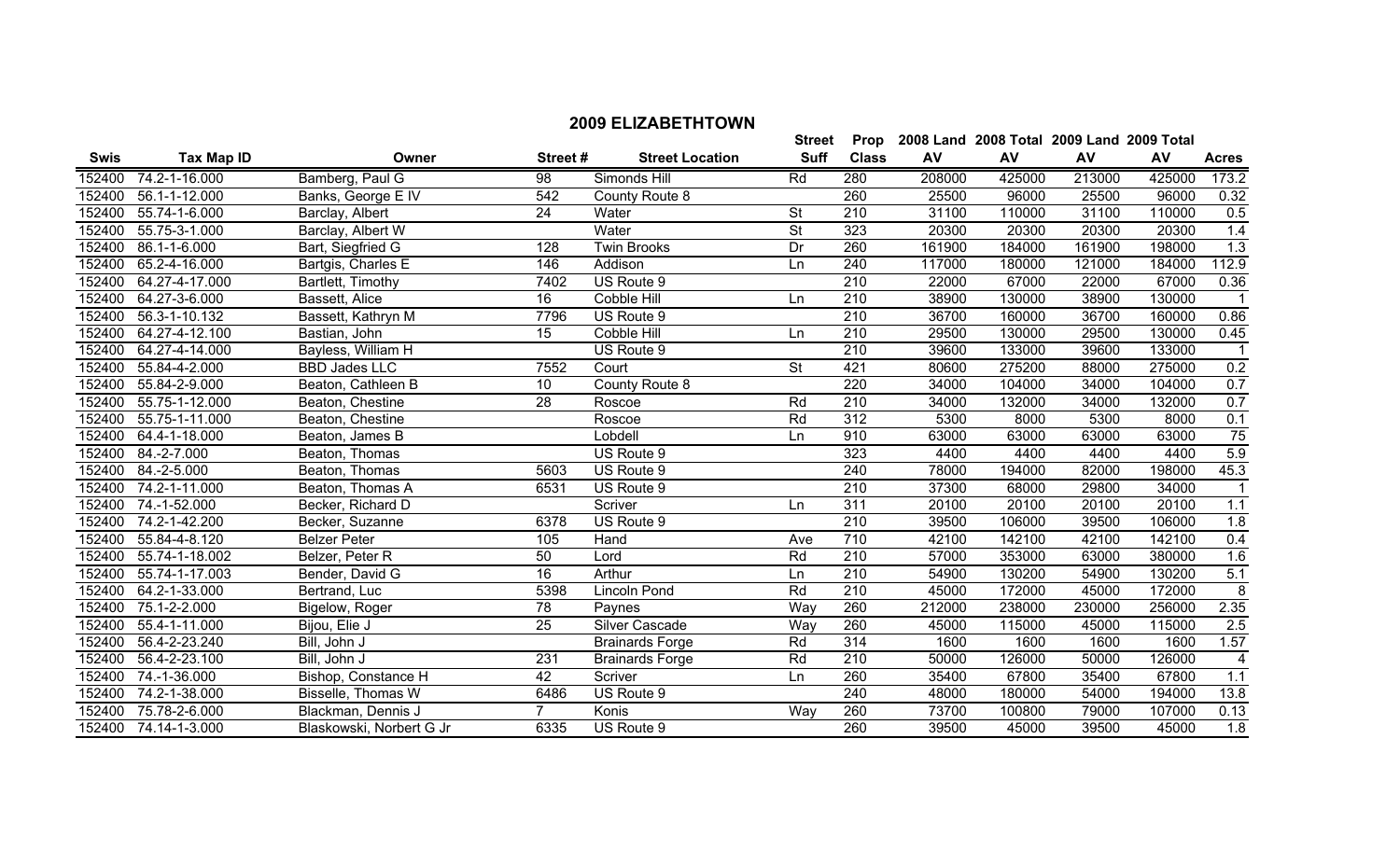|             |                       |                                     |                 |                        | <b>Street</b>            |                  |        | Prop 2008 Land 2008 Total 2009 Land 2009 Total |        |         |                  |
|-------------|-----------------------|-------------------------------------|-----------------|------------------------|--------------------------|------------------|--------|------------------------------------------------|--------|---------|------------------|
| <b>Swis</b> | <b>Tax Map ID</b>     | Owner                               | Street#         | <b>Street Location</b> | <b>Suff</b>              | <b>Class</b>     | AV     | AV                                             | AV     | AV      | <b>Acres</b>     |
| 152400      | 55.84-4-5.000         | Blum, Christopher                   | 11              | Williams               | <b>St</b>                | 210              | 35400  | 174000                                         | 39000  | 189000  | 0.32             |
| 152400      | 55.75-1-31.000        | Boire, Irene M                      | $\overline{18}$ | Dougan                 | Ln                       | 210              | 35800  | 90000                                          | 35800  | 90000   | 0.8              |
| 152400      | 55.4-1-27.000         | Boone, Margaret R                   |                 | NYS Route 9N           |                          | 311              | 20300  | 20300                                          | 20300  | 20300   | 1.39             |
| 152400      | 55.84-2-11.120        | <b>Boquet Development LP</b>        | 20              | Lawrence               | Way                      | 633              | 246400 | 1173800                                        | 246400 | 1173800 | $\overline{6}$   |
|             | 152400 55.75-3-9.000  | Boucek, Miroslav                    | 66              | Water                  | <b>St</b>                | 210              | 24900  | 84000                                          | 24900  | 79000   | $\overline{0.3}$ |
| 152400      | 55.83-3-27.000        | Boucek, Miroslav                    | 8426            | NYS Route 9N           |                          | 210              | 40000  | 110000                                         | 40000  | 110000  | 1.4              |
| 152400      | 55.76-1-1.120         | Bouchard, Diane M                   | 139             | Water                  | <b>St</b>                | 210              | 63000  | 396000                                         | 69000  | 400000  | 2.75             |
| 152400      | 55.76-1-52.000        | Boulton, H Bruce                    |                 | US Route 9             |                          | 311              | 200    | 200                                            | 200    | 200     | 0.2              |
| 152400      | 64.27-4-3.000         | Bowen, Thelma                       | 21              | Partridge              | Rd                       | 210              | 24900  | 99000                                          | 24900  | 103000  | 0.3              |
|             | 152400 65.1-1-7.200   | Bradley, Robert L                   |                 | Garondah               | Way                      | 210              | 62000  | 62000                                          | 72000  | 295000  | 5.7              |
| 152400      | 74.7-1-31.000         | Brady, Regina M                     | 6687            | US Route 9             |                          | 210              | 34200  | 115000                                         | 34200  | 115000  | 0.7              |
| 152400      | 64.4-1-40.200/2009    | Brennan, Stephen                    |                 | US Route 9             |                          | 210              |        |                                                | 39000  | 177000  |                  |
| 152400      | 64.4-1-45.130/2009    | Brennan, Stephen                    |                 | US Route 9             |                          | 311              |        |                                                | 6800   | 6800    |                  |
| 152400      | 64.4-1-45.130         | Brennan, Stephen                    |                 | US Route 9             |                          | 311              | 6800   | 6800                                           | 6800   | 6800    | 7.6              |
|             | 152400 64.4-1-40.200  | Brennan, Stephen                    |                 | US Route 9             |                          | 210              | 39000  | 170000                                         | 39000  | 177000  | 2.6              |
| 152400      | 64.4-1-45.210         | Briggs, George G                    | 6872            | US Route 9             |                          | 433              | 70500  | 135500                                         | 70500  | 188000  | 32.04            |
| 152400      | 55.75-3-8.200         | Brooks, Celinda V                   | 62              | Water                  | $\overline{\mathsf{St}}$ | $\overline{210}$ | 18600  | 80000                                          | 18600  | 80000   | 0.2              |
| 152400      | 64.27-3-2.000         | Brooks, Debra R                     | $\overline{33}$ | Windy                  | Way                      | 210              | 39400  | 187000                                         | 42000  | 198000  | 1.7              |
| 152400      | 55.-1-32.000          | Brooks, Karl A                      | 8958            | NYS Route 9N           |                          | 210              | 39500  | 90000                                          | 39500  | 90000   | 1.15             |
| 152400      | 75.70-1-18.000        | Brown, Ralph F                      | 10              | <b>Francis Myers</b>   | Dr                       | 260              | 184500 | 206600                                         | 202000 | 223000  | 0.9              |
| 152400      | 64.2-2-7.000          | Brownell, Leslie E                  |                 | Lincoln Pond           | Rd                       | 311              | 24500  | 24500                                          | 24500  | 24500   | 7.49             |
| 152400      | 64.2-2-6.000          | Brownell, Leslie E                  |                 | Lincoln Pond           | Rd                       | 311              | 23600  | 23600                                          | 23600  | 23600   | 6.17             |
| 152400      | 55.84-5-6.110         | <b>Bruce L Crary Foundation</b>     | 8273            | River                  | <b>St</b>                | 681              | 76000  | 478000                                         | 95000  | 495000  | 3.68             |
| 152400      | 55.84-5-6.200         | <b>Bruce L Crary Foundation Inc</b> | 8279            | River                  | $\overline{\mathsf{St}}$ | 464              | 53500  | 119900                                         | 79000  | 145000  | 0.7              |
| 152400      | 86.1-1-11.000         | Bryant, Sarah D                     | 104             | Twin Brooks            | Dr                       | 260              | 182200 | 250500                                         | 198000 | 266000  | 0.55             |
| 152400      | 55.76-1-4.100         | Buehler, Paul                       | 43              | Noble                  | Ter                      | 220              | 18600  | 128000                                         | 18600  | 128000  | 0.23             |
| 152400      | 74.14-1-1.000         | Buell, Richard                      | 6351            | US Route 9             |                          | 240              | 49000  | 122000                                         | 53000  | 125000  | 12.2             |
|             | 152400 65.3-1-16.000  | Bullock, Susan R                    | 4850            | <b>Lincoln Pond</b>    | Rd                       | 270              | 27500  | 29500                                          | 27500  | 29500   | 1.5              |
|             | 152400 55.75-1-27.000 | Burdo, Stephen G                    | 93              | Water                  | $\overline{\mathsf{St}}$ | 210              | 31100  | 115000                                         | 33000  | 117000  | 0.5              |

152400 65.2-4-2.100 Burks, Daniel S 11 Brainards Forge Rd 322 44900 44900 44900 44900 25 152400 74.7-1-21.000 Burres, Jeffrey K 18 Simonds Hill Rd 210 34200 65000 34200 65000 0.7 56.3-1-24.000 Burz, Brant L County Route 8 910 19000 19000 19000 19000 22.8 56.3-1-41.000 Burz, Brant L County Route 8 910 78400 78400 78400 78400 160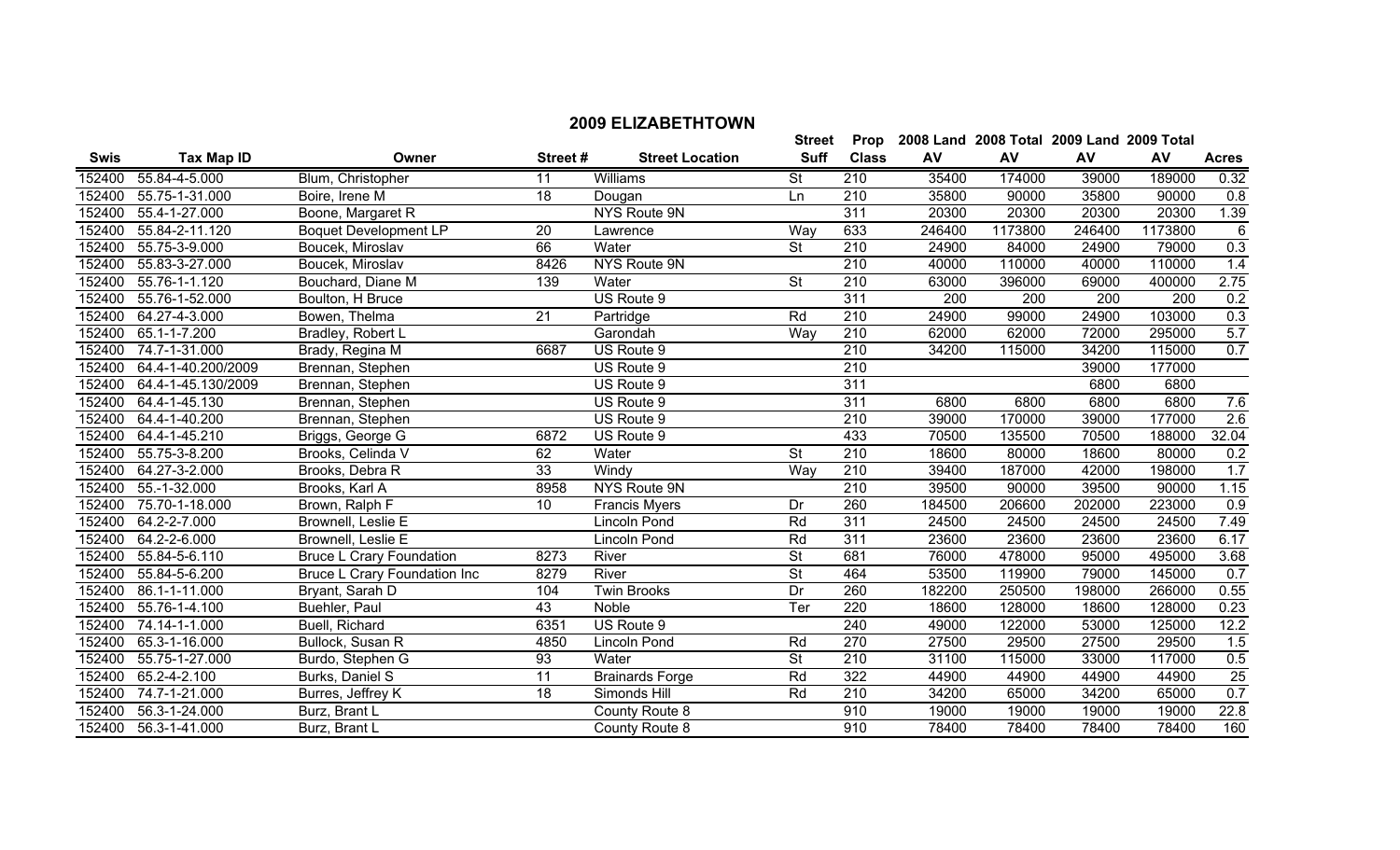| 152400<br>56.3-1-53.111<br>52<br>55000<br>179000<br>179000<br>6.8<br>Cantin, George L<br>210<br>55000<br><b>High Meadows</b><br>Ln<br>55.84-3-6.000<br>St<br>220<br>3.2<br>Cantin, George L<br>184<br>40000<br>149000<br>45000<br>152400<br>Water<br>155000<br>2.1<br>$\overline{210}$<br>152400<br>64.2-1-5.000<br>Carleton, Clelia<br>60000<br>60000<br>105000<br>Cobble Hill<br>193000<br>Ln<br>314<br>1.4<br>152400<br>64.2-1-6.000<br>20300<br>20300<br>20300<br>20300<br>Carleton, Clelia<br>Cobble Hill<br>Ln<br>0.39<br>152400<br>56.3-1-8.000<br>210<br>27700<br>95000<br>27700<br>95000<br>Carlson, Cynthia J<br>$\overline{7}$<br>Forge<br>Ln<br>$\overline{\mathsf{St}}$<br>152400<br>55.84-1-16.200<br>Water<br>438<br>44400<br>44400<br>44400<br>0.11<br>Carpenter, Mark J<br>44400<br>$\overline{\mathsf{St}}$<br>17300<br>0.1<br>152400<br>55.84-1-17.000<br>223<br>Water<br>464<br>168000<br>20000<br>168000<br>Carpenter, Mark J<br>55.84-1-15.161<br>Water<br>St<br>484<br>152400<br>219<br>43200<br>138200<br>54000<br>138000<br>0.27<br>Carpenter, Mark J<br>$\overline{13}$<br>Way<br>$\overline{210}$<br>1.35<br>152400<br>55.76-1-24.000<br>40300<br>86000<br>40300<br>86000<br>Cashdollar, Vincent<br>Glengary<br>7381<br>0.8<br>152400<br>64.27-4-7.000<br>US Route 9<br>220<br>35800<br>178000<br>35800<br>178000<br>Cashin, James<br>152400<br>1.35<br>64.27-2-5.100<br>7432<br>US Route 9<br>415<br>157600<br>378000<br>157600<br>378000<br>Cashin, James<br>152400<br>55.75-3-15.000<br>Cashin, James P<br>112<br><b>St</b><br>0.4<br>Water<br>210<br>28000<br>99000<br>28000<br>99000<br>$\overline{\mathsf{St}}$<br>152400<br>55.84-2-17.000<br>8240<br>River<br>$\overline{210}$<br>28000<br>90000<br>28000<br>90000<br>0.4<br>CasQuilho, Christopher R<br>112.5<br>74.2-1-27.100<br>Rd<br>240<br>145000<br>294000<br>152400<br>Catanach, Enid<br>292<br>Simonds Hill<br>287000<br>152000<br>27.1<br>152400<br>65.1-1-26.044<br>5380<br>Rd<br>240<br>57200<br>57200<br>Lincoln Pond<br>119900<br>139000<br>Catano, Judith<br>152400<br>695<br>32000<br>32000<br>0.8<br>64.27-1-2.000<br><b>Catholic Cemetery</b><br>7478<br>129900<br>129900<br>US Route 9<br>0.8<br>152400<br>64.27-1-3.000<br>US Route 9<br>620<br>129900<br>425000<br>425000<br><b>Catholic Society</b><br>7482<br>256000<br>8.3<br>152400<br>55.83-3-1.000<br>620<br>292200<br>535000<br><b>Catholic Society</b><br>8434<br>NYS Route 9N<br>535000<br>292200<br>0.6<br>64.27-1-4.000<br>7486<br>620<br>301000<br>152400<br><b>Catholic Society</b><br>US Route 9<br>119800<br>279800<br>192000<br>17.5<br>64.2-1-46.200<br>7290<br>US Route 9<br>240<br>50500<br>50500<br>138000<br>152400<br>Cecil, Peter<br>138000<br>0.3<br>152400<br>55.84-3-3.000<br>176<br><b>St</b><br>210<br>24900<br>96000<br>24900<br>96000<br>Celotti, Tammy<br>Water<br>$\overline{\mathsf{St}}$<br>0.76<br>152400<br><b>Champlain National Bank</b><br>7558<br>462<br>690000<br>700000<br>55.84-4-6.000<br>Court<br>176000<br>334000<br>$\overline{\mathsf{St}}$<br>152400<br>55.75-2-4.000<br>Chang, Mu-Chian<br>133<br>Water<br>210<br>39500<br>140000<br>42000<br>153000<br>1.84<br>152400<br>624.-9999-608.900/1881<br><b>Outside Plant</b><br>836<br>15396<br>Chazy & Westport Tel Co<br>$\mathbf{0}$<br>16035<br>0<br>$\mathbf{0}$<br>28.3<br>322<br>152400<br>56.4-2-27.200<br>Cheney David C<br>Rd<br>48200<br>48200<br>48200<br>48200<br><b>Brainards Forge</b><br>$\overline{13}$<br>152400<br>64.2-1-27.000<br>75<br>Way<br>240<br>68400<br>238000<br>244000<br>Chesnut, John M<br>Mohawk<br>69000<br>$\overline{50}$<br>$\overline{\mathsf{St}}$<br>$\overline{210}$<br>1.52<br>152400<br>55.75-3-6.072<br>Water<br>39300<br>170000<br>39300<br>170000<br>Chilson, Gary C<br>$\overline{27}$<br>0.4<br>152400<br>64.28-1-1.000<br>Clark, F Thomas<br>483<br>46800<br>135800<br>46800<br>135800<br>Hand<br>Ave<br>$\overline{22}$<br>1.8<br>75.70-1-17.000<br>Dr<br>214500<br>152400<br>Clark, Thomas F<br><b>Francis Myers</b><br>260<br>295800<br>233000<br>315000<br>12<br>152400<br>$55.-3-2.200$<br>9244<br>240<br>77000<br>NYS Route 9N<br>45000<br>Clark, Timothy A<br>1.5<br>311<br>152400<br>55.74-1-1.110<br>Rd<br>20400<br>20400<br>20400<br>20400<br>Lord<br>Clark, Wayne<br>Rd<br>311<br>37000<br>10.1<br>152400<br>55.74-1-2.110<br>37000<br>37000<br>37000<br>Clark, Wayne<br>Lord<br>$\overline{\mathsf{St}}$<br>0.5<br>152400<br>55.84-1-3.000<br>183<br>Water<br>210<br>31100<br>Coats, William P<br>31100<br>122000<br>122000 | <b>Swis</b> | <b>Tax Map ID</b> | Owner | Street# | <b>Street Location</b> | <b>Suff</b> | <b>Class</b> | AV | AV | AV | AV | <b>Acres</b> |
|-----------------------------------------------------------------------------------------------------------------------------------------------------------------------------------------------------------------------------------------------------------------------------------------------------------------------------------------------------------------------------------------------------------------------------------------------------------------------------------------------------------------------------------------------------------------------------------------------------------------------------------------------------------------------------------------------------------------------------------------------------------------------------------------------------------------------------------------------------------------------------------------------------------------------------------------------------------------------------------------------------------------------------------------------------------------------------------------------------------------------------------------------------------------------------------------------------------------------------------------------------------------------------------------------------------------------------------------------------------------------------------------------------------------------------------------------------------------------------------------------------------------------------------------------------------------------------------------------------------------------------------------------------------------------------------------------------------------------------------------------------------------------------------------------------------------------------------------------------------------------------------------------------------------------------------------------------------------------------------------------------------------------------------------------------------------------------------------------------------------------------------------------------------------------------------------------------------------------------------------------------------------------------------------------------------------------------------------------------------------------------------------------------------------------------------------------------------------------------------------------------------------------------------------------------------------------------------------------------------------------------------------------------------------------------------------------------------------------------------------------------------------------------------------------------------------------------------------------------------------------------------------------------------------------------------------------------------------------------------------------------------------------------------------------------------------------------------------------------------------------------------------------------------------------------------------------------------------------------------------------------------------------------------------------------------------------------------------------------------------------------------------------------------------------------------------------------------------------------------------------------------------------------------------------------------------------------------------------------------------------------------------------------------------------------------------------------------------------------------------------------------------------------------------------------------------------------------------------------------------------------------------------------------------------------------------------------------------------------------------------------------------------------------------------------------------------------------------------------------------------------------------------------------------------------------------------------------------------------------------------------------------------------------------------------------------------------------------------------------------------------------------------------------------------------------------------------------------------------------------------------------------------------------------------|-------------|-------------------|-------|---------|------------------------|-------------|--------------|----|----|----|----|--------------|
|                                                                                                                                                                                                                                                                                                                                                                                                                                                                                                                                                                                                                                                                                                                                                                                                                                                                                                                                                                                                                                                                                                                                                                                                                                                                                                                                                                                                                                                                                                                                                                                                                                                                                                                                                                                                                                                                                                                                                                                                                                                                                                                                                                                                                                                                                                                                                                                                                                                                                                                                                                                                                                                                                                                                                                                                                                                                                                                                                                                                                                                                                                                                                                                                                                                                                                                                                                                                                                                                                                                                                                                                                                                                                                                                                                                                                                                                                                                                                                                                                                                                                                                                                                                                                                                                                                                                                                                                                                                                                                                                               |             |                   |       |         |                        |             |              |    |    |    |    |              |
|                                                                                                                                                                                                                                                                                                                                                                                                                                                                                                                                                                                                                                                                                                                                                                                                                                                                                                                                                                                                                                                                                                                                                                                                                                                                                                                                                                                                                                                                                                                                                                                                                                                                                                                                                                                                                                                                                                                                                                                                                                                                                                                                                                                                                                                                                                                                                                                                                                                                                                                                                                                                                                                                                                                                                                                                                                                                                                                                                                                                                                                                                                                                                                                                                                                                                                                                                                                                                                                                                                                                                                                                                                                                                                                                                                                                                                                                                                                                                                                                                                                                                                                                                                                                                                                                                                                                                                                                                                                                                                                                               |             |                   |       |         |                        |             |              |    |    |    |    |              |
|                                                                                                                                                                                                                                                                                                                                                                                                                                                                                                                                                                                                                                                                                                                                                                                                                                                                                                                                                                                                                                                                                                                                                                                                                                                                                                                                                                                                                                                                                                                                                                                                                                                                                                                                                                                                                                                                                                                                                                                                                                                                                                                                                                                                                                                                                                                                                                                                                                                                                                                                                                                                                                                                                                                                                                                                                                                                                                                                                                                                                                                                                                                                                                                                                                                                                                                                                                                                                                                                                                                                                                                                                                                                                                                                                                                                                                                                                                                                                                                                                                                                                                                                                                                                                                                                                                                                                                                                                                                                                                                                               |             |                   |       |         |                        |             |              |    |    |    |    |              |
|                                                                                                                                                                                                                                                                                                                                                                                                                                                                                                                                                                                                                                                                                                                                                                                                                                                                                                                                                                                                                                                                                                                                                                                                                                                                                                                                                                                                                                                                                                                                                                                                                                                                                                                                                                                                                                                                                                                                                                                                                                                                                                                                                                                                                                                                                                                                                                                                                                                                                                                                                                                                                                                                                                                                                                                                                                                                                                                                                                                                                                                                                                                                                                                                                                                                                                                                                                                                                                                                                                                                                                                                                                                                                                                                                                                                                                                                                                                                                                                                                                                                                                                                                                                                                                                                                                                                                                                                                                                                                                                                               |             |                   |       |         |                        |             |              |    |    |    |    |              |
|                                                                                                                                                                                                                                                                                                                                                                                                                                                                                                                                                                                                                                                                                                                                                                                                                                                                                                                                                                                                                                                                                                                                                                                                                                                                                                                                                                                                                                                                                                                                                                                                                                                                                                                                                                                                                                                                                                                                                                                                                                                                                                                                                                                                                                                                                                                                                                                                                                                                                                                                                                                                                                                                                                                                                                                                                                                                                                                                                                                                                                                                                                                                                                                                                                                                                                                                                                                                                                                                                                                                                                                                                                                                                                                                                                                                                                                                                                                                                                                                                                                                                                                                                                                                                                                                                                                                                                                                                                                                                                                                               |             |                   |       |         |                        |             |              |    |    |    |    |              |
|                                                                                                                                                                                                                                                                                                                                                                                                                                                                                                                                                                                                                                                                                                                                                                                                                                                                                                                                                                                                                                                                                                                                                                                                                                                                                                                                                                                                                                                                                                                                                                                                                                                                                                                                                                                                                                                                                                                                                                                                                                                                                                                                                                                                                                                                                                                                                                                                                                                                                                                                                                                                                                                                                                                                                                                                                                                                                                                                                                                                                                                                                                                                                                                                                                                                                                                                                                                                                                                                                                                                                                                                                                                                                                                                                                                                                                                                                                                                                                                                                                                                                                                                                                                                                                                                                                                                                                                                                                                                                                                                               |             |                   |       |         |                        |             |              |    |    |    |    |              |
|                                                                                                                                                                                                                                                                                                                                                                                                                                                                                                                                                                                                                                                                                                                                                                                                                                                                                                                                                                                                                                                                                                                                                                                                                                                                                                                                                                                                                                                                                                                                                                                                                                                                                                                                                                                                                                                                                                                                                                                                                                                                                                                                                                                                                                                                                                                                                                                                                                                                                                                                                                                                                                                                                                                                                                                                                                                                                                                                                                                                                                                                                                                                                                                                                                                                                                                                                                                                                                                                                                                                                                                                                                                                                                                                                                                                                                                                                                                                                                                                                                                                                                                                                                                                                                                                                                                                                                                                                                                                                                                                               |             |                   |       |         |                        |             |              |    |    |    |    |              |
|                                                                                                                                                                                                                                                                                                                                                                                                                                                                                                                                                                                                                                                                                                                                                                                                                                                                                                                                                                                                                                                                                                                                                                                                                                                                                                                                                                                                                                                                                                                                                                                                                                                                                                                                                                                                                                                                                                                                                                                                                                                                                                                                                                                                                                                                                                                                                                                                                                                                                                                                                                                                                                                                                                                                                                                                                                                                                                                                                                                                                                                                                                                                                                                                                                                                                                                                                                                                                                                                                                                                                                                                                                                                                                                                                                                                                                                                                                                                                                                                                                                                                                                                                                                                                                                                                                                                                                                                                                                                                                                                               |             |                   |       |         |                        |             |              |    |    |    |    |              |
|                                                                                                                                                                                                                                                                                                                                                                                                                                                                                                                                                                                                                                                                                                                                                                                                                                                                                                                                                                                                                                                                                                                                                                                                                                                                                                                                                                                                                                                                                                                                                                                                                                                                                                                                                                                                                                                                                                                                                                                                                                                                                                                                                                                                                                                                                                                                                                                                                                                                                                                                                                                                                                                                                                                                                                                                                                                                                                                                                                                                                                                                                                                                                                                                                                                                                                                                                                                                                                                                                                                                                                                                                                                                                                                                                                                                                                                                                                                                                                                                                                                                                                                                                                                                                                                                                                                                                                                                                                                                                                                                               |             |                   |       |         |                        |             |              |    |    |    |    |              |
|                                                                                                                                                                                                                                                                                                                                                                                                                                                                                                                                                                                                                                                                                                                                                                                                                                                                                                                                                                                                                                                                                                                                                                                                                                                                                                                                                                                                                                                                                                                                                                                                                                                                                                                                                                                                                                                                                                                                                                                                                                                                                                                                                                                                                                                                                                                                                                                                                                                                                                                                                                                                                                                                                                                                                                                                                                                                                                                                                                                                                                                                                                                                                                                                                                                                                                                                                                                                                                                                                                                                                                                                                                                                                                                                                                                                                                                                                                                                                                                                                                                                                                                                                                                                                                                                                                                                                                                                                                                                                                                                               |             |                   |       |         |                        |             |              |    |    |    |    |              |
|                                                                                                                                                                                                                                                                                                                                                                                                                                                                                                                                                                                                                                                                                                                                                                                                                                                                                                                                                                                                                                                                                                                                                                                                                                                                                                                                                                                                                                                                                                                                                                                                                                                                                                                                                                                                                                                                                                                                                                                                                                                                                                                                                                                                                                                                                                                                                                                                                                                                                                                                                                                                                                                                                                                                                                                                                                                                                                                                                                                                                                                                                                                                                                                                                                                                                                                                                                                                                                                                                                                                                                                                                                                                                                                                                                                                                                                                                                                                                                                                                                                                                                                                                                                                                                                                                                                                                                                                                                                                                                                                               |             |                   |       |         |                        |             |              |    |    |    |    |              |
|                                                                                                                                                                                                                                                                                                                                                                                                                                                                                                                                                                                                                                                                                                                                                                                                                                                                                                                                                                                                                                                                                                                                                                                                                                                                                                                                                                                                                                                                                                                                                                                                                                                                                                                                                                                                                                                                                                                                                                                                                                                                                                                                                                                                                                                                                                                                                                                                                                                                                                                                                                                                                                                                                                                                                                                                                                                                                                                                                                                                                                                                                                                                                                                                                                                                                                                                                                                                                                                                                                                                                                                                                                                                                                                                                                                                                                                                                                                                                                                                                                                                                                                                                                                                                                                                                                                                                                                                                                                                                                                                               |             |                   |       |         |                        |             |              |    |    |    |    |              |
|                                                                                                                                                                                                                                                                                                                                                                                                                                                                                                                                                                                                                                                                                                                                                                                                                                                                                                                                                                                                                                                                                                                                                                                                                                                                                                                                                                                                                                                                                                                                                                                                                                                                                                                                                                                                                                                                                                                                                                                                                                                                                                                                                                                                                                                                                                                                                                                                                                                                                                                                                                                                                                                                                                                                                                                                                                                                                                                                                                                                                                                                                                                                                                                                                                                                                                                                                                                                                                                                                                                                                                                                                                                                                                                                                                                                                                                                                                                                                                                                                                                                                                                                                                                                                                                                                                                                                                                                                                                                                                                                               |             |                   |       |         |                        |             |              |    |    |    |    |              |
|                                                                                                                                                                                                                                                                                                                                                                                                                                                                                                                                                                                                                                                                                                                                                                                                                                                                                                                                                                                                                                                                                                                                                                                                                                                                                                                                                                                                                                                                                                                                                                                                                                                                                                                                                                                                                                                                                                                                                                                                                                                                                                                                                                                                                                                                                                                                                                                                                                                                                                                                                                                                                                                                                                                                                                                                                                                                                                                                                                                                                                                                                                                                                                                                                                                                                                                                                                                                                                                                                                                                                                                                                                                                                                                                                                                                                                                                                                                                                                                                                                                                                                                                                                                                                                                                                                                                                                                                                                                                                                                                               |             |                   |       |         |                        |             |              |    |    |    |    |              |
|                                                                                                                                                                                                                                                                                                                                                                                                                                                                                                                                                                                                                                                                                                                                                                                                                                                                                                                                                                                                                                                                                                                                                                                                                                                                                                                                                                                                                                                                                                                                                                                                                                                                                                                                                                                                                                                                                                                                                                                                                                                                                                                                                                                                                                                                                                                                                                                                                                                                                                                                                                                                                                                                                                                                                                                                                                                                                                                                                                                                                                                                                                                                                                                                                                                                                                                                                                                                                                                                                                                                                                                                                                                                                                                                                                                                                                                                                                                                                                                                                                                                                                                                                                                                                                                                                                                                                                                                                                                                                                                                               |             |                   |       |         |                        |             |              |    |    |    |    |              |
|                                                                                                                                                                                                                                                                                                                                                                                                                                                                                                                                                                                                                                                                                                                                                                                                                                                                                                                                                                                                                                                                                                                                                                                                                                                                                                                                                                                                                                                                                                                                                                                                                                                                                                                                                                                                                                                                                                                                                                                                                                                                                                                                                                                                                                                                                                                                                                                                                                                                                                                                                                                                                                                                                                                                                                                                                                                                                                                                                                                                                                                                                                                                                                                                                                                                                                                                                                                                                                                                                                                                                                                                                                                                                                                                                                                                                                                                                                                                                                                                                                                                                                                                                                                                                                                                                                                                                                                                                                                                                                                                               |             |                   |       |         |                        |             |              |    |    |    |    |              |
|                                                                                                                                                                                                                                                                                                                                                                                                                                                                                                                                                                                                                                                                                                                                                                                                                                                                                                                                                                                                                                                                                                                                                                                                                                                                                                                                                                                                                                                                                                                                                                                                                                                                                                                                                                                                                                                                                                                                                                                                                                                                                                                                                                                                                                                                                                                                                                                                                                                                                                                                                                                                                                                                                                                                                                                                                                                                                                                                                                                                                                                                                                                                                                                                                                                                                                                                                                                                                                                                                                                                                                                                                                                                                                                                                                                                                                                                                                                                                                                                                                                                                                                                                                                                                                                                                                                                                                                                                                                                                                                                               |             |                   |       |         |                        |             |              |    |    |    |    |              |
|                                                                                                                                                                                                                                                                                                                                                                                                                                                                                                                                                                                                                                                                                                                                                                                                                                                                                                                                                                                                                                                                                                                                                                                                                                                                                                                                                                                                                                                                                                                                                                                                                                                                                                                                                                                                                                                                                                                                                                                                                                                                                                                                                                                                                                                                                                                                                                                                                                                                                                                                                                                                                                                                                                                                                                                                                                                                                                                                                                                                                                                                                                                                                                                                                                                                                                                                                                                                                                                                                                                                                                                                                                                                                                                                                                                                                                                                                                                                                                                                                                                                                                                                                                                                                                                                                                                                                                                                                                                                                                                                               |             |                   |       |         |                        |             |              |    |    |    |    |              |
|                                                                                                                                                                                                                                                                                                                                                                                                                                                                                                                                                                                                                                                                                                                                                                                                                                                                                                                                                                                                                                                                                                                                                                                                                                                                                                                                                                                                                                                                                                                                                                                                                                                                                                                                                                                                                                                                                                                                                                                                                                                                                                                                                                                                                                                                                                                                                                                                                                                                                                                                                                                                                                                                                                                                                                                                                                                                                                                                                                                                                                                                                                                                                                                                                                                                                                                                                                                                                                                                                                                                                                                                                                                                                                                                                                                                                                                                                                                                                                                                                                                                                                                                                                                                                                                                                                                                                                                                                                                                                                                                               |             |                   |       |         |                        |             |              |    |    |    |    |              |
|                                                                                                                                                                                                                                                                                                                                                                                                                                                                                                                                                                                                                                                                                                                                                                                                                                                                                                                                                                                                                                                                                                                                                                                                                                                                                                                                                                                                                                                                                                                                                                                                                                                                                                                                                                                                                                                                                                                                                                                                                                                                                                                                                                                                                                                                                                                                                                                                                                                                                                                                                                                                                                                                                                                                                                                                                                                                                                                                                                                                                                                                                                                                                                                                                                                                                                                                                                                                                                                                                                                                                                                                                                                                                                                                                                                                                                                                                                                                                                                                                                                                                                                                                                                                                                                                                                                                                                                                                                                                                                                                               |             |                   |       |         |                        |             |              |    |    |    |    |              |
|                                                                                                                                                                                                                                                                                                                                                                                                                                                                                                                                                                                                                                                                                                                                                                                                                                                                                                                                                                                                                                                                                                                                                                                                                                                                                                                                                                                                                                                                                                                                                                                                                                                                                                                                                                                                                                                                                                                                                                                                                                                                                                                                                                                                                                                                                                                                                                                                                                                                                                                                                                                                                                                                                                                                                                                                                                                                                                                                                                                                                                                                                                                                                                                                                                                                                                                                                                                                                                                                                                                                                                                                                                                                                                                                                                                                                                                                                                                                                                                                                                                                                                                                                                                                                                                                                                                                                                                                                                                                                                                                               |             |                   |       |         |                        |             |              |    |    |    |    |              |
|                                                                                                                                                                                                                                                                                                                                                                                                                                                                                                                                                                                                                                                                                                                                                                                                                                                                                                                                                                                                                                                                                                                                                                                                                                                                                                                                                                                                                                                                                                                                                                                                                                                                                                                                                                                                                                                                                                                                                                                                                                                                                                                                                                                                                                                                                                                                                                                                                                                                                                                                                                                                                                                                                                                                                                                                                                                                                                                                                                                                                                                                                                                                                                                                                                                                                                                                                                                                                                                                                                                                                                                                                                                                                                                                                                                                                                                                                                                                                                                                                                                                                                                                                                                                                                                                                                                                                                                                                                                                                                                                               |             |                   |       |         |                        |             |              |    |    |    |    |              |
|                                                                                                                                                                                                                                                                                                                                                                                                                                                                                                                                                                                                                                                                                                                                                                                                                                                                                                                                                                                                                                                                                                                                                                                                                                                                                                                                                                                                                                                                                                                                                                                                                                                                                                                                                                                                                                                                                                                                                                                                                                                                                                                                                                                                                                                                                                                                                                                                                                                                                                                                                                                                                                                                                                                                                                                                                                                                                                                                                                                                                                                                                                                                                                                                                                                                                                                                                                                                                                                                                                                                                                                                                                                                                                                                                                                                                                                                                                                                                                                                                                                                                                                                                                                                                                                                                                                                                                                                                                                                                                                                               |             |                   |       |         |                        |             |              |    |    |    |    |              |
|                                                                                                                                                                                                                                                                                                                                                                                                                                                                                                                                                                                                                                                                                                                                                                                                                                                                                                                                                                                                                                                                                                                                                                                                                                                                                                                                                                                                                                                                                                                                                                                                                                                                                                                                                                                                                                                                                                                                                                                                                                                                                                                                                                                                                                                                                                                                                                                                                                                                                                                                                                                                                                                                                                                                                                                                                                                                                                                                                                                                                                                                                                                                                                                                                                                                                                                                                                                                                                                                                                                                                                                                                                                                                                                                                                                                                                                                                                                                                                                                                                                                                                                                                                                                                                                                                                                                                                                                                                                                                                                                               |             |                   |       |         |                        |             |              |    |    |    |    |              |
|                                                                                                                                                                                                                                                                                                                                                                                                                                                                                                                                                                                                                                                                                                                                                                                                                                                                                                                                                                                                                                                                                                                                                                                                                                                                                                                                                                                                                                                                                                                                                                                                                                                                                                                                                                                                                                                                                                                                                                                                                                                                                                                                                                                                                                                                                                                                                                                                                                                                                                                                                                                                                                                                                                                                                                                                                                                                                                                                                                                                                                                                                                                                                                                                                                                                                                                                                                                                                                                                                                                                                                                                                                                                                                                                                                                                                                                                                                                                                                                                                                                                                                                                                                                                                                                                                                                                                                                                                                                                                                                                               |             |                   |       |         |                        |             |              |    |    |    |    |              |
|                                                                                                                                                                                                                                                                                                                                                                                                                                                                                                                                                                                                                                                                                                                                                                                                                                                                                                                                                                                                                                                                                                                                                                                                                                                                                                                                                                                                                                                                                                                                                                                                                                                                                                                                                                                                                                                                                                                                                                                                                                                                                                                                                                                                                                                                                                                                                                                                                                                                                                                                                                                                                                                                                                                                                                                                                                                                                                                                                                                                                                                                                                                                                                                                                                                                                                                                                                                                                                                                                                                                                                                                                                                                                                                                                                                                                                                                                                                                                                                                                                                                                                                                                                                                                                                                                                                                                                                                                                                                                                                                               |             |                   |       |         |                        |             |              |    |    |    |    |              |
|                                                                                                                                                                                                                                                                                                                                                                                                                                                                                                                                                                                                                                                                                                                                                                                                                                                                                                                                                                                                                                                                                                                                                                                                                                                                                                                                                                                                                                                                                                                                                                                                                                                                                                                                                                                                                                                                                                                                                                                                                                                                                                                                                                                                                                                                                                                                                                                                                                                                                                                                                                                                                                                                                                                                                                                                                                                                                                                                                                                                                                                                                                                                                                                                                                                                                                                                                                                                                                                                                                                                                                                                                                                                                                                                                                                                                                                                                                                                                                                                                                                                                                                                                                                                                                                                                                                                                                                                                                                                                                                                               |             |                   |       |         |                        |             |              |    |    |    |    |              |
|                                                                                                                                                                                                                                                                                                                                                                                                                                                                                                                                                                                                                                                                                                                                                                                                                                                                                                                                                                                                                                                                                                                                                                                                                                                                                                                                                                                                                                                                                                                                                                                                                                                                                                                                                                                                                                                                                                                                                                                                                                                                                                                                                                                                                                                                                                                                                                                                                                                                                                                                                                                                                                                                                                                                                                                                                                                                                                                                                                                                                                                                                                                                                                                                                                                                                                                                                                                                                                                                                                                                                                                                                                                                                                                                                                                                                                                                                                                                                                                                                                                                                                                                                                                                                                                                                                                                                                                                                                                                                                                                               |             |                   |       |         |                        |             |              |    |    |    |    |              |
|                                                                                                                                                                                                                                                                                                                                                                                                                                                                                                                                                                                                                                                                                                                                                                                                                                                                                                                                                                                                                                                                                                                                                                                                                                                                                                                                                                                                                                                                                                                                                                                                                                                                                                                                                                                                                                                                                                                                                                                                                                                                                                                                                                                                                                                                                                                                                                                                                                                                                                                                                                                                                                                                                                                                                                                                                                                                                                                                                                                                                                                                                                                                                                                                                                                                                                                                                                                                                                                                                                                                                                                                                                                                                                                                                                                                                                                                                                                                                                                                                                                                                                                                                                                                                                                                                                                                                                                                                                                                                                                                               |             |                   |       |         |                        |             |              |    |    |    |    |              |
|                                                                                                                                                                                                                                                                                                                                                                                                                                                                                                                                                                                                                                                                                                                                                                                                                                                                                                                                                                                                                                                                                                                                                                                                                                                                                                                                                                                                                                                                                                                                                                                                                                                                                                                                                                                                                                                                                                                                                                                                                                                                                                                                                                                                                                                                                                                                                                                                                                                                                                                                                                                                                                                                                                                                                                                                                                                                                                                                                                                                                                                                                                                                                                                                                                                                                                                                                                                                                                                                                                                                                                                                                                                                                                                                                                                                                                                                                                                                                                                                                                                                                                                                                                                                                                                                                                                                                                                                                                                                                                                                               |             |                   |       |         |                        |             |              |    |    |    |    |              |
|                                                                                                                                                                                                                                                                                                                                                                                                                                                                                                                                                                                                                                                                                                                                                                                                                                                                                                                                                                                                                                                                                                                                                                                                                                                                                                                                                                                                                                                                                                                                                                                                                                                                                                                                                                                                                                                                                                                                                                                                                                                                                                                                                                                                                                                                                                                                                                                                                                                                                                                                                                                                                                                                                                                                                                                                                                                                                                                                                                                                                                                                                                                                                                                                                                                                                                                                                                                                                                                                                                                                                                                                                                                                                                                                                                                                                                                                                                                                                                                                                                                                                                                                                                                                                                                                                                                                                                                                                                                                                                                                               |             |                   |       |         |                        |             |              |    |    |    |    |              |
|                                                                                                                                                                                                                                                                                                                                                                                                                                                                                                                                                                                                                                                                                                                                                                                                                                                                                                                                                                                                                                                                                                                                                                                                                                                                                                                                                                                                                                                                                                                                                                                                                                                                                                                                                                                                                                                                                                                                                                                                                                                                                                                                                                                                                                                                                                                                                                                                                                                                                                                                                                                                                                                                                                                                                                                                                                                                                                                                                                                                                                                                                                                                                                                                                                                                                                                                                                                                                                                                                                                                                                                                                                                                                                                                                                                                                                                                                                                                                                                                                                                                                                                                                                                                                                                                                                                                                                                                                                                                                                                                               |             |                   |       |         |                        |             |              |    |    |    |    |              |
|                                                                                                                                                                                                                                                                                                                                                                                                                                                                                                                                                                                                                                                                                                                                                                                                                                                                                                                                                                                                                                                                                                                                                                                                                                                                                                                                                                                                                                                                                                                                                                                                                                                                                                                                                                                                                                                                                                                                                                                                                                                                                                                                                                                                                                                                                                                                                                                                                                                                                                                                                                                                                                                                                                                                                                                                                                                                                                                                                                                                                                                                                                                                                                                                                                                                                                                                                                                                                                                                                                                                                                                                                                                                                                                                                                                                                                                                                                                                                                                                                                                                                                                                                                                                                                                                                                                                                                                                                                                                                                                                               |             |                   |       |         |                        |             |              |    |    |    |    |              |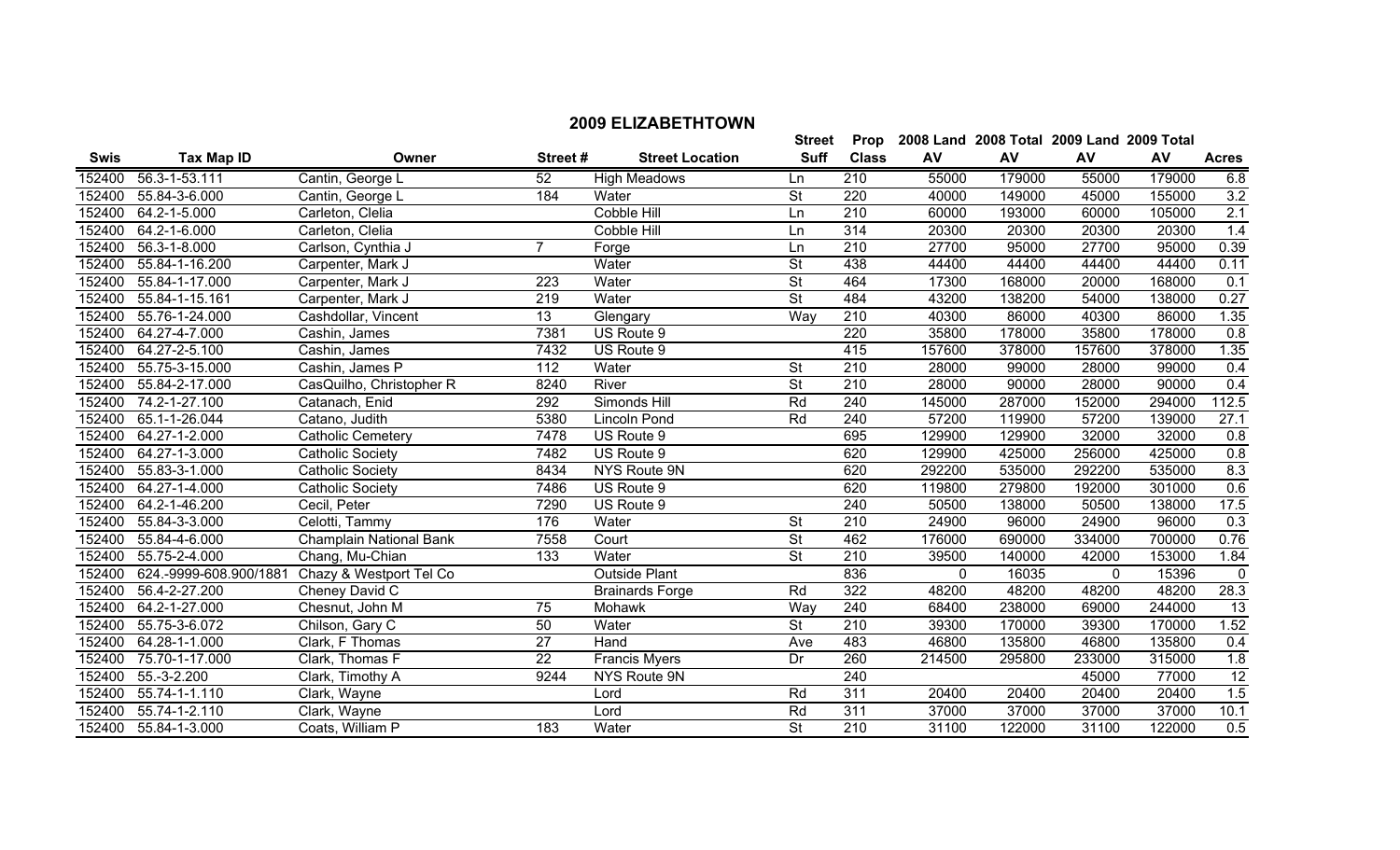|             |                       |                               |                 |                        | <b>Street</b>            |              |        | Prop 2008 Land 2008 Total 2009 Land 2009 Total |        |         |                  |
|-------------|-----------------------|-------------------------------|-----------------|------------------------|--------------------------|--------------|--------|------------------------------------------------|--------|---------|------------------|
| <b>Swis</b> | <b>Tax Map ID</b>     | Owner                         | Street#         | <b>Street Location</b> | <b>Suff</b>              | <b>Class</b> | AV     | AV                                             | AV     | AV      | <b>Acres</b>     |
| 152400      | 64.2-1-7.000          | Cockren, Suzanne              | 154             | Cobble Hill            | Ln                       | 210          | 43000  | 310000                                         | 43000  | 310000  | 3.3              |
|             | 152400 64.27-1-9.000  | Colburn, Amanda J             | $\overline{13}$ | Hand                   | Ave                      | 210          | 23900  | 75000                                          | 26000  | 83000   | 0.27             |
| 152400      | 64.27-4-16.000        | Collins, Edwin                | 7398            | US Route 9             |                          | 210          | 39300  | 104000                                         | 39300  | 104000  | 1.1              |
| 152400      | 55.84-4-10.000        | <b>Congregational Society</b> | 7580            | Court                  | $\overline{\mathsf{St}}$ | 620          | 208000 | 970000                                         | 407000 | 970000  | $\overline{1.3}$ |
| 152400      | 56.3-1-47.100         | Conklin Alfred F              | 62              | County Route 8         |                          | 210          | 31900  | 86000                                          | 31900  | 86000   | 0.55             |
| 152400      | 56.2-2-11.000         | Conklin, Arthur               | 893             | County Route 8         |                          | 210          | 42400  | 99300                                          | 42400  | 99300   | 1.9              |
|             | 152400 64.4-1-12.000  | Conklin, Audrey C             | 7010            | US Route 9             |                          | 240          | 47400  | 106000                                         | 47400  | 106000  | 13.2             |
| 152400      | 64.4-1-37.000         | Conklin, Audrey CP            |                 | US Route 9             |                          | 910          | 21200  | 21200                                          | 21200  | 21200   | 32.5             |
| 152400      | 75.70-1-23.024        | Cook, Susan                   | 4259            | <b>Lincoln Pond</b>    | Rd                       | 260          | 143200 | 233500                                         | 143200 | 233500  | 0.23             |
| 152400      | 75.1-1-1.000          | Cooney, Larry                 | 334             | Simonds Hill           | Rd                       | 270          | 43000  | 48000                                          | 43000  | 48000   | 7                |
| 152400      | 64.2-1-15.000         | Cooney, Larry III             | 7343            | US Route 9             |                          | 210          | 35000  | 95000                                          | 35000  | 95000   | 0.57             |
| 152400      | 75.1-1-23.000         | Corbo, Robert                 | 4515            | <b>Lincoln Pond</b>    | Rd                       | 210          | 42000  | 192000                                         | 42000  | 192000  | 5.51             |
| 152400      | 75.70-1-9.000         | Corbo, Robert J               | 4240            | Lincoln Pond           | Rd                       | 260          | 18600  | 69000                                          | 18600  | 69000   | 0.2              |
| 152400      | 75.70-1-10.200        | Corbo, Robert J               |                 | Lincoln Pond           | Rd                       | 311          | 100    | 100                                            | 100    | 100     | 0.03             |
| 152400      | 56.2-2-8.000          | Cornwright George E           |                 | County Route 8         |                          | 105          | 92400  | 92400                                          | 92400  | 92400   | 109.1            |
| 152400      | 56.2-2-7.000          | Cornwright George E           |                 | <b>Brainards Forge</b> | Rd                       | 910          | 52000  | 52000                                          | 52000  | 52000   | 77.2             |
| 152400      | 64.4-1-41.000         | Costello, Thomas              | 6861            | US Route 9             |                          | 210          | 31100  | 62200                                          | 31100  | 62200   | 0.5              |
|             | 152400 55.84-3-27.000 | County of Essex               | 81              | Park                   | $\overline{\mathsf{St}}$ | 633          | 250900 | 5236400                                        | 305000 | 5300000 | 3.2              |
| 152400      | 74.7-1-3.100          | Cox, Timothy H                | 101             | Roaring Brook          | Ln                       | 240          | 78000  | 280000                                         | 81000  | 289000  | 44               |
| 152400      | 55.-1-54.000          | Crain, William G              | 9253            | NYS Route 9N           |                          | 240          | 49000  | 183000                                         | 53000  | 185000  | 13               |
| 152400      | 56.2-2-14.222         | Cramton, Bruce M              | 696             | County Route 8         |                          | 210          | 44200  | 151000                                         | 44200  | 151000  | 8.54             |
| 152400      | 75.1-2-33.000         | Crandall, Edward W            | 154             | Paynes                 | Way                      | 260          | 156500 | 183600                                         | 147000 | 174000  | 1.3              |
| 152400      | 75.3-2-8.000          | Crocitto, Vincent F Jr        | $\overline{18}$ | Patterson              | Dr                       | 260          | 152800 | 188900                                         | 167000 | 203000  | $\overline{1}$   |
| 152400      | 55.83-2-2.000         | Cronin, Matthew A             | $\overline{25}$ | Park                   | $\overline{\mathsf{St}}$ | 210          | 28000  | 80000                                          | 28000  | 80000   | 0.4              |
| 152400      | 64.4-1-30.000         | <b>Cross-Rooney Trust</b>     | 46              | Loeffler               | Way                      | 260          | 42000  | 110000                                         | 42000  | 110000  | 1.8              |
| 152400      | 86.1-1-1.210          | Cross, Alphonzo               | 170             | <b>Twin Brooks</b>     | Dr                       | 260          | 100200 | 144300                                         | 109000 | 153000  | $\overline{1}$   |
| 152400      | 55.76-1-42.000        | Cross, Edward T               | 45              | Noble                  | Ter                      | 210          | 18600  | 61000                                          | 18600  | 61000   | 0.2              |
| 152400      | 55.76-1-16.000        | Cross, Gifford S              | $\overline{20}$ | County Route 8         |                          | 411          | 29400  | 202800                                         | 29400  | 202800  | 0.17             |
| 152400      | 55.84-2-10.000        | Cross, Gifford S              |                 | Maple                  | Way                      | 312          | 27400  | 35700                                          | 27400  | 35700   | 2.41             |
| 152400      | 55.76-1-14.000        | Cross, Gifford S              |                 | Maple                  | Way                      | 311          | 18000  | 18000                                          | 18000  | 18000   | 0.51             |
| 152400      | 55.76-1-13.000        | Cross, Janet E                | 31              | County Route 8         |                          | 210          | 38900  | 80000                                          | 38900  | 80000   | 1.06             |
|             | 152400 56.3-1-6.000   | Cross, Janet M                | 15              | Forge                  | Ln                       | 210          | 41000  | 139000                                         | 41000  | 139000  | 4.25             |

56.3-1-9.110 Cross, Janet M US Route 9 314 21600 21600 21600 21600 1.86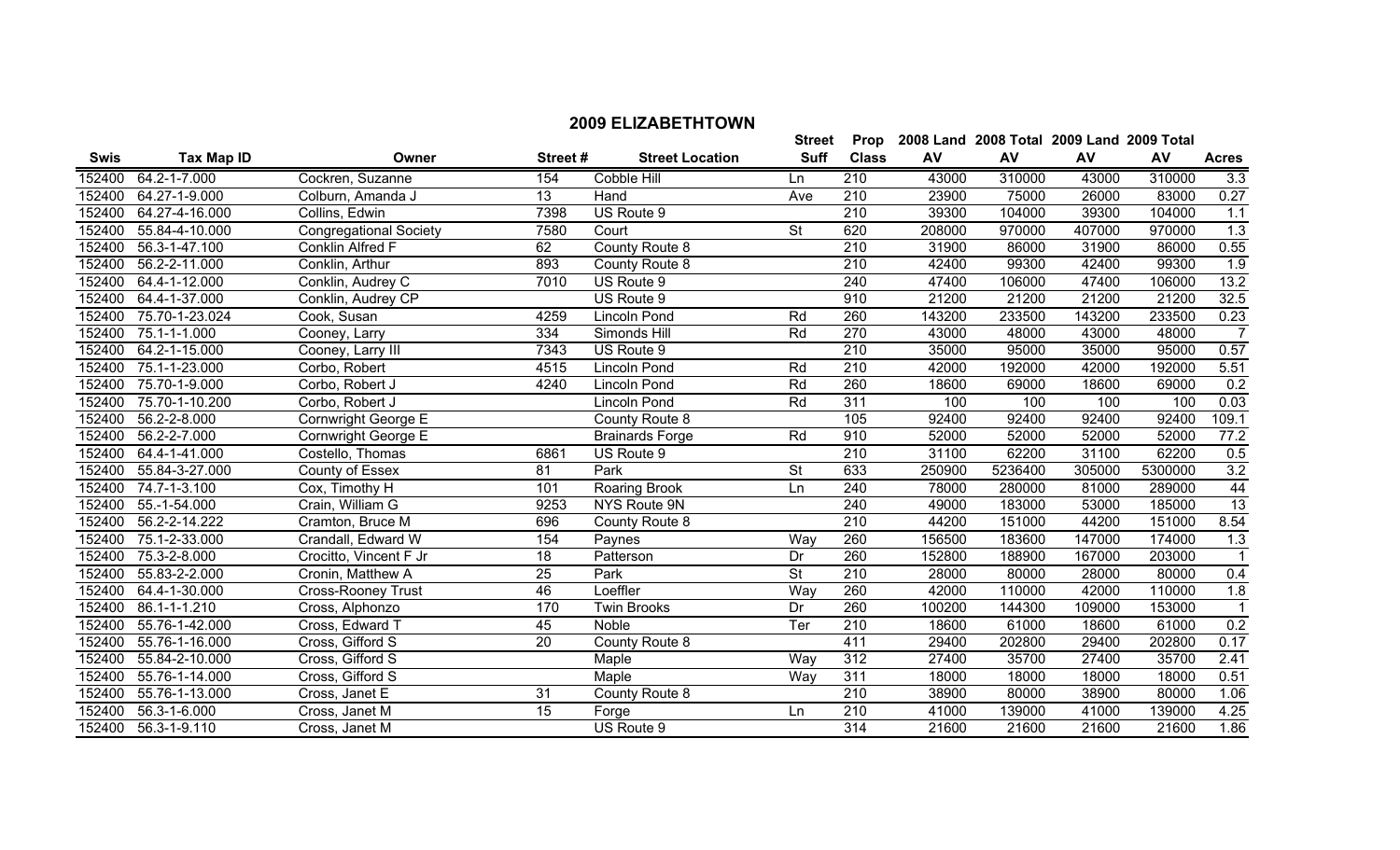|             |                             |                           |                 |                        | <b>Street</b>            | Prop             |        | 2008 Land 2008 Total 2009 Land 2009 Total |        |        |                |
|-------------|-----------------------------|---------------------------|-----------------|------------------------|--------------------------|------------------|--------|-------------------------------------------|--------|--------|----------------|
| <b>Swis</b> | <b>Tax Map ID</b>           | Owner                     | Street#         | <b>Street Location</b> | <b>Suff</b>              | <b>Class</b>     | AV     | AV                                        | AV     | AV     | <b>Acres</b>   |
|             | 152400 64.2-1-19.000        | Cross, Thomas             | 7378            | US Route 9             |                          | 210              | 28000  | 90000                                     | 28000  | 90000  | 0.4            |
| 152400      | 64.4-1-44.000               | Crowningshield, George    | 6821            | US Route 9             |                          | 210              | 32700  | 87700                                     | 32700  | 87700  | 0.6            |
| 152400      | 74.14-1-6.000               | Crowningshield, Michael J |                 | US Route 9             |                          | 314              | 8800   | 8800                                      | 8800   | 8800   | $\overline{2}$ |
| 152400      | 55.84-4-19.000              | Cunningham, Joshua E      | 77              | Hand                   | Ave                      | 210              | 24900  | 99000                                     | 24900  | 99000  | 0.3            |
| 152400      | 55.84-1-7.000               | Currey, Lloyd W           |                 | Noble                  | Ter                      | 312              | 9300   | 10000                                     | 9300   | 10000  | 0.1            |
| 152400      | 55.84-1-6.100               | Currey, Lloyd W           | 9               | Noble                  | Ter                      | $\overline{210}$ | 14000  | 39000                                     | 14000  | 39000  | 0.15           |
| 152400      | 55.84-1-6.200               | Currey, Lloyd W           | 203             | Water                  | <b>St</b>                | 483              | 34600  | 126600                                    | 34600  | 126600 | 0.2            |
| 152400      | 64.28-1-4.000               | Currey, Lloyd W           | 48              | Hand                   | Ave                      | 210              | 74000  | 395000                                    | 133000 | 455000 | 4.7            |
| 152400      | 55.4-1-25.100               | Curry, John W Jr          |                 | Cobble Hill            | Ln                       | 322              | 14400  | 14400                                     | 14400  | 14400  | 13.1           |
| 152400      | 64.2-1-31.000               | Cutting, Richard C        | 5444            | Lincoln Pond           | Rd                       | 210              | 34200  | 80200                                     | 34200  | 80200  | 0.7            |
| 152400      | $\overline{55.75}$ -1-7.000 | Dabek, Jaroslaw           | 45              | Roscoe                 | Rd                       | 210              | 56100  | 328000                                    | 56000  | 333000 | $\overline{2}$ |
| 152400      | 55.84-3-26.120              | Dake Bros Inc             | 94              | Park                   | <b>St</b>                | 423              | 114800 | 318800                                    | 200000 | 420000 | 0.5            |
| 152400      | 55.83-2-1.000               | Dales, Kenneth G          | 15              | Park                   | $\overline{\mathsf{St}}$ | 210              | 38900  | 112000                                    | 39000  | 127000 |                |
| 152400      | 75.78-2-1.000               | Daly, James E Jr          | $\overline{5}$  | Konis                  | Way                      | 260              | 142400 | 170000                                    | 154000 | 182000 | 0.3            |
|             | 152400 64.4-1-16.000        | Daniels, George           | 127             | <b>Otis</b>            | Ln                       | 260              | 61300  | 143100                                    | 61300  | 143100 | 1.64           |
| 152400      | 55.4-3-2.000                | Daniels, Wendy A          |                 | Spencers               | Way                      | 311              | 20200  | 20200                                     | 20200  | 20200  | 1.31           |
| 152400      | 56.3-1-16.000               | Davis, Daniel J           | 341             | County Route 8         |                          | 240              | 71000  | 237000                                    | 71000  | 243000 | 32.7           |
| 152400      | 56.77-1-4.000               | Dawson, James P           | 8222            | River                  | <b>St</b>                | 210              | 39300  | 237000                                    | 40000  | 285000 | 1.6            |
| 152400      | 86.1-1-12.100               | Dawson, Val               | 92              | <b>Twin Brooks</b>     | Dr                       | 210              | 170000 | 309000                                    | 185000 | 324000 | 0.75           |
| 152400      | 65.2-4-5.000                | Day Richard E             |                 | <b>Brainards Forge</b> | Rd                       | 321              | 17200  | 17200                                     | 17200  | 17200  | 4.4            |
| 152400      | 74.7-1-4.200                | Debarbieri, Paul          | 6749            | US Route 9             |                          | 240              | 58000  | 200000                                    | 58000  | 200000 | 23.14          |
| 152400      | 55.83-3-4.200               | Decker, Scott             |                 | <b>Hillcrest</b>       | Ln                       | 311              | 100    | 100                                       | 100    | 100    | 0.04           |
| 152400      | 64.4-1-19.100               | Decker, Scott R           |                 | US Route 9             |                          | 314              | 21700  | 21700                                     | 21700  | 21700  | 3.4            |
| 152400      | 55.83-3-2.000               | Decker, Scott R Jr        | $\overline{22}$ | Park                   | $\overline{\mathsf{St}}$ | 210              | 21400  | 71000                                     | 21400  | 71000  | 0.23           |
| 152400      | 55.83-3-3.000               | Decker, Scott R Jr        | 2               | <b>Hillcrest</b>       | Ln                       | 210              | 24900  | 129000                                    | 24900  | 129000 | 0.3            |
| 152400      | 55.83-3-23.000              | Decker, Theresa V         | 8408            | NYS Route 9N           |                          | 210              | 18600  | 80000                                     | 18600  | 80000  | 0.2            |
| 152400      | 55.74-1-5.000               | DeFay, Annette            | 20              | Water                  | St                       | 210              | 28000  | 56300                                     | 28000  | 56300  | 0.4            |
| 152400      | 55.74-1-7.000               | DeFay, Annette            |                 | NYS Route 9N           |                          | 311              | 18400  | 18400                                     | 18400  | 18400  | 0.54           |
| 152400      | 75.1-2-36.000               | DeGroff, Lawrence         | 141             | Paynes                 | Way                      | 260              | 98000  | 135000                                    | 106000 | 143000 | 0.3            |
| 152400      | 55.84-3-19.100              | Delahant, William A       | 7567            | Court                  | $\overline{\mathsf{St}}$ | 483              | 116000 | 215000                                    | 132000 | 220000 | 0.33           |
| 152400      | 55.-1-29.000                | Deming, Anita             |                 | NYS Route 9N           |                          | 314              | 6200   | 6200                                      | 6200   | 6200   | 1.6            |
| 152400      | 64.2-1-41.002               | Deming, Anita             |                 | US Route 9             |                          | 311              | 20100  | 20100                                     | 20100  | 20100  | 1.05           |
|             | 152400 56.3-1-37.110        | Deming, Anita C           |                 | County Route 8         |                          | 910              | 4600   | 4600                                      | 4600   | 4600   | 10             |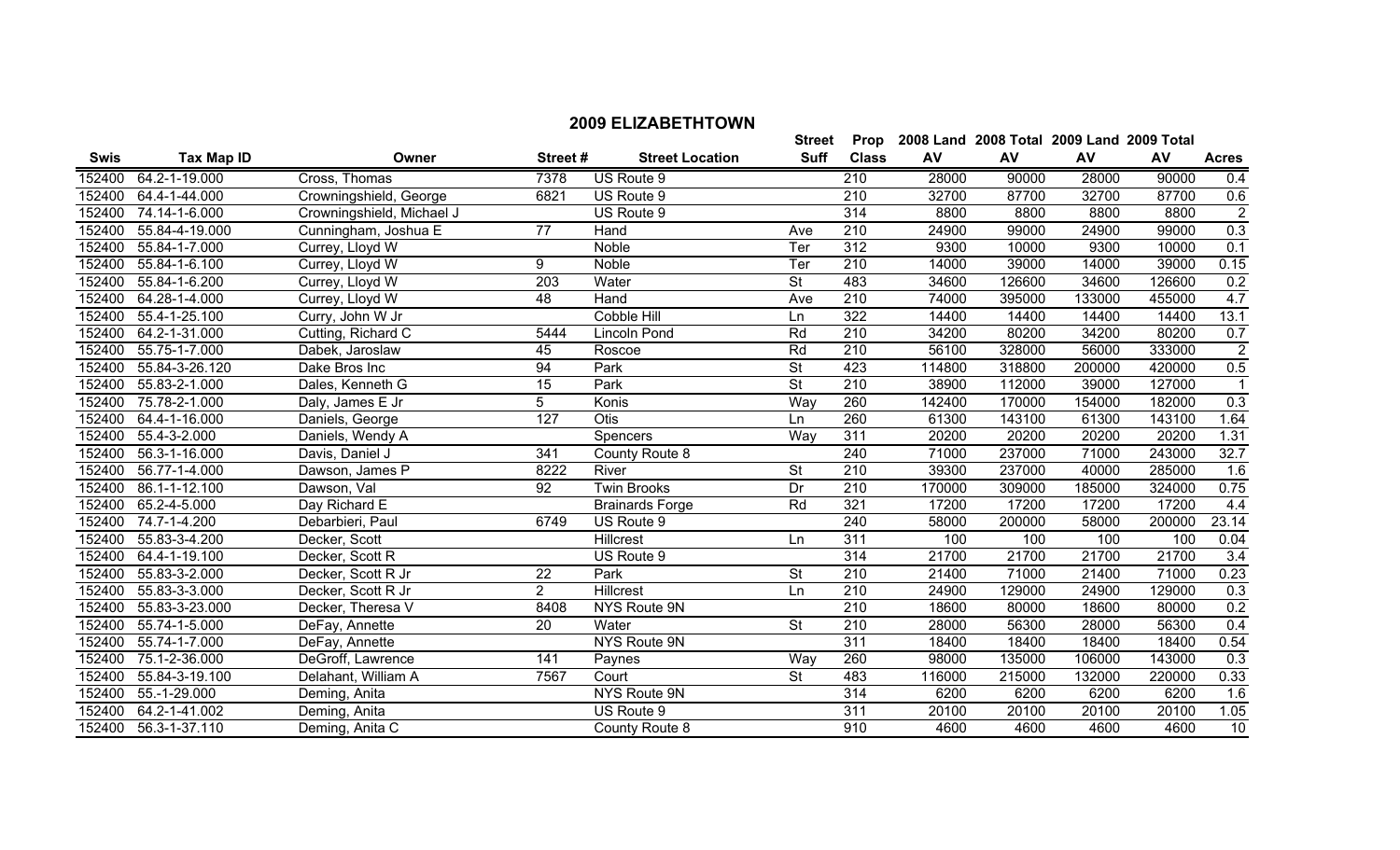|             |                              |                                |         |                        | <b>Street</b>            | Prop             |        | 2008 Land 2008 Total 2009 Land 2009 Total |        |        |                 |
|-------------|------------------------------|--------------------------------|---------|------------------------|--------------------------|------------------|--------|-------------------------------------------|--------|--------|-----------------|
| <b>Swis</b> | <b>Tax Map ID</b>            | Owner                          | Street# | <b>Street Location</b> | <b>Suff</b>              | <b>Class</b>     | AV     | AV                                        | AV     | AV     | <b>Acres</b>    |
| 152400      | 64.2-1-1.003                 | Deming, Anita L                |         | Cobble Hill            | Ln                       | 910              | 142700 | 142700                                    | 142700 | 142700 | 339.8           |
| 152400      | 55.-1-35.002                 | Deming, John A                 |         | Crowningsheild         | Ln                       | 322              | 35000  | 35000                                     | 35000  | 35000  | 33              |
| 152400      | 55.83-3-25.000               | Deming, John A                 | 8412    | NYS Route 9N           |                          | 483              | 60200  | 121800                                    | 60200  | 121800 | 1.04            |
| 152400      | $\overline{74.14}$ -1-15.100 | Deming, John A                 |         | US Route 9             |                          | 314              | 23500  | 23500                                     | 23500  | 23500  | 6               |
| 152400      | 65.3-1-14.000                | Deming, John A                 |         | <b>Lincoln Pond</b>    | Rd                       | 321              | 16400  | 16400                                     | 16400  | 16400  | 1.6             |
| 152400      | 55.83-2-3.000                | Deming, John A                 |         | Park                   | $\overline{\mathsf{St}}$ | 323              | 1900   | 1900                                      | 1900   | 1900   | 1.8             |
| 152400      | 65.3-1-15.000                | Deming, John A                 | 4832    | <b>Lincoln Pond</b>    | Rd                       | $\overline{210}$ | 27000  | 40000                                     | 27000  | 40000  | 3.4             |
| 152400      | 55.-1-44.200                 | Deming, John A                 |         | NYS Route 9N           |                          | 314              | 18000  | 18000                                     | 18000  | 18000  | 0.5             |
| 152400      | 64.4-1-50.000                | Deming, John A                 |         | US Route 9             |                          | 910              | 50700  | 50700                                     | 50700  | 50700  | 103.4           |
| 152400      | 74.7-1-29.100                | Deming, John A                 |         | US Route 9             |                          | 240              | 63000  | 148000                                    | 67000  | 155000 | 28.15           |
| 152400      | 74.7-1-13.002                | Deming, John A                 | 6750    | US Route 9             |                          | 270              | 43000  | 80000                                     | 43000  | 80000  | 7.6             |
| 152400      | 74.7-1-6.007                 | Deming, John A                 |         | Roaring Brook          | Ln                       | 314              | 20000  | 20000                                     | 20000  | 20000  | 9.6             |
| 152400      | 74.7-1-28.000                | Deming, John A                 | 6697    | US Route 9             |                          | 240              | 101000 | 216000                                    | 105000 | 166000 | 70.8            |
| 152400      | 74.7-1-28.000/2009           | Deming, John A                 | 6697    | US Route 9             |                          | 240              |        |                                           | 105000 | 228000 |                 |
| 152400      | 55.4-1-7.000                 | Deming, John E                 |         | Roscoe                 | Rd                       | 311              | 21900  | 21900                                     | 21900  | 21900  | 3.8             |
| 152400      | 55.83-3-8.000                | DeMuro, Rob L                  | 9       | Evans                  | $\overline{\mathsf{St}}$ | 210              | 67000  | 410000                                    | 72000  | 410000 | 3.39            |
| 152400      | 65.2-4-7.000                 | Dennis, Connie                 |         | <b>NYS Route 9N</b>    |                          | 910              | 44600  | 44600                                     | 44600  | 44600  | 53.3            |
| 152400      | 56.1-1-7.000                 | <b>Denton Family Trust</b>     | 455     | County Route 8         |                          | 240              | 51000  | 158000                                    | 51000  | 158000 | $\overline{10}$ |
| 152400      | 64.4-1-43.000                | Denton Properties LLC, T A     |         | US Route 9             |                          | 314              | 22800  | 22800                                     | 22800  | 22800  | 5               |
| 152400      | 64.4-1-46.000                | Denton Properties LLC, T A     |         | US Route 9             |                          | 910              | 46100  | 46100                                     | 46100  | 46100  | 98.2            |
| 152400      | 64.27-1-5.200                | <b>Denton Publications Inc</b> | 14      | Hand                   | Ave                      | 710              | 68600  | 302000                                    | 70000  | 302000 | 1.4             |
| 152400      | 74.2-1-22.000                | Denton TA Properties LLC       |         | Simonds Hill           | Rd                       | 910              | 69900  | 69900                                     | 69900  | 69900  | 107.3           |
| 152400      | 64.4-1-42.200                | Denton TA Properties LLC       |         | US Route 9             |                          | 910              | 20700  | 20700                                     | 20700  | 20700  | 24.7            |
| 152400      | 74.2-1-1.000                 | Denton TA Properties LLC       |         | US Route 9             |                          | 910              | 88200  | 88200                                     | 88200  | 88200  | 173.2           |
| 152400      | 64.-1-18.000                 | Denton TA Properties LLC       |         | US Route 9             |                          | 910              | 40300  | 40300                                     | 40300  | 40300  | 79              |
|             | 152400 64.4-1-45.300         | Denton TA Properties LLC       |         | US Route 9             |                          | 910              | 32500  | 32500                                     | 32500  | 32500  | 68.6            |
| 152400      | 64.4-1-23.000                | Denton TA Properties LLC       |         | Lincoln Pond           | Rd                       | 910              | 48900  | 48900                                     | 48900  | 48900  | 110.4           |
| 152400      | 64.4-1-24.000                | Denton TA Properties LLC       |         | Lincoln Pond           | Rd                       | 910              | 48900  | 48900                                     | 48900  | 48900  | 109.2           |
| 152400      | 64.4-1-25.000                | Denton TA Properties LLC       |         | Lincoln Pond           | Rd                       | 910              | 13500  | 13500                                     | 13500  | 13500  | 30.4            |
| 152400      | 64.4-1-26.000                | Denton TA Properties LLC       |         | US Route 9             |                          | 910              | 34100  | 34100                                     | 34100  | 34100  | 78.5            |
| 152400      | 64.4-1-32.200                | Denton TA Properties LLC       |         | <b>Otis</b>            | Ln                       | 910              | 22900  | 22900                                     | 22900  | 22900  | 35.11           |
| 152400      | 64.4-1-47.000                | Denton TA Properties LLC       |         | US Route 9             |                          | 910              | 47300  | 47300                                     | 47300  | 47300  | 101.3           |
|             | 152400 74.-1-8.000           | Denton TA Properties LLC       |         | US Route 9             |                          | 910              | 32000  | 32000                                     | 32000  | 32000  | 72              |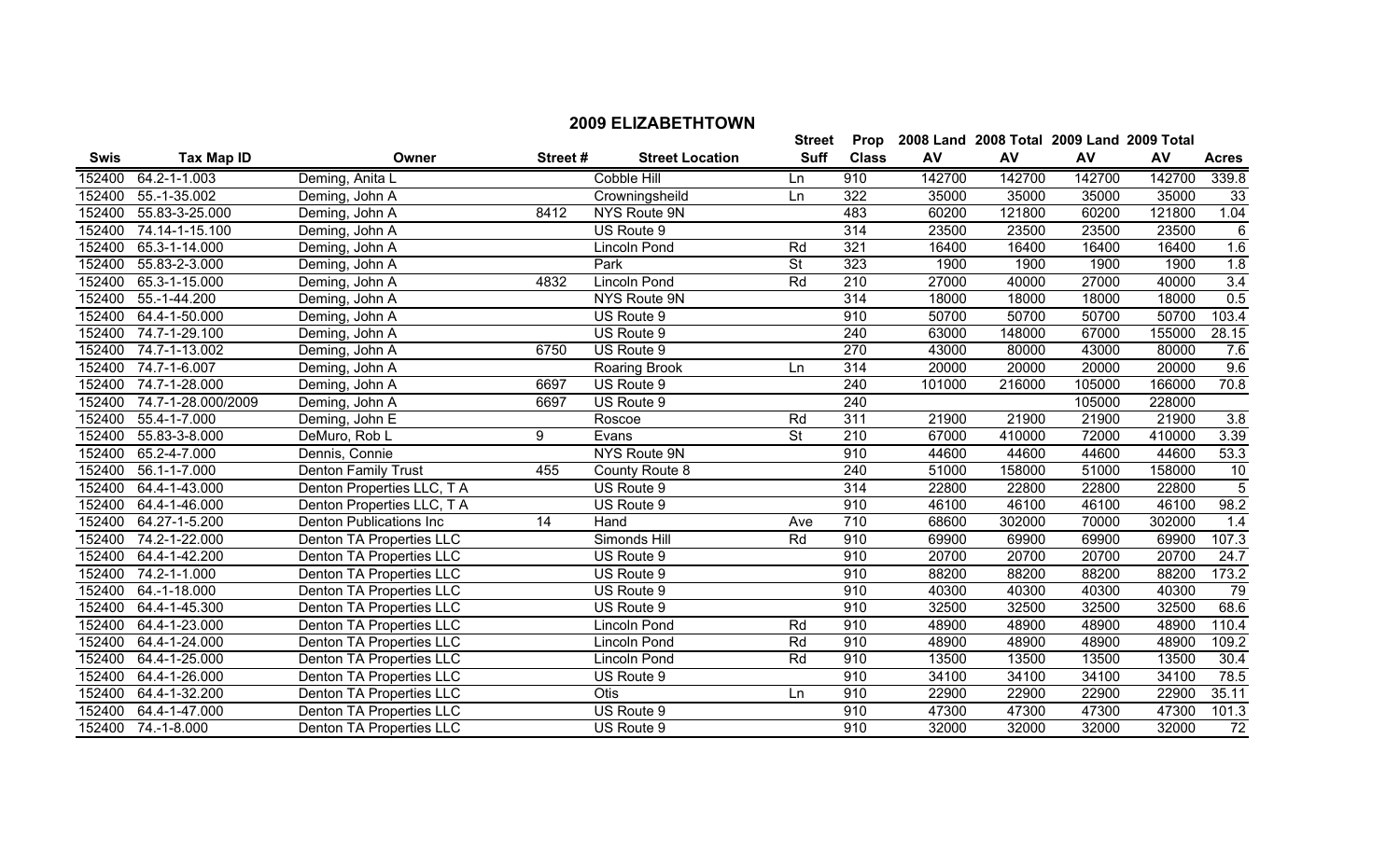| <b>Swis</b> | <b>Tax Map ID</b>  | Owner                           | Street# | <b>Street Location</b> | <b>Suff</b>              | <b>Class</b>     | AV     | AV     | AV     | AV     | <b>Acres</b>     |
|-------------|--------------------|---------------------------------|---------|------------------------|--------------------------|------------------|--------|--------|--------|--------|------------------|
| 152400      | 65.1-1-37.000      | <b>Denton TA Properties LLC</b> |         | Lincoln Pond           | Rd                       | 912              | 68000  | 68000  | 68000  | 68000  | 142.3            |
| 152400      | 64.-1-19.000       | Denton TA Properties LLC        |         | US Route 9             |                          | 910              | 56400  | 56400  | 56400  | 56400  | 109.5            |
| 152400      | 74.2-1-2.000       | Denton TA Properties LLC        |         | US Route 9             |                          | 912              | 39655  | 39655  | 39655  | 39655  | 76.9             |
| 152400      | 64.4-1-45.140/2009 | Denton TA Properties LLC        |         | US Route 9             |                          | 912              |        |        | 75240  | 75240  |                  |
| 152400      | 64.4-1-45.140      | Denton TA Properties LLC        |         | US Route 9             |                          | 912              | 75240  | 75240  | 75240  | 75240  | 117.2            |
| 152400      | 64.4-1-45.110      | Denton TA Properties LLC        |         | US Route 9             |                          | 910              | 176000 | 176000 | 176000 | 176000 | 266.9            |
| 152400      | 74.2-1-5.000       | Denton, Harry                   | 17      | <b>Stars Stripes</b>   | Way                      | 210              | 54000  | 177000 | 54000  | 177000 | 5                |
| 152400      | 74.2-1-6.000       | Denton, Harry                   |         | US Route 9             |                          | 314              | 22600  | 22600  | 22600  | 22600  | 4.7              |
| 152400      | 65.1-1-39.000      | Denton, Keith P                 | 5192    | Lincoln Pond           | Rd                       | 280              | 94000  | 165000 | 94000  | 165000 | 63               |
| 152400      | 65.1-1-40.000      | Denton, Kenneth                 | 5197    | <b>Lincoln Pond</b>    | Rd                       | 210              | 39100  | 71700  | 39100  | 71700  | $\overline{1.3}$ |
| 152400      | 55.80-3-9.000      | Denton, Marcella G              | 8837    | NYS Route 9N           |                          | 210              | 41900  | 82000  | 41900  | 82000  | 1.76             |
| 152400      | 74.2-1-3.000       | Denton, Raymond L               |         | US Route 9             |                          | 910              | 16100  | 16100  | 16100  | 16100  | 32.9             |
| 152400      | 74.2-1-7.000       | Denton, Raymond L               | 38      | <b>Stars Stripes</b>   | Way                      | 312              | 36600  | 55200  | 36600  | 55200  | 17.4             |
| 152400      | 55.-1-40.000       | Denton, Roger E                 | 102     | Crowningshield         | Ln                       | $\overline{210}$ | 40000  | 71000  | 40000  | 71000  | 1.4              |
| 152400      | 64.27-4-9.000      | Denton, Stephen C Jr            | 7393    | US Route 9             |                          | $\overline{210}$ | 31100  | 136000 | 31100  | 136000 | 0.5              |
| 152400      | 55.80-3-8.000      | Denton, Stephen C Jr            | 8833    | NYS Route 9N           |                          | 260              | 23500  | 33500  | 23500  | 33500  | 2.04             |
| 152400      | 55.84-5-9.110      | Denton, Therese                 |         | River                  | $\overline{\mathsf{St}}$ | 311              | 20600  | 20600  | 20600  | 20600  | 1.83             |
| 152400      | 64.4-1-27.100      | Denton, Therese                 | 6807    | US Route 9             |                          | 240              | 93000  | 430000 | 93000  | 478000 | 28.9             |
| 152400      | 55.76-1-1.210      | Denton, William                 |         | Water                  | <b>St</b>                | 311              | 20000  | 20000  | 20000  | 20000  |                  |
| 152400      | 55.75-2-2.000      | Denton, William A               |         | Cross                  | <b>St</b>                | 323              | 18000  | 18000  | 18000  | 18000  | 0.3              |
| 152400      | 55.4-1-22.100      | Denton, William A               | 14      | Wood Hill              | Way                      | 240              | 116800 | 244000 | 116800 | 244000 | 14.5             |
| 152400      | 64.2-1-53.001      | Derecskey, Susan                | 51      | Cobble Hill            | Ln                       | 280              | 122100 | 260000 | 123000 | 288000 | 4.9              |
| 152400      | 75.70-1-13.000     | Deutsche Bank Natl Trust Co     | 22      | <b>Twin Brooks</b>     | Dr                       | 210              | 108000 | 210000 | 108000 | 210000 | 4.7              |
| 152400      | 65.2-4-20.200      | DeZalia, Randy M                | 7711    | NYS Route 9N           |                          | 210              | 29500  | 83800  | 29500  | 83800  | 0.45             |
| 152400      | 74.2-1-14.000      | Dickinson, Bruce D              | 6588    | US Route 9             |                          | 240              | 63300  | 122000 | 63300  | 122000 | 35.9             |
| 152400      | 55.84-2-7.000      | Diemand, Annette T              | 7644    | US Route 9             |                          | 210              | 40500  | 109000 | 40500  | 115000 | 1.42             |
| 152400      | 55.83-3-26.000     | Diemand, David L                | 8416    | NYS Route 9N           |                          | $\overline{210}$ | 40500  | 123000 | 40500  | 123000 | 1.4              |
| 152400      | 64.2-1-42.000      | Digan, Donna                    | 7282    | US Route 9             |                          | 240              | 52000  | 173000 | 52000  | 173000 | 19.2             |
| 152400      | 75.78-2-7.000      | Dobson, William A               |         | Lincoln Pond           | Rd                       | $\overline{311}$ | 4700   | 4700   | 4700   | 4700   | 0.31             |
| 152400      | 75.78-2-5.000      | Dobson, William A               |         | Lincoln Pond           | Rd                       | 314              | 68100  | 68100  | 68100  | 68100  | 0.05             |
| 152400      | 75.78-2-4.000      | Dobson, William A               | 80      | <b>Twin Brooks</b>     | Dr                       | 260              | 108400 | 214100 | 111000 | 217000 | 0.1              |
| 152400      | 75.3-2-30.130      | Dobson, William J               |         | <b>Twin Brooks</b>     | Dr                       | 314              |        |        | 20200  | 20200  | 1.3              |
| 152400      | 55.83-2-6.000      | Doherty, William P              | 57      | Park                   | $\overline{\mathsf{St}}$ | 210              | 32000  | 155000 | 32000  | 155000 | 0.58             |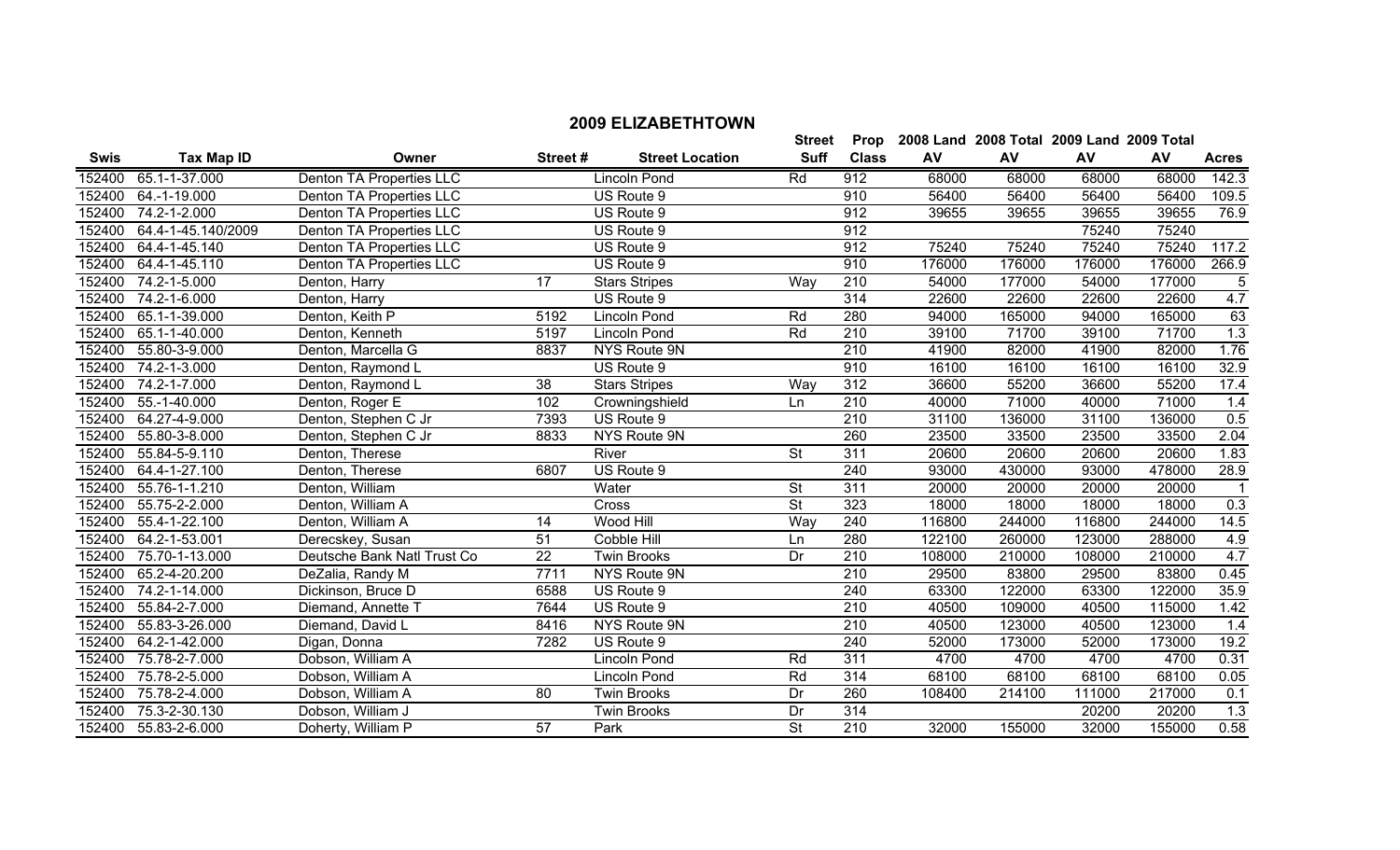|             |                       |                      |                  |                        | <b>Street</b>            | Prop             |        | 2008 Land 2008 Total 2009 Land 2009 Total |        |        |                  |
|-------------|-----------------------|----------------------|------------------|------------------------|--------------------------|------------------|--------|-------------------------------------------|--------|--------|------------------|
| <b>Swis</b> | <b>Tax Map ID</b>     | Owner                | Street#          | <b>Street Location</b> | <b>Suff</b>              | <b>Class</b>     | AV     | AV                                        | AV     | AV     | <b>Acres</b>     |
| 152400      | 75.1-2-31.000         | Dohman, Jean         | 182              | Paynes                 | Way                      | 260              | 129700 | 156000                                    | 139000 | 168000 | 1.2              |
| 152400      | 64.2-1-4.200          | Dolly Linda L        | 129              | Cobble Hill            | Ln                       | 210              | 70000  | 157000                                    | 70000  | 157000 | 3.93             |
| 152400      | 75.1-2-17.000         | Dominguez, Sandra A  | $\overline{201}$ | Lower Pond             | Way                      | $\overline{210}$ | 131000 | 255000                                    | 145000 | 299000 | 0.6              |
| 152400      | 56.3-1-4.000          | Dorn, John C         | 38               | Forge                  | Ln                       | 210              | 36200  | 64000                                     | 36200  | 64000  | 0.83             |
| 152400      | 55.4-1-25.400         | Douglass, Robert     |                  | Cobble Hill            | Ln                       | 322              | 10300  | 10300                                     | 10300  | 10300  | 11.74            |
| 152400      | 55.84-2-14.000        | Downs, David         | 8250             | River                  | $\overline{\mathsf{St}}$ | 210              | 28000  | 92000                                     | 28000  | 92000  | 0.4              |
| 152400      | 55.84-5-6.120/2009    | Doyle, John          |                  | River                  | $\overline{\mathsf{St}}$ | 311              |        |                                           | 40000  | 40000  |                  |
| 152400      | 55.84-5-6.120         | Doyle, John          |                  | River                  | $\overline{\mathsf{St}}$ | 311              | 31000  | 31000                                     | 40000  | 40000  | 1                |
| 152400      | 74.7-1-18.000         | Doyle, Judy B        |                  | Lakota                 | Way                      | 210              | 39300  | 90000                                     | 39300  | 90000  |                  |
| 152400      | 64.27-3-7.200         | Doyle, Michael       | 14               | Windy                  | Way                      | 210              | 46000  | 197000                                    | 46000  | 197000 | 2.96             |
| 152400      | 55.76-1-36.000        | Drew, Donald S       | 25               | Noble                  | Ter                      | 210              | 18600  | 57500                                     | 18600  | 57500  | 0.2              |
| 152400      | 55.84-4-18.000        | Drew, Donald S Jr    | $\overline{81}$  | Hand                   | Ave                      | 210              | 28000  | 110000                                    | 28000  | 110000 | 0.4              |
| 152400      | 55.76-1-18.000        | Duggan, Robert A     | 7671             | US Route 9             |                          | 210              | 39700  | 102000                                    | 39700  | 102000 | 1.9              |
| 152400      | 55.4-3-5.000          | Dumont, Floyd Jr     | $\overline{13}$  | Spencers               | Way                      | 210              | 37700  | 142000                                    | 37700  | 142000 | 0.92             |
| 152400      | 56.3-1-10.111         | Durand, Gail         |                  | US Route 9             |                          | 312              | 38400  | 42200                                     | 38400  | 42200  | 14.3             |
| 152400      | 56.3-1-10.112         | Durand, Gail         |                  | US Route 9             |                          | 321              | 49400  | 49400                                     | 49400  | 49400  | 30               |
| 152400      | 56.3-1-11.000         | Durand, Gail         | 7842             | US Route 9             |                          | $\overline{210}$ | 39700  | 99000                                     | 39700  | 99000  | $\overline{2.2}$ |
| 152400      | 55.84-2-15.000        | Durand, Gail         | 8246             | <b>River</b>           | <b>St</b>                | 210              | 34200  | 124000                                    | 34200  | 124000 | 0.7              |
| 152400      | 55.74-1-3.100         | Duso, Bernard        |                  | NYS Route 9N           |                          | 312              | 19500  | 19500                                     | 19500  | 19500  | 11.6             |
| 152400      | 55.84-3-2.000         | Duso, Bernard H      | 174              | Water                  | $\overline{\mathsf{St}}$ | 210              | 23800  | 98000                                     | 23800  | 98000  | 0.4              |
| 152400      | 55.75-1-2.044         | Duso, Salle M        | 23               | Water                  | $\overline{\mathsf{St}}$ | 210              | 24900  | 43000                                     | 24900  | 43000  | 0.3              |
| 152400      | 55.75-1-33.100        | Eddy, Robert M       | $\overline{25}$  | Dougan                 | Ln                       | 210              | 39000  | 120000                                    | 39000  | 120000 | 1.15             |
| 152400      | 55.84-1-8.000         | Egglefield Bros Inc  |                  | Noble                  | Ter                      | 330              | 35700  | 35700                                     | 35700  | 35700  | 2.7              |
| 152400      | 55.84-2-1.234         | Egglefield Bros Inc  | 7618             | US Route 9             |                          | 431              | 145600 | 354600                                    | 249000 | 458000 | 1.4              |
| 152400      | 55.75-1-39.045        | Egglefield, Deidre L | 13               | Spencers               | Way                      | 210              | 39100  | 180000                                    | 42200  | 183000 | 2.9              |
| 152400      | 55.84-1-20.200        | Egglefield, Dennis   | 7625             | US Route 9             |                          | 431              | 59000  | 156000                                    | 121000 | 187000 | 0.95             |
| 152400      | 55.84-1-10.000        | Egglefield, Dennis K | 15               | Fairlane               | Way                      | 416              | 65400  | 123000                                    | 65400  | 123000 | 1.9              |
| 152400      | 55.75-1-1.000         | Egglefield, Dennis K | 101              | Roscoe                 | <b>Rd</b>                | 210              | 69000  | 233000                                    | 74000  | 233000 | 7.84             |
| 152400      | 55.4-3-3.000          | Egglefield, Dennis K |                  | Spencers               | Way                      | 311              | 10600  | 10600                                     | 10600  | 10600  | 1.84             |
| 152400      | 55.76-1-20.000        | Egglefield, Lew      | $\overline{31}$  | Maple                  | Way                      | 260              | 43000  | 85000                                     | 43000  | 85000  | 0.5              |
|             | 152400 55.76-1-17.000 | Egglefield, Lew E    | $\overline{17}$  | County Route 8         |                          | $\overline{312}$ | 20100  | 30500                                     | 20100  | 30500  | 1.2              |

 55.76-1-17.000 Egglefield, Lew E 17 County Route 8 312 20100 30500 20100 30500 1.2 55.76-1-19.000 Egglefield, Marijane 20 Maple Way 210 38500 183000 38500 183000 6.52 64.2-2-1.000 Egglefield, Marijane 5509 Lincoln Pond Rd 311 21600 21600 21600 21600 3.33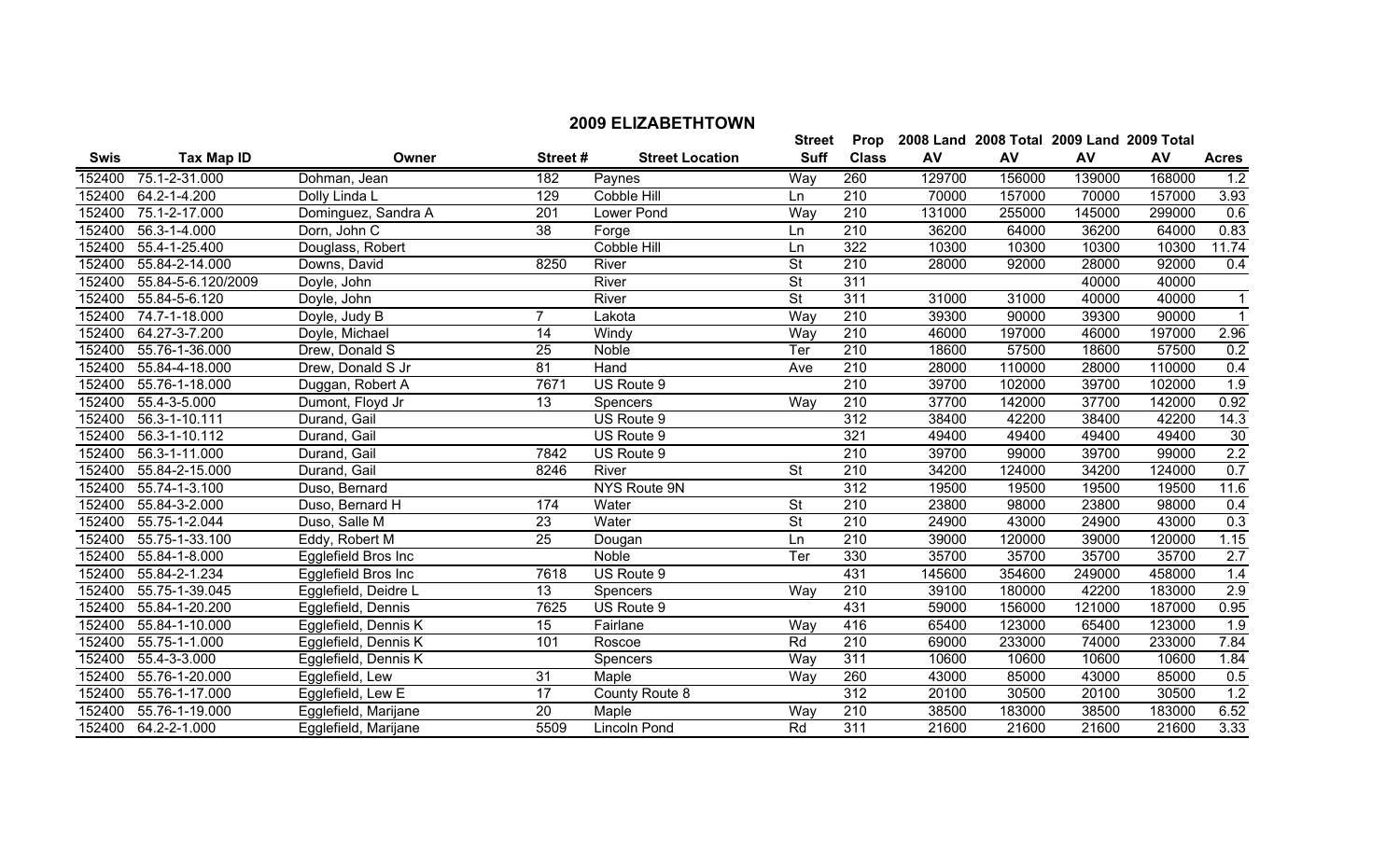|             |                   |                                     |                 |                        | <b>Street</b>            | Prop             |        | 2008 Land 2008 Total 2009 Land 2009 Total |         |         |                  |
|-------------|-------------------|-------------------------------------|-----------------|------------------------|--------------------------|------------------|--------|-------------------------------------------|---------|---------|------------------|
| <b>Swis</b> | <b>Tax Map ID</b> | Owner                               | Street#         | <b>Street Location</b> | <b>Suff</b>              | <b>Class</b>     | AV     | AV                                        | AV      | AV      | <b>Acres</b>     |
| 152400      | 64.2-2-2.000      | Egglefield, Marijane                | 5509            | Lincoln Pond           | Rd                       | 312              | 23700  | 31300                                     | 23700   | 31300   | 5.1              |
| 152400      | 64.2-2-15.000     | Egglefield, Marijane                |                 | <b>Lincoln Pond</b>    | Rd                       | 323              | 100    | 100                                       | 100     | 100     | $\overline{1}$   |
| 152400      | 75.3-2-20.110     | Egglefield, Scott                   | 20              | Lower Pond             | Way                      | 260              | 76000  | 132000                                    | 76000   | 132000  | 42.33            |
| 152400      | 55.75-3-28.000    | Egglefield, Spencer A               | 8514            | NYS Route 9N           |                          | $\overline{210}$ | 39200  | 135000                                    | 39200   | 135000  | 1.48             |
| 152400      | 64.2-1-56.001     | Ehrle, Richard C                    | 124             | Cobble Hill            | Ln                       | $\overline{210}$ | 38100  | 145000                                    | 38100   | 145000  | 5.9              |
| 152400      | 55.76-1-38.000    | Eldridge, Robert                    | 31              | Noble                  | Ter                      | 210              | 18600  | 92000                                     | 18600   | 92000   | 0.2              |
| 152400      | 55.84-4-1.200     | Elizabeth Morgan LLC                | 7550            | Court                  | $\overline{\mathsf{St}}$ | 484              | 202000 | 1250000                                   | 425000  | 1250000 | 1.12             |
| 152400      | 74.2-1-43.000     | Elizabethown Cemetery Assoc         |                 | Gilligan               | Ln                       | 695              | 34600  | 34600                                     | 34600   | 34600   | 0.2              |
| 152400      | 56.3-1-19.000     | Elizabethown Fish & Game Club       | 233             | County Route 8         |                          | $\overline{920}$ | 56900  | 56900                                     | 56900   | 56900   | 26.7             |
| 152400      | 55.84-2-4.200     | Elizabethown Social Ctr Inc         |                 | Maple                  | Way                      | 438              | 40300  | 43100                                     | 38200   | 38200   | 0.1              |
| 152400      | 65.3-1-21.000     | Elizabethtown Cemetery Assoc        | 4879            | <b>Lincoln Pond</b>    | Rd                       | 695              | 17300  | 17300                                     | 17300   | 17300   | 0.1              |
| 152400      | 55.-3-3.000       | Elizabethtown Cemetery Assoc        | 9242            | NYS Route 9N           |                          | 695              |        |                                           | 10000   | 10000   | 0.2              |
| 152400      | 55.84-5-1.000     | Elizabethtown Cemetery Assoc        | 86              | <b>Hand</b>            | Ave                      | 695              | 56300  | 56300                                     | 56300   | 56300   | 9.39             |
| 152400      | 56.4-2-11.000     | <b>Elizabethtown Cemetery Assoc</b> | 391             | <b>Brainards Forge</b> | Rd                       | 695              | 49200  | 49200                                     | 49200   | 49200   | 0.5              |
| 152400      | 64.4-1-2.050      | <b>Elizabethtown Cemetery Assoc</b> | 6892            | US Route 9             |                          | 695              | 54600  | 54600                                     | 54600   | 54600   | 0.75             |
| 152400      | 74.2-1-44.000     | <b>Elizabethtown Cemetery Assoc</b> |                 | US Route 9             |                          | 695              | 34600  | 34600                                     | 34600   | 34600   | 0.2              |
| 152400      | 55.-1-22.000      | Elizabethtown Cemetery Assoc        | 25              | <b>Calkin Cemetery</b> | Ln                       | 695              | 44000  | 44000                                     | 44000   | 44000   | 0.3              |
| 152400      | 55.84-4-1.100     | Elizabethtown Commons LLC           | 7544            | Court                  | <b>St</b>                | 454              | 207000 | 800000                                    | 440000  | 800000  | 1.49             |
| 152400      | 56.77-1-3.000     | Elizabethtown Fire Dist             |                 | Woodruff               | Ln                       | 311              | 26200  | 26200                                     | 26200   | 26200   | 0.9              |
| 152400      | 56.77-1-11.000    | Elizabethtown Fire Dist             |                 | Woodruff               | Ln                       | 311              | 17500  | 17500                                     | 17500   | 17500   | 0.2              |
| 152400      | 56.3-1-19.000/1   | Elizabethtown Fish & Game Club      |                 | County Route 8         |                          | 920              | 20600  | 20600                                     | 20600   | 20600   | 0.01             |
| 152400      | 55.83-3-21.000    | Elizabethtown Lewis CSD             | 8400            | NYS Route 9N           |                          | 612              | 103600 | 304800                                    | 108000  | 309000  | 0.3              |
| 152400      | 64.28-1-2.000     | Elizabethtown Lewis CSD             | 7530            | Court                  | <b>St</b>                | 612              | 442400 | 3720000                                   | 1000000 | 3720000 | $\overline{7}$   |
| 152400      | 55.84-2-12.000    | Elizabethtown Library Assoc         | 8256            | River                  | $\overline{\mathsf{St}}$ | 611              | 44400  | 123200                                    | 44400   | 123200  | 0.3              |
| 152400      | 55.84-2-5.102     | Elizabethtown Social Ctr Inc        | 7626            | US Route 9             |                          | 682              | 152100 | 375700                                    | 246000  | 375000  | 1.24             |
| 152400      | 55.84-2-11.110    | Elizabethtown Social Ctr Inc        | $\overline{13}$ | Lawrence               | Way                      | 681              | 383300 | 706900                                    | 410000  | 707000  | 8.8              |
| 152400      | 55.74-1-12.000/1  | Elizabethtown Water Co              |                 | NYS Route 9N           |                          | 845              | 5000   | 5000                                      | 5000    | 5000    | 0.01             |
| 152400      | 55.74-1-12.000    | Elizabethtown Water Co              |                 | NYS Route 9N           |                          | 822              | 154000 | 191000                                    | 154000  | 191000  | $\overline{2}$   |
| 152400      | 55.4-1-1.000      | Elizabethtown Water Co              |                 | Roscoe                 | Rd                       | 845              | 89500  | 89500                                     | 89500   | 89500   | 127.9            |
| 152400      | 55.4-1-2.000      | Elizabethtown Water Co              |                 | NYS Route 9N           |                          | 845              | 59000  | 59000                                     | 59000   | 59000   | 84.3             |
| 152400      | 55.4-1-3.000      | Elizabethtown Water Co              |                 | NYS Route 9N           |                          | 845              | 45100  | 45100                                     | 45100   | 45100   | $\overline{5.1}$ |
| 152400      | 555.24-1-21.000   | Elizabethtown Water Co              |                 | <b>Public Service</b>  |                          | 845              | 31300  | 31300                                     | 31300   | 31300   | 0.01             |
| 152400      | 555.24-1-22.000   | Elizabethtown Water Co              |                 | <b>Public Service</b>  |                          | 845              | 297500 | 297500                                    | 297500  | 297500  | 0.01             |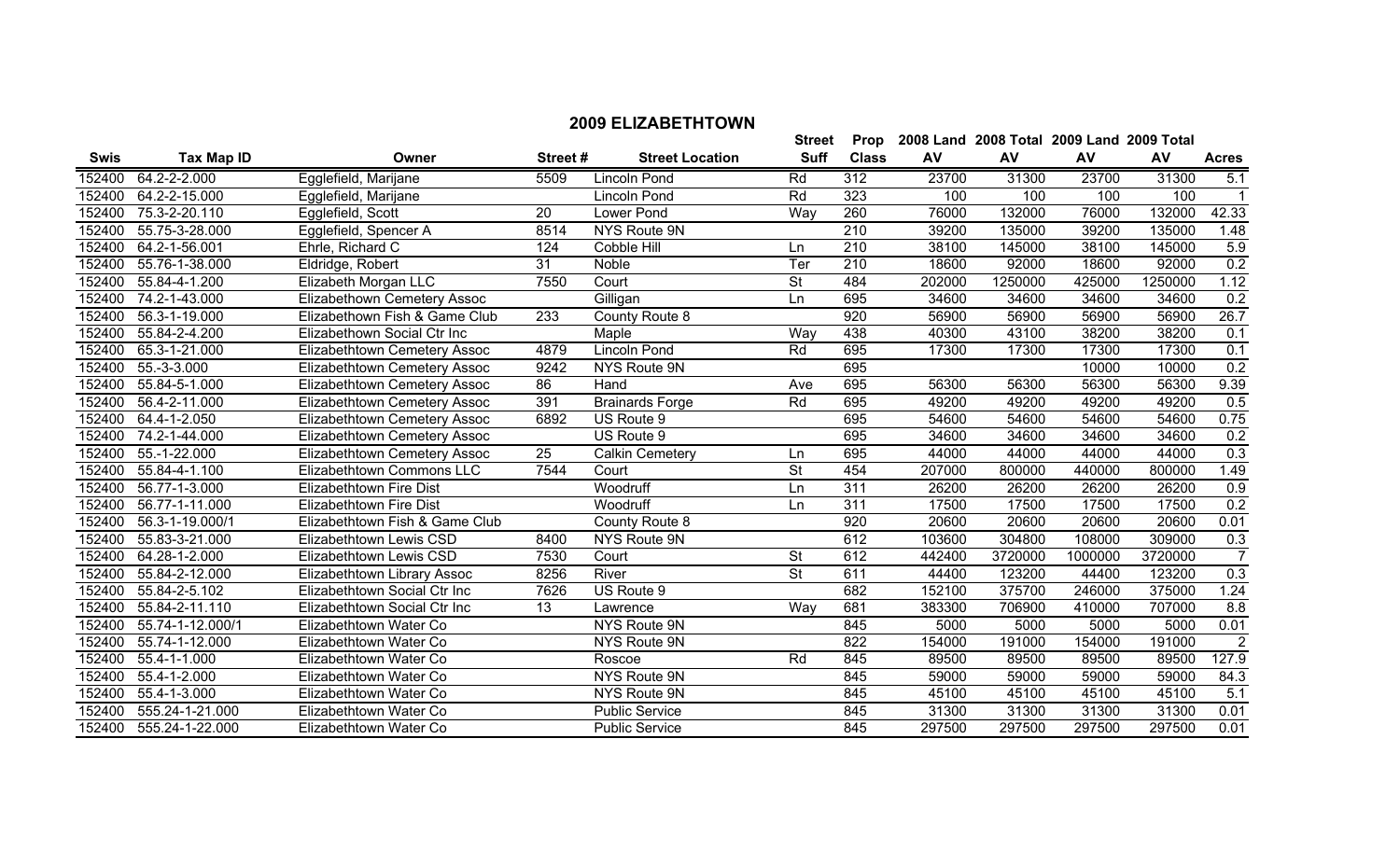| <b>Swis</b> | <b>Tax Map ID</b> | Owner                              | Street#         | <b>Street Location</b> | <b>Suff</b>              | <b>Class</b>     | AV     | AV      | AV     | AV      | <b>Acres</b>   |
|-------------|-------------------|------------------------------------|-----------------|------------------------|--------------------------|------------------|--------|---------|--------|---------|----------------|
| 152400      | 86.1-1-1.110      | Ellsworth, Linda                   | 182             | <b>Twin Brooks</b>     | Dr                       | 210              | 93000  | 265000  | 99000  | 271000  | 3.3            |
| 152400      | 86.1-1-1.121      | Ellsworth, Linda                   |                 | Lincoln Pond           | Rd                       | $\overline{314}$ | 13800  | 13800   | 13800  | 13800   | 5.98           |
| 152400      | 55.76-1-4.200     | Else, Gail S                       | 8               | Campe Park             | Way                      | 210              | 55000  | 239000  | 55000  | 239000  | 1.31           |
| 152400      | 75.78-1-1.000     | Empie, Paul H Jr                   | $\overline{48}$ | <b>Twin Brooks</b>     | Dr                       | 260              | 179500 | 209800  | 195000 | 225000  | 0.73           |
| 152400      | 55.83-3-15.000    | Eng, Kelly M                       | 74              | Park                   | St                       | 483              | 60000  | 112000  | 90000  | 125000  | $\mathbf 1$    |
| 152400      | 55.84-4-23.000    | <b>Episcopal Society</b>           | $\overline{20}$ | Williams               | St                       | 620              | 44400  | 103000  | 44400  | 103000  | 0.3            |
| 152400      | 55.84-4-24.000    | <b>Episcopal Society</b>           | $\overline{16}$ | Williams               | St                       | 620              | 34600  | 119000  | 34600  | 119000  | 0.2            |
| 152400      | 55.84-4-4.000     | <b>Episcopal Society</b>           | 10              | Williams               | $\overline{\mathsf{St}}$ | 620              | 34600  | 195900  | 34600  | 195900  | 0.2            |
| 152400      | 55.-3-6.000       | Erlanger, Louis                    | 9324            | NYS Route 9N           |                          | 210              |        |         | 41000  | 85000   | 1.64           |
| 152400      | 55.75-1-40.000    | Espenscheid, Mark W                | 49              | Water                  | St                       | 210              | 33000  | 75000   | 33000  | 75000   | 0.62           |
| 152400      | 55.84-5-9.200     | Essex Co ARC Facilities Inc        | 8229            | River                  | St                       | 210              | 36400  | 210000  | 36400  | 210000  | 0.84           |
| 152400      | 55.75-1-30.000    | <b>Essex Co Facilities Inc</b>     | 21              | Dougan                 | Ln                       | $\overline{210}$ | 56000  | 225000  | 62000  | 245000  | 1.4            |
| 152400      | 55.83-3-20.000    | <b>Essex County</b>                | 7513            | Court                  | $\overline{\mathsf{St}}$ | 464              | 150000 | 550000  | 180000 | 580000  | 0.5            |
| 152400      | 55.75-3-24.000    | <b>Essex County</b>                | 132             | Water                  | $\overline{\mathsf{St}}$ | 661              | 121200 | 982500  | 121200 | 982500  | $\overline{6}$ |
| 152400      | 55.84-3-26.200    | <b>Essex County</b>                |                 | Park                   | <b>St</b>                | 653              | 140000 | 140000  | 264000 | 264000  | $\mathbf{1}$   |
| 152400      | 55.83-3-22.000    | <b>Essex County</b>                |                 | Court                  | $\overline{\mathsf{St}}$ | 653              | 187000 | 187000  | 195000 | 195000  | 0.87           |
| 152400      | 55.84-3-13.120    | <b>Essex County</b>                |                 | Water                  | <b>St</b>                | 311              | 20500  | 20500   | 20500  | 20500   | 0.01           |
| 152400      | 55.84-3-26.110    | <b>Essex County</b>                | 7533            | Court                  | $\overline{\mathsf{St}}$ | 483              | 180000 | 300000  | 224000 | 330000  | 0.8            |
| 152400      | 64.27-1-7.100     | <b>Essex County</b>                | 7514            | Court                  | $\overline{\mathsf{St}}$ | 652              | 126400 | 347000  | 197000 | 364000  | 0.73           |
| 152400      | 55.84-3-11.000    | <b>Essex County</b>                | 208             | Water                  | $\overline{\mathsf{St}}$ | 210              | 21800  | 75000   | 23500  | 79000   | 0.5            |
| 152400      | 55.84-3-15.000    | <b>Essex County</b>                |                 | Court                  | St                       | 330              | 570000 | 570000  | 570000 | 570000  | 5.2            |
| 152400      | 55.84-3-18.200    | <b>Essex County</b>                |                 | Court                  | St                       | 652              | 200000 | 240000  | 200000 | 240000  | $\mathbf 1$    |
| 152400      | 55.84-3-19.200    | <b>Essex County</b>                |                 | Court                  | $\overline{\mathsf{St}}$ | 653              | 130000 | 130000  | 130000 | 130000  | 0.4            |
| 152400      | 55.84-3-21.000    | <b>Essex County</b>                | 7559            | Court                  | St                       | 652              | 201000 | 270000  | 396000 | 4500000 | 1.1            |
| 152400      | 55.84-3-22.000    | <b>Essex County</b>                |                 | Park                   | $\overline{\mathsf{St}}$ | 653              | 135000 | 148800  | 182000 | 196000  | 0.9            |
| 152400      | 55.84-3-23.000    | <b>Essex County</b>                | 7551            | Court                  | St                       | 652              | 312000 | 3200000 | 509000 | 3400000 | 1.6            |
| 152400      | 55.84-1-14.200    | <b>Essex County</b>                |                 | Water                  | St                       | 311              | 5000   | 5000    | 5000   | 5000    | 0.02           |
| 152400      | 55.84-1-15.162    | <b>Essex County</b>                |                 | Water                  | St                       | 311              | 1000   | 1000    | 1000   | 1000    | 0.02           |
| 152400      | 55.84-3-14.200    | <b>Essex County</b>                |                 | Water                  | $\overline{\mathsf{St}}$ | 311              | 1000   | 1000    | 1000   | 1000    | 0.01           |
| 152400      | 55.4-1-6.000      | <b>Essex County Facilities Inc</b> | 55              | Lord                   | Rd                       | 614              | 196200 | 775000  | 196200 | 775000  | 23.7           |
| 152400      | 55.83-2-5.000     | <b>Essex County Facilities Inc</b> | $\overline{53}$ | Park                   | $\overline{\mathsf{St}}$ | 210              | 24300  | 149600  | 24300  | 149600  | 0.38           |
| 152400      | 55.84-5-2.000     | <b>Essex County Historical Soc</b> | 7590            | Court                  | <b>St</b>                | 681              | 204700 | 954000  | 428000 | 1100000 | 3.02           |
| 152400      | 55.84-4-7.100     | <b>Essex County IDA</b>            | 7566            | Court                  | St                       | 464              | 156000 | 230200  | 157000 | 231000  | 0.56           |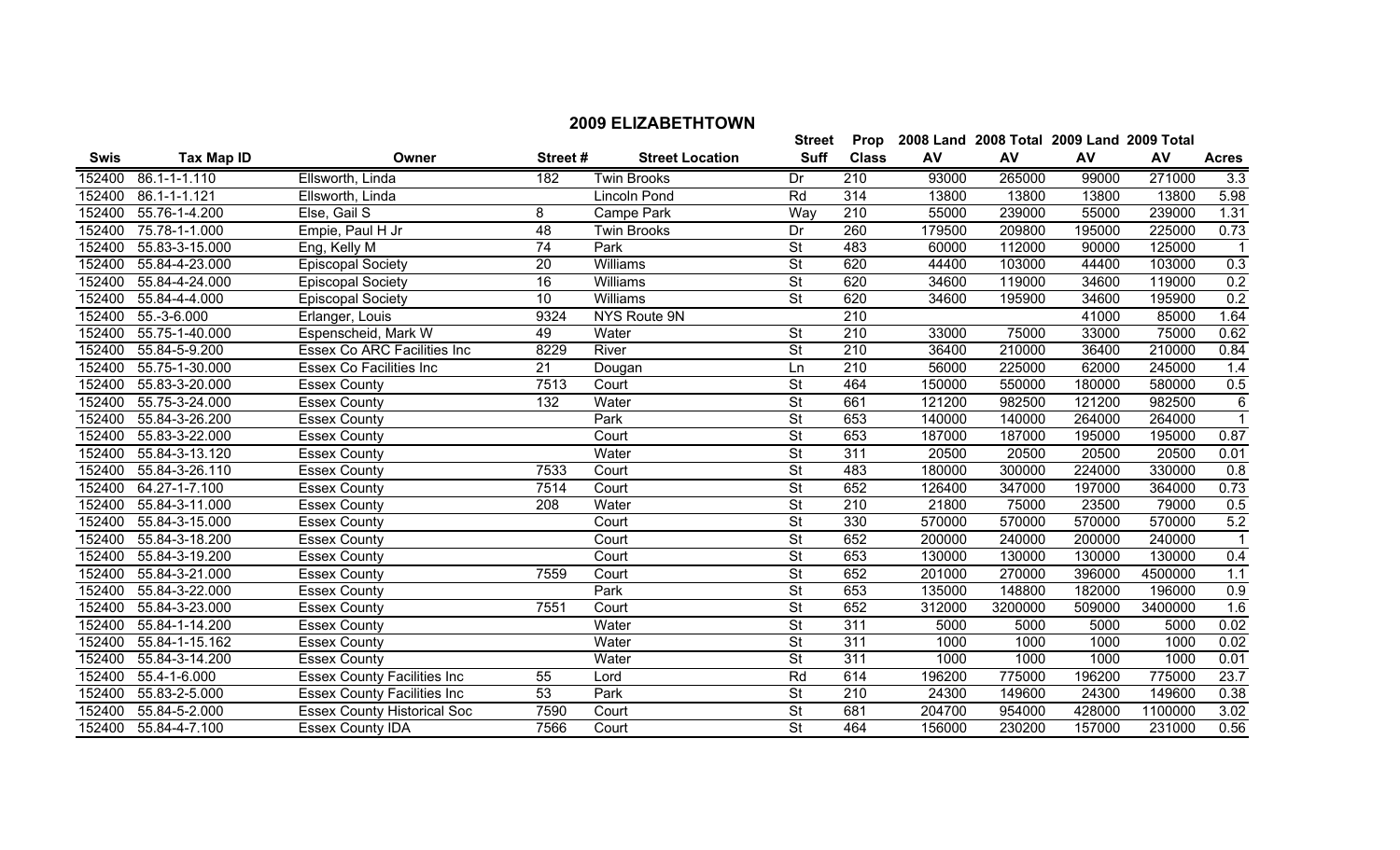| <b>Swis</b> | <b>Tax Map ID</b>          | Owner                     | Street#          | <b>Street Location</b> | Suff                     | <b>Class</b> | AV     | AV      | AV     | <b>AV</b> | <b>Acres</b>     |
|-------------|----------------------------|---------------------------|------------------|------------------------|--------------------------|--------------|--------|---------|--------|-----------|------------------|
| 152400      | 55.84-3-30.000             | <b>Essex County IDA</b>   | 63               | Park                   | St                       | 652          | 155100 | 357300  | 155100 | 357300    | 1.3              |
| 152400      | 55.84-3-28.000             | <b>Essex County IDA</b>   | 75               | Park                   | <b>St</b>                | 641          | 190400 | 4807400 | 264000 | 6700000   | $\boldsymbol{2}$ |
| 152400      | 55.83-3-12.000             | Essex County IDA          | 66               | Park                   | $\overline{\mathsf{St}}$ | 642          | 167200 | 1239400 | 167200 | 1239400   | 1.54             |
| 152400      | 55.84-1-12.000             | Etown Properties Inc      | 209              | Water                  | <b>St</b>                | 482          | 46800  | 200000  | 46800  | 200000    | 0.37             |
| 152400      | 55.84-3-9.100              | <b>Families First Inc</b> | 196              | Water                  | <b>St</b>                | 465          | 93900  | 507400  | 93900  | 507400    | 2.57             |
| 152400      | 86.1-1-7.000               | Farrell, Mary L           | 126              | <b>Twin Brooks</b>     | Dr                       | 260          | 145100 | 178200  | 157000 | 190000    | 0.6              |
| 152400      | 55.75-1-14.000             | Farrell, Michael          | 16               | Roscoe                 | Rd                       | 210          | 32700  | 109000  | 32700  | 109000    | 0.6              |
| 152400      | 74.14-1-9.100              | Farrell, Patrick W        |                  | US Route 9             |                          | 314          | 20300  | 20300   | 20300  | 20300     | 5.2              |
| 152400      | 55.-1-2.000                | Farrell, Scott E          |                  | Hurricane Mountain     | Ln                       | 260          | 22800  | 31000   | 22800  | 31000     | 0.9              |
| 152400      | 74.-1-41.000               | Farrell, Scott E          | 6037             | US Route 9             |                          | 260          | 27000  | 57000   | 27000  | 57000     | $\overline{1}$   |
| 152400      | 56.3-1-23.000              | Farrell, William L        | 56               | County Route 8         |                          | 220          | 39000  | 125000  | 39000  | 125000    | 1.3              |
| 152400      | 74.14-1-4.017              | Farrington, Douglas       | 6280             | US Route 9             |                          | 210          | 46000  | 58000   | 46000  | 58000     | 9.34             |
| 152400      | 55.84-2-8.000              | Faruolo, Andrius J        | 8                | County Route 8         |                          | 210          | 27000  | 119000  | 27000  | 129000    | 0.37             |
| 152400      | 55.-1-26.000               | Fassett, Dean R           | 56               | Hurricane Mountain     | Ln                       | 240          | 127000 | 261000  | 127000 | 276000    | 82.4             |
| 152400      | 55.-1-20.000               | Feigen, Richard WB        | $\overline{221}$ | Hurricane Mountain     | Ln                       | 260          | 261000 | 455000  | 261000 | 455000    | 27.5             |
| 152400      | 86.1-1-13.114              | Feith, Mark M             |                  | Lincoln Pond           | Rd                       | 311          | 36000  | 36000   | 36000  | 36000     | 2.78             |
| 152400      | 86.1-1-13.111              | Feith, Mark M             |                  | Lincoln Pond           | $\overline{Rd}$          | 311          | 34800  | 34800   | 34800  | 34800     | 2.61             |
| 152400      | 55.75-1-3.002              | Fenimore, Kenneth W       | 67               | Roscoe                 | Rd                       | 210          | 68000  | 222000  | 68000  | 222000    | 7.13             |
| 152400      | 74.2-1-42.100              | Fennelly, Virginia K      |                  | US Route 9             |                          | 314          | 20600  | 20600   | 20600  | 20600     | 1.9              |
| 152400      | 55.4-1-20.200              | Fenoff, Charmain B        | 112              | County Route 10        |                          | 210          | 40000  | 95000   | 40000  | 95000     | $\overline{3}$   |
| 152400      | 55.75-3-16.000             | Fenton, Paul E            | 118              | Water                  | <b>St</b>                | 280          | 27700  | 150000  | 27700  | 150000    | 0.4              |
| 152400      | 75.70-1-8.000              | Fernandez, Norma          | 4244             | Lincoln Pond           | Rd                       | 210          | 31100  | 69600   | 31100  | 69600     | 0.5              |
| 152400      | 65.1-1-1.000               | Ferro, Nicholas A         | 9                | Munsey                 | Way                      | 210          | 39300  | 133000  | 39300  | 133000    | 1.5              |
| 152400      | 65.2-4-9.000               | Fields, Daniel            |                  | Meigsville             | Rd                       | 322          | 38400  | 38400   | 38400  | 38400     | 25.7             |
| 152400      | 55.75-1-8.200              | Finucane, William M       | 33               | Roscoe                 | Rd                       | 210          | 30000  | 142000  | 30000  | 142000    | 0.47             |
| 152400      | 65.1-1-5.000               | Fisher Hill HOA Inc       |                  | Lincoln Pond           | Rd                       | 314          | 9000   | 9000    | 9000   | 9000      | 1.1              |
| 152400      | 65.1-1-16.300              | Fisher Hill HOA Inc       |                  | Lincoln Pond           | Rd                       | 322          | 26300  | 26300   | 26300  | 26300     | 37.53            |
| 152400      | 65.1-1-7.700               | Fisher Hill HOA Inc       |                  | Garondah               | Way                      | 314          | 9000   | 9000    | 9000   | 9000      | 7.5              |
| 152400      | 65.1-1-16.200              | Fisher Hill HOA Inc       |                  | Garondah               | Way                      | 322          | 20400  | 20400   | 20400  | 20400     | 29.14            |
| 152400      | $\overline{74.2}$ -1-9.010 | Fitzgerald, Daniel J      | 6529             | US Route 9             |                          | 240          | 59000  | 177000  | 65000  | 203000    | 23.7             |
| 152400      | 65.3-1-8.000               | Fleming, Dean S           | 4829             | Lincoln Pond           | $\overline{Rd}$          | 280          | 76000  | 276000  | 90000  | 290000    | 33.08            |
| 152400      | 55.76-1-37.000             | Fleury, Richard N         | 29               | Noble                  | Ter                      | 210          | 18600  | 113000  | 18600  | 113000    | 0.2              |
| 152400      | 56.4-2-25.000              | Floyd, Carl               | 89               | <b>Brainards Forge</b> | Rd                       | 260          | 45600  | 65600   | 45600  | 65600     | 10.5             |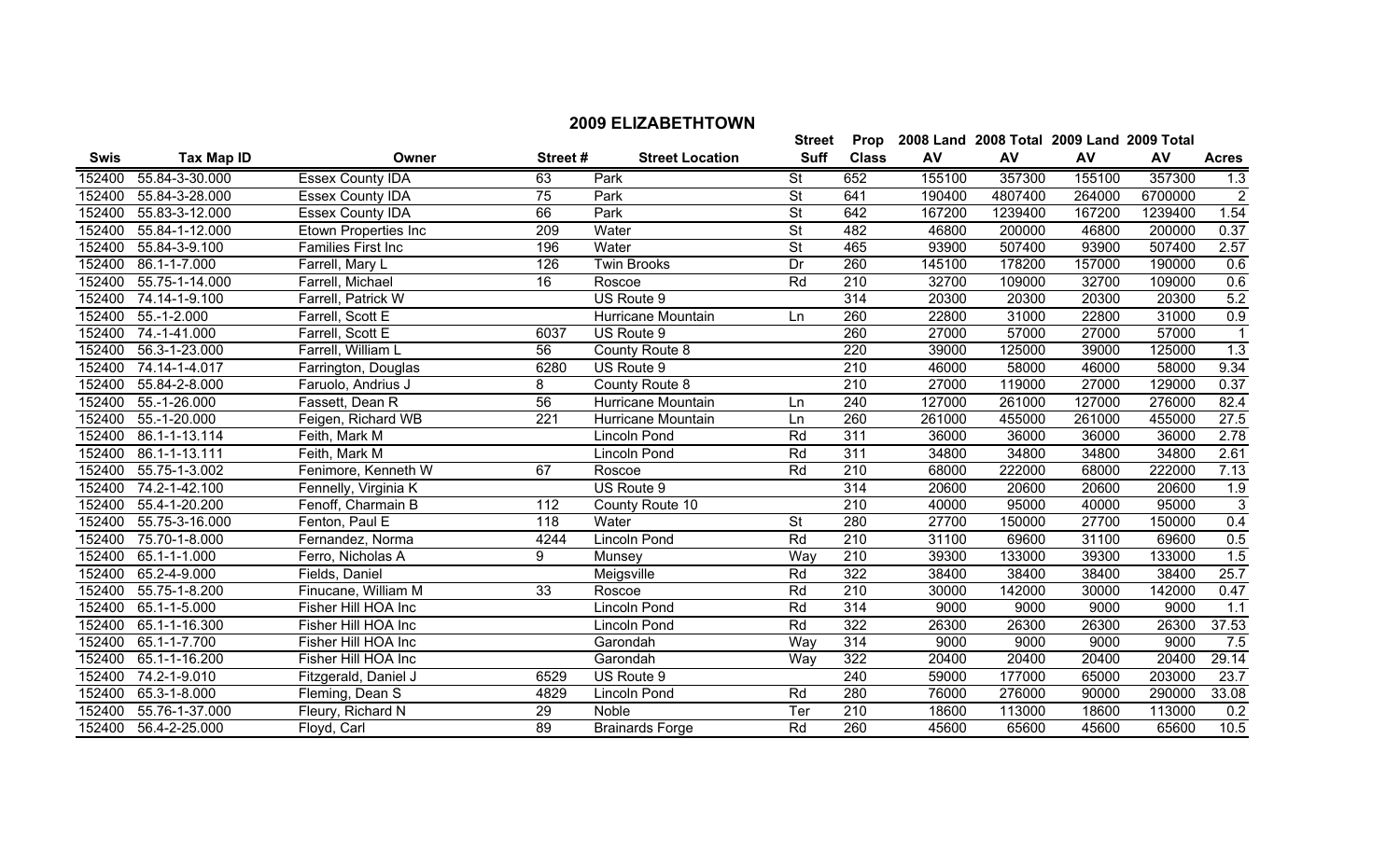|             |                             |                     |                 |                        | <b>Street</b>            |                  | Prop 2008 Land 2008 Total 2009 Land 2009 Total |        |        |        |                 |
|-------------|-----------------------------|---------------------|-----------------|------------------------|--------------------------|------------------|------------------------------------------------|--------|--------|--------|-----------------|
| <b>Swis</b> | <b>Tax Map ID</b>           | Owner               | Street#         | <b>Street Location</b> | <b>Suff</b>              | <b>Class</b>     | AV                                             | AV     | AV     | AV     | <b>Acres</b>    |
| 152400      | 56.4-2-24.000               | Floyd, Carl         |                 | <b>Brainards Forge</b> | Rd                       | 910              | 28700                                          | 28700  | 28700  | 28700  | 34.5            |
| 152400      | 64.4-1-19.222               | Foley, Terence O    |                 | Lobdell                | Ln                       | 311              | 35800                                          | 35800  | 35800  | 35800  | 8.5             |
| 152400      | 64.4-1-19.211               | Foley, Terry        | 63              | Lobdell                | Ln                       | 322              | 61200                                          | 61200  | 42000  | 42000  | $\overline{24}$ |
|             | 152400 64.4-1-3.000         | Fox, Jill E         | 7033            | US Route 9             |                          | 210              | 31100                                          | 104200 | 31100  | 104200 | 0.5             |
| 152400      | 56.3-1-53.200               | Francois, Edward    | 63              | <b>High Meadows</b>    | Ln                       | 210              | 70600                                          | 290500 | 76000  | 299000 | 4.07            |
| 152400      | 56.3-1-53.112               | Francois, Edward    |                 | <b>High Meadows</b>    | Ln                       | 314              | 21500                                          | 21500  | 21500  | 21500  | 3.14            |
| 152400      | 65.2-4-4.200                | Frawley, William M  | 54              | <b>Brainards Forge</b> | Rd                       | 210              | 57600                                          | 140000 | 57600  | 140000 | 5.8             |
| 152400      | 56.3-1-17.001               | French, Clara K     | 30              | <b>High Meadows</b>    | Ln                       | 210              | 39000                                          | 137000 | 39000  | 137000 | 1.2             |
| 152400      | 56.3-1-33.056               | French, Clara K     |                 | County Route 8         |                          | 311              | 21300                                          | 21300  | 21300  | 21300  | 2.9             |
| 152400      | 75.78-2-2.000               | Frenia, Kevin       | $\overline{3}$  | Konis                  | Way                      | $\overline{210}$ | 55500                                          | 150000 | 60000  | 155000 | 0.3             |
| 152400      | 74.2-1-25.000               | Friend, Nicholas    | 271             | Simonds Hill           | Rd                       | 240              | 54100                                          | 82000  | 54100  | 93000  | 34.2            |
|             | 152400 55.4-1-8.200         | Frisbie, Peter E    | 75              | Silver Cascade         | Way                      | 210              | 42800                                          | 217000 | 43000  | 299000 | $\overline{2}$  |
|             | 152400 55.76-1-30.000       | Fuessle, Patricia   | $\overline{38}$ | Noble                  | Ter                      | 210              | 31000                                          | 56000  | 31000  | 56000  | 0.5             |
| 152400      | 74.-1-43.000                | Gallira, Stephen    |                 | US Route 9             |                          | 910              | 11000                                          | 11000  | 11000  | 11000  | 20.99           |
|             | 152400 74.-1-44.000         | Gallira, Stephen    |                 | US Route 9             |                          | 910              | 18600                                          | 18600  | 18600  | 18600  | 35.4            |
| 152400      | 74.14-1-9.200               | Gallira, Stephen    | 6217            | US Route 9             |                          | 240              | 52000                                          | 131000 | 52000  | 131000 | 15.6            |
| 152400      | 55.76-1-31.000              | Galm, Leonard       | 34              | <b>Noble</b>           | Ter                      | 210              | 18600                                          | 102000 | 18600  | 102000 | 0.2             |
| 152400      | 56.77-1-10.000              | Gangone, Conrad F   | 8230            | River                  | $\overline{\mathsf{St}}$ | $\overline{210}$ | 31100                                          | 120000 | 33000  | 125000 | 0.5             |
| 152400      | 75.1-2-19.000               | Garrison, Jeffrey S | 207             | Lower Pond             | Way                      | 260              | 161000                                         | 196000 | 176000 | 211000 | 0.62            |
| 152400      | 65.1-1-12.000               | Garrison, William   | 60              | Garondah               | Way                      | 210              | 49000                                          | 137000 | 49000  | 137000 | 0.4             |
| 152400      | 64.2-1-36.000               | Garvey, Maria       | 28              | Fleury                 | Ln                       | 270              | 23700                                          | 41000  | 23700  | 41000  | 0.3             |
| 152400      | 64.2-1-37.120               | Garvey, Maria       |                 | Fleury                 | Ln                       | 314              | 23500                                          | 23500  | 23500  | 23500  | 0.77            |
| 152400      | 55.75-1-29.000              | Gavaletz, Jeffrey M | 85              | Water                  | <b>St</b>                | 210              | 24900                                          | 85000  | 26900  | 87000  | 0.3             |
| 152400      | 55.-1-21.000                | Geismar Anne        |                 | Hurricane Mountain     | Ln                       | 695              | 51000                                          | 51000  | 51000  | 51000  | 8.5             |
| 152400      | $\overline{75.3}$ -2-16.000 | Genier, Anna D      | 19              | Lower Pond             | Way                      | 260              | 207700                                         | 272200 | 226000 | 291000 | 4.3             |
| 152400      | 75.3-2-3.000                | Genier, Michael J   | 97              | Lower Pond             | Way                      | 260              | 157800                                         | 197400 | 171000 | 211000 | 1.1             |
| 152400      | 74.2-1-17.000               | Germain, Jaques     | 22              | Simonds Hill           | Rd                       | 210              | 42000                                          | 146000 | 42000  | 146000 | 5.32            |
| 152400      | 56.2-2-1.000                | Giaimo Vincent L    | 664             | County Route 8         |                          | 240              | 48500                                          | 94000  | 48500  | 94000  | 14.7            |
| 152400      | 55.76-1-21.000              | Gibson, William J   | 21              | Glengary               | Way                      | 312              | 18000                                          | 23000  | 18000  | 23000  | 0.5             |
| 152400      | 55.76-1-22.000              | Gibson, William J   | 26              | Maple                  | Way                      | 280              | 116700                                         | 288000 | 117000 | 339000 | 11.9            |
| 152400      | 56.3-1-46.100               | Gifford, Ferris D   | 11              | Old Turnpike           | Rd                       | 240              | 65000                                          | 221000 | 67000  | 235000 | 16.78           |
|             | 152400 64.27-4-10.000       | Gilbert, Margaret J | 7399            | US Route 9             |                          | 210              | 39100                                          | 120000 | 39100  | 120000 | 1.06            |
|             | 152400 74.2-1-34.000        | Gilligan, Vance     |                 | Gilligan               | Ln                       | 314              | 7300                                           | 7300   | 7300   | 7300   | 1.8             |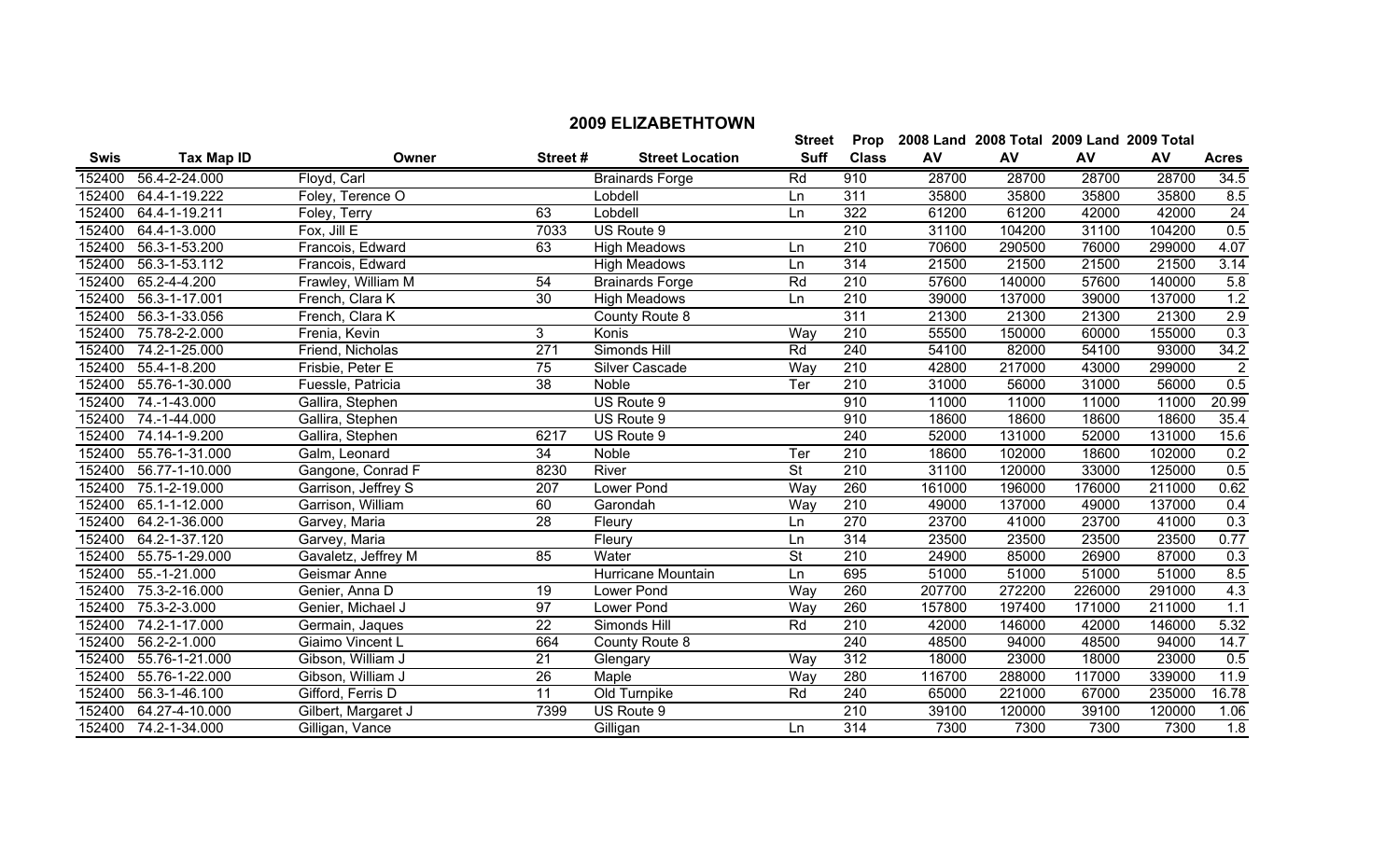|             |                      |                       |                  |                        | <b>Street</b>            | Prop             |        | 2008 Land 2008 Total 2009 Land 2009 Total |        |        |                  |
|-------------|----------------------|-----------------------|------------------|------------------------|--------------------------|------------------|--------|-------------------------------------------|--------|--------|------------------|
| <b>Swis</b> | <b>Tax Map ID</b>    | Owner                 | Street#          | <b>Street Location</b> | <b>Suff</b>              | <b>Class</b>     | AV     | AV                                        | AV     | AV     | <b>Acres</b>     |
| 152400      | 74.-1-53.000         | Gilligan, Vance       |                  | Scriver                | Ln                       | 314              | 2300   | 2300                                      | 2300   | 2300   | 0.22             |
| 152400      | 55.-1-51.000         | Gilman, Gregory G     | 9128             | NYS Route 9N           |                          | 260              | 117000 | 138000                                    | 117000 | 138000 | 87.8             |
| 152400      | 75.1-1-6.000         | Goddeau, James        |                  | <b>Lincoln Pond</b>    | Rd                       | 910              | 81200  | 91800                                     | 81200  | 91800  | 93               |
| 152400      | 75.1-1-5.000         | Goddeau, James C      |                  | Lincoln Pond           | Rd                       | 910              | 34800  | 34800                                     | 34800  | 34800  | 49.3             |
| 152400      | 75.1-2-5.042         | Goff, Richard Jr      | 297              | Kingdom Dam            | Ln                       | 280              | 74500  | 108000                                    | 74500  | 108000 | 2.18             |
| 152400      | 64.27-3-8.000        | Gold, George J        | 8                | Cobble Hill            | Ln                       | 210              | 48000  | 221200                                    | 48000  | 221200 | 3.2              |
| 152400      | 75.1-2-25.000        | Goodman Camilla       | 241              | Lower Pond             | Way                      | 260              | 162800 | 185300                                    | 176000 | 199000 | 0.6              |
| 152400      | 55.75-3-29.000       | Gordon, Cheryl D      | 8528             | NYS Route 9N           |                          | 210              | 39500  | 187000                                    | 39500  | 187000 | 1.88             |
| 152400      | 56.3-1-46.200        | Gough, Darren E       | 8122             | NYS Route 9N           |                          | 240              | 45000  | 314700                                    | 45000  | 317000 | 10               |
| 152400      | 64.4-1-34.000        | Gough, Harry          | 4                | Otis                   | Ln                       | $\overline{210}$ | 28000  | 46000                                     | 28000  | 46000  | 0.4              |
| 152400      | 64.4-1-13.100        | Gough, Harry O        | $\overline{10}$  | <b>Otis</b>            | Ln                       | 280              | 92700  | 479065                                    | 93000  | 481050 | $\overline{11}$  |
| 152400      | 64.2-1-55.001        | Gough, Michelle B     |                  | Cobble Hill            | Ln                       | 322              | 47600  | 47600                                     | 47600  | 47600  | 11.1             |
| 152400      | 55.84-2-3.020        | Gough, Michelle B     | 8232             | River                  | $\overline{\mathsf{St}}$ | 312              | 18200  | 32200                                     | 18200  | 32200  | 0.58             |
| 152400      | 56.4-2-15.000        | Grady, Bruce R        |                  | <b>Brainards Forge</b> | Rd                       | 322              | 43300  | 43300                                     | 43300  | 43300  | 18.9             |
| 152400      | 56.4-2-14.000        | Grady, Bruce R        |                  | County Route 8         |                          | 322              | 46200  | 46200                                     | 46200  | 46200  | 25.4             |
| 152400      | 56.4-2-29.000        | Grady, Bruce R        |                  | <b>Brainards Forge</b> | Rd                       | 311              | 12300  | 12300                                     | 12300  | 12300  | 7.5              |
| 152400      | 56.3-1-29.000        | Graham, Richard T     | 350              | County Route 8         |                          | 210              | 35800  | 55000                                     | 35800  | 55000  | $\overline{0.8}$ |
| 152400      | 55.75-2-10.000       | Granger, Angel        | 6                | County Route 10        |                          | 210              | 32700  | 80000                                     | 32700  | 110000 | 0.6              |
| 152400      | 75.70-1-21.000       | Gratton, Anne         | 4255             | <b>Lincoln Pond</b>    | Rd                       | 260              | 85000  | 120200                                    | 94000  | 129000 | 0.1              |
| 152400      | 75.70-1-22.000       | Gratton, Robert A     | 4257             | Lincoln Pond           | Rd                       | 220              | 91000  | 248000                                    | 99000  | 257000 | 0.1              |
| 152400      | 55.4-1-10.000        | Greene, Harold        | 61               | <b>Silver Cascade</b>  | Way                      | 260              | 39600  | 55000                                     | 35000  | 40000  | $\overline{2}$   |
| 152400      | 55.76-1-45.000       | Guenther, Isaac       | $\overline{27}$  | Stoneleigh             | Way                      | 210              | 34200  | 69000                                     | 34200  | 69000  | 0.7              |
| 152400      | 74.2-1-18.000        | Haag Brown Trust, The | 47               | Simonds Hill           | Rd                       | 260              | 31100  | 59000                                     | 31100  | 59000  | 0.5              |
| 152400      | 75.1-2-22.200        | Haag, Bruce           | $\overline{223}$ | Lower Pond             | Way                      | 260              | 159000 | 211000                                    | 173000 | 225000 | 0.55             |
| 152400      | 55.84-1-5.000        | Hackett, Paul F       | 195              | Water                  | St                       | $\overline{210}$ | 62000  | 270000                                    | 68000  | 293000 | 2.6              |
| 152400      | 65.1-1-7.600         | Hain, Frank L         |                  | Garondah               | Way                      | 314              | 60000  | 60000                                     | 60000  | 60000  | 5.4              |
| 152400      | 65.1-1-7.100         | Hain, Frank L         | 47               | Garondah               | Way                      | 314              | 77600  | 77600                                     | 77600  | 77600  | 6.8              |
| 152400      | 65.1-1-16.100        | Hain, Frank L         |                  | Lincoln Pond           | Rd                       | 322              | 35500  | 35500                                     | 35500  | 35500  | 10.12            |
| 152400      | 55.76-1-1.111        | Hall, George L        | 24               | <b>Brewster</b>        | Way                      | 210              | 42000  | 186000                                    | 42000  | 186000 | 4.63             |
| 152400      | 55.84-4-13.000       | Hall, Kathleen E      | 107              | Hand                   | Ave                      | 464              | 34600  | 149700                                    | 34600  | 149700 | 0.2              |
| 152400      | 74.-1-51.000         | Hall, Kevin           | 6286             | US Route 9             |                          | 240              | 77000  | 317000                                    | 82000  | 333000 | 16.8             |
| 152400      | 74.14-1-16.000       | Hall, Kevin           |                  | US Route 9             |                          | 910              | 35000  | 35000                                     | 35000  | 35000  | 50.8             |
|             | 152400 74.2-1-12.000 | Hall, Lorraine C      | 6583             | US Route 9             |                          | 210              | 43000  | 140000                                    | 43000  | 140000 | 2.05             |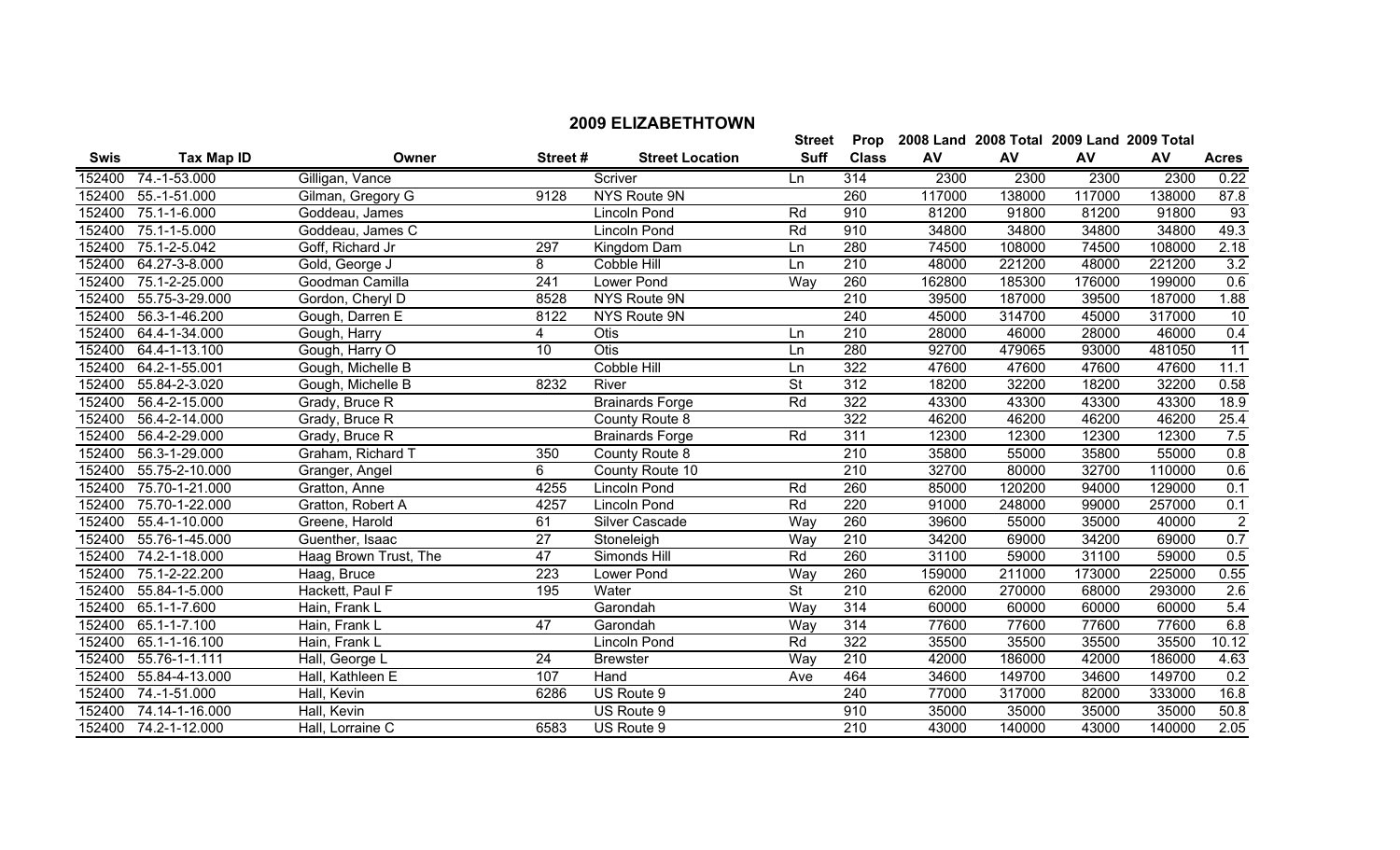|             |                    |                        |         |                        | <b>Street</b> | Prop         |        | 2008 Land 2008 Total 2009 Land 2009 Total |        |        |                  |
|-------------|--------------------|------------------------|---------|------------------------|---------------|--------------|--------|-------------------------------------------|--------|--------|------------------|
| <b>Swis</b> | <b>Tax Map ID</b>  | Owner                  | Street# | <b>Street Location</b> | <b>Suff</b>   | <b>Class</b> | AV     | AV                                        | AV     | AV     | <b>Acres</b>     |
| 152400      | 64.4-1-33.000      | Halvorsen, Adam        |         | US Route 9             |               | 314          | 2900   | 2900                                      | 2900   | 2900   | 0.5              |
| 152400      | 64.4-1-49.000      | Halvorsen, Adam        | 6925    | US Route 9             |               | 312          | 10000  | 20000                                     | 10000  | 20000  | 1.9              |
| 152400      | 64.4-1-13.200      | Halvorsen, Adam        |         | US Route 9             |               | 314          | 22200  | 22200                                     | 22200  | 22200  | 3.9              |
| 152400      | 64.4-1-39.000      | Halvorsen, Adam        | 6923    | US Route 9             |               | 280          | 74000  | 365000                                    | 79000  | 406000 | 23.2             |
| 152400      | 64.2-1-16.000      | Hanby, John E          | 7361    | US Route 9             |               | 210          | 43000  | 120000                                    | 43000  | 120000 | 2.1              |
| 152400      | 55.84-4-8.200      | Hand Avenue Assoc LLC  | 103     | Hand                   | Ave           | 464          | 34600  | 353600                                    | 34600  | 353600 | 0.2              |
| 152400      | 55.84-5-8.000      | Hardman, James         | 8253    | River                  | <b>St</b>     | 210          | 18600  | 69000                                     | 20000  | 102000 | 0.2              |
| 152400      | 56.77-1-8.000      | Hardman, James V Jr    | 8219    | River                  | <b>St</b>     | 210          | 39000  | 220000                                    | 39000  | 240000 | 1.2              |
| 152400      | 74.-1-39.200       | Harper, Gregory W      | 3       | <b>Red Rooster</b>     | Way           | 240          | 50700  | 130700                                    | 50700  | 130700 | $\overline{27}$  |
| 152400      | 74.-1-39.100       | Harper, Gregory W      |         | US Route 9             |               | 910          | 40400  | 40400                                     | 40400  | 40400  | 77               |
| 152400      | 74.-1-34.000       | Harper, Gregory W      |         | Scriver                | Ln            | 910          | 35200  | 35200                                     | 35200  | 35200  | 54               |
| 152400      | 64.-1-24.000       | Harper, Lee H          |         | NYS Route 9N           |               | 910          | 87000  | 87000                                     | 87000  | 87000  | 138.2            |
| 152400      | 64.-1-25.000       | Harper, Lee H          |         | US Route 9             |               | 910          | 66000  | 66000                                     | 66000  | 66000  | 106.2            |
| 152400      | 55.-1-41.000       | Harper, Lee H          | 113     | Crowningshield         | Ln            | 260          | 46000  | 100000                                    | 46000  | 100000 | 9.2              |
| 152400      | 74.7-1-16.000      | Harris, Alden          | 6690    | US Route 9             |               | 482          | 49200  | 84500                                     | 49200  | 84500  | 0.5              |
| 152400      | 74.14-1-12.000     | Harrison, Michael T    |         | US Route 9             |               | 314          | 20800  | 20800                                     | 20800  | 20800  | $\overline{2}$   |
| 152400      | 74.14-1-14.000     | Harrison, Michael T    | 6191    | US Route 9             |               | 210          | 40000  | 169000                                    | 40000  | 169000 | 2.5              |
| 152400      | 74.-1-29.000       | Harrison, Michael T    |         | Scriver                | Ln            | 910          | 63200  | 63200                                     | 63200  | 63200  | 100              |
| 152400      | 74.-1-30.000       | Harrison, Michael T    |         | Scriver                | Ln            | 910          | 48600  | 48600                                     | 48600  | 48600  | 58               |
| 152400      | 74.14-1-13.000     | Harrison, Michael T    |         | US Route 9             |               | 314          | 20400  | 20400                                     | 20400  | 20400  | 1.7              |
| 152400      | 74.14-1-10.000     | Harrison, Ridgely W Jr |         | US Route 9             |               | 314          | 21900  | 21900                                     | 21900  | 21900  | $\overline{3.7}$ |
| 152400      | 75.3-2-6.000       | Hart, Dennis           | 85      | Lower Pond             | Way           | 260          | 147300 | 192200                                    | 159000 | 204000 | 0.9              |
| 152400      | 56.1-1-3.000       | Haseltine, Janet B     | 431     | County Route 8         |               | 280          | 85000  | 210000                                    | 85000  | 210000 | 12.1             |
| 152400      | 56.1-1-19.000      | Haseltine, Janet B     |         | County Route 8         |               | 314          | 20100  | 20100                                     | 20100  | 20100  | 1.1              |
| 152400      | 56.1-1-15.000      | Haseltine, Janet B     |         | County Route 8         |               | 910          | 47000  | 47000                                     | 47000  | 47000  | 65.3             |
| 152400      | 56.1-1-18.000      | Haseltine, Janet B     |         | County Route 8         |               | 314          | 20300  | 20300                                     | 20300  | 20300  | 1.4              |
| 152400      | 56.1-1-20.000      | Haseltine, Warren      |         | County Route 8         |               | 314          | 22400  | 22400                                     | 22400  | 22400  | 3.7              |
| 152400      | 56.3-1-39.059      | Haseltine, William B   | 49      | County Route 8         |               | 270          | 30000  | 31500                                     | 30000  | 31500  | $\overline{1}$   |
| 152400      | 55.84-4-7.200      | Hatch, Evelyn M        | 7564    | Court                  | <b>St</b>     | 210          | 122000 | 285000                                    | 144000 | 285000 | 0.36             |
| 152400      | 56.1-1-6.000       | Hatcher, Gordon H      | 449     | County Route 8         |               | 260          | 42400  | 76000                                     | 42400  | 76000  | 6                |
| 152400      | 56.1-1-4.000       | Hatcher, Gordon H      |         | County Route 8         |               | 314          | 21300  | 21300                                     | 21300  | 21300  | 2.3              |
| 152400      | 56.1-1-5.000       | Hatcher, Peter R       |         | County Route 8         |               | 314          | 20600  | 20600                                     | 20600  | 20600  | 1.9              |
|             | 152400 55.-1-7.061 | Hathaway, L Vaughn     | 9329    | NYS Route 9N           |               | 260          | 31000  | 47100                                     | 31000  | 47100  | 0.5              |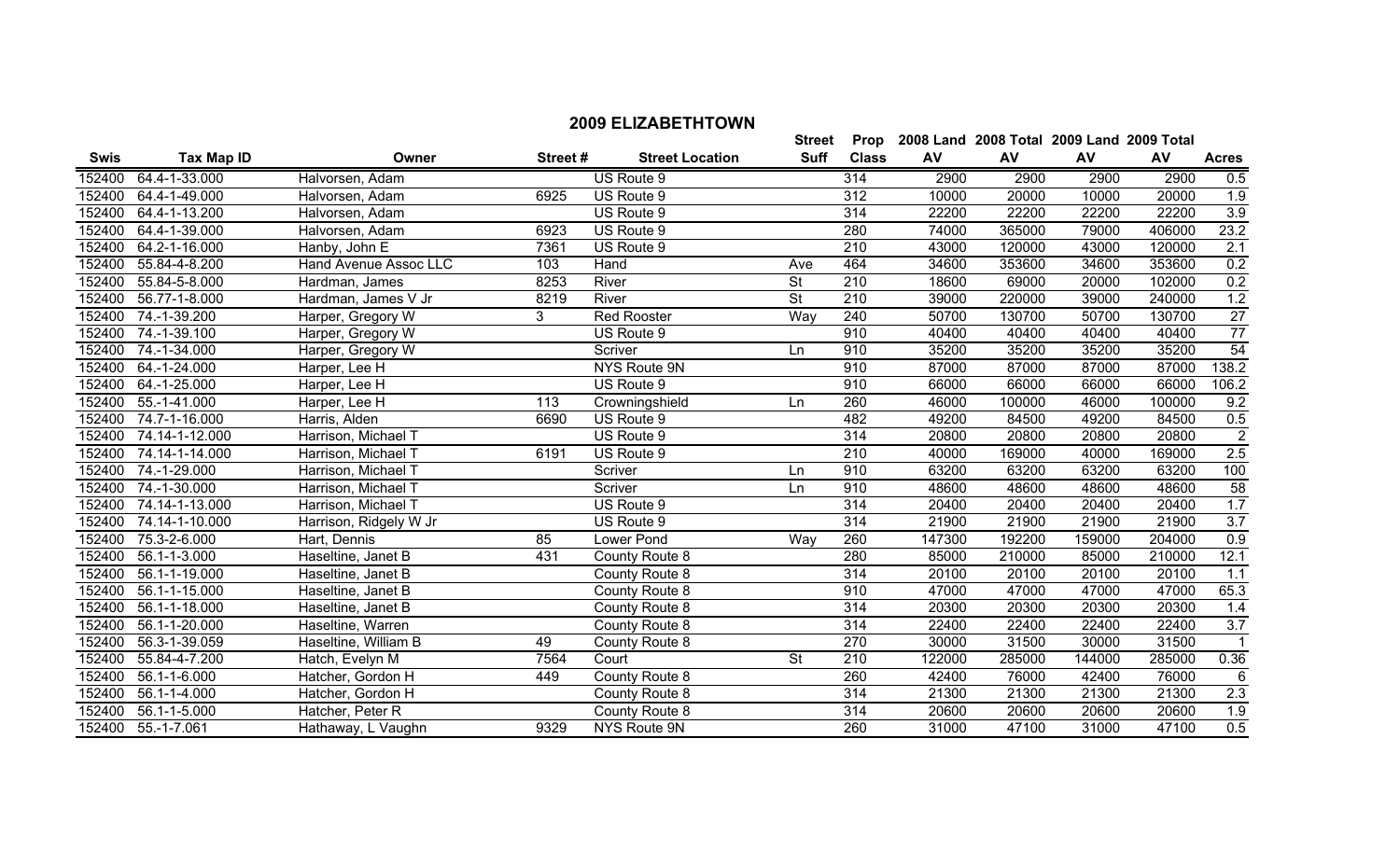152400 55.75-3-11.000 152400 55.84-4-16.000 152400 64.27-4-8.000 152400 55.84-2-18.000 152400 55.80-3-12.000 152400 64.2-1-32.000 152400 64.4-1-15.000 152400 64.4-1-14.000

| <b>Swis</b> | Tax Map ID     | Owner                | Street # | <b>Street Location</b> | <b>Suff</b> | <b>Class</b> | AV     | AV     | AV     | <b>AV</b> | <b>Acres</b>     |
|-------------|----------------|----------------------|----------|------------------------|-------------|--------------|--------|--------|--------|-----------|------------------|
| 52400       | 55.75-3-11.000 | Hathaway, Lee        | 94       | Water                  | St          | 210          | 34100  | 137000 | 34100  | 137000    | 0.69             |
| 52400       | 55.84-4-16.000 | Hathaway, Ralph      | 85       | Hand                   | Ave         | 210          | 24900  | 156000 | 24900  | 156000    | 0.3              |
| 52400       | 64.27-4-8.000  | Hathaway, Richard    |          | US Route 9             |             | 311          | 18000  | 18000  | 18000  | 18000     | 0.5              |
| 52400       | 55.84-2-18.000 | Hathaway, Ryan O     | 3        | Woodruff               | Ln.         | 210          | 28000  | 91000  | 28000  | 91000     | 0.4              |
| 52400       | 55.80-3-12.000 | Hayes, James         | 8909     | NYS Route 9N           |             | 210          | 32700  | 69300  | 32700  | 69300     | 0.6              |
| 52400       | 64.2-1-32.000  | Heald, David A       | 5434     | Lincoln Pond           | Rd          | 210          | 40300  | 67900  | 40300  | 67900     | 3                |
| 52400       | 64.4-1-15.000  | Hearon, Fanning M    | 106      | <b>Otis</b>            | Ln          | 314          | 34500  | 34500  | 34500  | 34500     | 7.9              |
| 52400       | 64.4-1-14.000  | Hearon, Fanning M    | 134      | <b>Otis</b>            | Ln.         | 280          | 56300  | 233000 | 56300  | 233000    | 1.43             |
| 52400       | 74.-1-33.000   | Henry, Roger S       | 29       | Scriver                | Ln          | 260          | 64900  | 106300 | 64900  | 106300    | 38.1             |
| 52400       | 75.70-1-2.000  | Heslin, Raymond E Jr | 4260     | Lincoln Pond           | Rd          | 260          | 24900  | 60200  | 24900  | 60200     | 0.3              |
| 52400       | 75.70-1-26.000 | Heslin, Raymond E Jr | 4267     | Lincoln Pond           | Rd          | 311          | 63700  | 63700  | 63700  | 63700     | 0.1              |
| 52400       | 55.-1-50.000   | Hickey, Leo J        | 9163     | NYS Route 9N           |             | 210          | 49000  | 226000 | 49000  | 243000    | 4.8              |
| 52400       | 55.4-1-21.000  | Hildebrandt, Claudia |          | <b>Cross</b>           | St          | 910          | 45000  | 45000  | 45000  | 45000     | 67.6             |
| 52400       | 55.75-3-18.000 | Hildebrandt, Jane S  | 8        | Foot Bridge            | Ln.         | 210          | 24900  | 123000 | 24900  | 123000    | $\overline{0.3}$ |
| 52400       | 74.7-1-3.210   | Himelein, Hans       | 45       | Roaring Brook          | Ln          | 240          | 89000  | 263000 | 89000  | 263000    | 40.06            |
| 52400       | 64.2-1-59.000  | Hoff, Michael J      | 7313     | US Route 9             |             | 210          | 37500  | 99000  | 37500  | 99000     | 0.91             |
| 52400       | 56.4-2-10.000  | Hoff, Richard A      | 373      | <b>Brainards Forge</b> | Rd          | 210          | 42000  | 129000 | 42000  | 129000    | $\overline{2.2}$ |
| 52400       | 75.3-2-15.000  | Hoffman, Richard C   | 37       | Lower Pond             | Way         | 260          | 146700 | 216800 | 158000 | 228000    |                  |
| 52400       | 55.75-1-8.100  | Hollander Family     | 37       | Roscoe                 | Rd          | 260          | 23600  | 44900  | 23600  | 44900     | 0.26             |

| 152400 | 74.-1-33.000                | Henry, Roger S          | 29   | Scriver                | Ln        | 260 | 64900  | 106300 | 64900  | 106300 | 38.1  |
|--------|-----------------------------|-------------------------|------|------------------------|-----------|-----|--------|--------|--------|--------|-------|
| 152400 | 75.70-1-2.000               | Heslin, Raymond E Jr    | 4260 | Lincoln Pond           | Rd        | 260 | 24900  | 60200  | 24900  | 60200  | 0.3   |
| 152400 | 75.70-1-26.000              | Heslin, Raymond E Jr    | 4267 | Lincoln Pond           | Rd        | 311 | 63700  | 63700  | 63700  | 63700  | 0.1   |
| 152400 | 55.-1-50.000                | Hickey, Leo J           | 9163 | NYS Route 9N           |           | 210 | 49000  | 226000 | 49000  | 243000 | 4.8   |
| 152400 | 55.4-1-21.000               | Hildebrandt, Claudia    |      | <b>Cross</b>           | <b>St</b> | 910 | 45000  | 45000  | 45000  | 45000  | 67.6  |
| 152400 | 55.75-3-18.000              | Hildebrandt, Jane S     | 8    | Foot Bridge            | Ln        | 210 | 24900  | 123000 | 24900  | 123000 | 0.3   |
| 152400 | 74.7-1-3.210                | Himelein, Hans          | 45   | Roaring Brook          | Ln        | 240 | 89000  | 263000 | 89000  | 263000 | 40.06 |
| 152400 | $\overline{64.2}$ -1-59.000 | Hoff, Michael J         | 7313 | US Route 9             |           | 210 | 37500  | 99000  | 37500  | 99000  | 0.91  |
| 152400 | 56.4-2-10.000               | Hoff, Richard A         | 373  | <b>Brainards Forge</b> | Rd        | 210 | 42000  | 129000 | 42000  | 129000 | 2.2   |
| 152400 | 75.3-2-15.000               | Hoffman, Richard C      | 37   | Lower Pond             | Way       | 260 | 146700 | 216800 | 158000 | 228000 |       |
| 152400 | 55.75-1-8.100               | <b>Hollander Family</b> | 37   | Roscoe                 | Rd        | 260 | 23600  | 44900  | 23600  | 44900  | 0.26  |
| 152400 | 64.2-2-11.000               | Holman, Robert B        |      | Lincoln Pond           | Rd        | 311 | 23900  | 23900  | 23900  | 23900  | 6.58  |
| 152400 | 64.2-2-13.000               | Holman, Robert B        |      | Lincoln Pond           | Rd        | 311 | 23500  | 23500  | 23500  | 23500  | 6.06  |
| 152400 | 55.75-3-13.000              | Hooper, Benjamin C      | 104  | Water                  | <b>St</b> | 210 | 34200  | 101000 | 37000  | 111000 | 0.7   |
| 152400 | 55.4-3-6.000                | Hooper, Fred A          | 38   | Roscoe                 | Rd        | 210 | 39400  | 178000 | 39400  | 178000 | 1.71  |
| 152400 | 74.2-1-40.200               | Hooper, Justin P        |      | US Route 9             |           | 210 | 42000  | 214480 | 42000  | 215000 | 4.82  |
| 152400 | 74.14-1-8.000               | Hooper, Paul            | 6224 | US Route 9             |           | 210 | 39500  | 132000 | 39500  | 132000 | 1.8   |
| 152400 | 56.77-1-7.000               | Horton, Patricia P      | 8211 | River                  | <b>St</b> | 210 | 28000  | 108000 | 28000  | 108000 | 0.4   |
| 152400 | 55.75-3-21.000              | Howard, Kenneth P       | 18   | Foot Bridge            | Ln        | 210 | 36500  | 112000 | 36500  | 112000 | 1.36  |
| 152400 | 55.-1-55.110                | Hubben, Edward B        | 9315 | NYS Route 9N           |           | 240 | 73000  | 210000 | 77000  | 210000 | 39.32 |
| 152400 | 56.2-2-16.000               | Hubschman, James W Jr   | 442  | <b>Brainards Forge</b> | Rd        | 210 | 49000  | 174000 | 49000  | 174000 |       |
| 152400 | 55.84-2-5.200               | Hughes, Charles R       | 7638 | US Route 9             |           | 210 | 32700  | 122000 | 32700  | 122000 | 0.6   |
| 152400 | 55.84-1-4.000               | Hulbert, Robert         | 189  | Water                  | <b>St</b> | 210 | 34200  | 137000 | 34200  | 137000 | 0.7   |
| 152400 | 55.75-1-10.000              | Hume, Carol E           | 23   | Roscoe                 | Rd        | 210 | 34000  | 157000 | 34000  | 157000 | 0.7   |
| 152400 | 56.3-1-10.131               | Hume, Randy L           | 7798 | US Route 9             |           | 210 | 39000  | 141000 | 39000  | 141000 | 1.1   |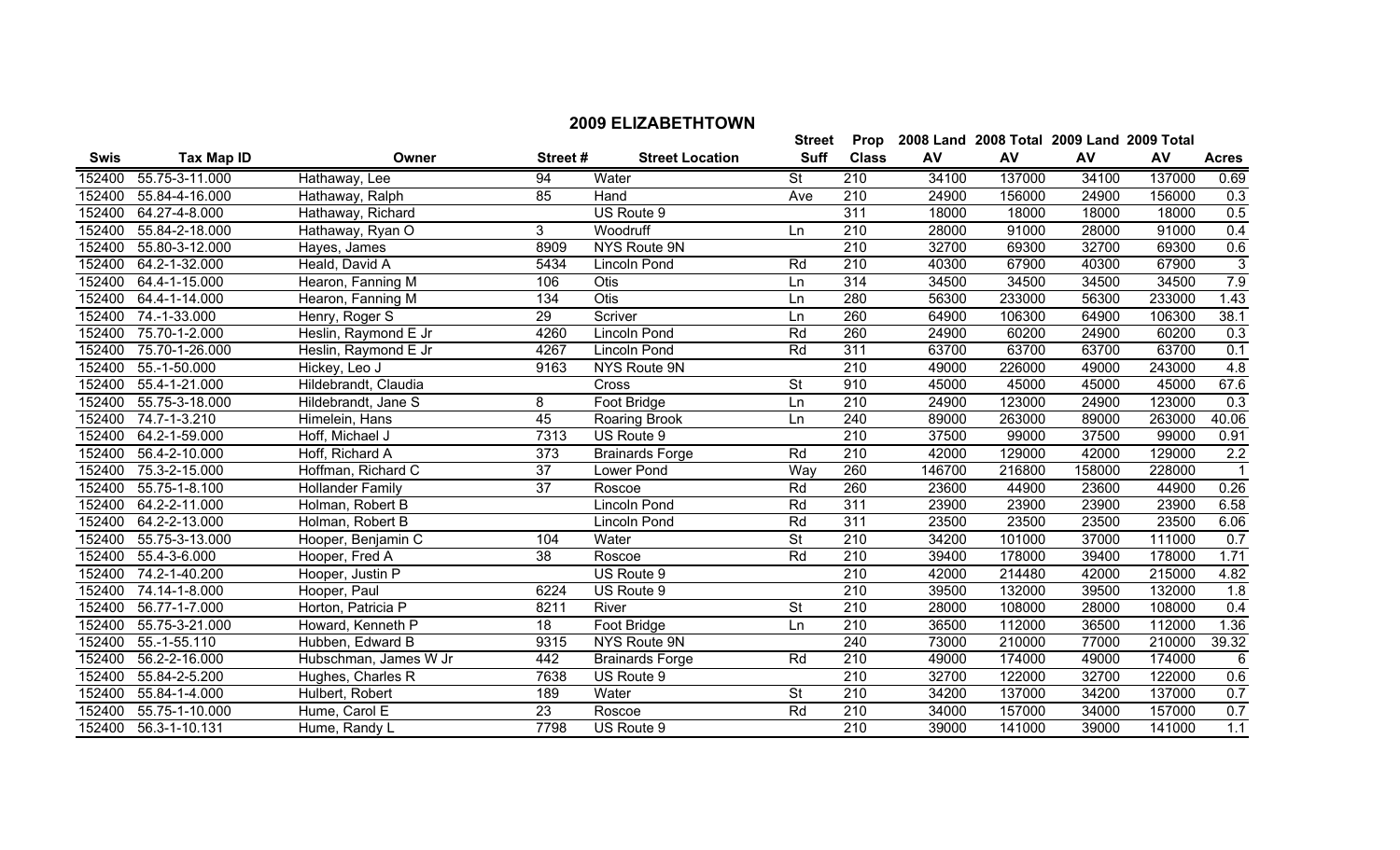|             |                             |                      |                |                        | <b>Street</b> | Prop             |        | 2008 Land 2008 Total 2009 Land 2009 Total |        |        |                |
|-------------|-----------------------------|----------------------|----------------|------------------------|---------------|------------------|--------|-------------------------------------------|--------|--------|----------------|
| <b>Swis</b> | <b>Tax Map ID</b>           | Owner                | Street#        | <b>Street Location</b> | <b>Suff</b>   | <b>Class</b>     | AV     | AV                                        | AV     | AV     | <b>Acres</b>   |
| 152400      | 56.3-1-7.000                | Hume, Randy L        | 11             | Forge                  | Ln            | 210              | 29200  | 140000                                    | 29200  | 143000 | 0.44           |
| 152400      | 55.84-2-13.000              | Hummel, Mark         | 8254           | River                  | St            | 210              | 18600  | 92000                                     | 18600  | 92000  | 0.2            |
| 152400      | 64.2-1-51.000               | Hummel, Susan S      | 7143           | US Route 9             |               | 260              | 38900  | 41900                                     | 38900  | 41900  |                |
| 152400      | 55.74-1-15.000              | Hunsdon, Brian D     | 8621           | NYS Route 9N           |               | 210              | 32700  | 127000                                    | 35000  | 130000 | 0.6            |
| 152400      | 86.1-1-13.120               | Husner, Ronald G Jr  | 87             | <b>Twin Brooks</b>     | Dr            | 210              | 63000  | 240000                                    | 63000  | 255000 | 2.75           |
| 152400      | 55.4-1-24.100               | Huston, Wallace J Jr |                | NYS Route 9N           |               | 322              | 54600  | 54600                                     | 54600  | 54600  | 23.47          |
| 152400      | 55.4-1-24.300               | Huston, Wallace J Jr |                | <b>NYS Route 9N</b>    |               | 311              | 1600   | 1600                                      | 1600   | 1600   | 0.4            |
| 152400      | 75.1-2-24.000               | Hutchins, Arlene F   | 239            | Lower Pond             | Way           | 260              | 141000 | 185000                                    | 153000 | 197000 | 0.65           |
| 152400      | 55.75-1-34.000              | Hutchins, Conrad S   | 73             | Water                  | <b>St</b>     | 210              | 35000  | 133000                                    | 37000  | 135000 | 0.75           |
| 152400      | 56.3-1-31.058               | Hutchins, Philip     | 42             | County Route 8         |               | 210              | 39000  | 185000                                    | 39000  | 193000 | 1.7            |
| 152400      | 55.84-3-4.000               | Hutchins, Scott P    | 178            | Water                  | <b>St</b>     | 210              | 39000  | 124000                                    | 39000  | 124000 | 1.1            |
| 152400      | 55.84-1-1.000               | Hutchins, Walter M   | 177            | Water                  | <b>St</b>     | 210              | 24900  | 88000                                     | 24900  | 88000  | 0.3            |
| 152400      | 64.27-1-6.000               | <b>Huttig George</b> | 7504           | US Route 9             |               | 431              | 195400 | 564400                                    | 505000 | 650000 | 2.1            |
| 152400      | 64.2-1-14.000               | Huttig, George       | 7365           | US Route 9             |               | 240              | 67000  | 780000                                    | 72000  | 825000 | 35.4           |
| 152400      | 55.84-5-3.000               | Huttig, George       | 7594           | Court                  | <b>St</b>     | 483              | 119800 | 251000                                    | 154000 | 255000 | 0.6            |
| 152400      | $55.-1-8.000$               | Huttig, George C     |                | Hurricane Mountain     | Ln            | 910              | 39000  | 39000                                     | 39000  | 39000  | 43.56          |
| 152400      | 55.-1-28.000                | Huttig, George C     |                | <b>NYS Route 9N</b>    |               | 910              | 66000  | 66000                                     | 66000  | 66000  | 74.2           |
| 152400      | 65.1-1-15.000               | Huttig, George C     | 44             | Garondah               | Way           | 210              | 34000  | 220000                                    | 34000  | 227000 | 0.5            |
| 152400      | 55.-1-45.000                | Huttig, George C     |                | NYS Route 9N           |               | 910              | 91000  | 91000                                     | 91000  | 91000  | 101.9          |
| 152400      | 55.-1-19.000                | Huttig, George C     |                | Hurricane Mountain     | Ln            | 910              | 136000 | 136000                                    | 136000 | 136000 | 168.6          |
| 152400      | 64.27-2-3.000               | Huttig, George C     | 7433           | US Route 9             |               | 431              | 66000  | 132800                                    | 66000  | 132800 | $\overline{2}$ |
|             | 152400 64.27-2-2.000        | Huttig, George C     | 7445           | US Route 9             |               | 220              | 28000  | 88000                                     | 28000  | 88000  | 0.4            |
| 152400      | 64.27-2-6.000               | Huttig, George C     | 7440           | US Route 9             |               | 431              | 142300 | 642700                                    | 142300 | 642700 | 1.62           |
| 152400      | 64.27-4-6.000               | Huttig, George C     | $\overline{7}$ | Partridge              | Rd            | $\overline{210}$ | 28000  | 138000                                    | 28000  | 138000 | 0.4            |
| 152400      | 64.2-1-12.000               | Huttig, George C     |                | Cobble Hill            | Ln            | 314              | 22500  | 22500                                     | 22500  | 22500  | 4.6            |
| 152400      | 64.2-1-13.111               | Huttig, George C     |                | Cobble Hill            | Ln            | 314              | 26300  | 26300                                     | 26300  | 26300  | 9.93           |
| 152400      | 64.2-1-24.000               | Huttig, George C     | 7418           | US Route 9             |               | 312              | 56200  | 94000                                     | 56200  | 94000  | 25.7           |
| 152400      | 64.27-3-7.100               | Huttig, George C     |                | Cobble Hill            | Ln            | 311              | 21100  | 21100                                     | 21100  | 21100  | 2.64           |
| 152400      | $\overline{64.27}$ -2-1.200 | Huttig, George C     |                | US Route 9             |               | 323              | 25200  | 25200                                     | 25200  | 25200  | 8.36           |
| 152400      | 75.3-2-31.000               | Huttig, George C     | 61             | Francis Myers          | Dr            | 280              | 272000 | 365000                                    | 272000 | 365000 | 3.9            |
| 152400      | 55.-1-46.000                | Hysler, Fred         |                | NYS Route 9N           |               | 314              | 20300  | 20300                                     | 20300  | 20300  | 1.4            |
|             | 152400 75.3-2-11.000        | Ida, Dominick        | 63             | Lower Pond             | Way           | 260              | 190600 | 261400                                    | 207000 | 278000 | 1.85           |

152400 75.1-1-11.000 Ida, John T Lincoln Pond Rd 314 21600 21600 21600 21600 6.3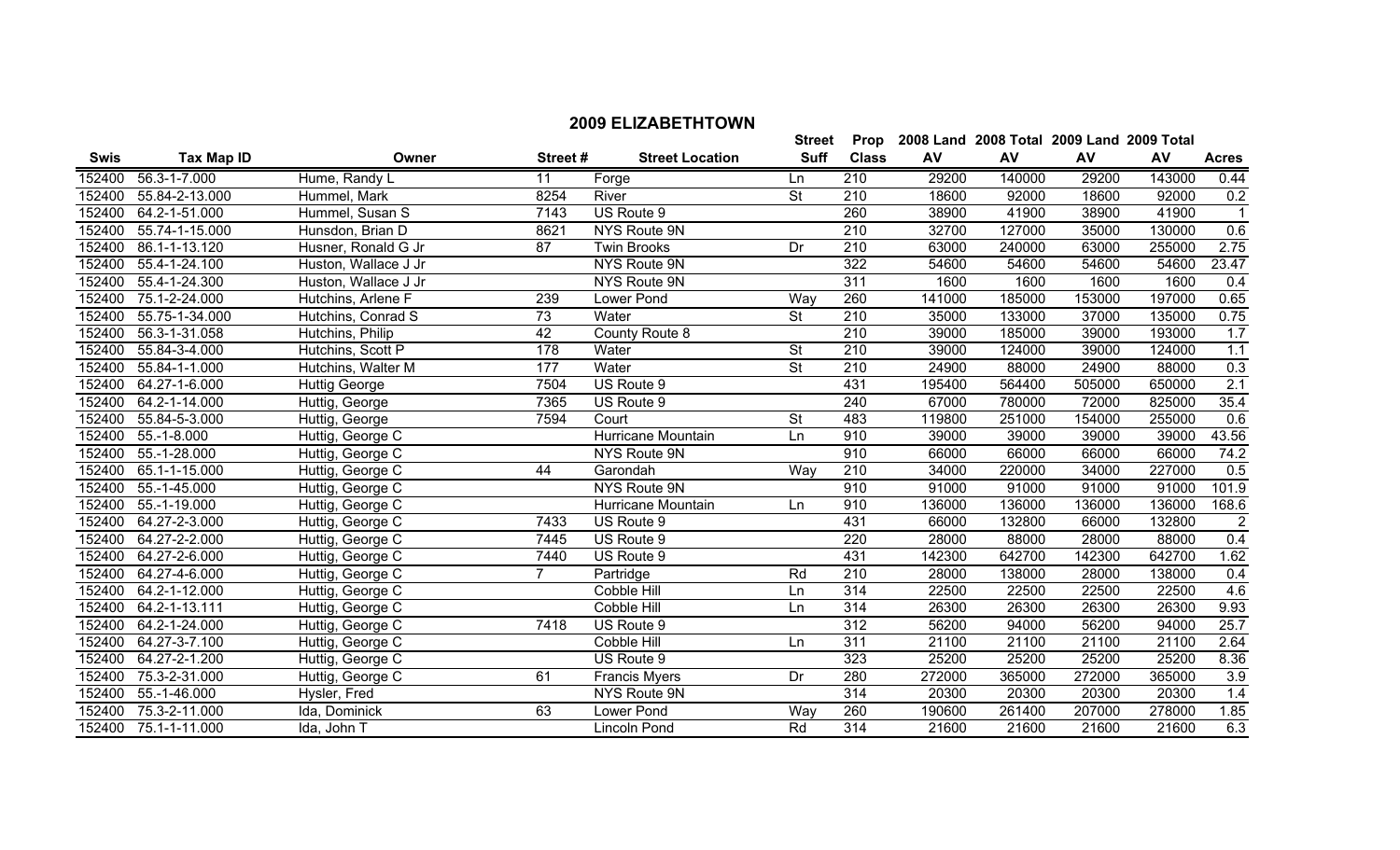|             |                       |                        |                  |                        | <b>Street</b> |                  |        | Prop 2008 Land 2008 Total 2009 Land 2009 Total |        |        |                  |
|-------------|-----------------------|------------------------|------------------|------------------------|---------------|------------------|--------|------------------------------------------------|--------|--------|------------------|
| <b>Swis</b> | <b>Tax Map ID</b>     | Owner                  | Street#          | <b>Street Location</b> | <b>Suff</b>   | <b>Class</b>     | AV     | AV                                             | AV     | AV     | <b>Acres</b>     |
| 152400      | 75.1-1-10.000         | Ida, John T            | 4659             | <b>Lincoln Pond</b>    | Rd            | 240              | 60000  | 65000                                          | 60000  | 65000  | 38.3             |
| 152400      | 75.1-1-12.000         | Ida, John T            | 4683             | <b>Lincoln Pond</b>    | Rd            | 312              | 3400   | 3400                                           | 3400   | 3400   | 0.6              |
| 152400      | 74.2-1-28.000         | Ida, John T            |                  | Lincoln Pond           | Rd            | 910              | 31000  | 31000                                          | 31000  | 31000  | 63.3             |
| 152400      | 74.2-1-29.000         | Ida, John T            |                  | <b>Lincoln Pond</b>    | Rd            | 910              | 26100  | 26100                                          | 26100  | 26100  | 53.3             |
| 152400      | 74.2-1-32.000         | Ida, John T            |                  | Simonds Hill           | Rd            | 910              | 46600  | 46600                                          | 46600  | 46600  | 95               |
| 152400      | 75.1-2-27.000         | Ida, Julie             | 255              | Lower Pond             | Way           | 260              | 159100 | 209100                                         | 173000 | 223000 | 0.6              |
| 152400      | 86.1-1-3.000          | Ida, Lance             | 150              | <b>Twin Brooks</b>     | Dr            | 260              | 161000 | 225000                                         | 176000 | 241000 | 1.9              |
| 152400      | 74.2-1-45.000         | Ida, Michael F         | 4595             | Lincoln Pond           | Rd            | 240              | 49000  | 153000                                         | 49000  | 153000 | 12.69            |
| 152400      | 86.1-1-2.000          | Ida, Patrick J         | 154              | <b>Twin Brooks</b>     | Dr            | 260              | 162000 | 254000                                         | 177000 | 269000 | 1.5              |
| 152400      | 55.-1-10.000          | Intrabartola Michael A | 352              | Hurricane Mountain     | Ln            | 240              | 48200  | 83000                                          | 55000  | 90000  | 14.3             |
|             | 152400 64.27-3-1.000  | Jackson, James F       | 34               | Windy                  | Way           | 210              | 37300  | 187000                                         | 37300  | 202000 | 0.9              |
|             | 152400 64.2-1-65.001  | Jackson, James F       |                  | US Route 9             |               | 311              | 19900  | 19900                                          | 19900  | 19900  | 0.95             |
| 152400      | 64.27-4-15.000        | Jackson, Philip N      | $\frac{1}{7400}$ | US Route 9             |               | $\overline{210}$ | 31100  | 95000                                          | 31100  | 95000  | 0.5              |
|             | 152400 64.2-1-23.000  | Jackson, Philip N      |                  | US Route 9             |               | 910              | 15700  | 15700                                          | 15700  | 15700  | 22.37            |
| 152400      | 75.1-2-34.000         | Jaeger, Mary E         | 169              | Paynes                 | Way           | 260              | 108300 | 122700                                         | 117000 | 130000 | $\overline{0.3}$ |
|             | 152400 65.1-1-11.000  | Jennings, Shiela W     | $\overline{56}$  | Garondah               | Way           | $\overline{210}$ | 42000  | 130000                                         | 42000  | 130000 | 0.4              |
| 152400      | 74.2-1-27.300         | Jerdo, Stewart         |                  | Simonds Hill           | Rd            | 322              | 63400  | 63400                                          | 63400  | 63400  | 49.95            |
| 152400      | 65.1-1-7.500          | Johnson, Edward S      |                  | Garondah               | Way           | 322              | 161300 | 161300                                         | 161300 | 161300 | 21.1             |
| 152400      | 65.1-1-7.400          | Johnson, Edward S      |                  | Garondah               | Way           | 260              | 150000 | 225000                                         | 150000 | 225000 | 5.2              |
| 152400      | 65.1-1-19.000         | Johnson, Jacqueline M  | 8103             | NYS Route 9N           |               | 210              | 38900  | 108000                                         | 38900  | 108000 | -1               |
| 152400      | 55.84-3-5.000         | Johnson, Richard T     | 180              | Water                  | <b>St</b>     | 210              | 28000  | 74000                                          | 28000  | 74000  | 0.4              |
| 152400      | 75.1-2-18.000         | Johnson, Wayne J       | 205              | Lower Pond             | Way           | 260              | 157000 | 171000                                         | 171000 | 185000 | 0.5              |
| 152400      | 56.3-1-34.000         | Jones, Herbert         |                  | County Route 8         |               | 910              | 144500 | 148000                                         | 144500 | 148000 | 258              |
| 152400      | 56.4-2-28.000         | Jones, Herbert         |                  | <b>Brainards Forge</b> | Rd            | 910              | 75800  | 75800                                          | 75800  | 75800  | 144.4            |
| 152400      | 56.4-2-26.000         | Jones, Herbert         | 105              | <b>Brainards Forge</b> | Rd            | 910              | 90600  | 90600                                          | 90600  | 90600  | 133.5            |
| 152400      | 74.2-1-40.100         | Jordan, Ronald         | 6463             | US Route 9             |               | 240              | 78000  | 227000                                         | 78000  | 227000 | 68.08            |
| 152400      | 75.78-2-3.000         | Joyce William          | 78               | <b>Twin Brooks</b>     | Dr            | 260              | 155300 | 204000                                         | 169000 | 218000 | 0.3              |
| 152400      | 55.84-4-17.000        | Kalinowski, Robert B   | 83               | Hand                   | Ave           | 220              | 28000  | 153000                                         | 28000  | 153000 | 0.4              |
| 152400      | 75.1-2-22.100         | Kane, Kevin            | 231              | Lower Pond             | Way           | 314              | 158800 | 158800                                         | 158800 | 158800 | 0.55             |
| 152400      | 86.1-1-12.200         | Kane, Kevin H          |                  | <b>Twin Brooks</b>     | Dr            | 314              | 144700 | 144700                                         | 160000 | 160000 | 0.6              |
| 152400      | 56.4-2-12.000         | Karcher, Robert C      |                  | <b>Brainards Forge</b> | Rd            | 321              | 21900  | 21900                                          | 21900  | 21900  | 6.13             |
|             | 152400 64.27-1-10.000 | Karcher, Robert C      | 17               | Hand                   | Ave           | $\overline{210}$ | 31100  | 143000                                         | 31100  | 143000 | 0.47             |

56.4-2-8.000 Karcher, Robert C 407 Brainards Forge Rd 240 63000 162000 63000 162000 24.54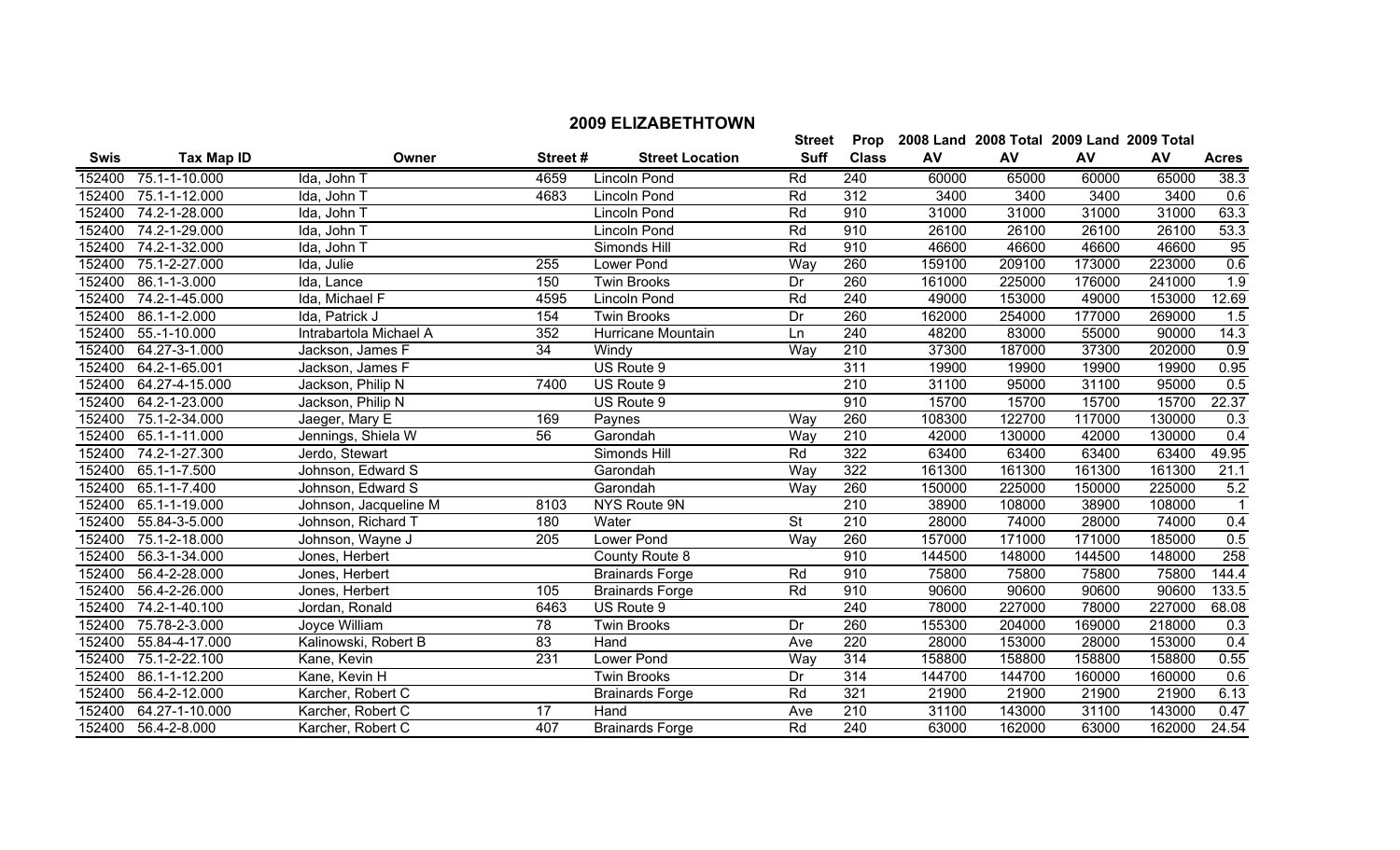|             |                       |                           |                 |                        | <b>Street</b>            | Prop             |        | 2008 Land 2008 Total 2009 Land 2009 Total |        |        |                |
|-------------|-----------------------|---------------------------|-----------------|------------------------|--------------------------|------------------|--------|-------------------------------------------|--------|--------|----------------|
| <b>Swis</b> | <b>Tax Map ID</b>     | <b>Owner</b>              | Street#         | <b>Street Location</b> | <b>Suff</b>              | <b>Class</b>     | AV     | AV                                        | AV     | AV     | <b>Acres</b>   |
| 152400      | 75.1-2-9.000          | Kaufman, Mitchell         |                 | Lincoln Pond           | Rd                       | 910              | 82700  | 82700                                     | 82700  | 82700  | 98.8           |
| 152400      | 56.3-1-54.000         | Keith, Maida E            | $\overline{32}$ | <b>High Meadows</b>    | Ln                       | 210              | 37300  | 106000                                    | 37300  | 106000 | 0.81           |
| 152400      | 65.2-4-8.200          | Kelly, Jeffrey G          |                 | Meigsville             | Rd                       | 311              | 27600  | 27600                                     | 27600  | 27600  | 7.07           |
|             | 152400 55.75-3-20.000 | Kennedy, Ann S            | 14              | Foot Bridge            | Ln                       | 210              | 31100  | 88000                                     | 31100  | 90000  | 0.5            |
|             | 152400 55.80-3-10.000 | Kerkowski, Barbara        | $\overline{2}$  | Crowningshield         | Ln                       | 210              | 41900  | 77100                                     | 41900  | 77100  | 7.8            |
| 152400      | 64.2-1-60.000         | Kerr, Kathy               | 7317            | US Route 9             |                          | 210              | 37000  | 95000                                     | 37000  | 95000  | 0.88           |
| 152400      | 55.75-1-9.000         | Kershaw, Leonard R        | 29              | Roscoe                 | Rd                       | 311              | 18000  | 18000                                     | 18000  | 18000  | 0.5            |
| 152400      | 55.80-3-6.000         | Kilburn, William D        | 30              | Scrabble Hollow        | Ln                       | 210              | 40000  | 109000                                    | 40000  | 109000 | 6.1            |
| 152400      | 55.80-2-3.000         | Kilburn, William D        |                 | NYS Route 9N           |                          | 311              | 22200  | 22200                                     | 22200  | 22200  | 2.82           |
| 152400      | 56.4-2-13.000         | King, John                | 430             | <b>Brainards Forge</b> | Rd                       | 210              | 41600  | 77000                                     | 41600  | 77000  | 1.7            |
|             | 152400 74.2-1-37.000  | Kirsty, Mary L            | 6518            | US Route 9             |                          | 240              | 56000  | 210000                                    | 56000  | 210000 | 20             |
|             | 152400 55.4-1-14.100  | Kleiman, Jeffrey          |                 | Cross                  | <b>St</b>                | 314              | 43000  | 43000                                     | 43000  | 43000  | 7              |
|             | 152400 55.4-1-12.000  | Kleiman, Jeffrey          | 50              | <b>Silver Cascade</b>  | Way                      | 260              | 50000  | 175000                                    | 50000  | 175000 | 3.9            |
|             | 152400 55.4-1-15.000  | Kleiman, Jeffrey R        | $\overline{22}$ | Silver Cascade         | <b>Way</b>               | $\overline{312}$ | 46000  | 66000                                     | 46000  | 55000  | 9.3            |
|             | 152400 74.7-1-14.000  | Kloman, Geraldine L       | 6704            | US Route 9             |                          | $\overline{210}$ | 42800  | 102000                                    | 42800  | 102000 | $\overline{2}$ |
|             | 152400 55.83-2-7.000  | Kohen, Willard J          | 61              | Park                   | $\overline{\mathsf{St}}$ | $\overline{210}$ | 28000  | 141000                                    | 28000  | 141000 | 0.4            |
| 152400      | 56.4-2-27.300         | Kohen, William J          | 239             | <b>Brainards Forge</b> | Rd                       | 210              | 44000  | 143000                                    | 44000  | 143000 | 8.61           |
| 152400      | 75.3-2-30.300         | Konis Family Trust        | 9               | Konis                  | Way                      | 280              | 166000 | 285000                                    | 166000 | 285000 | 0.48           |
| 152400      | 75.3-2-30.110         | Konis Family Trust        |                 | <b>Lincoln Pond</b>    | Rd                       | 314              |        |                                           | 20800  | 20800  | 2.2            |
| 152400      | 74.7-1-24.001         | Kortepeter, Carl M        | 6707            | US Route 9             |                          | 240              | 48000  | 148000                                    | 48000  | 148000 | 11.6           |
| 152400      | 86.1-1-9.000          | Kozilski, Joseph F        | 118             | <b>Twin Brooks</b>     | Dr                       | 260              | 139600 | 205200                                    | 151000 | 216000 | 0.5            |
| 152400      | 74.2-1-21.000         | Kullman, Paul J           | 70              | Simonds Hill           | Rd                       | 210              | 56000  | 250000                                    | 56000  | 250000 | 3.6            |
| 152400      | 55.75-3-14.000        | Kurtenbach, Henry W       | 110             | Water                  | $\overline{\mathsf{St}}$ | 210              | 28000  | 59000                                     | 28000  | 59000  | 0.4            |
| 152400      | 55.75-1-18.000        | Kurtenbach, Henry W       | $\overline{11}$ | Cross                  | $\overline{\mathsf{St}}$ | 210              | 18600  | 41000                                     | 18600  | 41000  | 0.2            |
|             | 152400 55.4-1-8.100   | Kurtenbach, Henry W       | 177             | Roscoe                 | Rd                       | 240              | 135000 | 235000                                    | 141000 | 239000 | 136.2          |
|             | 152400 55.84-3-14.100 | Kurtenbach, Henry W       | 222             | Water                  | <b>St</b>                | 484              | 40900  | 60900                                     | 106000 | 125000 | 0.59           |
| 152400      | 75.1-2-13.000         | Kurtenbach, Henry W       | 185             | Lower Pond             | <b>Way</b>               | 312              | 54800  | 56000                                     | 54800  | 56000  | 0.9            |
| 152400      | 64.27-2-1.120         | Kurtz, Alfred             | 7439            | US Route 9             |                          | 210              | 28600  | 90000                                     | 28600  | 90000  | 0.42           |
| 152400      | 55.75-3-26.000        | LaBombard, Patricia A     | 150             | Water                  | <b>St</b>                | 210              | 31100  | 69000                                     | 31100  | 69000  | 0.5            |
| 152400      | $64.27 - 1 - 7.200$   | Lake George Woodlands LLC | 7510            | Court                  | $\overline{\mathsf{St}}$ | 483              | 113100 | 220000                                    | 180000 | 287000 | 0.47           |
| 152400      | 74.2-1-36.000         | Lamb, Richard             |                 | US Route 9             |                          | 322              | 30100  | 30100                                     | 30100  | 30100  | 10.8           |
|             | 152400 64.4-1-19.235  | Lamb, Terrence            | $\overline{87}$ | Lobdell                | Ln                       | 210              | 58000  | 232000                                    | 57000  | 237000 | 5.56           |
|             | 152400 55.4-1-25.200  | Lamm, Joseph              |                 | Cobble Hill            | Ln                       | 322              | 29000  | 29000                                     | 29000  | 29000  | 11.15          |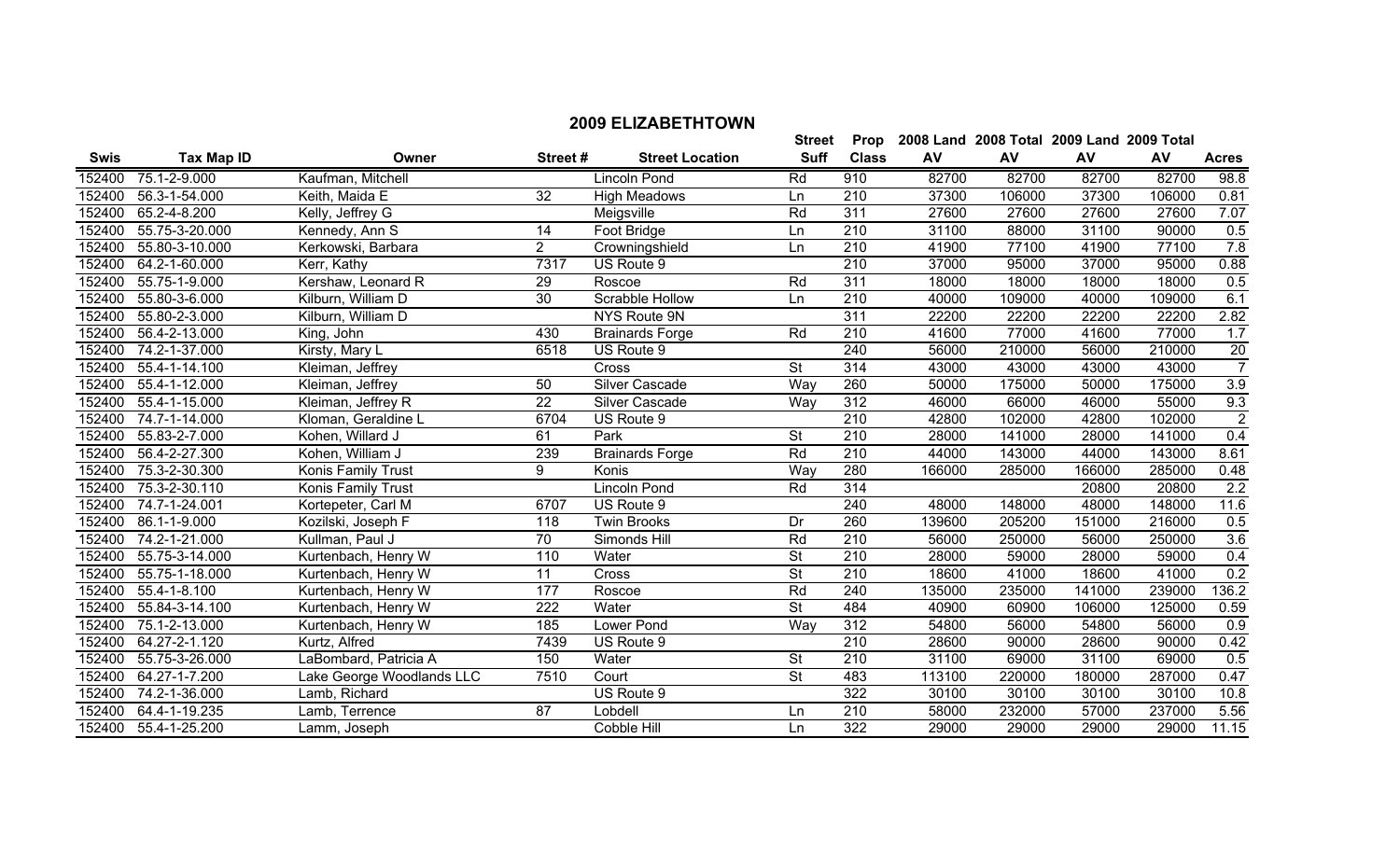|             |                   |                            |         |                        | <b>Street</b>            | <b>Prop</b>      |        | 2008 Land 2008 Total 2009 Land 2009 Total |        |        |                |
|-------------|-------------------|----------------------------|---------|------------------------|--------------------------|------------------|--------|-------------------------------------------|--------|--------|----------------|
| <b>Swis</b> | <b>Tax Map ID</b> | Owner                      | Street# | <b>Street Location</b> | <b>Suff</b>              | <b>Class</b>     | AV     | AV                                        | AV     | AV     | <b>Acres</b>   |
| 152400      | 64.2-1-28.000     | Lamotte, Deborah           | 5427    | Lincoln Pond           | Rd                       | 270              | 47300  | 60300                                     | 47300  | 60300  | 3.3            |
| 152400      | 55.75-3-25.000    | Lang, Christine M          | 146     | Water                  | <b>St</b>                | 210              | 24900  | 70000                                     | 24900  | 70000  | 0.3            |
| 152400      | 55.84-3-18.100    | Langford, Jeffrey M        | 7573    | Court                  | St                       | 464              | 158000 | 346000                                    | 174000 | 346000 | 0.58           |
| 152400      | 86.1-1-8.000      | LaPier, Deborah D          | 122     | <b>Twin Brooks</b>     | Dr                       | 260              | 142700 | 187100                                    | 154000 | 199000 | 0.6            |
| 152400      | 65.2-4-12.000     | Lasagne, John              |         | Ledge Hill             | Rd                       | 314              | 14700  | 14700                                     | 14700  | 14700  | 9.39           |
| 152400      | 55.80-3-3.000     | LaTour, Richard T          | 77      | Hurricane Mountain     | Ln                       | 260              | 53300  | 83000                                     | 53300  | 83000  | 4.7            |
| 152400      | 56.3-1-21.000     | Laughlin, Daniel S         |         | County Route 8         |                          | 314              | 18000  | 18000                                     | 18000  | 18000  | 0.5            |
| 152400      | 56.3-1-22.000     | Laughlin, Daniel S         | 225     | County Route 8         |                          | $\overline{210}$ | 84000  | 150000                                    | 84000  | 150000 | 3.6            |
| 152400      | 64.27-3-3.000     | Lavigne, Robert            |         | Windy                  | Way                      | $\overline{311}$ | 20200  | 20200                                     | 20200  | 20200  | $\overline{3}$ |
| 152400      | 65.2-4-8.110      | Lavin, George T            | 115     | Meigsville             | <b>Rd</b>                | 240              | 65800  | 168500                                    | 74000  | 185000 | 17.86          |
| 152400      | 64.27-1-1.210     | Lawrence Homes Corporation | 7490    | US Route 9             |                          | 422              | 154000 | 214000                                    | 322000 | 790000 | 1.08           |
| 152400      | 55.80-3-13.000    | Lawrence, Adam D           | 8915    | NYS Route 9N           |                          | 312              | 19000  | 19000                                     | 19000  | 19000  | 0.8            |
| 152400      | 55.74-1-8.000     | Lawrence, Adam D Sr        | 6       | <b>Bluff</b>           | Ln                       | 210              | 23300  | 60000                                     | 23300  | 60000  | 0.25           |
| 152400      | 64.2-1-38.000     | Lawrence, Elizabeth HW     |         | <b>Lincoln Pond</b>    | Rd                       | 910              | 6000   | 6000                                      | 6000   | 6000   | 8.6            |
| 152400      | 64.2-1-39.000     | Lawrence, Elizabeth HW     |         | Lincoln Pond           | Rd                       | 910              | 70600  | 70600                                     | 70600  | 70600  | 144            |
| 152400      | 64.2-1-25.100     | Lawrence, Elizabeth HW     |         | Lincoln Pond           | Rd                       | 910              | 38100  | 38100                                     | 38100  | 38100  | 68.01          |
| 152400      | 64.28-1-3.000     | Lawrence, Elizabeth HW     | 68      | Hand                   | Ave                      | 250              | 117000 | 388000                                    | 147000 | 439000 | 11.4           |
| 152400      | 64.2-1-46.100     | Lawrence, Elizabeth HW     |         | US Route 9             |                          | 910              | 58500  | 58500                                     | 58500  | 58500  | 104.4          |
| 152400      | 65.3-1-13.000     | Lawson, Eric W Jr          |         | Lincoln Pond           | Rd                       | 912              | 51500  | 51500                                     | 51500  | 51500  | 105            |
| 152400      | 65.3-1-12.000     | Lawson, Eric W Jr          | 239     | Kingdom Dam            | Ln                       | 260              | 56000  | 69000                                     | 56000  | 69000  | 50             |
| 152400      | 74.-1-42.200      | Lawson, Kelly S            |         | US Route 9             |                          | 314              | 22800  | 22800                                     | 22800  | 22800  | 5              |
| 152400      | 74.-1-31.000      | Lawyer John W              | 15      | Scriver                | Ln                       | 240              | 170000 | 359000                                    | 179000 | 367000 | 130.6          |
| 152400      | 55.80-3-11.000    | Legnard, Edward J          | 8907    | NYS Route 9N           |                          | 260              | 40100  | 68000                                     | 40100  | 68000  | 1.3            |
| 152400      | 75.1-2-21.000     | Leighton, John D           | 211     | Lower Pond             | Way                      | 260              | 175000 | 205000                                    | 190000 | 220000 | 1.1            |
| 152400      | 55.75-3-8.100     | Lepard, Frank R            |         | Water                  | St                       | $\overline{311}$ | 9800   | 9800                                      | 9800   | 9800   | 0.14           |
| 152400      | 55.75-3-5.000     | Lepisciopo, James          | 46      | Water                  | $\overline{\mathsf{St}}$ | 210              | 37300  | 136000                                    | 37300  | 136000 | 0.9            |
| 152400      | 74.2-1-26.000     | Lepiscopo, James W         | 289     | Simonds Hill           | Rd                       | 240              | 59000  | 130000                                    | 63000  | 130000 | 23.3           |
| 152400      | 56.3-1-51.000     | Lepiscopo, James W         | 124     | County Route 8         |                          | 210              | 28000  | 66000                                     | 28000  | 66000  | 0.4            |
| 152400      | 65.1-1-3.000      | Levien, William D II       | 25      | Munsey                 | Way                      | 210              | 40000  | 250000                                    | 40000  | 240000 | 1.3            |
| 152400      | 56.2-2-6.000      | Lewis, Thaddeus E          |         | <b>Brainards Forge</b> | Rd                       | 910              | 22500  | 22500                                     | 22500  | 22500  | 33.4           |
| 152400      | 64.2-1-61.200     | Liddy, Marjorie L          | 7321    | US Route 9             |                          | 260              | 4700   | 32900                                     | 4700   | 32900  | 0.05           |
| 152400      | 64.2-1-61.100     | Liddy, Marjorie L          | 7323    | US Route 9             |                          | 210              | 34700  | 121000                                    | 34700  | 121000 | 0.73           |
| 152400      | 64.2-1-2.110      | Liddy, Marjorie L          |         | US Route 9             |                          | 330              | 1100   | 1100                                      | 1100   | 1100   | 0.27           |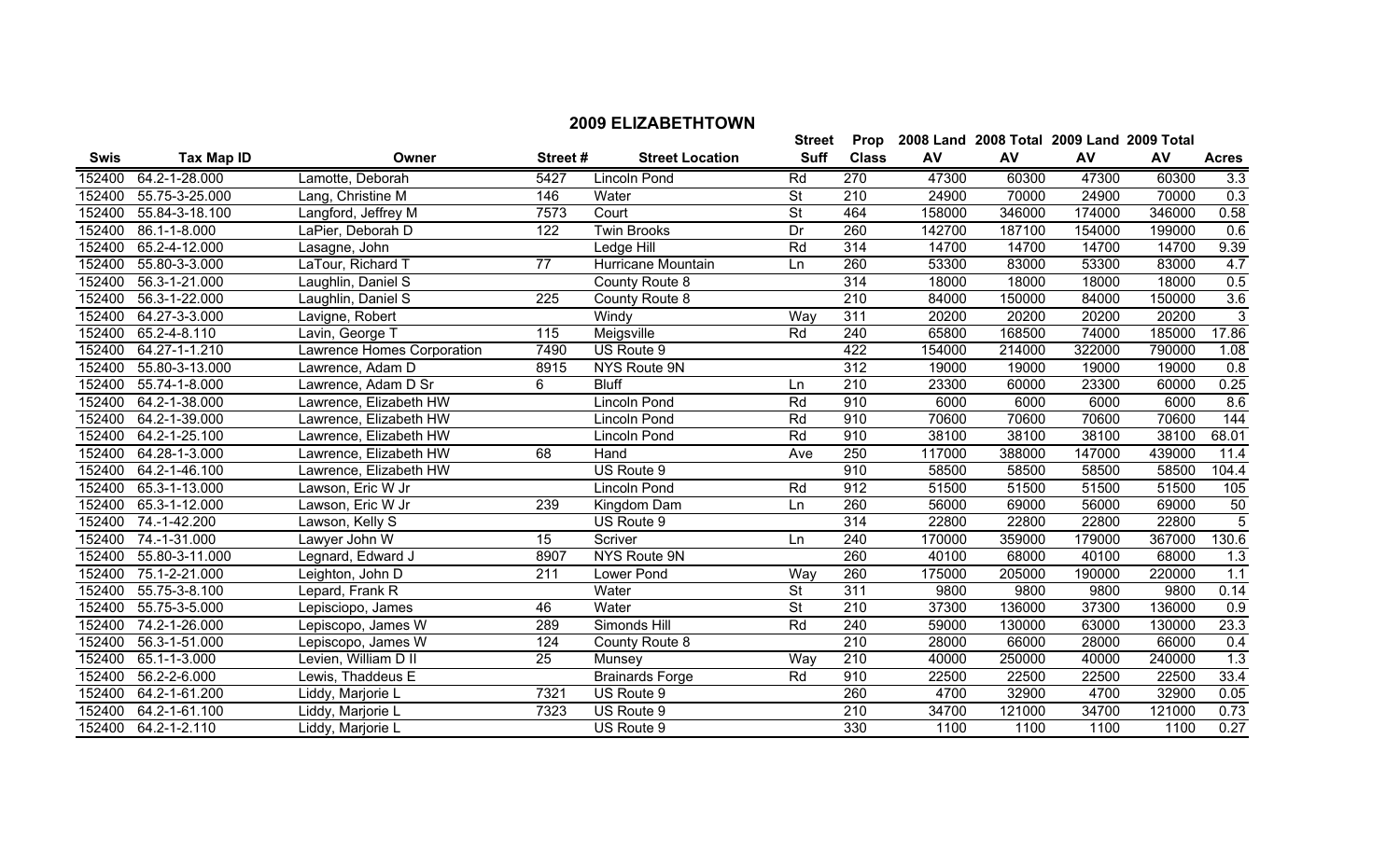|             |                      |                            |         |                        | <b>Street</b> | Prop         |        | 2008 Land 2008 Total 2009 Land 2009 Total |        |        |                  |
|-------------|----------------------|----------------------------|---------|------------------------|---------------|--------------|--------|-------------------------------------------|--------|--------|------------------|
| <b>Swis</b> | Tax Map ID           | Owner                      | Street# | <b>Street Location</b> | <b>Suff</b>   | <b>Class</b> | AV     | AV                                        | AV     | AV     | <b>Acres</b>     |
| 152400      | 64.2-1-2.210         | Liddy, Marjorie L          |         | US Route 9             |               | 330          | 900    | 900                                       | 900    | 900    | 0.23             |
| 152400      | 64.2-1-64.000        | Liddy, Marjorie M          |         | US Route 9             |               | 910          | 23600  | 23600                                     | 23600  | 23600  | 33.72            |
| 152400      | 56.3-1-1.100         | Light, Kempton             | 7771    | US Route 9             |               | 240          | 62000  | 152000                                    | 62000  | 152000 | 27.05            |
| 152400      | 64.2-1-45.000        | Lighty, Richard W          | 7258    | US Route 9             |               | 260          | 39300  | 72000                                     | 39300  | 72000  | 1.1              |
|             | 152400 64.2-1-44.000 | Lighty, Richard W          | 7258    | US Route 9             |               | 260          | 49400  | 125000                                    | 49400  | 125000 | 3.7              |
| 152400      | 75.1-2-37.200        | Lill, Daniel J Jr          | 135     | Paynes                 | Way           | 260          | 144800 | 187400                                    | 157000 | 199000 | 1.05             |
| 152400      | 56.3-1-45.000        | Lincoln, Daniel K          |         | Old Turnpike           | Rd            | 322          | 49300  | 49300                                     | 49300  | 49300  | 20.2             |
| 152400      | 56.3-1-42.000        | Lincoln, Daniel K          | 34      | Old Turnpike           | Rd            | 912          | 220000 | 280000                                    | 220000 | 280000 | 260.4            |
| 152400      | 56.3-1-44.000        | Lincoln, Daniel K          |         | Old Turnpike           | Rd            | 323          | 20400  | 20400                                     | 20400  | 20400  | 1.36             |
| 152400      | 65.1-1-22.200        | Lincoln, Daniel K          |         | NYS Route 9N           |               | 311          | 21100  | 21100                                     | 21100  | 21100  | 2.5              |
| 152400      | 74.-1-57.000         | Lindner, George A          | 189     | Scriver                | Ln            | 260          | 34200  | 64000                                     | 34200  | 64000  | 0.7              |
| 152400      | 55.76-1-5.000        | Lindstadt, Kathryn         |         | Noble                  | Ter           | 311          | 23000  | 23000                                     | 23000  | 23000  | 5.36             |
| 152400      | 55.76-1-25.002       | Lindstadt, Kathryn         | 11      | Glengary               | Way           | 210          | 41000  | 105200                                    | 41000  | 105200 | 1.55             |
| 152400      | 55.80-2-2.000        | Linsday, Edward A Jr       | 8942    | NYS Route 9N           |               | 210          | 39300  | 84000                                     | 39300  | 84000  | 1.5              |
| 152400      | 55.75-1-15.000       | Lippert, David S           | 3       | County Route 10        |               | 270          | 24800  | 37000                                     | 24800  | 37000  | 0.3              |
| 152400      | 64.4-1-29.000        | Livsey, Mark               |         | US Route 9             |               | 910          | 14300  | 14300                                     | 14300  | 14300  | 27.3             |
| 152400      | 64.4-1-31.000        | Loeffler, George C         | 29      | Loeffler               | Way           | 260          | 58200  | 110000                                    | 58200  | 110000 | 28.5             |
| 152400      | 56.2-2-19.000        | Long William C             |         | County Route 8         |               | 912          | 59000  | 59000                                     | 59000  | 59000  | 65.75            |
| 152400      | 55.75-1-16.000       | Longware S&G LLC           | 19      | Cross                  | <b>St</b>     | 210          | 24900  | 58600                                     | 24900  | 58600  | 0.3              |
| 152400      | 55.4-1-26.000        | Longware, John F           | 8741    | NYS Route 9N           |               | 260          | 73000  | 137000                                    | 73000  | 137000 | 38.7             |
| 152400      | $64.27 - 2 - 1.110$  | Longware, Melvin C         | 10      | Beaver                 | Way           | 240          | 70000  | 345000                                    | 70000  | 374000 | 18.5             |
| 152400      | 65.1-1-29.045        | Ludlow, Craig              | 5522    | Lincoln Pond           | Rd            | 210          | 34200  | 127000                                    | 34200  | 127000 | 0.7              |
| 152400      | 65.2-4-8.120         | Lustberg, Rory F           | 127     | Meigsville             | Rd            | 210          | 43100  | 110000                                    | 47000  | 125000 | 7.01             |
| 152400      | 55.4-1-5.000         | Ly, Ba                     |         | NYS Route 9N           |               | 311          | 22000  | 22000                                     | 22000  | 22000  | $\overline{3.8}$ |
| 152400      | 65.4-1-1.000         | Lyme Adk Timberlands I LLC |         | Ledge Hill             | Rd            | 912          | 36600  | 36600                                     | 36600  | 36600  | 87.2             |
| 152400      | 74.-1-19.000         | Lyme Adk Timberlands I LLC |         | Scriver                | Ln            | 912          | 68000  | 68000                                     | 68000  | 68000  | 161.8            |
| 152400      | 74.-1-18.000         | Lyme Adk Timberlands I LLC |         | Scriver                | Ln            | 912          | 113000 | 126000                                    | 113000 | 126000 | 192.3            |
|             | 152400 74.-1-27.000  | Lyme Adk Timberlands I LLC |         | Scriver                | Ln            | 912          | 69100  | 69100                                     | 69100  | 69100  | 164.5            |

 74.2-1-31.000 Lyme Adk Timberlands I LLC Lincoln Pond Rd 910 27700 27700 27700 27700 60.8 65.3-1-18.000 Lyme Adk Timberlands I LLC Lincoln Pond Rd 912 14900 14900 14900 14900 35.4

 65.1-1-32.000 Lyme Adk Timberlands I LLC Lincoln Pond Rd 912 900 900 900 900 2.7 65.4-1-5.000 Lyme Adk Timberlands I LLC Ledge Hill Rd 912 62000 75000 62000 62000 66.6

Lyme Adk Timberlands I LLC Scriver Server Ln 912 108200 113200 108200 113200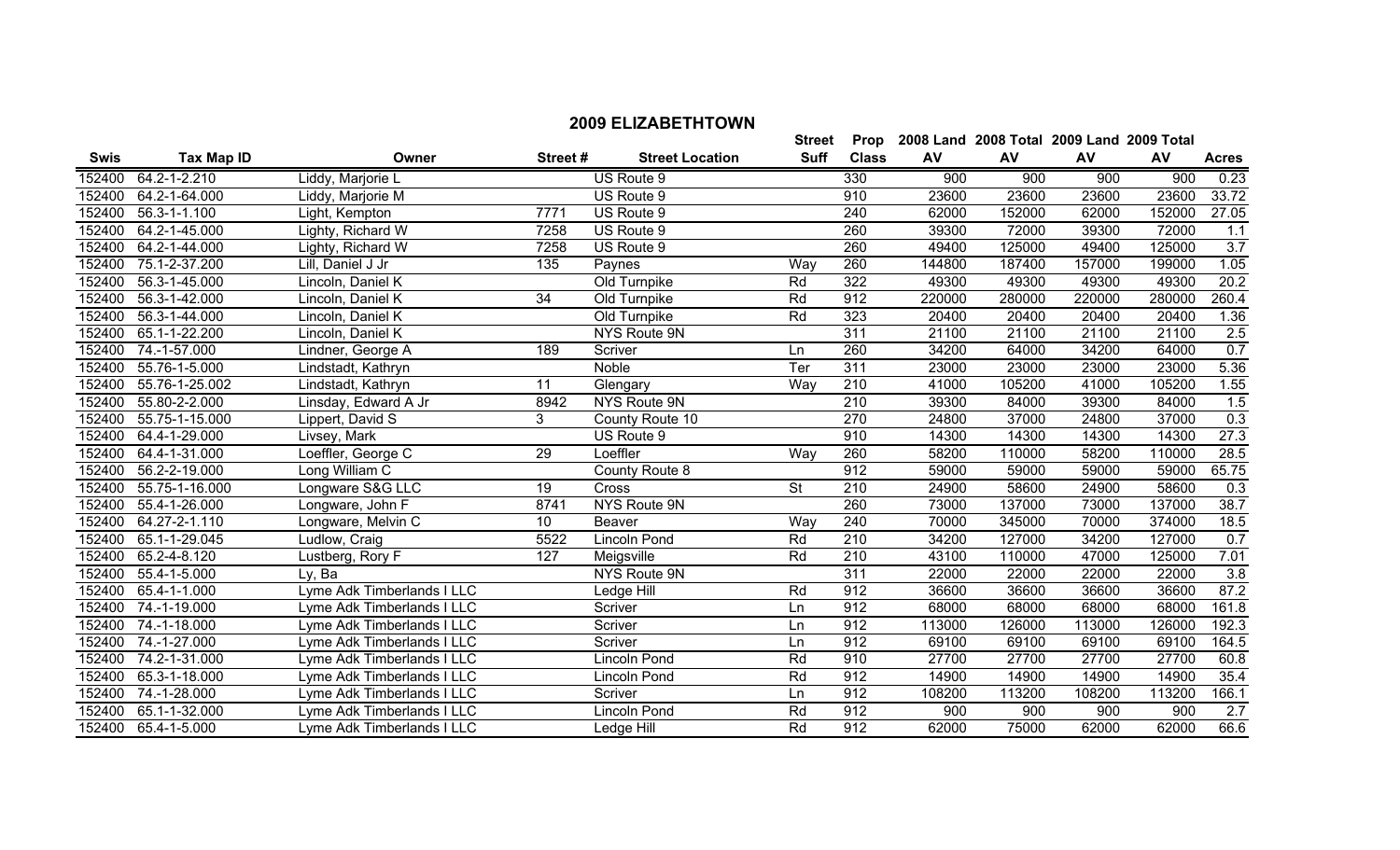|             |                     |                            |         |                        | <b>Street</b> | Prop         |        | 2008 Land 2008 Total 2009 Land 2009 Total |        |        |              |
|-------------|---------------------|----------------------------|---------|------------------------|---------------|--------------|--------|-------------------------------------------|--------|--------|--------------|
| <b>Swis</b> | <b>Tax Map ID</b>   | Owner                      | Street# | <b>Street Location</b> | <b>Suff</b>   | <b>Class</b> | AV     | AV                                        | AV     | AV     | <b>Acres</b> |
| 152400      | 65.4-1-4.000        | Lyme Adk Timberlands I LLC |         | Ledge Hill             | Rd            | 912          | 27300  | 27300                                     | 27300  | 27300  | 65           |
| 152400      | 74.-1-26.000        | Lyme Adk Timberlands I LLC |         | Lincoln Pond           | Rd            | 912          | 58300  | 58300                                     | 58300  | 58300  | 138.8        |
| 152400      | 74.-1-20.000        | Lyme Adk Timberlands I LLC |         | Lincoln Pond           | Rd            | 912          | 74600  | 74600                                     | 74600  | 74600  | 177.5        |
| 152400      | 75.3-2-27.000       | Lyme Adk Timberlands I LLC |         | Lincoln Pond           | Rd            | 912          | 63000  | 73000                                     | 63000  | 73000  | 69.5         |
| 152400      | 65.2-4-14.000       | Lyme Adk Timberlands I LLC |         | Ledge Hill             | Rd            | 912          | 44200  | 44200                                     | 44200  | 44200  | 105.2        |
| 152400      | 65.3-1-10.000       | Lyme Adk Timberlands I LLC |         | Lincoln Pond           | Rd            | 912          | 50500  | 50500                                     | 50500  | 50500  | 103.1        |
| 152400      | 65.3-1-9.008        | Lyme Adk Timberlands I LLC |         | Lincoln Pond           | Rd            | 912          | 75200  | 75200                                     | 75200  | 75200  | 179.1        |
| 152400      | 65.3-1-5.000        | Lyme Adk Timberlands I LLC |         | Lincoln Pond           | Rd            | 912          | 88500  | 88500                                     | 88500  | 88500  | 194.6        |
| 152400      | 65.4-1-3.000        | Lyme Adk Timberlands I LLC |         | Ledge Hill             | Rd            | 912          | 4100   | 4100                                      | 4100   | 4100   | 9.7          |
| 152400      | 65.3-1-3.000        | Lyme Adk Timberlands I LLC |         | Lincoln Pond           | Rd            | 912          | 34600  | 34600                                     | 34600  | 34600  | 81.7         |
| 152400      | 65.1-1-34.000       | Lyme Adk Timberlands I LLC |         | Lincoln Pond           | Rd            | 910          | 5400   | 5400                                      | 5400   | 5400   | 13.9         |
| 152400      | 65.3-1-6.000        | Lyme Adk Timberlands I LLC |         | <b>Lincoln Pond</b>    | Rd            | 912          | 146200 | 146200                                    | 146200 | 146200 | 360.1        |
| 152400      | 65.3-1-7.000        | Lyme Adk Timberlands I LLC |         | Lincoln Pond           | Rd            | 912          | 67600  | 67600                                     | 67600  | 67600  | 161          |
| 152400      | 74.2-1-30.200       | Lyme Adk Timberlands I LLC |         | Lincoln Pond           | Rd            | 910          | 30800  | 30800                                     | 30800  | 30800  | 67.6         |
| 152400      | 65.4-1-2.000        | Lyme Adk Timberlands I LLC |         | Ledge Hill             | Rd            | 912          | 16800  | 16800                                     | 16800  | 16800  | 40           |
| 152400      | 85.-1-29.031        | Lyme Adk Timberlands I LLC |         | Lincoln Pond           | Rd            | 912          | 91400  | 91400                                     | 91400  | 91400  | 186.6        |
| 152400      | 86.1-1-5.001        | Lyme Adk Timberlands I LLC |         | Lincoln Pond           | Rd            | 912          | 77000  | 98100                                     | 77000  | 98100  | 136.2        |
| 152400      | 86.1-1-24.000       | Lyme Adk Timberlands I LLC |         | Lincoln Pond           | Rd            | 912          | 77200  | 77200                                     | 77200  | 77200  | 183.7        |
| 152400      | 85.-1-18.100        | Lyme Adk Timberlands I LLC |         | US Route 9             |               | 912          | 44000  | 44000                                     | 44000  | 44000  | 87.49        |
| 152400      | 86.2-1-3.120        | Lyme Adk Timberlands I LLC |         | <b>Burhart</b>         | Ln            | 912          | 37100  | 37100                                     | 37100  | 37100  | 52.98        |
| 152400      | 86.1-1-15.000       | Lyme Adk Timberlands I LLC |         | Lincoln Pond           | Rd            | 912          | 78000  | 78000                                     | 78000  | 78000  | 185.6        |
| 152400      | 86.2-1-2.000        | Lyme Adk Timberlands I LLC |         | Lincoln Pond           | Rd            | 912          | 46600  | 46600                                     | 46600  | 46600  | 110.9        |
| 152400      | 86.2-1-1.000        | Lyme Adk Timberlands I LLC |         | Lincoln Pond           | Rd            | 912          | 84800  | 84800                                     | 84800  | 84800  | 201.8        |
| 152400      | 86.1-1-26.000       | Lyme Adk Timberlands I LLC |         | Lincoln Pond           | Rd            | 912          | 37400  | 37400                                     | 37400  | 37400  | 89           |
| 152400      | 86.1-1-13.200       | Lyme Adk Timberlands I LLC |         | Lincoln Pond           | Rd            | 912          | 34900  | 34900                                     | 34900  | 34900  | 83.2         |
| 152400      | 86.1-1-25.000       | Lyme Adk Timberlands I LLC |         | Lincoln Pond           | Rd            | 912          | 27100  | 27100                                     | 27100  | 27100  | 64.6         |
| 152400      | 85.-1-19.100        | Lyme Adk Timberlands I LLC |         | Scriver                | Ln            | 912          | 3500   | 3500                                      | 3500   | 3500   | 8.6          |
| 152400      | 85.-1-15.000        | Lyme Adk Timberlands I LLC |         | Lincoln Pond           | Rd            | 912          | 106000 | 118000                                    | 106000 | 118000 | 117.4        |
| 152400      | 85.-1-13.000        | Lyme Adk Timberlands I LLC |         | Lincoln Pond           | Rd            | 912          | 64000  | 64000                                     | 64000  | 64000  | 152.2        |
| 152400      | 75.3-2-24.000       | Lyme Adk Timberlands I LLC |         | Lincoln Pond           | Rd            | 912          | 133200 | 133200                                    | 133200 | 133200 | 317.2        |
| 152400      | 75.4-1-3.000        | Lyme Adk Timberlands I LLC |         | Lincoln Pond           | Rd            | 912          | 73100  | 73100                                     | 73100  | 73100  | 174          |
| 152400      | 75.1-2-6.000        | Lyme Adk Timberlands I LLC |         | Lincoln Pond           | Rd            | 912          | 76100  | 76100                                     | 76100  | 76100  | 181.1        |
|             | 152400 75.1-1-9.000 | Lyme Adk Timberlands I LLC |         | Kingdom Dam            | Ln            | 912          | 13100  | 13100                                     | 13100  | 13100  | 31.2         |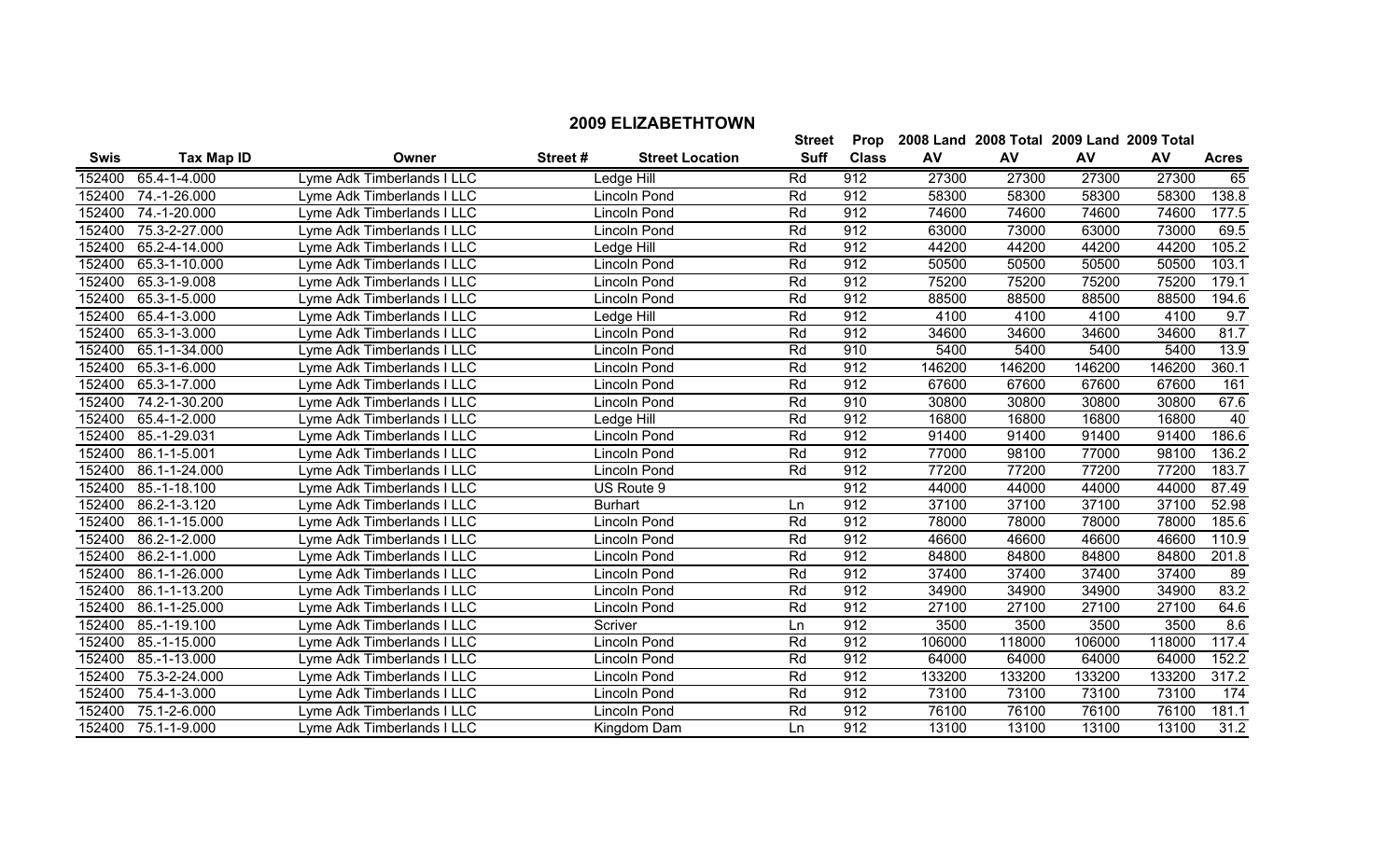|             |                      |                            |         |                        | <b>Street</b> | Prop         |        |        | 2008 Land 2008 Total 2009 Land 2009 Total |        |                |
|-------------|----------------------|----------------------------|---------|------------------------|---------------|--------------|--------|--------|-------------------------------------------|--------|----------------|
| <b>Swis</b> | <b>Tax Map ID</b>    | Owner                      | Street# | <b>Street Location</b> | <b>Suff</b>   | <b>Class</b> | AV     | AV     | AV                                        | AV     | <b>Acres</b>   |
| 152400      | 85.-1-14.000         | Lyme Adk Timberlands I LLC |         | <b>Lincoln Pond</b>    | Rd            | 912          | 50400  | 50400  | 50400                                     | 50400  | 119.9          |
| 152400      | 75.4-1-2.000         | Lyme Adk Timberlands I LLC |         | <b>Lincoln Pond</b>    | Rd            | 912          | 75400  | 75400  | 75400                                     | 75400  | 179.5          |
| 152400      | 75.1-1-7.000         | Lyme Adk Timberlands I LLC |         | Kingdom Dam            | Ln            | 912          | 56600  | 56600  | 56600                                     | 56600  | 74.3           |
| 152400      | 75.4-1-1.000         | Lyme Adk Timberlands I LLC |         | Lincoln Pond           | Rd            | 912          | 58600  | 58600  | 58600                                     | 58600  | 139.5          |
| 152400      | 75.1-2-8.000         | Lyme Adk Timberlands I LLC |         | Lincoln Pond           | Rd            | 912          | 70300  | 70300  | 70300                                     | 70300  | 167.3          |
| 152400      | 75.3-2-23.000        | Lyme Adk Timberlands I LLC |         | Lincoln Pond           | Rd            | 912          | 106400 | 113400 | 106400                                    | 113400 | 161.7          |
| 152400      | 75.3-2-21.000        | Lyme Adk Timberlands I LLC |         | Lincoln Pond           | Rd            | 912          | 54000  | 54000  | 54000                                     | 54000  | 128.7          |
| 152400      | 75.1-2-7.000         | Lyme Adk Timberlands I LLC |         | <b>Lincoln Pond</b>    | Rd            | 912          | 70000  | 70000  | 70000                                     | 70000  | 166.7          |
| 152400      | 75.3-2-25.000        | Lyme Adk Timberlands I LLC |         | <b>Lincoln Pond</b>    | Rd            | 912          | 139000 | 139000 | 139000                                    | 139000 | 330.9          |
| 152400      | 75.2-1-3.000         | Lyme Adk Timberlands I LLC |         | Lincoln Pond           | Rd            | 912          | 55900  | 55900  | 55900                                     | 55900  | 133            |
| 152400      | 75.2-1-2.000         | Lyme Adk Timberlands I LLC |         | <b>Lincoln Pond</b>    | Rd            | 912          | 59300  | 59300  | 59300                                     | 59300  | 141.3          |
| 152400      | 75.2-1-1.000         | Lyme Adk Timberlands I LLC |         | Lincoln Pond           | Rd            | 912          | 53600  | 53600  | 53600                                     | 53600  | 127.6          |
| 152400      | 85.-1-6.000          | Lyme Adk Timberlands I LLC |         | US Route 9             |               | 912          | 67200  | 67200  | 67200                                     | 67200  | 160            |
| 152400      | 75.1-2-29.000        | Lyme Adk Timberlands I LLC |         | <b>Lincoln Pond</b>    | Rd            | 912          | 75500  | 75500  | 75500                                     | 75500  | 179.8          |
| 152400      | 85.-1-7.000          | Lyme Adk Timberlands I LLC |         | US Route 9             |               | 912          | 67200  | 67200  | 67200                                     | 67200  | 160            |
| 152400      | 85.-1-10.000         | Lyme Adk Timberlands I LLC |         | US Route 9             |               | 912          | 100600 | 113600 | 100600                                    | 113600 | 147.8          |
| 152400      | 75.3-2-22.000        | Lyme Adk Timberlands I LLC |         | Lincoln Pond           | Rd            | 912          | 69700  | 69700  | 69700                                     | 69700  | 165.9          |
| 152400      | 85.-1-11.000         | Lyme Adk Timberlands I LLC |         | US Route 9             |               | 912          | 40000  | 40000  | 40000                                     | 40000  | 114.4          |
| 152400      | 85.-1-12.000         | Lyme Adk Timberlands I LLC | 179     | <b>Twin Brooks</b>     | Dr            | 912          | 266000 | 279000 | 266000                                    | 279000 | 155.4          |
| 152400      | 75.1-2-3.000         | Lyme Adk Timberlands I LLC |         | <b>Lincoln Pond</b>    | Rd            | 912          | 52300  | 52300  | 52300                                     | 52300  | 68.8           |
| 152400      | 75.1-2-4.005         | Lyme Adk Timberlands I LLC |         | Lincoln Pond           | Rd            | 912          | 95000  | 95000  | 95000                                     | 95000  | 161.5          |
| 152400      | 54.-1-12.000         | Lynn, Jennifer K           | 655     | Hurricane Mountain     | Ln            | 240          | 98400  | 195600 | 102000                                    | 200000 | 40             |
| 152400      | 74.2-1-30.100        | MacDougal, Francine I      | 4539    | <b>Lincoln Pond</b>    | Rd            | 210          | 44000  | 200000 | 44000                                     | 204000 | 8.1            |
| 152400      | 56.3-1-18.200        | MacDougal, Helen M         |         | County Route 8         |               | 314          | 21000  | 21000  | 21000                                     | 21000  | $\overline{2}$ |
| 152400      | 56.3-1-20.000        | MacDougal, Helen W         | 261     | County Route 8         |               | 210          | 33000  | 107300 | 33000                                     | 107300 | 2.3            |
| 152400      | 55.80-3-7.000        | MacDougal, Roger H         | 8872    | NYS Route 9N           |               | 210          | 21500  | 46500  | 21500                                     | 46500  | 0.42           |
| 152400      | 55.75-1-36.000       | MacDougal, Sheryl A        | 61      | Water                  | <b>St</b>     | 210          | 32700  | 90000  | 35300                                     | 97000  | 0.6            |
| 152400      | 55.84-1-19.000       | MacDougal, Terry L         | 7613    | US Route 9             |               | 485          | 49200  | 104200 | 60000                                     | 104200 | 0.5            |
| 152400      | 65.2-4-11.000        | Mace, David C              |         | Meigsville             | Rd            | 314          | 24000  | 24000  | 24000                                     | 24000  | 6.16           |
| 152400      | 65.2-4-15.000        | Mace, David C              |         | Addison                | Ln            | 314          | 19500  | 19500  | 19500                                     | 19500  | $\overline{5}$ |
| 152400      | 65.1-1-31.000        | Mace, David C              | 145     | Addison                | Ln            | 280          | 150300 | 308000 | 151000                                    | 321000 | 62.4           |
| 152400      | 65.1-1-30.000        | Mace, David C              |         | NYS Route 9N           |               | 910          | 60600  | 60600  | 60600                                     | 60600  | 123.6          |
|             | 152400 74.7-1-17.000 | MacFadden, Cheryl L        | 3       | Lakota                 | Way           | 210          | 31100  | 128000 | 31100                                     | 128000 | 0.5            |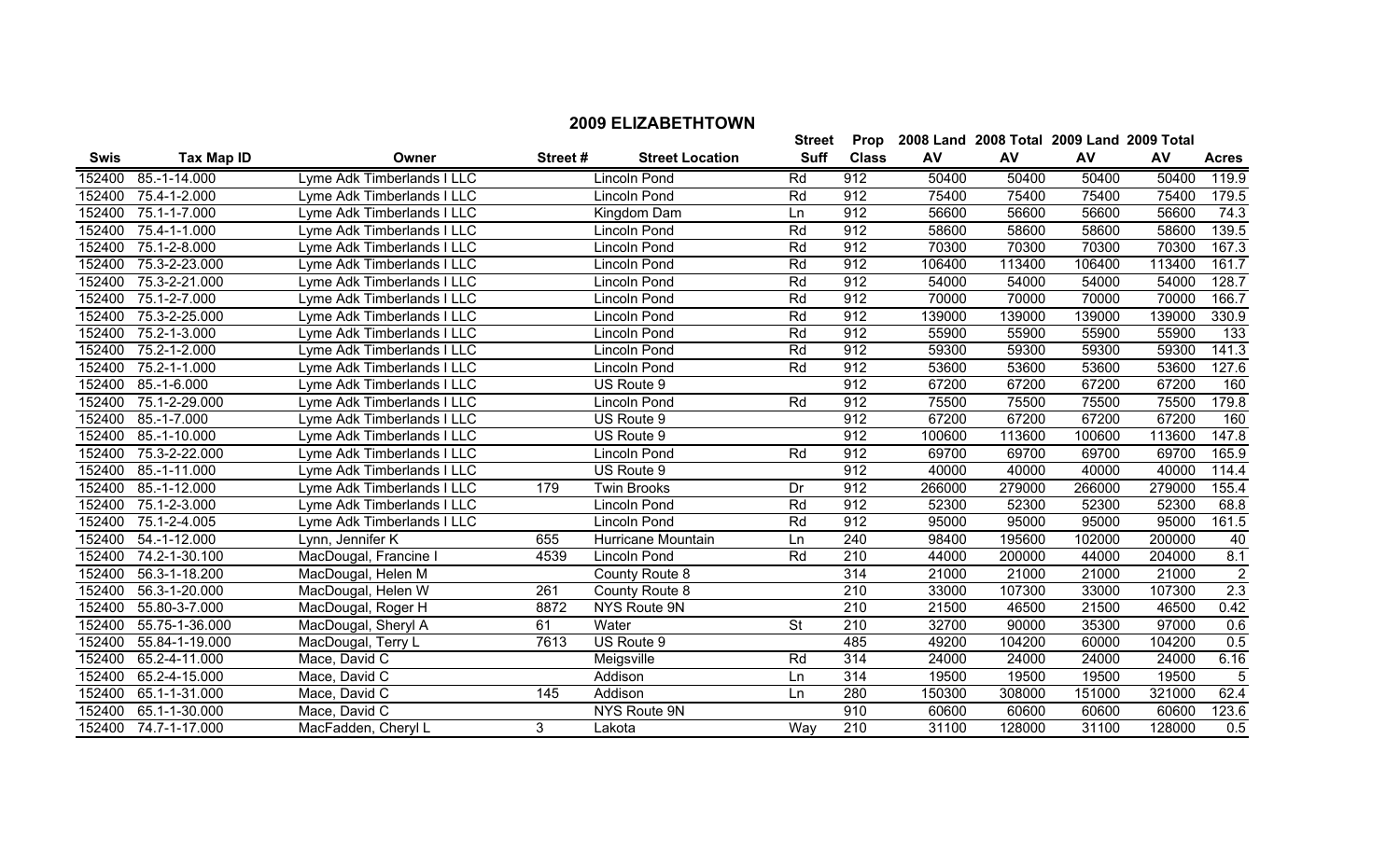|             |                   |                           |                  |                        | <b>Street</b>            | Prop             |        | 2008 Land 2008 Total 2009 Land 2009 Total |          |          |                |
|-------------|-------------------|---------------------------|------------------|------------------------|--------------------------|------------------|--------|-------------------------------------------|----------|----------|----------------|
| <b>Swis</b> | <b>Tax Map ID</b> | Owner                     | Street #         | <b>Street Location</b> | <b>Suff</b>              | <b>Class</b>     | AV     | AV                                        | AV       | AV       | <b>Acres</b>   |
| 152400      | 75.1-2-11.000     | Madelone, James J Jr      |                  | Lincoln Pond           | Rd                       | 314              | 3700   | 3700                                      | 3700     | 3700     | 0.5            |
| 152400      | 75.1-2-12.000     | Madelone, James J Jr      | 171              | Lower Pond             | Way                      | 260              | 140000 | 226000                                    | 152000   | 238000   | 2.6            |
| 152400      | 75.1-2-37.110     | Magoolaghan, Gerald       | 127              | Paynes                 | Way                      | 260              | 191600 | 220900                                    | 207000   | 235000   | 1.01           |
| 152400      | 74.-1-42.110      | Maloney, Amy J            | 6119             | US Route 9             |                          | 240              | 87000  | 210000                                    | 84000    | 168000   | 38.68          |
| 152400      | 55.74-1-4.000     | Martin, David W           | 9                | <b>Bluff</b>           | Ln                       | $\overline{210}$ | 24900  | 93000                                     | 24900    | 93000    | 0.3            |
| 152400      | 74.7-1-19.000     | Martin, Edward A          | 6                | Lakota                 | Way                      | 210              | 18600  | 80000                                     | 18600    | 80000    | 0.2            |
| 152400      | 74.2-1-10.047     | Martin, Edward A          |                  | Simonds Hill           | Rd                       | 311              | 22500  | 22500                                     | 22500    | 22500    | 3.7            |
| 152400      | 55.4-1-20.120     | Martin, Joseph            | 136              | County Route 10        |                          | 210              | 39100  | 61000                                     | 39100    | 61000    | 1.23           |
| 152400      | 74.14-1-7.000     | Martin, Joseph E          | 6244             | US Route 9             |                          | 210              | 39500  | 100000                                    | 39500    | 100000   | 1.9            |
| 152400      | 64.4-1-9.000      | Martin, Joseph E          | 7107             | US Route 9             |                          | 210              | 39000  | 94500                                     | 39000    | 94500    | 2.43           |
| 152400      | 55.76-1-3.000     | Martin, Joseph E          |                  | Noble                  | Ter                      | $\overline{311}$ | 21000  | 21000                                     | $\Omega$ | $\Omega$ | 4.02           |
| 152400      | 64.27-4-12.200    | Martin, Linda S           | 25               | Partridge              | Rd                       | $\overline{210}$ | 14900  | 154000                                    | 14900    | 154000   | 0.16           |
| 152400      | 64.4-1-19.232     | Martin, Malcolm E         |                  | Lobdell                | Ln                       | 311              | 34000  | 34000                                     | 34000    | 34000    | 6.8            |
| 152400      | 55.84-3-25.000    | Martin, Malcolm E         | 7529             | Court                  | $\overline{\mathsf{St}}$ | 415              | 165000 | 285000                                    | 208000   | 347000   | 0.65           |
| 152400      | 64.4-1-19.231     | Martin, Malcolm E         | $\overline{122}$ | Lobdell                | Ln                       | 210              | 58000  | 214000                                    | 58000    | 214000   | 6.65           |
| 152400      | 86.1-1-1.220      | Martin, William B         | 157              | <b>Twin Brooks</b>     | Dr                       | $\overline{210}$ | 39700  | 220000                                    | 39700    | 220000   | 2.19           |
| 152400      | 55.75-3-17.000    | Marvin, Beth M            | 122              | Water                  | <b>St</b>                | 210              | 24900  | 92000                                     | 24900    | 92000    | 0.3            |
| 152400      | 56.3-1-1.200      | Marvin, Walter III        |                  | US Route 9             |                          | 910              | 61000  | 61000                                     | 61000    | 61000    | 68.03          |
| 152400      | 55.84-4-3.000     | Marvin, Walter S III      | 8                | Williams               | <b>St</b>                | $\overline{210}$ | 9300   | 75000                                     | 9300     | 75000    | 0.1            |
| 152400      | 55.84-4-22.000    | Marvin, Walter S III      | 21               | Williams               | St                       | 411              | 49200  | 149200                                    | 49200    | 149200   | 0.5            |
| 152400      | 56.3-1-43.000     | Marvin, Walter S III      |                  | US Route 9             |                          | 822              | 100    | 100                                       | 100      | 100      | 0.01           |
| 152400      | 55.83-3-17.100    | Marvin, Walter S III      | 78               | Park                   | <b>St</b>                | 482              | 66000  | 179000                                    | 123000   | 239000   | $\overline{2}$ |
| 152400      | 55.83-3-17.200    | Marvin, Walter S III      | 80               | Park                   | St                       | 411              | 90000  | 140000                                    | 85000    | 140000   | 0.57           |
| 152400      | 55.83-3-18.000    | Marvin, Walter S Jr       | 7521             | Court                  | <b>St</b>                | 471              | 201000 | 352000                                    | 363000   | 485000   | 1.1            |
| 152400      | 65.3-1-20.200     | Mason Adirondack Prop LLC | 4905             | Lincoln Pond           | Rd                       | 240              | 99000  | 385000                                    | 109000   | 409000   | 25.75          |
| 152400      | 75.1-2-37.120     | Mason, Heidi              | 127              | Paynes                 | Way                      | 314              | 181800 | 181800                                    | 181800   | 181800   | 0.65           |
| 152400      | 55.4-1-20.111     | Matthews, James M         |                  | Cross                  | <b>St</b>                | 322              | 26300  | 26300                                     | 26300    | 26300    | 30.88          |
| 152400      | 64.2-1-13.200     | Mauser, Margaret M        |                  | Cobble Hill            | Ln                       | 322              | 48400  | 48400                                     | 48400    | 48400    | 28.61          |
| 152400      | 64.2-1-11.000     | Mauser, Margaret M        |                  | Cobble Hill            | Ln                       | 322              | 41700  | 41700                                     | 41700    | 41700    | 19             |
| 152400      | 64.2-1-8.000      | Mauser, Margaret M        | 162              | Cobble Hill            | Ln                       | 260              | 78000  | 187000                                    | 81000    | 190000   | 27.68          |
| 152400      | 64.2-1-9.000      | Mauser, Margaret M        |                  | Cobble Hill            | Ln                       | 314              | 38100  | 38100                                     | 38100    | 38100    | 3.3            |
| 152400      | 55.-1-39.000      | Mazza, Michael F          | 101              | Crowningshield         | Ln                       | 240              | 47000  | 66000                                     | 47000    | 66000    | 10             |
| 152400      | 64.27-4-1.000     | McCarroll, Marsha L       | 3                | Cobble Hill            | Ln                       | 210              | 28600  | 82000                                     | 28600    | 82000    | 0.42           |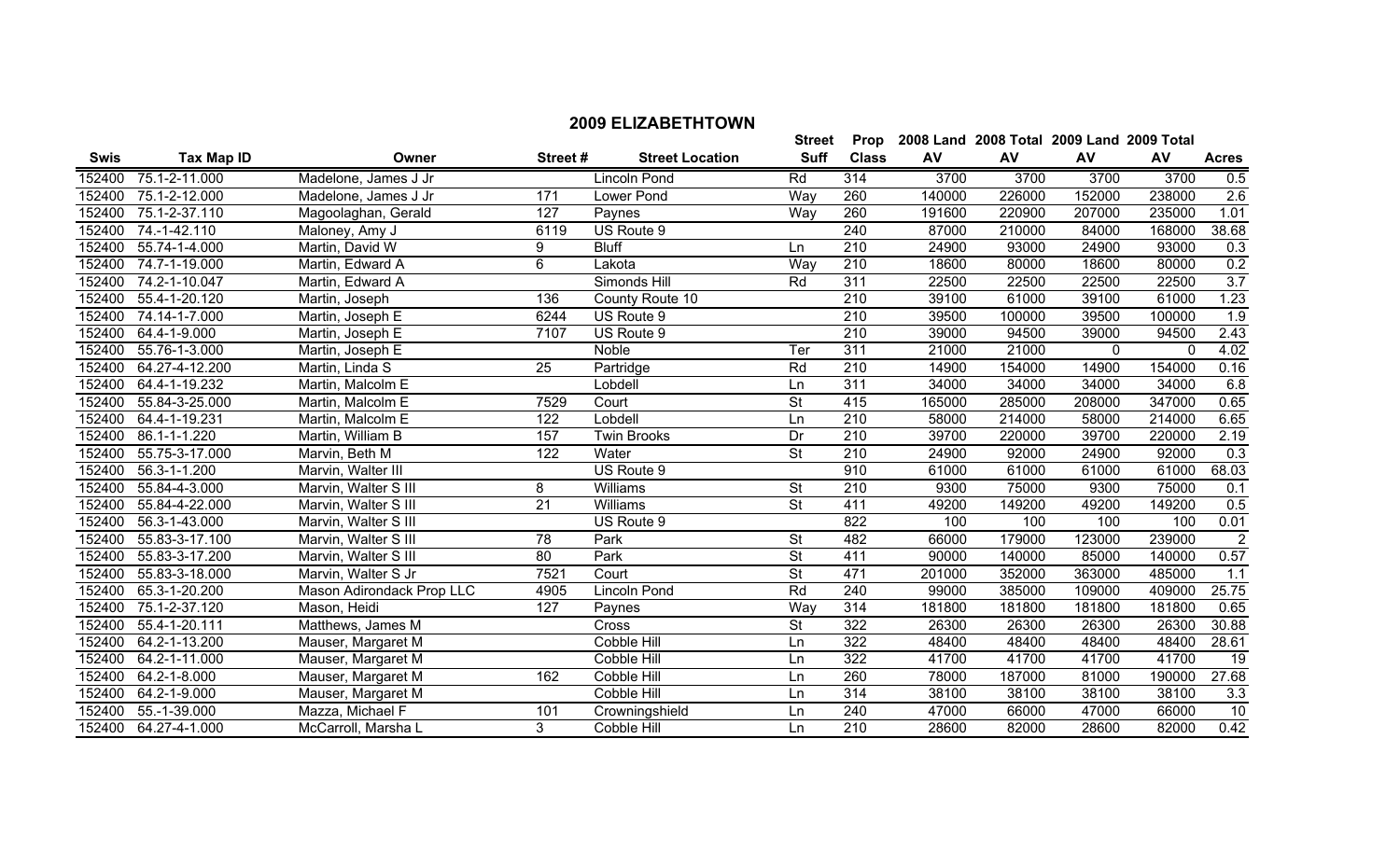|             |                            |                      |          |                        | <b>Street</b> | Prop         | <b>2008 Land</b> | 2008 Total | <b>2009 Land</b> |
|-------------|----------------------------|----------------------|----------|------------------------|---------------|--------------|------------------|------------|------------------|
| <b>Swis</b> | Tax Map ID                 | Owner                | Street # | <b>Street Location</b> | <b>Suff</b>   | <b>Class</b> | AV               | AV         | AV               |
| 52400       | <b>⊦-3-10.000</b><br>55.84 | McCarroll, Michael A | 204      | Water                  |               | 210          | 39100            | 99000      | 39100            |

**2009 Total** 

**AV Acres**

|        | 152400 55.84-3-10.000 | McCarroll, Michael A  | 204             | Water                  | <b>St</b>                | 210              | 39100  | 99000  | 39100  | 99000  | 1.3              |
|--------|-----------------------|-----------------------|-----------------|------------------------|--------------------------|------------------|--------|--------|--------|--------|------------------|
| 152400 | 74.2-1-24.100         | McClure, Florence I   | 367             | Simonds Hill           | Rd                       | 240              | 46000  | 160000 | 46000  | 160000 | 10.4             |
|        | 152400 64.27-4-13.000 | McCluskey, Margaret M | 7403            | US Route 9             |                          | 210              | 28000  | 85000  | 28000  | 85000  | 0.4              |
| 152400 | 74.7-1-8.000          | McCoy, Bernard J      |                 | US Route 9             |                          | 210              | 40900  | 79000  | 40900  | 79000  | 1.5              |
| 152400 | 65.3-1-17.100         | McCoy, Bernard J      | 4774            | <b>Lincoln Pond</b>    | Rd                       | 260              | 64000  | 74000  | 64000  | 74000  | 117.1            |
| 152400 | 74.7-1-10.000         | McCoy, Bernard J      |                 | US Route 9             |                          | 270              | 38900  | 52000  | 38900  | 52000  |                  |
| 152400 | 74.7-1-11.000         | McCoy, Bernard J      | 6777            | US Route 9             |                          | 210              | 28500  | 28600  | 28500  | 28600  | 3.2              |
| 152400 | 74.-1-22.200          | McCoy, Leslie E       | 4477            | <b>Lincoln Pond</b>    | Rd                       | $\overline{210}$ | 34100  | 129000 | 34100  | 158000 | 0.69             |
| 152400 | 74.7-1-27.000         | McCoy, Paul E         | 6623            | US Route 9             |                          | 210              | 40500  | 70500  | 40500  | 70500  | 1.4              |
|        | 152400 65.1-1-42.100  | McCullough, Jeffrey A | 45              | Fleury                 | Ln                       | 240              | 49000  | 120000 | 49000  | 120000 | 12.78            |
| 152400 | 55.80-2-1.000         | McDougal, Norma J     | 8950            | NYS Route 9N           |                          | 210              | 33800  | 73000  | 33800  | 73000  | 0.67             |
| 152400 | 75.3-1-1.000          | McGinn, James M       | 4451            | <b>Lincoln Pond</b>    | Rd                       | 210              | 34200  | 69000  | 34200  | 69000  | 0.7              |
| 152400 | 64.4-1-8.000          | McGinn, Michael J     | 7125            | US Route 9             |                          | $\overline{210}$ | 28000  | 86000  | 28000  | 86000  | 0.4              |
|        | 152400 64.2-1-37.100  | McKinley, Schelling   |                 | <b>Lincoln Pond</b>    | Rd                       | 322              | 137400 | 137400 | 137400 | 137400 | 139.4            |
| 152400 | 75.70-1-4.000         | McKown, John T        | 4256            | <b>Lincoln Pond</b>    | Rd                       | $\overline{210}$ | 24900  | 105000 | 24900  | 105000 | $\overline{0.3}$ |
| 152400 | 55.84-3-1.000         | McNeill, Dennis L     | 168             | Water                  | $\overline{\mathsf{St}}$ | $\overline{210}$ | 39000  | 81000  | 39000  | 81000  | 1.2              |
| 152400 | 65.1-1-22.100         | McPhail, Bruce S      |                 | NYS Route 9N           |                          | 910              | 43400  | 43400  | 43400  | 43400  | 60.2             |
| 152400 | 64.2-1-47.000         | Meaker, James         | 176             | Lobdell                | Ln                       | 240              | 86000  | 307000 | 86000  | 325000 | 89               |
| 152400 | 55.84-4-9.000         | Mehr, Peter I         | 7576            | Court                  | <b>St</b>                | 483              | 110000 | 269000 | 110000 | 269000 | 0.3              |
| 152400 | 55.75-1-41.000        | Melton, Gaylen M      | 43              | Water                  | $\overline{\mathsf{St}}$ | 220              | 31100  | 80000  | 32000  | 81000  | 0.5              |
| 152400 | 55.84-2-2.019         | Merrihew, Doris H     | 4               | Woodruff               | Ln                       | 210              | 31100  | 150000 | 33000  | 153000 | 0.5              |
| 152400 | 55.76-1-11.000        | Merrihew, Noel        |                 | US Route 9             |                          | 311              | 7000   | 7000   | 7000   | 7000   | 0.1              |
| 152400 | 55.75-1-6.043         | Merrihew, Noel        | 35              | Water                  | $\overline{\mathsf{St}}$ | 220              | 35000  | 80000  | 35000  | 86000  | 0.8              |
| 152400 | 55.76-1-12.000        | Merrihew, Noel        | 7698            | US Route 9             |                          | 210              | 31700  | 44000  | 31700  | 44000  | $\overline{2}$   |
| 152400 | 55.75-1-5.006         | Merrihew, Noel III    | 55              | Roscoe                 | Rd                       | 210              | 39600  | 145000 | 39600  | 145000 | 2.04             |
| 152400 | 65.2-4-4.100          | Merrill, Timothy      | 32              | <b>Brainards Forge</b> | Rd                       | 270              | 20400  | 20400  | 27400  | 59000  | 10.1             |
| 152400 | 55.74-1-13.000        | Messina, Frank P Jr   | 8599            | NYS Route 9N           |                          | 210              | 39000  | 69000  | 39000  | 69000  | 1.2              |
| 152400 | 55.74-1-14.000        | Messina, Frank P Jr   |                 | NYS Route 9N           |                          | 311              | 100    | 100    | 100    | 100    | 0.1              |
| 152400 | 55.84-1-9.000         | Miller, Nancy J       | 15              | Fairlane               | Way                      | 270              | 9300   | 28600  | 9300   | 28600  | 0.1              |
| 152400 | 55.74-1-11.000        | Mills, Michael        | $\overline{38}$ | Lord                   | Rd                       | $\overline{210}$ | 62000  | 149000 | 62000  | 149000 | 2.55             |
| 152400 | 65.1-1-36.000         | Misra, Surendra M     |                 | <b>Lincoln Pond</b>    | Rd                       | 910              | 147000 | 147000 | 223000 | 223000 | 475.6            |
| 152400 | 65.3-1-1.000          | Misra, Surendra M     | 5142            | Lincoln Pond           | Rd                       | 260              | 172000 | 205000 | 235000 | 273000 | 209.8            |
|        | 152400 55.83-3-7.000  | Mitchell, Caleb       | 32              | Hillcrest              | Ln                       | 270              | 28000  | 47000  | 28000  | 47000  | 0.4              |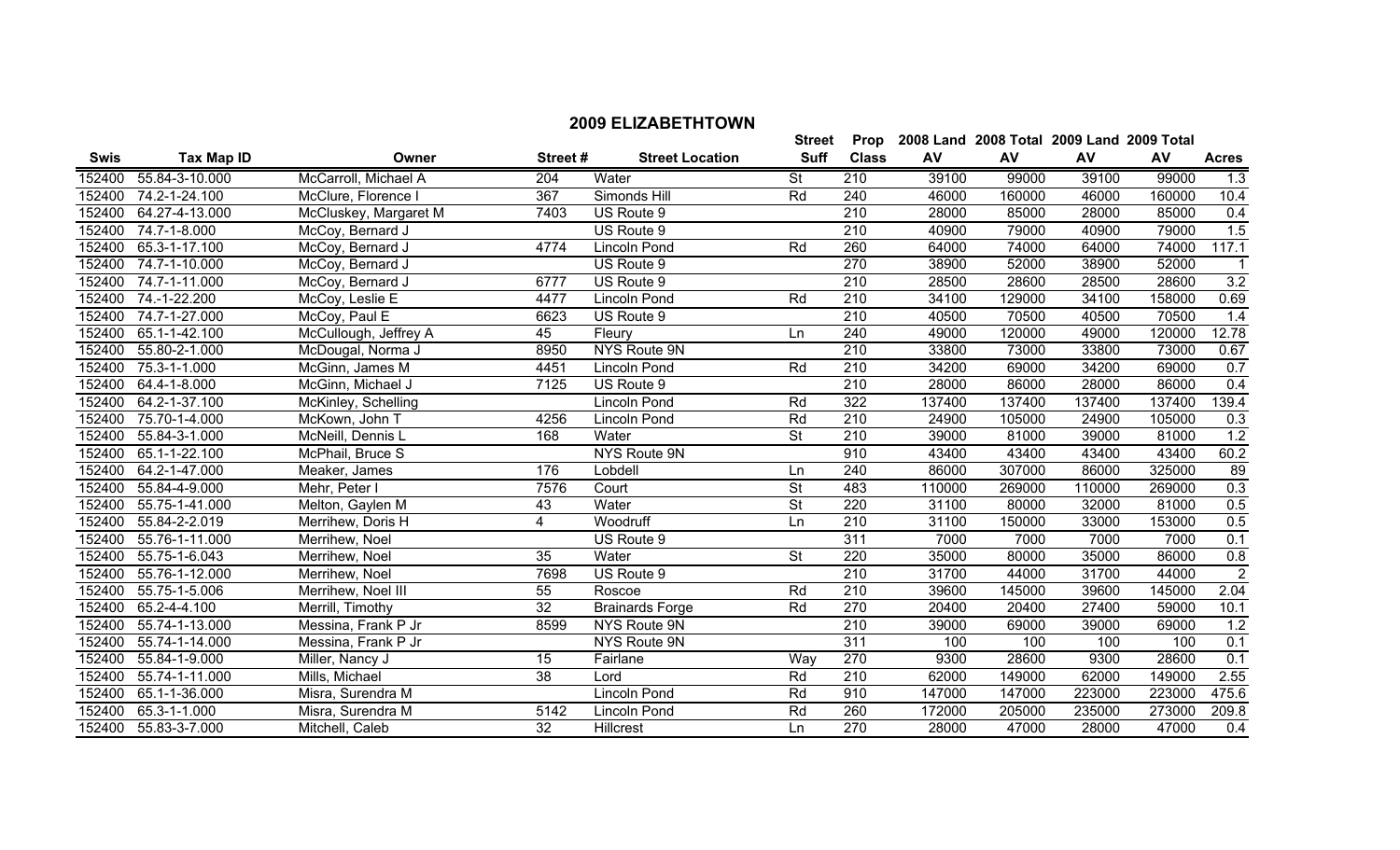|        |                     |                            |         |                        | <b>Street</b>            | Prop             |        | 2008 Land 2008 Total 2009 Land 2009 Total |        |        |                  |
|--------|---------------------|----------------------------|---------|------------------------|--------------------------|------------------|--------|-------------------------------------------|--------|--------|------------------|
| Swis   | <b>Tax Map ID</b>   | Owner                      | Street# | <b>Street Location</b> | <b>Suff</b>              | <b>Class</b>     | AV     | AV                                        | AV     | AV     | <b>Acres</b>     |
| 152400 | 55.75-1-32.000      | Mitchell, Darlene L        | 24      | Dougan                 | <b>Ln</b>                | 220              | 35800  | 187000                                    | 35000  | 195000 | 0.6              |
| 152400 | 65.1-1-4.000        | Mitchell, Douglas A        | 8081    | NYS Route 9N           |                          | 210              | 29500  | 145000                                    | 29500  | 145000 | 0.45             |
| 152400 | 55.76-1-49.000      | Mitchell, Gary             | 161     | Water                  | <b>St</b>                | 210              | 25600  | 98000                                     | 25600  | 98000  | 1.7              |
| 152400 | 84.-2-4.000         | Moeller, Charles Jr        | 5667    | US Route 9             |                          | 260              | 48700  | 76000                                     | 48700  | 76000  | 15               |
| 152400 | 64.2-1-66.000       | Moisan MD PC, Charles E    |         | US Route 9             |                          | 910              | 48700  | 48700                                     | 48700  | 48700  | 87               |
| 152400 | 56.1-1-16.000       | Moisan MD PC, Charles E Jr |         | County Route 8         |                          | $\overline{314}$ | 15400  | 15400                                     | 15400  | 15400  | 1.4              |
| 152400 | 56.3-1-36.000       | Moisan MD, Charles E Jr    |         | NYS Route 9N           |                          | 910              | 23200  | 23200                                     | 23200  | 23200  | 55.2             |
| 152400 | 55.83-3-14.000      | Moisan MD, Charles E Jr    | 70      | Park                   | <b>St</b>                | 210              | 31100  | 149000                                    | 31100  | 149000 | 0.5              |
| 152400 | 56.4-2-3.002        | Moisan, Charles            |         | <b>Brainards Forge</b> | Rd                       | 910              | 28000  | 28000                                     | 28000  | 28000  | 50               |
| 152400 | 56.3-1-28.008       | Moisan, Charles E          | 392     | County Route 8         |                          | 910              | 212000 | 213000                                    | 212000 | 213000 | 374.6            |
| 152400 | 56.1-1-17.000       | Moisan, Charles E Jr       | 456     | County Route 8         |                          | 312              | 29100  | 33000                                     | 29100  | 33000  |                  |
| 152400 | 56.4-2-7.000        | Moisan, Charles E Jr       | 249     | <b>Brainards Forge</b> | Rd                       | 240              | 121500 | 122000                                    | 137000 | 138000 | 202.7            |
| 152400 | 65.1-1-23.000       | Moisan, Charles E Jr       |         | NYS Route 9N           |                          | 910              | 63500  | 63500                                     | 63500  | 63500  | 97.6             |
| 152400 | 56.3-1-38.000       | Moisan, Charles E Jr       |         | County Route 8         |                          | 910              | 10700  | 10700                                     | 10700  | 10700  | 23.5             |
| 152400 | 75.1-2-14.000       | Monaco, Pasquale J Jr      | 191     | Lower Pond             | Way                      | 260              | 157000 | 194000                                    | 171000 | 208000 | 0.4              |
| 152400 | 86.1-1-10.000       | Montagnino, Anthony J      | 108     | <b>Twin Brooks</b>     | Dr                       | $\overline{210}$ | 191000 | 285000                                    | 208000 | 292000 | 0.83             |
| 152400 | 64.27-3-4.000       | Moore, Hildegard           |         | Goose Pasture          | Way                      | 311              | 20000  | 20000                                     | 20000  | 20000  | $\overline{1}$   |
| 152400 | 64.27-3-5.000       | Moore, Hildegard           |         | Cobble Hill            | Ln                       | 311              | 20000  | 20000                                     | 20000  | 20000  | $\overline{1}$   |
| 152400 | 65.1-1-14.000       | Moore, Hildegard           | 78      | Garondah               | Way                      | 210              | 35000  | 117000                                    | 35000  | 117000 | 0.4              |
| 152400 | 56.1-1-10.000       | Morgan, Mary L             | 665     | County Route 8         |                          | 240              | 157000 | 225000                                    | 157000 | 234000 | 133              |
| 152400 | 55.-3-5.000         | Morgan, Richard E          | 9316    | NYS Route 9N           |                          | 322              |        |                                           | 56200  | 56200  | 39.71            |
| 152400 | 55.-3-7.000         | Morgan, Walter             | 9318    | NYS Route 9N           |                          | 260              |        |                                           | 7000   | 17000  | 0.5              |
| 152400 | 55.84-2-16.000      | Morris, Ben E              | 8244    | River                  | $\overline{\mathsf{St}}$ | 220              | 31000  | 147000                                    | 31000  | 137000 | 0.5              |
| 152400 | 55.-1-49.220        | Morris, Ben E              | 9183    | NYS Route 9N           |                          | 210              | 44000  | 184000                                    | 44000  | 189000 | 3.17             |
| 152400 | 55.-1-49.210        | Morris, Ben E              |         | <b>NYS Route 9N</b>    |                          | 314              | 8600   | 8600                                      | 8600   | 8600   | 9.71             |
| 152400 | 55.-1-52.200        | Morris, Ben E              |         | NYS Route 9N           |                          | 314              | 26400  | 26400                                     | 26400  | 26400  | 8.5              |
| 152400 | 55.-1-49.120        | Morris, Mark G             | 5       | Slide Brook            | Way                      | $\overline{210}$ | 48000  | 155000                                    | 48000  | 155000 | $\overline{2.8}$ |
| 152400 | 55.-1-49.110        | Morris, Michael J          | 9175    | NYS Route 9N           |                          | $\overline{210}$ | 44000  | 260900                                    | 44000  | 273000 | 2.84             |
| 152400 | 55.-1-49.130        | Morris, Michael J          |         | NYS Route 9N           |                          | 314              | 6600   | 6600                                      | 6600   | 6600   | 7.35             |
| 152400 | 74.2-1-27.200       | Morris, Michael J          |         | Simonds Hill           | Rd                       | 322              | 76700  | 76700                                     | 76700  | 76700  | 50.14            |
| 152400 | 55.84-3-13.110      | Morris, Michael O          | 216     | Water                  | <b>St</b>                | 210              | 35000  | 150000                                    | 42000  | 175000 | 1.69             |
| 152400 | 55.84-3-12.000      | Morris, Michael O          |         | Water                  | <b>St</b>                | 311              | 4300   | 4300                                      | 4300   | 4300   | 0.1              |
|        | 152400 55.-1-44.100 | Moss, Kimberly M           | 9101    | NYS Route 9N           |                          | 314              | 17000  | 17000                                     | 17000  | 17000  | 4.35             |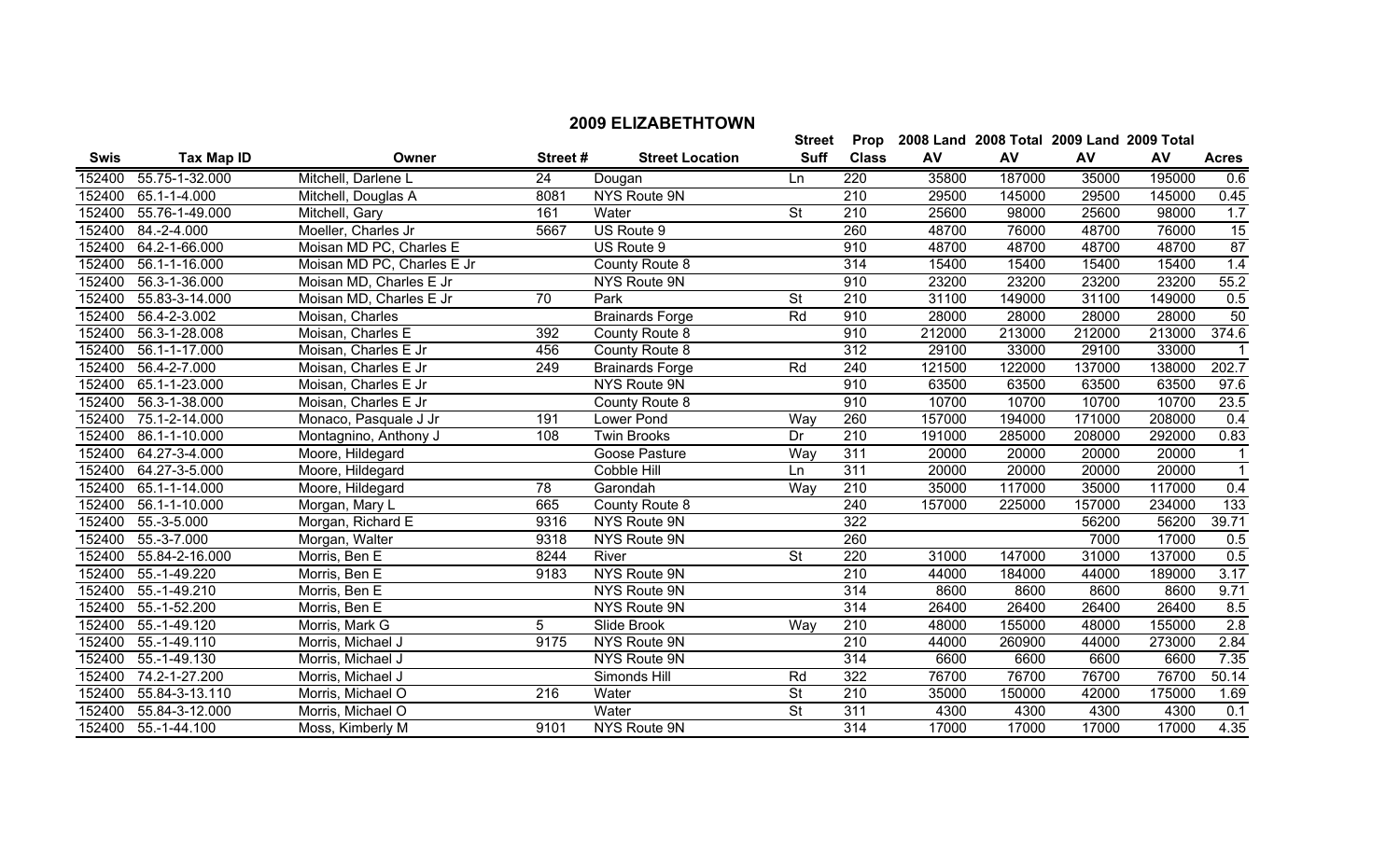| <b>Swis</b> | <b>Tax Map ID</b>   | Owner                 | Street#         | <b>Street Location</b> | <b>Suff</b>              | <b>Class</b>     | AV     | AV     | AV     | AV     | <b>Acres</b>    |
|-------------|---------------------|-----------------------|-----------------|------------------------|--------------------------|------------------|--------|--------|--------|--------|-----------------|
| 152400      | 55.-1-52.113        | Moss, Kimberly M      | 28              | Cedar                  | Way                      | 240              | 91000  | 405000 | 106000 | 417000 | 53.5            |
| 152400      | 55.-1-53.200        | Moss, Kimberly M      | 89              | Cedar                  | Way                      | 322              | 52000  | 52000  | 52000  | 52000  | 58.8            |
| 152400      | 55.74-1-9.002       | Mousseau, Bernard     | 8578            | NYS Route 9N           |                          | $\overline{210}$ | 35500  | 95700  | 35500  | 95700  | 0.78            |
| 152400      | 55.80-3-4.000       | Mousseau, Daniel J    | 59              | Hurricane Mountain     | Ln                       | 210              | 32700  | 82000  | 32700  | 82000  | 0.6             |
| 152400      | 55.83-3-10.000      | Mowery, Alan R        | $\overline{58}$ | Park                   | $\overline{\mathsf{St}}$ | 280              | 24900  | 122000 | 24900  | 122000 | 0.3             |
| 152400      | 55.76-1-23.000      | Mule, Ben             | 15              | Glengary               | <b>Way</b>               | 260              | 40300  | 92000  | 40300  | 92000  | 1.36            |
| 152400      | 74.7-1-12.002       | Mullen, Bernadette M  | 6796            | US Route 9             |                          | $\overline{210}$ | 44000  | 136000 | 44000  | 136000 | $\overline{7}$  |
| 152400      | 56.77-1-9.000       | Murphy Timothy        | 8226            | River                  | <b>St</b>                | $\overline{210}$ | 34200  | 120000 | 34200  | 120000 | 0.7             |
| 152400      | 74.7-1-30.002       | Murphy, Megan A       | 6679            | US Route 9             |                          | $\overline{210}$ | 39700  | 171000 | 39700  | 171000 | 2.11            |
| 152400      | 75.3-2-4.000        | Music, Michael J Sr   | 89              | Lower Pond             | Way                      | 260              | 149200 | 205900 | 161000 | 216000 | 0.8             |
| 152400      | 55.84-3-29.000      | Myers, Patsy J        | 67              | Park                   | $\overline{\mathsf{St}}$ | $\overline{210}$ | 24900  | 129000 | 26900  | 131000 | 0.3             |
| 152400      | 56.4-2-19.000       | Napper, John M        | 272             | <b>Brainards Forge</b> | Rd                       | 210              | 31100  | 66900  | 31100  | 66900  | 0.5             |
| 152400      | 56.2-2-9.000        | Nettles, David C      | 849             | County Route 8         |                          | 240              | 77000  | 183000 | 83000  | 240000 | $\overline{12}$ |
| 152400      | 64.2-1-52.100       | Neuzil, Christopher E |                 | US Route 9             |                          | 910              | 45500  | 45500  | 45500  | 45500  | 65              |
| 152400      | 55.80-3-1.000       | Newmark, Laura        | 87              | Hurricane Mountain     | Ln                       | 240              | 48000  | 131000 | 48000  | 131000 | $\overline{11}$ |
| 152400      | 55.76-1-39.000      | Nielsen Peter         | 33              | Noble                  | Ter                      | $\overline{210}$ | 18600  | 88000  | 18600  | 88000  | 0.2             |
| 152400      | $64.2 - 2 - 4.000$  | Nielsen, LuAnne       |                 | <b>Lincoln Pond</b>    | Rd                       | 311              | 24200  | 24200  | 24200  | 24200  | 7.05            |
| 152400      | 64.2-2-5.000        | Nielsen, LuAnne       |                 | Lincoln Pond           | Rd                       | $\overline{311}$ | 23200  | 23200  | 23200  | 23200  | 5.5             |
| 152400      | 64.2-2-8.000        | Nielsen, LuAnne       |                 | Lincoln Pond           | Rd                       | 311              | 22900  | 22900  | 22900  | 22900  | 5.12            |
| 152400      | 64.2-2-9.000        | Nielsen, LuAnne       |                 | Lincoln Pond           | Rd                       | 311              | 21800  | 21800  | 21800  | 21800  | 3.62            |
| 152400      | 64.2-2-3.000        | Nielsen, LuAnne       |                 | Lincoln Pond           | Rd                       | 311              | 24100  | 24100  | 24100  | 24100  | 6.87            |
| 152400      | 64.2-2-10.000       | Nielsen, LuAnne       |                 | <b>Lincoln Pond</b>    | Rd                       | 311              | 22000  | 22000  | 22000  | 22000  | 3.83            |
| 152400      | 55.76-1-40.000      | Nielsen, Peter A      | $\overline{37}$ | Noble                  | Ter                      | 210              | 18600  | 128000 | 19000  | 133000 | 0.23            |
| 152400      | 74.2-1-39.000       | Nielsen, Robert A     |                 | US Route 9             |                          | 314              | 20400  | 20400  | 20400  | 20400  | 1.5             |
| 152400      | 55.4-1-19.200       | Nine Yard Inc         |                 | County Route 10        |                          | 449              | 51400  | 81400  | 51400  | 81400  | 0.6             |
| 152400      | 55.4-3-1.000        | Nine Yards Inc        |                 | Roscoe                 | Rd                       | 322              | 62900  | 62900  | 62900  | 62900  | 49.33           |
| 152400      | 55.84-4-12.000      | Nine Yards Inc        | 109             | Hand                   | Ave                      | 230              | 18600  | 89000  | 18600  | 89000  | 0.2             |
| 152400      | 55.75-3-27.000      | Nine Yards Inc        |                 | NYS Route 9N           |                          | 311              | 20200  | 20200  | 20200  | 20200  | 1.3             |
| 152400      | 55.84-3-8.000       | Nine Yards Inc        | 190             | Water                  | $\overline{\mathsf{St}}$ | 484              | 46800  | 126000 | 46800  | 126000 | 0.4             |
| 152400      | 55.84-3-9.200       | Nine Yards Inc        |                 | Water                  | St                       | 311              | 17000  | 17000  | 17000  | 17000  | 0.23            |
| 152400      | 55.-1-48.000        | Norman, John T Jr     |                 | <b>NYS Route 9N</b>    |                          | 910              | 29200  | 29200  | 29200  | 29200  | 41.7            |
| 152400      | 55.-1-42.000        | Norman, John T Jr     |                 | NYS Route 9N           |                          | 910              | 98000  | 98000  | 98000  | 98000  | 112.8           |
|             | 152400 55.-1-33.100 | Norman, John T Jr     |                 | NYS Route 9N           |                          | 322              | 12100  | 12100  | 12100  | 12100  | 12.9            |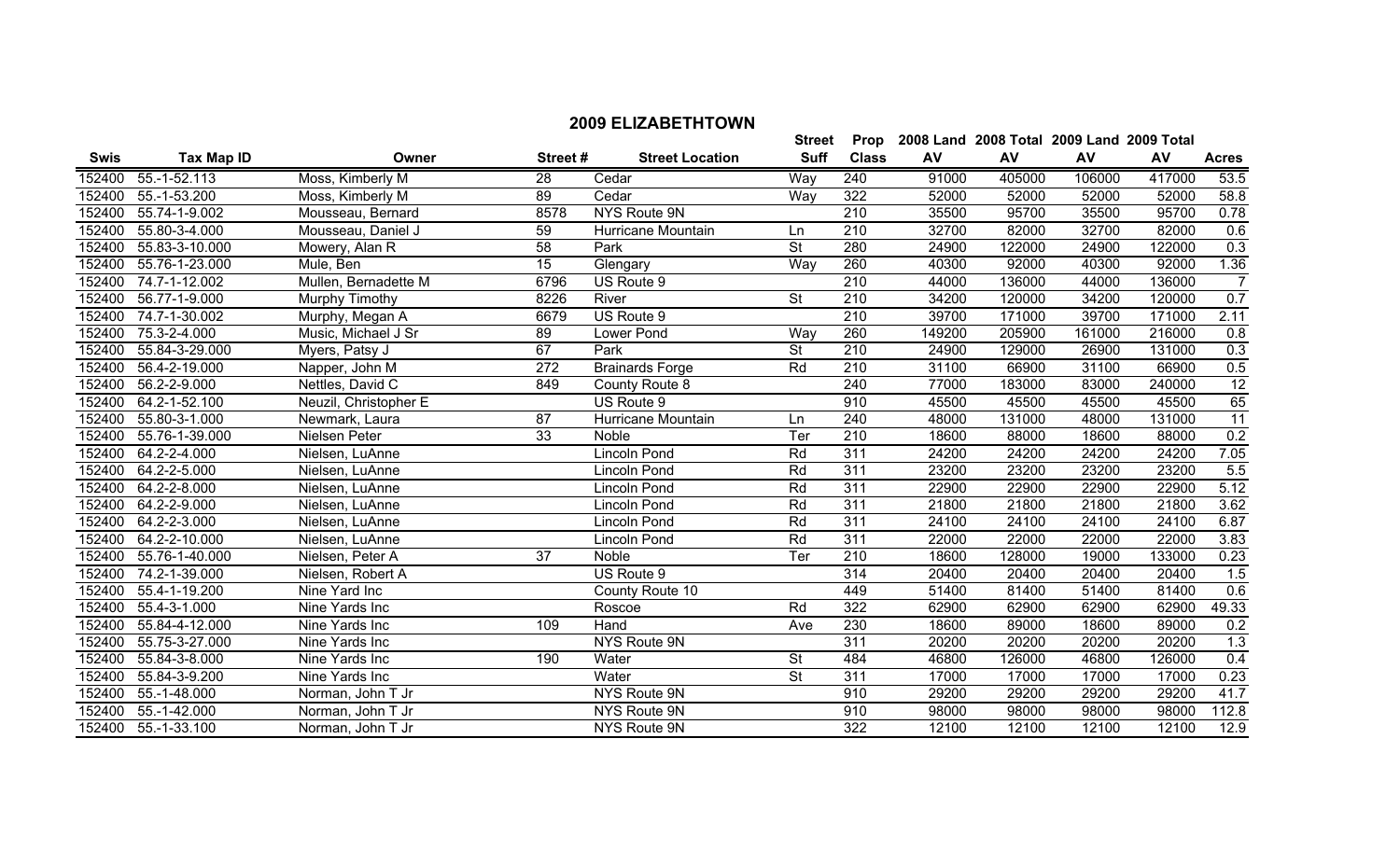|             |                                    |                             |          |                        | <b>Street</b> | Prop         |              | 2008 Land 2008 Total 2009 Land 2009 Total |              |           |              |
|-------------|------------------------------------|-----------------------------|----------|------------------------|---------------|--------------|--------------|-------------------------------------------|--------------|-----------|--------------|
| <b>Swis</b> | Tax Map ID                         | Owner                       | Street # | <b>Street Location</b> | Suff          | <b>Class</b> | AV           | AV                                        | <b>AV</b>    | <b>AV</b> | <b>Acres</b> |
| 152400      | 55.-1-43.000                       | Norman, John T Jr           | 42       | Darling                | Ln            | 240          | 160000       | 500000                                    | 170000       | 500000    | 124.9        |
| 152400      | 64.-1-12.000                       | Norman, John T Jr           |          | NYS Route 9N           |               | 910          | 63000        | 63000                                     | 63000        | 63000     | 120          |
| 152400      | 65.2-4-1.200                       | North Country SPCA Inc      | 7690     | NYS Route 9N           |               | 720          | 44000        | 44000                                     | 44000        | 44000     | 18.6         |
|             | 152400 74.-1-37.000                | Northup, Edmund D           |          | Scriver                | Ln.           | 322          | 37800        | 37800                                     | 37800        | 37800     | 28.5         |
|             | 152400 64.2-1-58.000               | Norton, Juliet E            | 7309     | US Route 9             |               | 210          | 28000        | 52000                                     | 28000        | 52000     | 0.4          |
| 152400      | 55.84-4-11.000                     | Norton, Lee P               | 111      | Hand                   | Ave           | 483          | 34600        | 100000                                    | 34600        | 100000    | 0.2          |
| 152400      | 64.2-1-18.000                      | Norton, Lee P               | 7382     | US Route 9             |               | 210          | 38900        | 99400                                     | 38900        | 99400     |              |
| 152400      | 56.3-1-30.057                      | Norton, Marion B            | 38       | County Route 8         |               | 210          | 33600        | 142000                                    | 34000        | 153000    | 0.9          |
| 152400      | 55.76-1-29.000                     | Norton, Paul R              | 36       | <b>Noble</b>           | Ter           | 210          | 18600        | 50000                                     | 18600        | 50000     | 0.2          |
| 152400      | 86.2-1-3.200                       | NYS Dept Of Correction Svcs |          | Lincoln Pond           | Rd            | 670          | 11700        | 11700                                     | 11700        | 11700     | 6.5          |
| 152400      | 55.4-1-19.100                      | NYSEG Corp                  | 93       | County Route 10        |               | 872          | 93331        | 1389862                                   | 93331        | 1844155   | 4.9          |
|             | $152400$ $524$ 0000 121 $500/1901$ | NIVEEC Carp                 |          | Total Electric Dict    |               | 001          | <sup>n</sup> | 1100211                                   | <sup>n</sup> | 1010700   | $\Omega$     |

| 152400 | 74.-1-37.000                      | Northup, Edmund D           |                  | Scriver                    | Ln                       | 322              | 37800        | 37800   | 37800    | 37800   | 28.5           |
|--------|-----------------------------------|-----------------------------|------------------|----------------------------|--------------------------|------------------|--------------|---------|----------|---------|----------------|
| 152400 | 64.2-1-58.000                     | Norton, Juliet E            | 7309             | US Route 9                 |                          | 210              | 28000        | 52000   | 28000    | 52000   | 0.4            |
| 152400 | 55.84-4-11.000                    | Norton, Lee P               | 111              | Hand                       | Ave                      | 483              | 34600        | 100000  | 34600    | 100000  | 0.2            |
| 152400 | 64.2-1-18.000                     | Norton, Lee P               | 7382             | US Route 9                 |                          | $\overline{210}$ | 38900        | 99400   | 38900    | 99400   |                |
| 152400 | 56.3-1-30.057                     | Norton, Marion B            | $\overline{38}$  | County Route 8             |                          | 210              | 33600        | 142000  | 34000    | 153000  | 0.9            |
| 152400 | 55.76-1-29.000                    | Norton, Paul R              | $\overline{36}$  | Noble                      | Ter                      | 210              | 18600        | 50000   | 18600    | 50000   | 0.2            |
| 152400 | 86.2-1-3.200                      | NYS Dept Of Correction Svcs |                  | Lincoln Pond               | Rd                       | 670              | 11700        | 11700   | 11700    | 11700   | 6.5            |
| 152400 | 55.4-1-19.100                     | NYSEG Corp                  | $\overline{93}$  | County Route 10            |                          | 872              | 93331        | 1389862 | 93331    | 1844155 | 4.9            |
| 152400 | 624.-9999-131.600/1881            | <b>NYSEG Corp</b>           |                  | <b>Total Electric Dist</b> |                          | 884              | $\mathbf{0}$ | 1120314 |          | 1248708 | 0              |
| 152400 | 624.-9999-131.600/1011 NYSEG Corp |                             |                  | Republic Steel Brook Tran  |                          | 882              | $\mathbf{0}$ | 2224415 | $\Omega$ | 2563636 | $\overline{0}$ |
| 152400 | 624.-9999-131.600/1001            | NYSEG Corp                  |                  | Northeast Grouped Trans L  |                          | 882              | $\mathbf{0}$ | 127982  | $\Omega$ | 140794  | 0              |
| 152400 | 55.4-1-14.200                     | NYSEG Corp                  |                  | Cross                      | $\overline{\mathsf{St}}$ | 380              | 33000        | 33000   | 33000    | 33000   | $\overline{2}$ |
| 152400 | 75.1-2-20.000                     | ODay, Kevin J               | $\overline{209}$ | Lower Pond                 | Way                      | 260              | 149000       | 280000  | 162000   | 293000  | 0.4            |
| 152400 | 74.7-1-9.000                      | ODonnell, Anne              | $\overline{26}$  | <b>Roaring Brook</b>       | Ln                       | $\overline{210}$ | 118100       | 190000  | 118100   | 190000  | 4.35           |
| 152400 | 64.4-1-27.220                     | Oehlbeck, Thomas A          | 6830             | US Route 9                 |                          | 240              | 44000        | 183000  | 55000    | 188000  | 15.36          |
| 152400 | 64.4-1-28.100                     | Oehlbeck, Thomas A          | 6834             | US Route 9                 |                          | 210              | 39600        | 39700   | 39600    | 39700   | $\sqrt{2}$     |
| 152400 | 64.4-1-28.200                     | Oehlbeck, Thomas A          |                  | US Route 9                 |                          | 322              | 38000        | 38000   | 38000    | 38000   | 20             |
| 152400 | 55.75-3-7.100                     | OFlynn, John M              | 54               | Water                      | <b>St</b>                | 210              | 48000        | 186000  | 48000    | 186000  | 3.4            |
| 152400 | 75.70-1-12.000                    | OKusky, Carl                | 4213             | Lincoln Pond               | Rd                       | 260              | 18600        | 77800   | 18600    | 77800   | 0.2            |
| 152400 | 75.70-1-11.000                    | OKusky, Carl                | 7                | <b>Francis Myers</b>       | Dr                       | 314              | 25600        | 25600   | 25600    | 25600   | 0.7            |
| 152400 | 56.3-1-47.200                     | Olcott, David R             | 68               | County Route 8             |                          | 210              | 32300        | 127000  | 32300    | 127000  | 0.58           |
| 152400 | 55.75-1-19.000                    | Olcott, Richard F           | 3                | Cross                      | <b>St</b>                | 210              | 28000        | 85000   | 28000    | 85000   | 0.4            |
| 152400 | 65.1-1-6.000                      | Olsen, James                | 16               | Munsey                     | Way                      | 210              | 38900        | 150000  | 38900    | 150000  |                |
| 152400 | 74.2-1-24.200                     | Olsen, Leonard              |                  | Simonds Hill               | Rd                       | 314              | 20900        | 20900   | 20900    | 20900   | 2.23           |
| 152400 | 55.75-1-13.000                    | Olson, Heather A            | 32               | Roscoe                     | Rd                       | 210              | 29200        | 106000  | 29200    | 106000  | 0.44           |
| 152400 | 55.75-2-6.000                     | Onni, George A              | 6                | Cross                      | <b>St</b>                | 210              | 24900        | 126000  | 24900    | 126000  | 0.3            |
| 152400 | 86.1-1-1.300                      | Packard, James A            | 119              | <b>Twin Brooks</b>         | Dr                       | 260              | 41000        | 105000  | 41000    | 105000  | 13             |
| 152400 | 64.2-1-20.000                     | Palmer, Deborah L           | 7372             | US Route 9                 |                          | 210              | 38900        | 141000  | 38900    | 141000  |                |
| 152400 | 75.70-1-25.000                    | Paraso, William H Sr        | 4261             | Lincoln Pond               | Rd                       | 260              | 108400       | 129000  | 117000   | 138000  | 0.1            |
| 152400 | 55.76-1-47.000                    | Parker, Howard E            | 165              | Water                      | St                       | 210              | 18600        | 50000   | 18600    | 50000   | 0.2            |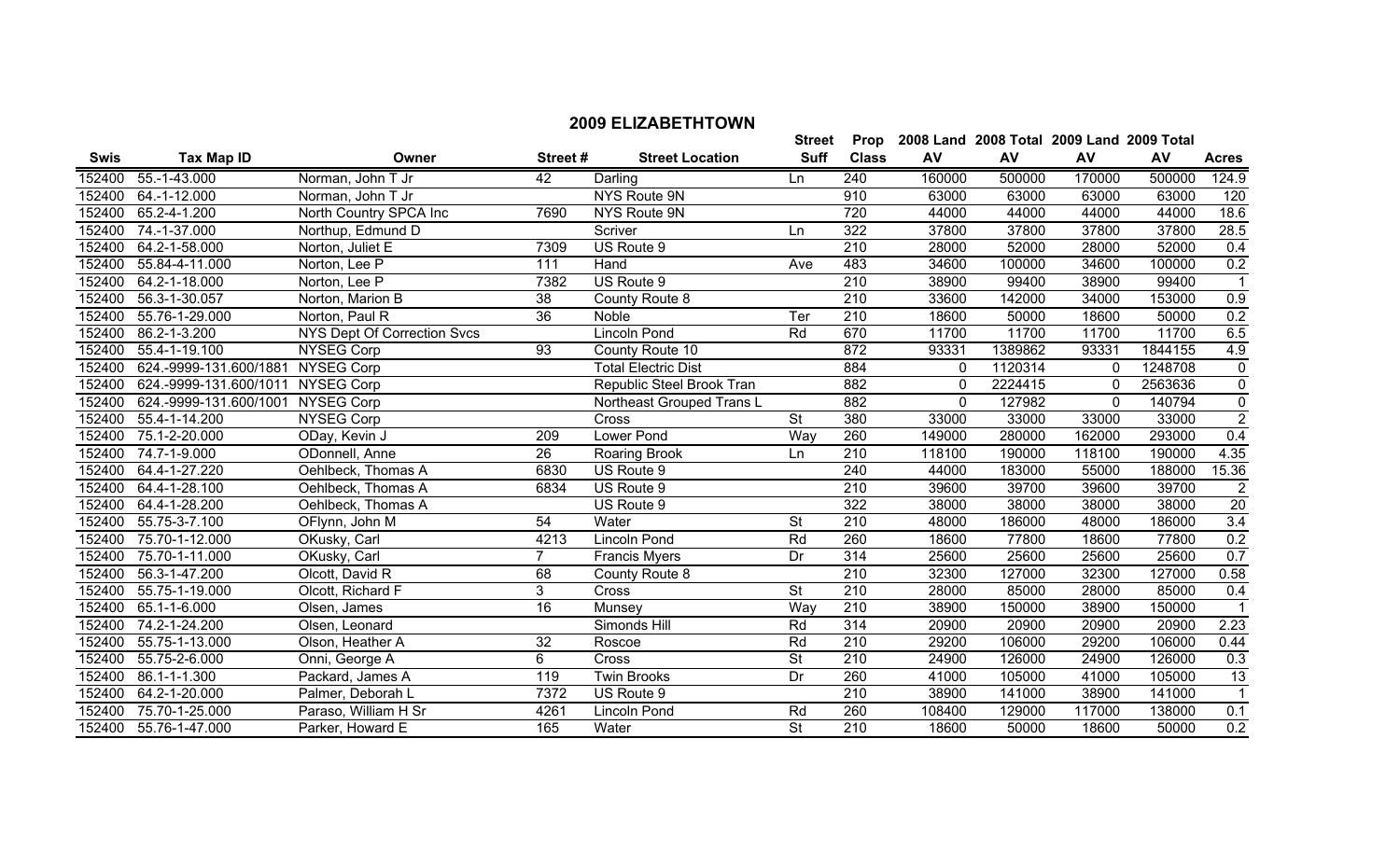| 9300<br>9300<br>9300<br>55.76-1-48.000<br>Parker, Howard E<br>Water<br><b>St</b><br>311<br>9300<br>152400<br>$\overline{\mathsf{St}}$<br>55.75-3-12.000<br>210<br>34200<br>84000<br>34200<br>84000<br>152400<br>Parker, Michael W<br>98<br>Water<br>48<br>260<br>42000<br>145000<br>152400<br>74.-1-35.000<br>Scriver<br>145000<br>42000<br>Parker, Robert W<br>Ln<br>912<br>152400<br>74.2-1-15.000<br>50100<br>50100<br>50100<br>US Route 9<br>50100<br>Payne, Gary<br>Rd<br>210<br>24900<br>152400<br>64.27-4-5.000<br>Pecor, Richard<br>9<br>127000<br>24900<br>127000<br>Partridge<br>$\overline{42}$<br>$\overline{210}$<br>64.2-1-37.112<br>45000<br>167000<br>152400<br>Fleury<br>167000<br>45000<br>Perkins, Robert A<br>Ln<br>Rd<br>240<br>224000<br>65.3-1-20.100<br>4931<br>395000<br>250000<br>454000<br>152400<br>Lincoln Pond<br>Perlee, Jeffrey S<br>152400<br>64.2-1-37.200<br>5381<br>Rd<br>210<br>59300<br>155000<br>161000<br>66000<br>Peters, Jerry F<br>Lincoln Pond<br>$\overline{210}$<br>78000<br>152400<br>64.2-1-21.000<br>Peters, Richard C<br>7364<br>32700<br>78000<br>32700<br>US Route 9<br>152400<br>56.1-1-9.000<br>322<br>29800<br>29800<br>29800<br>29800<br>Peterson, John MC<br>County Route 8<br>323<br>152400<br>56.1-1-21.000<br>14600<br>14600<br>14600<br>Peterson, John MC<br>County Route 8<br>14600<br>152400<br>56.1-1-8.000<br>477<br>240<br>48000<br>112000<br>112000<br>48000<br>Peterson, John MC<br>County Route 8<br>260<br>152400<br>75.1-2-30.000<br>193<br>259400<br>299400<br>310000<br>Petrosino, Kristie<br>Way<br>270000<br>Paynes<br>55.75-3-3.000<br>$\overline{\mathsf{St}}$<br>210<br>119000<br>152400<br>40<br>Water<br>34200<br>119000<br>34200<br>Phillips, Clarence J<br>$\overline{\mathsf{St}}$<br>311<br>152400<br>55.75-3-2.000<br>18100<br>Water<br>18100<br>18100<br>18100<br>Phillips, Clarence J<br>312<br>152400<br>55.75-3-4.000<br>Water<br>$\overline{\mathsf{St}}$<br>4300<br>8900<br>8900<br>Phillips, Clarence J<br>4300<br>152400<br>56.4-2-17.000<br>290<br>Rd<br>210<br>66400<br>14000<br>66400<br>14000<br>Phillips, James<br><b>Brainards Forge</b><br>Rd<br>152400<br>56.4-2-18.000<br>314<br>24000<br>24000<br>24000<br><b>Brainards Forge</b><br>24000<br>Phillips, James<br>56.4-2-20.000<br>Rd<br>210<br>36000<br>152400<br>256<br>155000<br>36000<br>155000<br>Phillips, James N<br><b>Brainards Forge</b><br>56.4-2-23.250<br>314<br>1600<br>152400<br>Rd<br>1600<br>1600<br>1600<br>Phillips, James N<br><b>Brainards Forge</b><br>311<br>152400<br>56.4-2-22.000<br>Rd<br>21000<br>21000<br>21000<br>21000<br>Phillips, James N<br><b>Brainards Forge</b><br>152400<br>Rd<br>210<br>45100<br>121000<br>56.4-2-21.000<br>Phillips, James N<br>252<br>121000<br>45100<br><b>Brainards Forge</b><br>152400<br>7109<br>$\overline{210}$<br>38900<br>92000<br>92000<br>64.4-1-5.000<br>Phinney, Brian R Jr<br>US Route 9<br>38900<br>15<br><b>St</b><br>152400<br>55.84-4-21.000<br>Williams<br>210<br>28000<br>107000<br>28000<br>107000<br>Phinney, Clayton<br>311<br>35300<br>152400<br>35300<br>35300<br>64.4-1-19.212<br>Lobdell<br>35300<br>Phinney, Cory S<br>Ln<br>64.27-4-11.000<br>$\overline{20}$<br>Rd<br>$\overline{210}$<br>28600<br>160000<br>152400<br>Phinney, Robert L<br>160000<br>28600<br>Partridge<br>311<br>152400<br>35800<br>64.4-1-19.221<br>35800<br>35800<br>35800<br>Phinney, Scott C<br>Lobdell<br>Ln<br>270<br>152400<br>74.2-1-13.000<br>32700<br>45000<br>Pierce, Madeline B<br>6598<br>US Route 9<br>45000<br>32700<br>152400<br>75.3-2-13.100<br>39<br>210<br>205900<br>304000<br>223000<br>321000<br>Lower Pond<br>Way<br>Pierce, Margaret<br>Rd<br>152400<br>75.1-2-32.000<br>260<br>153500<br>175000<br>Pierce, Nancy B<br>Lincoln Pond<br>163600<br>166000 | <b>Swis</b> | <b>Tax Map ID</b> | Owner | Street# | <b>Street Location</b> | <b>Suff</b> | <b>Class</b> | AV | AV | AV    | AV | <b>Acres</b>     |
|-----------------------------------------------------------------------------------------------------------------------------------------------------------------------------------------------------------------------------------------------------------------------------------------------------------------------------------------------------------------------------------------------------------------------------------------------------------------------------------------------------------------------------------------------------------------------------------------------------------------------------------------------------------------------------------------------------------------------------------------------------------------------------------------------------------------------------------------------------------------------------------------------------------------------------------------------------------------------------------------------------------------------------------------------------------------------------------------------------------------------------------------------------------------------------------------------------------------------------------------------------------------------------------------------------------------------------------------------------------------------------------------------------------------------------------------------------------------------------------------------------------------------------------------------------------------------------------------------------------------------------------------------------------------------------------------------------------------------------------------------------------------------------------------------------------------------------------------------------------------------------------------------------------------------------------------------------------------------------------------------------------------------------------------------------------------------------------------------------------------------------------------------------------------------------------------------------------------------------------------------------------------------------------------------------------------------------------------------------------------------------------------------------------------------------------------------------------------------------------------------------------------------------------------------------------------------------------------------------------------------------------------------------------------------------------------------------------------------------------------------------------------------------------------------------------------------------------------------------------------------------------------------------------------------------------------------------------------------------------------------------------------------------------------------------------------------------------------------------------------------------------------------------------------------------------------------------------------------------------------------------------------------------------------------------------------------------------------------------------------------------------------------------------------------------------------------------------------------------------------------------------------------------------------------------------------------------------------------------------------------------------------------------------------------------------------------------------------------------------------------------------------------------------------------|-------------|-------------------|-------|---------|------------------------|-------------|--------------|----|----|-------|----|------------------|
|                                                                                                                                                                                                                                                                                                                                                                                                                                                                                                                                                                                                                                                                                                                                                                                                                                                                                                                                                                                                                                                                                                                                                                                                                                                                                                                                                                                                                                                                                                                                                                                                                                                                                                                                                                                                                                                                                                                                                                                                                                                                                                                                                                                                                                                                                                                                                                                                                                                                                                                                                                                                                                                                                                                                                                                                                                                                                                                                                                                                                                                                                                                                                                                                                                                                                                                                                                                                                                                                                                                                                                                                                                                                                                                                                                                               |             |                   |       |         |                        |             |              |    |    |       |    | 0.1              |
|                                                                                                                                                                                                                                                                                                                                                                                                                                                                                                                                                                                                                                                                                                                                                                                                                                                                                                                                                                                                                                                                                                                                                                                                                                                                                                                                                                                                                                                                                                                                                                                                                                                                                                                                                                                                                                                                                                                                                                                                                                                                                                                                                                                                                                                                                                                                                                                                                                                                                                                                                                                                                                                                                                                                                                                                                                                                                                                                                                                                                                                                                                                                                                                                                                                                                                                                                                                                                                                                                                                                                                                                                                                                                                                                                                                               |             |                   |       |         |                        |             |              |    |    |       |    | 0.7              |
|                                                                                                                                                                                                                                                                                                                                                                                                                                                                                                                                                                                                                                                                                                                                                                                                                                                                                                                                                                                                                                                                                                                                                                                                                                                                                                                                                                                                                                                                                                                                                                                                                                                                                                                                                                                                                                                                                                                                                                                                                                                                                                                                                                                                                                                                                                                                                                                                                                                                                                                                                                                                                                                                                                                                                                                                                                                                                                                                                                                                                                                                                                                                                                                                                                                                                                                                                                                                                                                                                                                                                                                                                                                                                                                                                                                               |             |                   |       |         |                        |             |              |    |    |       |    | 5.4              |
|                                                                                                                                                                                                                                                                                                                                                                                                                                                                                                                                                                                                                                                                                                                                                                                                                                                                                                                                                                                                                                                                                                                                                                                                                                                                                                                                                                                                                                                                                                                                                                                                                                                                                                                                                                                                                                                                                                                                                                                                                                                                                                                                                                                                                                                                                                                                                                                                                                                                                                                                                                                                                                                                                                                                                                                                                                                                                                                                                                                                                                                                                                                                                                                                                                                                                                                                                                                                                                                                                                                                                                                                                                                                                                                                                                                               |             |                   |       |         |                        |             |              |    |    |       |    | 110.1            |
|                                                                                                                                                                                                                                                                                                                                                                                                                                                                                                                                                                                                                                                                                                                                                                                                                                                                                                                                                                                                                                                                                                                                                                                                                                                                                                                                                                                                                                                                                                                                                                                                                                                                                                                                                                                                                                                                                                                                                                                                                                                                                                                                                                                                                                                                                                                                                                                                                                                                                                                                                                                                                                                                                                                                                                                                                                                                                                                                                                                                                                                                                                                                                                                                                                                                                                                                                                                                                                                                                                                                                                                                                                                                                                                                                                                               |             |                   |       |         |                        |             |              |    |    |       |    | 0.3              |
|                                                                                                                                                                                                                                                                                                                                                                                                                                                                                                                                                                                                                                                                                                                                                                                                                                                                                                                                                                                                                                                                                                                                                                                                                                                                                                                                                                                                                                                                                                                                                                                                                                                                                                                                                                                                                                                                                                                                                                                                                                                                                                                                                                                                                                                                                                                                                                                                                                                                                                                                                                                                                                                                                                                                                                                                                                                                                                                                                                                                                                                                                                                                                                                                                                                                                                                                                                                                                                                                                                                                                                                                                                                                                                                                                                                               |             |                   |       |         |                        |             |              |    |    |       |    | 8.7              |
|                                                                                                                                                                                                                                                                                                                                                                                                                                                                                                                                                                                                                                                                                                                                                                                                                                                                                                                                                                                                                                                                                                                                                                                                                                                                                                                                                                                                                                                                                                                                                                                                                                                                                                                                                                                                                                                                                                                                                                                                                                                                                                                                                                                                                                                                                                                                                                                                                                                                                                                                                                                                                                                                                                                                                                                                                                                                                                                                                                                                                                                                                                                                                                                                                                                                                                                                                                                                                                                                                                                                                                                                                                                                                                                                                                                               |             |                   |       |         |                        |             |              |    |    |       |    | 215.6            |
|                                                                                                                                                                                                                                                                                                                                                                                                                                                                                                                                                                                                                                                                                                                                                                                                                                                                                                                                                                                                                                                                                                                                                                                                                                                                                                                                                                                                                                                                                                                                                                                                                                                                                                                                                                                                                                                                                                                                                                                                                                                                                                                                                                                                                                                                                                                                                                                                                                                                                                                                                                                                                                                                                                                                                                                                                                                                                                                                                                                                                                                                                                                                                                                                                                                                                                                                                                                                                                                                                                                                                                                                                                                                                                                                                                                               |             |                   |       |         |                        |             |              |    |    |       |    | 8.64             |
|                                                                                                                                                                                                                                                                                                                                                                                                                                                                                                                                                                                                                                                                                                                                                                                                                                                                                                                                                                                                                                                                                                                                                                                                                                                                                                                                                                                                                                                                                                                                                                                                                                                                                                                                                                                                                                                                                                                                                                                                                                                                                                                                                                                                                                                                                                                                                                                                                                                                                                                                                                                                                                                                                                                                                                                                                                                                                                                                                                                                                                                                                                                                                                                                                                                                                                                                                                                                                                                                                                                                                                                                                                                                                                                                                                                               |             |                   |       |         |                        |             |              |    |    |       |    | 0.6              |
|                                                                                                                                                                                                                                                                                                                                                                                                                                                                                                                                                                                                                                                                                                                                                                                                                                                                                                                                                                                                                                                                                                                                                                                                                                                                                                                                                                                                                                                                                                                                                                                                                                                                                                                                                                                                                                                                                                                                                                                                                                                                                                                                                                                                                                                                                                                                                                                                                                                                                                                                                                                                                                                                                                                                                                                                                                                                                                                                                                                                                                                                                                                                                                                                                                                                                                                                                                                                                                                                                                                                                                                                                                                                                                                                                                                               |             |                   |       |         |                        |             |              |    |    |       |    | 17               |
|                                                                                                                                                                                                                                                                                                                                                                                                                                                                                                                                                                                                                                                                                                                                                                                                                                                                                                                                                                                                                                                                                                                                                                                                                                                                                                                                                                                                                                                                                                                                                                                                                                                                                                                                                                                                                                                                                                                                                                                                                                                                                                                                                                                                                                                                                                                                                                                                                                                                                                                                                                                                                                                                                                                                                                                                                                                                                                                                                                                                                                                                                                                                                                                                                                                                                                                                                                                                                                                                                                                                                                                                                                                                                                                                                                                               |             |                   |       |         |                        |             |              |    |    |       |    | 11.9             |
|                                                                                                                                                                                                                                                                                                                                                                                                                                                                                                                                                                                                                                                                                                                                                                                                                                                                                                                                                                                                                                                                                                                                                                                                                                                                                                                                                                                                                                                                                                                                                                                                                                                                                                                                                                                                                                                                                                                                                                                                                                                                                                                                                                                                                                                                                                                                                                                                                                                                                                                                                                                                                                                                                                                                                                                                                                                                                                                                                                                                                                                                                                                                                                                                                                                                                                                                                                                                                                                                                                                                                                                                                                                                                                                                                                                               |             |                   |       |         |                        |             |              |    |    |       |    | 14               |
|                                                                                                                                                                                                                                                                                                                                                                                                                                                                                                                                                                                                                                                                                                                                                                                                                                                                                                                                                                                                                                                                                                                                                                                                                                                                                                                                                                                                                                                                                                                                                                                                                                                                                                                                                                                                                                                                                                                                                                                                                                                                                                                                                                                                                                                                                                                                                                                                                                                                                                                                                                                                                                                                                                                                                                                                                                                                                                                                                                                                                                                                                                                                                                                                                                                                                                                                                                                                                                                                                                                                                                                                                                                                                                                                                                                               |             |                   |       |         |                        |             |              |    |    |       |    | 16.5             |
|                                                                                                                                                                                                                                                                                                                                                                                                                                                                                                                                                                                                                                                                                                                                                                                                                                                                                                                                                                                                                                                                                                                                                                                                                                                                                                                                                                                                                                                                                                                                                                                                                                                                                                                                                                                                                                                                                                                                                                                                                                                                                                                                                                                                                                                                                                                                                                                                                                                                                                                                                                                                                                                                                                                                                                                                                                                                                                                                                                                                                                                                                                                                                                                                                                                                                                                                                                                                                                                                                                                                                                                                                                                                                                                                                                                               |             |                   |       |         |                        |             |              |    |    |       |    | 0.7              |
|                                                                                                                                                                                                                                                                                                                                                                                                                                                                                                                                                                                                                                                                                                                                                                                                                                                                                                                                                                                                                                                                                                                                                                                                                                                                                                                                                                                                                                                                                                                                                                                                                                                                                                                                                                                                                                                                                                                                                                                                                                                                                                                                                                                                                                                                                                                                                                                                                                                                                                                                                                                                                                                                                                                                                                                                                                                                                                                                                                                                                                                                                                                                                                                                                                                                                                                                                                                                                                                                                                                                                                                                                                                                                                                                                                                               |             |                   |       |         |                        |             |              |    |    |       |    | 0.6              |
|                                                                                                                                                                                                                                                                                                                                                                                                                                                                                                                                                                                                                                                                                                                                                                                                                                                                                                                                                                                                                                                                                                                                                                                                                                                                                                                                                                                                                                                                                                                                                                                                                                                                                                                                                                                                                                                                                                                                                                                                                                                                                                                                                                                                                                                                                                                                                                                                                                                                                                                                                                                                                                                                                                                                                                                                                                                                                                                                                                                                                                                                                                                                                                                                                                                                                                                                                                                                                                                                                                                                                                                                                                                                                                                                                                                               |             |                   |       |         |                        |             |              |    |    |       |    | 0.1              |
|                                                                                                                                                                                                                                                                                                                                                                                                                                                                                                                                                                                                                                                                                                                                                                                                                                                                                                                                                                                                                                                                                                                                                                                                                                                                                                                                                                                                                                                                                                                                                                                                                                                                                                                                                                                                                                                                                                                                                                                                                                                                                                                                                                                                                                                                                                                                                                                                                                                                                                                                                                                                                                                                                                                                                                                                                                                                                                                                                                                                                                                                                                                                                                                                                                                                                                                                                                                                                                                                                                                                                                                                                                                                                                                                                                                               |             |                   |       |         |                        |             |              |    |    |       |    | 0.15             |
|                                                                                                                                                                                                                                                                                                                                                                                                                                                                                                                                                                                                                                                                                                                                                                                                                                                                                                                                                                                                                                                                                                                                                                                                                                                                                                                                                                                                                                                                                                                                                                                                                                                                                                                                                                                                                                                                                                                                                                                                                                                                                                                                                                                                                                                                                                                                                                                                                                                                                                                                                                                                                                                                                                                                                                                                                                                                                                                                                                                                                                                                                                                                                                                                                                                                                                                                                                                                                                                                                                                                                                                                                                                                                                                                                                                               |             |                   |       |         |                        |             |              |    |    |       |    | 6.6              |
|                                                                                                                                                                                                                                                                                                                                                                                                                                                                                                                                                                                                                                                                                                                                                                                                                                                                                                                                                                                                                                                                                                                                                                                                                                                                                                                                                                                                                                                                                                                                                                                                                                                                                                                                                                                                                                                                                                                                                                                                                                                                                                                                                                                                                                                                                                                                                                                                                                                                                                                                                                                                                                                                                                                                                                                                                                                                                                                                                                                                                                                                                                                                                                                                                                                                                                                                                                                                                                                                                                                                                                                                                                                                                                                                                                                               |             |                   |       |         |                        |             |              |    |    |       |    | 5.3              |
|                                                                                                                                                                                                                                                                                                                                                                                                                                                                                                                                                                                                                                                                                                                                                                                                                                                                                                                                                                                                                                                                                                                                                                                                                                                                                                                                                                                                                                                                                                                                                                                                                                                                                                                                                                                                                                                                                                                                                                                                                                                                                                                                                                                                                                                                                                                                                                                                                                                                                                                                                                                                                                                                                                                                                                                                                                                                                                                                                                                                                                                                                                                                                                                                                                                                                                                                                                                                                                                                                                                                                                                                                                                                                                                                                                                               |             |                   |       |         |                        |             |              |    |    |       |    | 1.57             |
|                                                                                                                                                                                                                                                                                                                                                                                                                                                                                                                                                                                                                                                                                                                                                                                                                                                                                                                                                                                                                                                                                                                                                                                                                                                                                                                                                                                                                                                                                                                                                                                                                                                                                                                                                                                                                                                                                                                                                                                                                                                                                                                                                                                                                                                                                                                                                                                                                                                                                                                                                                                                                                                                                                                                                                                                                                                                                                                                                                                                                                                                                                                                                                                                                                                                                                                                                                                                                                                                                                                                                                                                                                                                                                                                                                                               |             |                   |       |         |                        |             |              |    |    |       |    | 2.4              |
|                                                                                                                                                                                                                                                                                                                                                                                                                                                                                                                                                                                                                                                                                                                                                                                                                                                                                                                                                                                                                                                                                                                                                                                                                                                                                                                                                                                                                                                                                                                                                                                                                                                                                                                                                                                                                                                                                                                                                                                                                                                                                                                                                                                                                                                                                                                                                                                                                                                                                                                                                                                                                                                                                                                                                                                                                                                                                                                                                                                                                                                                                                                                                                                                                                                                                                                                                                                                                                                                                                                                                                                                                                                                                                                                                                                               |             |                   |       |         |                        |             |              |    |    |       |    | 2.6              |
|                                                                                                                                                                                                                                                                                                                                                                                                                                                                                                                                                                                                                                                                                                                                                                                                                                                                                                                                                                                                                                                                                                                                                                                                                                                                                                                                                                                                                                                                                                                                                                                                                                                                                                                                                                                                                                                                                                                                                                                                                                                                                                                                                                                                                                                                                                                                                                                                                                                                                                                                                                                                                                                                                                                                                                                                                                                                                                                                                                                                                                                                                                                                                                                                                                                                                                                                                                                                                                                                                                                                                                                                                                                                                                                                                                                               |             |                   |       |         |                        |             |              |    |    |       |    | $\overline{1.8}$ |
|                                                                                                                                                                                                                                                                                                                                                                                                                                                                                                                                                                                                                                                                                                                                                                                                                                                                                                                                                                                                                                                                                                                                                                                                                                                                                                                                                                                                                                                                                                                                                                                                                                                                                                                                                                                                                                                                                                                                                                                                                                                                                                                                                                                                                                                                                                                                                                                                                                                                                                                                                                                                                                                                                                                                                                                                                                                                                                                                                                                                                                                                                                                                                                                                                                                                                                                                                                                                                                                                                                                                                                                                                                                                                                                                                                                               |             |                   |       |         |                        |             |              |    |    |       |    | 0.4              |
|                                                                                                                                                                                                                                                                                                                                                                                                                                                                                                                                                                                                                                                                                                                                                                                                                                                                                                                                                                                                                                                                                                                                                                                                                                                                                                                                                                                                                                                                                                                                                                                                                                                                                                                                                                                                                                                                                                                                                                                                                                                                                                                                                                                                                                                                                                                                                                                                                                                                                                                                                                                                                                                                                                                                                                                                                                                                                                                                                                                                                                                                                                                                                                                                                                                                                                                                                                                                                                                                                                                                                                                                                                                                                                                                                                                               |             |                   |       |         |                        |             |              |    |    |       |    | 8.5              |
|                                                                                                                                                                                                                                                                                                                                                                                                                                                                                                                                                                                                                                                                                                                                                                                                                                                                                                                                                                                                                                                                                                                                                                                                                                                                                                                                                                                                                                                                                                                                                                                                                                                                                                                                                                                                                                                                                                                                                                                                                                                                                                                                                                                                                                                                                                                                                                                                                                                                                                                                                                                                                                                                                                                                                                                                                                                                                                                                                                                                                                                                                                                                                                                                                                                                                                                                                                                                                                                                                                                                                                                                                                                                                                                                                                                               |             |                   |       |         |                        |             |              |    |    |       |    | 0.42             |
|                                                                                                                                                                                                                                                                                                                                                                                                                                                                                                                                                                                                                                                                                                                                                                                                                                                                                                                                                                                                                                                                                                                                                                                                                                                                                                                                                                                                                                                                                                                                                                                                                                                                                                                                                                                                                                                                                                                                                                                                                                                                                                                                                                                                                                                                                                                                                                                                                                                                                                                                                                                                                                                                                                                                                                                                                                                                                                                                                                                                                                                                                                                                                                                                                                                                                                                                                                                                                                                                                                                                                                                                                                                                                                                                                                                               |             |                   |       |         |                        |             |              |    |    |       |    | 8.5              |
|                                                                                                                                                                                                                                                                                                                                                                                                                                                                                                                                                                                                                                                                                                                                                                                                                                                                                                                                                                                                                                                                                                                                                                                                                                                                                                                                                                                                                                                                                                                                                                                                                                                                                                                                                                                                                                                                                                                                                                                                                                                                                                                                                                                                                                                                                                                                                                                                                                                                                                                                                                                                                                                                                                                                                                                                                                                                                                                                                                                                                                                                                                                                                                                                                                                                                                                                                                                                                                                                                                                                                                                                                                                                                                                                                                                               |             |                   |       |         |                        |             |              |    |    |       |    | 0.6              |
|                                                                                                                                                                                                                                                                                                                                                                                                                                                                                                                                                                                                                                                                                                                                                                                                                                                                                                                                                                                                                                                                                                                                                                                                                                                                                                                                                                                                                                                                                                                                                                                                                                                                                                                                                                                                                                                                                                                                                                                                                                                                                                                                                                                                                                                                                                                                                                                                                                                                                                                                                                                                                                                                                                                                                                                                                                                                                                                                                                                                                                                                                                                                                                                                                                                                                                                                                                                                                                                                                                                                                                                                                                                                                                                                                                                               |             |                   |       |         |                        |             |              |    |    |       |    | 4.8              |
|                                                                                                                                                                                                                                                                                                                                                                                                                                                                                                                                                                                                                                                                                                                                                                                                                                                                                                                                                                                                                                                                                                                                                                                                                                                                                                                                                                                                                                                                                                                                                                                                                                                                                                                                                                                                                                                                                                                                                                                                                                                                                                                                                                                                                                                                                                                                                                                                                                                                                                                                                                                                                                                                                                                                                                                                                                                                                                                                                                                                                                                                                                                                                                                                                                                                                                                                                                                                                                                                                                                                                                                                                                                                                                                                                                                               |             |                   |       |         |                        |             |              |    |    |       |    | 9.5              |
| 55.84-3-17.000<br>7577<br>St<br>483<br>84700<br>152400<br>Pierce, Steve<br>Court<br>152000<br>152000                                                                                                                                                                                                                                                                                                                                                                                                                                                                                                                                                                                                                                                                                                                                                                                                                                                                                                                                                                                                                                                                                                                                                                                                                                                                                                                                                                                                                                                                                                                                                                                                                                                                                                                                                                                                                                                                                                                                                                                                                                                                                                                                                                                                                                                                                                                                                                                                                                                                                                                                                                                                                                                                                                                                                                                                                                                                                                                                                                                                                                                                                                                                                                                                                                                                                                                                                                                                                                                                                                                                                                                                                                                                                          |             |                   |       |         |                        |             |              |    |    | 84000 |    | 0.21             |
| St<br>422<br>55.84-3-16.000<br>7581<br>Court<br>130000<br>327000<br>327000<br>152400<br>Pierce, Steve<br>130000                                                                                                                                                                                                                                                                                                                                                                                                                                                                                                                                                                                                                                                                                                                                                                                                                                                                                                                                                                                                                                                                                                                                                                                                                                                                                                                                                                                                                                                                                                                                                                                                                                                                                                                                                                                                                                                                                                                                                                                                                                                                                                                                                                                                                                                                                                                                                                                                                                                                                                                                                                                                                                                                                                                                                                                                                                                                                                                                                                                                                                                                                                                                                                                                                                                                                                                                                                                                                                                                                                                                                                                                                                                                               |             |                   |       |         |                        |             |              |    |    |       |    | 0.4              |
| 2<br>Way<br>$\overline{210}$<br>152400 74.7-1-20.000<br>26000<br>44000<br>26000<br>44000<br>Pine Brothers LLC<br>Lakota                                                                                                                                                                                                                                                                                                                                                                                                                                                                                                                                                                                                                                                                                                                                                                                                                                                                                                                                                                                                                                                                                                                                                                                                                                                                                                                                                                                                                                                                                                                                                                                                                                                                                                                                                                                                                                                                                                                                                                                                                                                                                                                                                                                                                                                                                                                                                                                                                                                                                                                                                                                                                                                                                                                                                                                                                                                                                                                                                                                                                                                                                                                                                                                                                                                                                                                                                                                                                                                                                                                                                                                                                                                                       |             |                   |       |         |                        |             |              |    |    |       |    | 0.5              |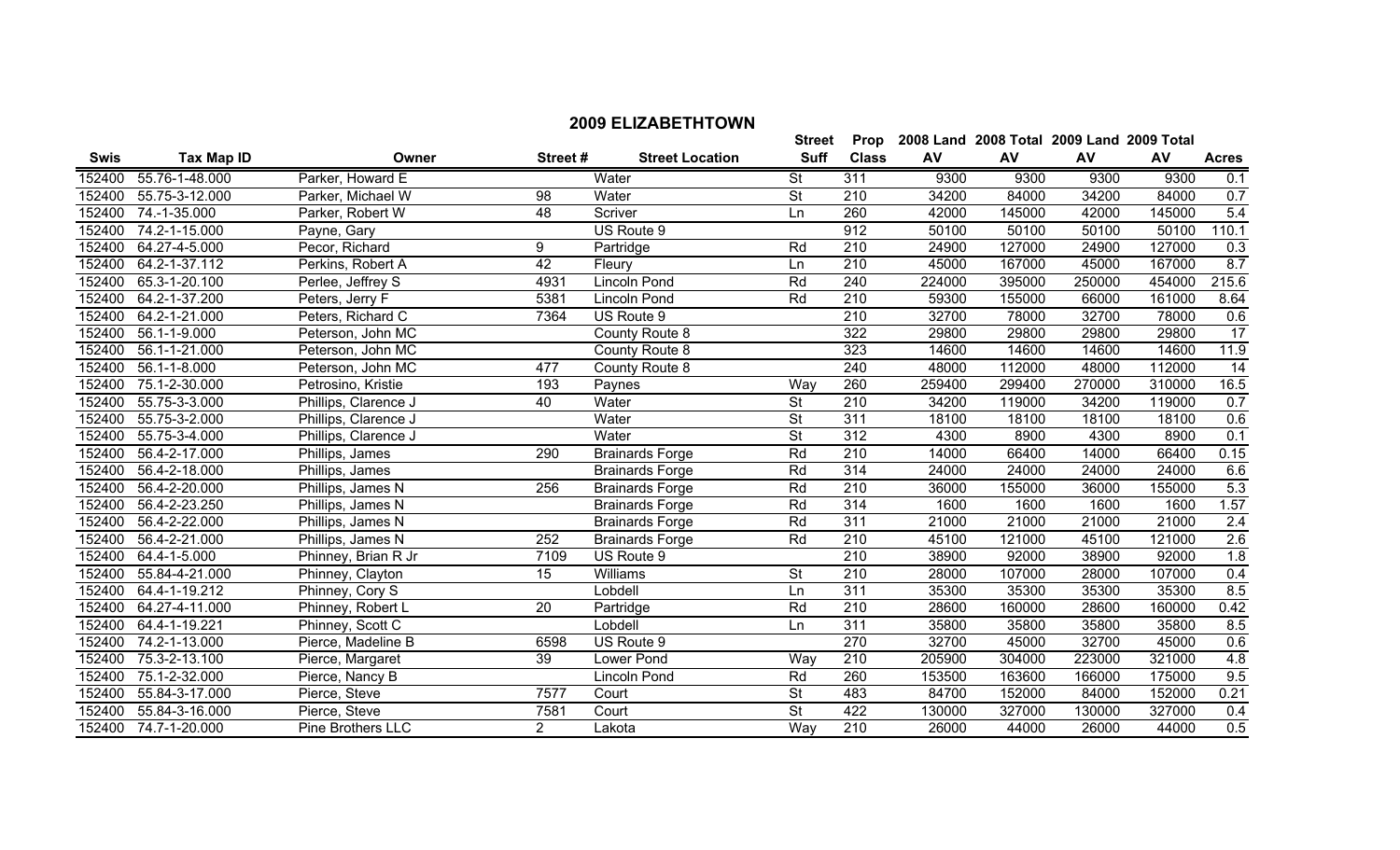|             |                   |                     |         |                        | <b>Street</b> | Prop             |        | 2008 Land 2008 Total 2009 Land 2009 Total |        |        |                |
|-------------|-------------------|---------------------|---------|------------------------|---------------|------------------|--------|-------------------------------------------|--------|--------|----------------|
| <b>Swis</b> | <b>Tax Map ID</b> | Owner               | Street# | <b>Street Location</b> | <b>Suff</b>   | <b>Class</b>     | AV     | AV                                        | AV     | AV     | <b>Acres</b>   |
| 152400      | 74.-1-56.000      | Pink, Peter         | 179     | Scriver                | Ln            | 260              | 42800  | 98900                                     | 42800  | 98900  | $\overline{2}$ |
| 152400      | 74.-1-55.000      | Pink, Peter         |         | Scriver                | Ln            | 314              | 20000  | 20000                                     | 20000  | 20000  | $\mathbf{1}$   |
| 152400      | 74.7-1-3.220      | Pinter, Imre        |         | Roaring Brook          | Ln            | 323              | 22200  | 22200                                     | 22200  | 22200  | 4.1            |
| 152400      | 74.7-1-5.000      | Pinter, Marlie B    | 32      | Roaring Brook          | Ln            | 210              | 35300  | 82000                                     | 35300  | 82000  | 1.4            |
| 152400      | 56.3-1-5.300      | Place, Vincent T    | 8       | Forge                  | Ln            | $\overline{210}$ | 66000  | 200000                                    | 66000  | 200000 | 3.34           |
| 152400      | 56.3-1-10.133     | Place, Vincent T    |         | US Route 9             |               | 311              | 34700  | 34700                                     | 34700  | 34700  | 9              |
| 152400      | 56.3-1-10.134     | Place, Vincent T    |         | US Route 9             |               | 314              | 20500  | 20500                                     | 20500  | 20500  | 1.72           |
| 152400      | 56.3-1-10.135     | Place, Vincent T    |         | US Route 9             |               | 314              | 20500  | 20500                                     | 20500  | 20500  | 1.72           |
| 152400      | 56.1-1-2.000      | Plante, Raymond     |         | County Route 8         |               | 314              | 13200  | 13200                                     | 13200  | 13200  | 2.9            |
| 152400      | 56.1-1-1.200      | Plante, Raymond     | 409     | County Route 8         |               | 210              | 54100  | 155000                                    | 54100  | 155000 | 4.9            |
| 152400      | 65.3-1-17.200     | Plumadore, David W  | 4896    | Lincoln Pond           | Rd            | 240              | 71000  | 140000                                    | 71000  | 140000 | 36.7           |
| 152400      | 75.1-1-4.200      | Podmore, John C     | 4690    | Lincoln Pond           | Rd            | 210              | 42000  | 80000                                     | 42000  | 80000  | 4.5            |
| 152400      | 75.1-1-4.100      | Podmore, William    | 4704    | Lincoln Pond           | Rd            | 270              | 46000  | 53000                                     | 46000  | 53000  | 9.4            |
| 152400      | 64.2-1-50.000     | Podmore, William E  | 7147    | US Route 9             |               | 210              | 39300  | 94300                                     | 39300  | 94300  | 1.1            |
| 152400      | $55.-1-4.000$     | Poletti, Charles E  |         | Hurricane Mountain     | Ln            | 910              | 40000  | 40000                                     | 40000  | 40000  | 53.3           |
| 152400      | $55.-1-5.000$     | Poletti, Charles E  |         | Hurricane Mountain     | Ln            | 910              | 144000 | 144000                                    | 144000 | 144000 | 177.6          |
| 152400      | $55.-1-6.000$     | Poletti, Charles E  |         | Hurricane Mountain     | Ln            | 910              | 152000 | 152000                                    | 152000 | 152000 | 189.9          |
| 152400      | 55.-1-12.000      | Poletti, Charles E  |         | Hurricane Mountain     | Ln            | 910              | 123000 | 123000                                    | 123000 | 123000 | 147.9          |
| 152400      | 55.-1-9.000       | Poletti, Charles E  |         | Hurricane Mountain     | Ln            | 270              | 86500  | 138500                                    | 96500  | 240000 | 76.5           |
| 152400      | 55.75-1-4.000     | Pooler, Lyman M     | 63      | Roscoe                 | Rd            | 210              | 31100  | 99000                                     | 31100  | 99000  | 0.5            |
| 152400      | 75.3-2-7.000      | Posada, Stefanie    | 16      | Patterson              | Dr            | 260              | 166400 | 209000                                    | 181000 | 224000 | 1.3            |
| 152400      | 75.1-1-3.000      | Potter, Frank       | 4724    | Lincoln Pond           | Rd            | 484              | 75100  | 135000                                    | 75100  | 135000 | 1.7            |
| 152400      | 56.3-1-14.000     | Potter, Herbert     | 7886    | US Route 9             |               | 210              | 43000  | 109000                                    | 43000  | 109000 | 5.7            |
| 152400      | 75.70-1-6.000     | Potter, Ira H       | 4250    | <b>Lincoln Pond</b>    | Rd            | 260              | 112500 | 143000                                    | 122000 | 153000 | 1.8            |
| 152400      | 55.-1-18.000      | Pounian, Steven R   | 407     | Hurricane Mountain     | Ln            | 280              | 245000 | 439000                                    | 256000 | 450000 | 104.5          |
| 152400      | 65.1-1-2.000      | Powell, Victor C Jr | 13      | Munsey                 | Way           | 210              | 31100  | 112300                                    | 31100  | 112300 | 0.5            |
| 152400      | 55.80-3-5.000     | Power, Diane L      | 11      | Scrabble Hollow        | Ln            | 210              | 34200  | 92000                                     | 34200  | 92000  | 0.7            |
| 152400      | 85.-1-1.002       | Pratt, Michael E    |         | US Route 9             |               | 912              | 54600  | 54600                                     | 54600  | 54600  | 121            |
| 152400      | 64.4-1-22.000     | Preyer, Robert O    | 66      | Fleury                 | Ln            | 240              | 142000 | 254000                                    | 170000 | 282000 | 212.5          |
| 152400      | 65.1-1-42.200     | Preyer, Robert O    |         | Fleury                 | Ln            | 311              | 20400  | 20400                                     | 20400  | 20400  | 1.5            |
| 152400      | 56.4-2-23.222     | Prime, Richard C    | 202     | <b>Brainards Forge</b> | Rd            | 240              | 57000  | 219000                                    | 57000  | 232000 | 10.17          |
| 152400      | 56.4-2-23.221     | Prime, Richard C    | 220     | <b>Brainards Forge</b> | Rd            | 210              | 63400  | 95800                                     | 63400  | 95800  | 3.87           |
| 152400      | 64.4-1-11.000     | Pulsifer, Donald    | 7026    | US Route 9             |               | 210              | 42300  | 122000                                    | 42300  | 122000 | 5.8            |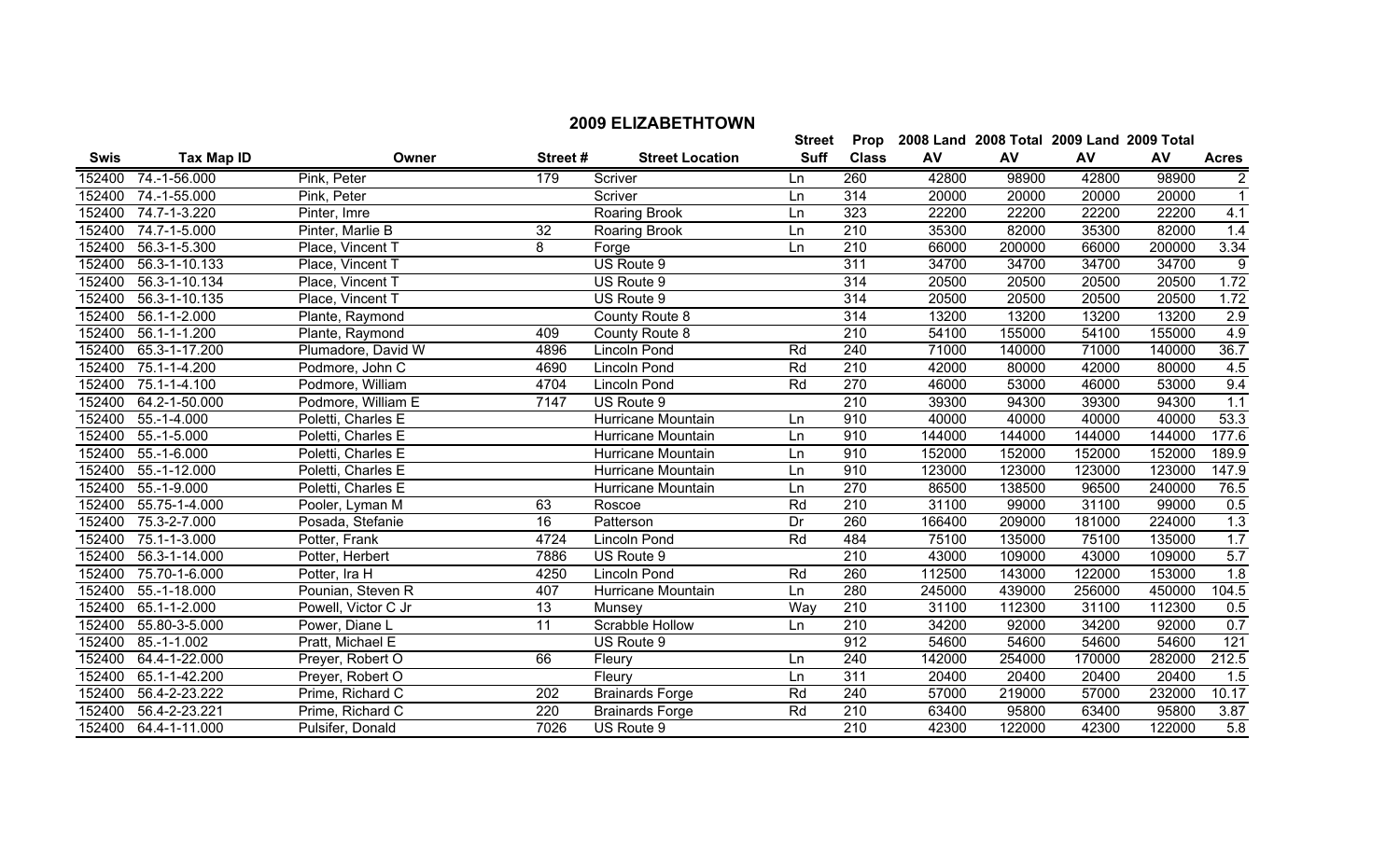|             |                             |                       |                 |                        | <b>Street</b>            | Prop             |       | 2008 Land 2008 Total 2009 Land 2009 Total |        |        |                |
|-------------|-----------------------------|-----------------------|-----------------|------------------------|--------------------------|------------------|-------|-------------------------------------------|--------|--------|----------------|
| <b>Swis</b> | <b>Tax Map ID</b>           | Owner                 | Street#         | <b>Street Location</b> | <b>Suff</b>              | <b>Class</b>     | AV    | AV                                        | AV     | AV     | <b>Acres</b>   |
| 152400      | 56.1-1-14.200               | Pulsifer, Jerry       | 492             | County Route 8         |                          | 240              | 45800 | 78700                                     | 45800  | 78700  | 10.9           |
| 152400      | 56.77-1-6.000               | Pushee, Rebecca       | 8214            | River                  | <b>St</b>                | $\overline{210}$ | 39800 | 249000                                    | 39800  | 249000 | 2.3            |
| 152400      | 56.2-2-20.000               | Racquette Flow Corp   |                 | County Route 8         |                          | 910              | 36000 | 36000                                     | 36000  | 36000  | 40             |
| 152400      | 56.2-2-22.100               | Racquette Flow Corp   |                 | County Route 8         |                          | 322              | 36400 | 36400                                     | 36400  | 36400  | 17.1           |
| 152400      | 64.4-1-27.210               | Radmanovich, Alex     | 6806            | US Route 9             |                          | 210              | 60000 | 240000                                    | 66000  | 272000 | 8.52           |
| 152400      | 84.-2-6.000                 | Rafford, Brian C      | 5549            | US Route 9             |                          | 260              | 33000 | 41000                                     | 33000  | 41000  | $\overline{6}$ |
| 152400      | 55.75-1-28.000              | Rand, Harvey A        | 89              | Water                  | $\overline{\mathsf{St}}$ | $\overline{210}$ | 24900 | 99000                                     | 26900  | 109000 | 0.3            |
| 152400      | 86.1-1-1.122                | Ratalsky, Lloyd P     |                 | <b>Twin Brooks</b>     | Dr                       | 314              | 27900 | 27900                                     | 27900  | 27900  | 0.9            |
| 152400      | 64.27-4-2.000               | Ratliff, Donald       | $\overline{27}$ | Cobble Hill            | Ln                       | $\overline{210}$ | 18600 | 92000                                     | 18600  | 92000  | 0.2            |
| 152400      | 74.7-1-4.100                | Record, Matthew       | 5               | Roaring Brook          | Ln                       | 210              | 41000 | 86000                                     | 41000  | 86000  | 3.39           |
| 152400      | 55.-3-8.000                 | Reese, Gary R         | 9392            | NYS Route 9N           |                          | 240              |       |                                           | 123000 | 145000 | 90             |
| 152400      | 63.-1-3.100                 | Reese, Gary R         |                 | NYS Route 9N           |                          | 910              | 45400 | 45400                                     | 45400  | 45400  | 69.67          |
| 152400      | 64.27-2-7.000               | Reheuser, Toni        | 7452            | US Route 9             |                          | 210              | 47900 | 141900                                    | 47900  | 141900 | 3.3            |
| 152400      | 74.7-1-15.000               | Reiner, Alvin S       | 6696            | US Route 9             |                          | $\overline{210}$ | 34200 | 144200                                    | 34200  | 144200 | 0.7            |
| 152400      | 55.84-5-10.000              | Reinmann, Cynthia E   | 8225            | River                  | $\overline{\mathsf{St}}$ | $\overline{210}$ | 34200 | 158850                                    | 34200  | 190000 | 0.7            |
| 152400      | 55.76-1-46.000              | Remington, Rosemary   | $\overline{18}$ | Stoneleigh             | Way                      | 418              | 92400 | 277300                                    | 92400  | 277300 | 2.5            |
| 152400      | 56.4-2-27.100               | Rensma Timberlands LP |                 | <b>Brainards Forge</b> | Rd                       | 912              | 62200 | 62200                                     | 62200  | 62200  | 88.9           |
| 152400      | 56.4-2-5.000                | Rensma Timberlands LP |                 | <b>Brainards Forge</b> | Rd                       | 912              | 31000 | 31000                                     | 31000  | 31000  | 49.4           |
| 152400      | 56.4-2-4.000                | Rensma Timberlands LP |                 | <b>Brainards Forge</b> | Rd                       | 912              | 28000 | 28000                                     | 28000  | 28000  | 44.4           |
| 152400      | 56.3-1-15.000               | Renz, Frederick       |                 | US Route 9             |                          | 323              | 35000 | 35000                                     | 35000  | 35000  | 41.32          |
| 152400      | 55.75-1-20.000              | <b>Reuter William</b> | 115             | Water                  | <b>St</b>                | 210              | 32700 | 167000                                    | 35000  | 169000 | 0.6            |
| 152400      | 55.75-2-5.100               | Reuter, William       | 131             | Water                  | $\overline{\mathsf{St}}$ | 220              | 35000 | 162000                                    | 35000  | 162000 | 0.48           |
| 152400      | 55.75-2-5.200               | Reuter, William       |                 | Water                  | $\overline{\mathsf{St}}$ | 311              | 18000 | 18000                                     | 18000  | 18000  | 0.33           |
| 152400      | 75.3-2-20.200               | Rezek, Lacy S         | 14              | Lower Pond             | Way                      | 220              | 82000 | 189000                                    | 82000  | 189000 | 49.5           |
| 152400      | 55.76-1-33.000              | Rice, Robert          | 16              | Noble                  | Ter                      | 311              | 23600 | 23600                                     | 23600  | 23600  | 0.6            |
| 152400      | 55.76-1-32.000              | Rice, Robert W        |                 | Noble                  | Ter                      | 311              | 20700 | 20700                                     | 20700  | 20700  | $\overline{2}$ |
| 152400      | 55.76-1-35.000              | Rice, Robert W        | 28              | Noble                  | Ter                      | 210              | 18600 | 129000                                    | 18600  | 129000 | 0.2            |
| 152400      | 55.-1-17.000                | Richards, Douglas     |                 | NYS Route 9N           |                          | 910              | 88000 | 88000                                     | 88000  | 88000  | 181            |
| 152400      | 55.-3-4.000                 | Richards, Douglas     | 9290            | NYS Route 9N           |                          | 240              |       |                                           | 59000  | 103000 | 29.6           |
| 152400      | 55.-1-16.000                | Richards, Douglas     |                 | Hurricane Mountain     | Ln                       | 910              | 49000 | 49000                                     | 49000  | 49000  | 55.4           |
| 152400      | 56.3-1-2.100                | Richards, Harry J     |                 | US Route 9             |                          | 322              | 32000 | 32000                                     | 32000  | 32000  | 14.31          |
| 152400      | 56.3-1-27.000               | Richards, Helen M     |                 | County Route 8         |                          | 321              | 41900 | 41900                                     | 41900  | 41900  | 19.3           |
| 152400      | $\overline{56.3}$ -1-26.000 | Richards, Helen M     | 268             | County Route 8         |                          | $\overline{240}$ | 46700 | 135000                                    | 46700  | 135000 | 12.1           |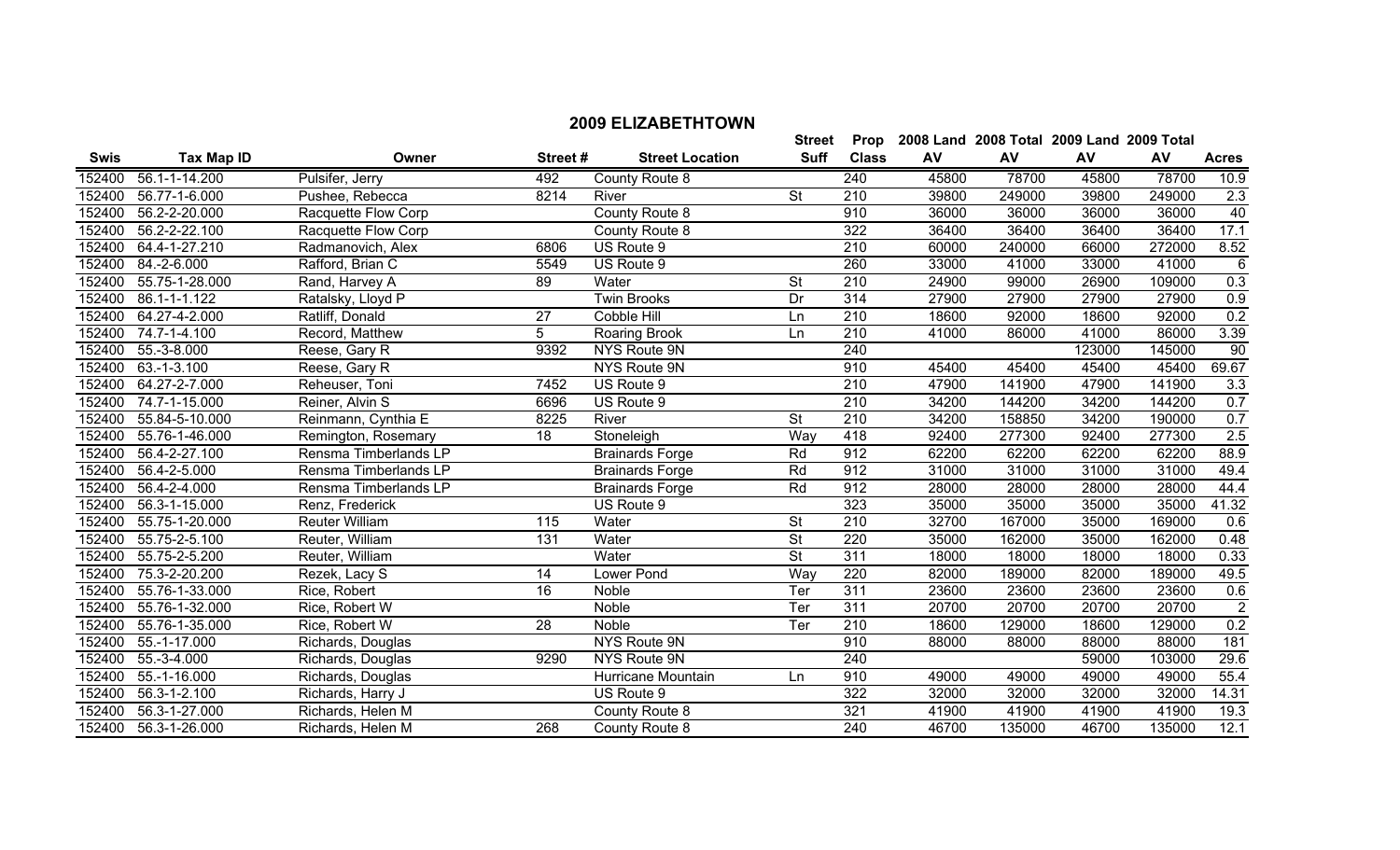|             |                              |                       |                 |                        | <b>Street</b>            | Prop         |        | 2008 Land 2008 Total 2009 Land 2009 Total |           |        |                 |
|-------------|------------------------------|-----------------------|-----------------|------------------------|--------------------------|--------------|--------|-------------------------------------------|-----------|--------|-----------------|
| <b>Swis</b> | <b>Tax Map ID</b>            | Owner                 | Street #        | <b>Street Location</b> | <b>Suff</b>              | <b>Class</b> | AV     | AV                                        | <b>AV</b> | AV     | <b>Acres</b>    |
|             | 152400 65.1-1-41.200         | Rider, Russell E      |                 | Lincoln Pond           | Rd                       | 322          | 45500  | 45500                                     | 45500     | 45500  | 13.34           |
| 152400      | 65.1-1-41.100                | Rider, Russell E      | 5250            | Lincoln Pond           | Rd                       | 240          | 79000  | 185000                                    | 85000     | 191000 | 29.48           |
| 152400      | 64.4-1-7.000                 | Rifenberg, Haleza E   | 7117            | US Route 9             |                          | 210          | 43000  | 210000                                    | 43000     | 210000 | 6               |
| 152400      | 64.4-1-6.000                 | Rifenberg, Haliza     |                 | US Route 9             |                          | 323          | 20100  | 20100                                     | 5000      | 5000   |                 |
| 152400      | 75.78-1-2.000                | Rigney, Sean W        | 46              | <b>Twin Brooks</b>     | Dr                       | 260          | 161900 | 220400                                    | 176000    | 221000 | 0.36            |
| 152400      | 74.-1-22.110                 | Rivers, Loretta       | 4461            | Lincoln Pond           | Rd                       | 280          | 125500 | 230400                                    | 125500    | 230400 | 129.3           |
| 152400      | 74.-1-12.000                 | Roberts, Roy G        | 54              | Gilligan               | Ln.                      | 260          | 54200  | 108500                                    | 58000     | 112000 | 22.9            |
| 152400      | 64.2-1-43.100                | Robillard, Ken        | 7272            | US Route 9             |                          | 210          | 23300  | 47000                                     | 23300     | 47000  | 0.25            |
| 152400      | 64.2-1-43.200                | Robillard, Kenneth E  | 23              | Robillard              | Way                      | 210          | 56900  | 123500                                    | 56900     | 123500 | 5.62            |
| 152400      | 55.84-5-7.000                | Roemischer, Margot    | 8257            | River                  | St                       | 210          | 39700  | 90000                                     | 39700     | 90000  | 2.1             |
| 152400      | 55.76-1-27.000               | Rosenbaum, Joyce      | 40              | Noble                  | Ter                      | 210          | 28000  | 91000                                     | 28000     | 91000  | 0.35            |
| 152400      | 55.4-1-17.000                | Rosenberg James A     | $\overline{73}$ | County Route 10        |                          | 210          | 90700  | 270000                                    | 90700     | 270000 | 2.2             |
| 152400      | 55.4-1-18.000                | Rosenberg James A     |                 | <b>Cross</b>           | $\overline{\mathsf{St}}$ | 314          | 20000  | 20000                                     | 20000     | 20000  | $\overline{1}$  |
| 152400      | 75.3-2-28.000                | Rotella, David M      |                 | Lincoln Pond           | Rd                       | 322          | 20400  | 20400                                     | 20400     | 20400  | $\overline{17}$ |
| 152400      | $\overline{55.84-3} - 7.000$ | Roy, Randy            | 188             | Water                  | $\overline{\mathsf{St}}$ | 210          | 18600  | 82000                                     | 18600     | 82000  | 0.2             |
| 152400      | 65.2-4-6.000                 | Rubendunst, Kurt      |                 | NYS Route 9N           |                          | 910          | 34600  | 34600                                     | 34600     | 34600  | 34.6            |
| 152400      | 55.83-3-16.000               | Rumney, Hazel A       | 36              | Hillcrest              | Ln                       | 210          | 32700  | 104000                                    | 32700     | 104000 | 0.6             |
| 152400      | 56.1-1-1.100                 | Rushby, Thomas D      | 401             | County Route 8         |                          | 210          | 38200  | 180000                                    | 38200     | 190000 | 6.1             |
| 152400      | 74.14-1-5.000                | Rushforth, James      | 6249            | US Route 9             |                          | 210          | 39500  | 125000                                    | 39500     | 125000 | 1.8             |
| 152400      | 64.2-1-17.000                | Russell, Elizabeth    | 7367            | US Route 9             |                          | 210          | 37300  | 124000                                    | 37300     | 124000 | 0.9             |
| 152400      | 55.75-1-35.000               | Sabatini, Thomas A    | 65              | Water                  | <b>St</b>                | 210          | 35800  | 77300                                     | 38600     | 78000  | 0.8             |
| 152400      | 75.3-2-30.200                | Saint Ignatius School | 15              | Konis                  | Way                      | 280          | 494600 | 674500                                    | 494600    | 674500 | 8.96            |
| 152400      | 64.2-1-35.002                | Salg, George L        | 8               | Fleury                 | Ln                       | 210          | 32600  | 174000                                    | 32600     | 174000 | 3.09            |
| 152400      | 55.84-5-5.000                | Sandri Realty Inc     | 8289            | River                  | $\overline{\mathsf{St}}$ | 432          | 109200 | 220000                                    | 144000    | 220000 | 0.4             |
| 152400      | 63.-1-3.200                  | Sarris, George R      |                 | NYS Route 9N           |                          | 910          | 43600  | 43600                                     | 43600     | 43600  | 67              |
|             | 152400 55.-1-58.200          | Sarris, George R      |                 | NYS Route 9N           |                          | 910          | 62000  | 62000                                     | 62000     | 62000  | 69.58           |

 55.84-4-15.000 Savel, Herbert 89 Hand Ave 210 18600 104000 18600 104000 0.2 55.84-4-14.000 Savel, Herbert 99 Hand Ave 210 24900 124000 24900 124000 0.3 55.75-1-17.000 Scales, Benjamin A 15 Cross St 210 18600 76000 21000 79000 0.2 64.27-2-4.000 Schneider, Walter E US Route 9 311 21000 21000 21000 21000 1.4 56.3-1-12.000 Schultz, Marilyn A 7868 US Route 9 220 41200 125300 41000 105000 4.3 75.70-1-19.000 Schwarz, Paul A 8 Francis Myers Dr 210 159000 365000 173000 365000 1.1 56.2-2-17.200 Scott, Cecil 894 County Route 8 240 94800 277700 94800 277700 60.25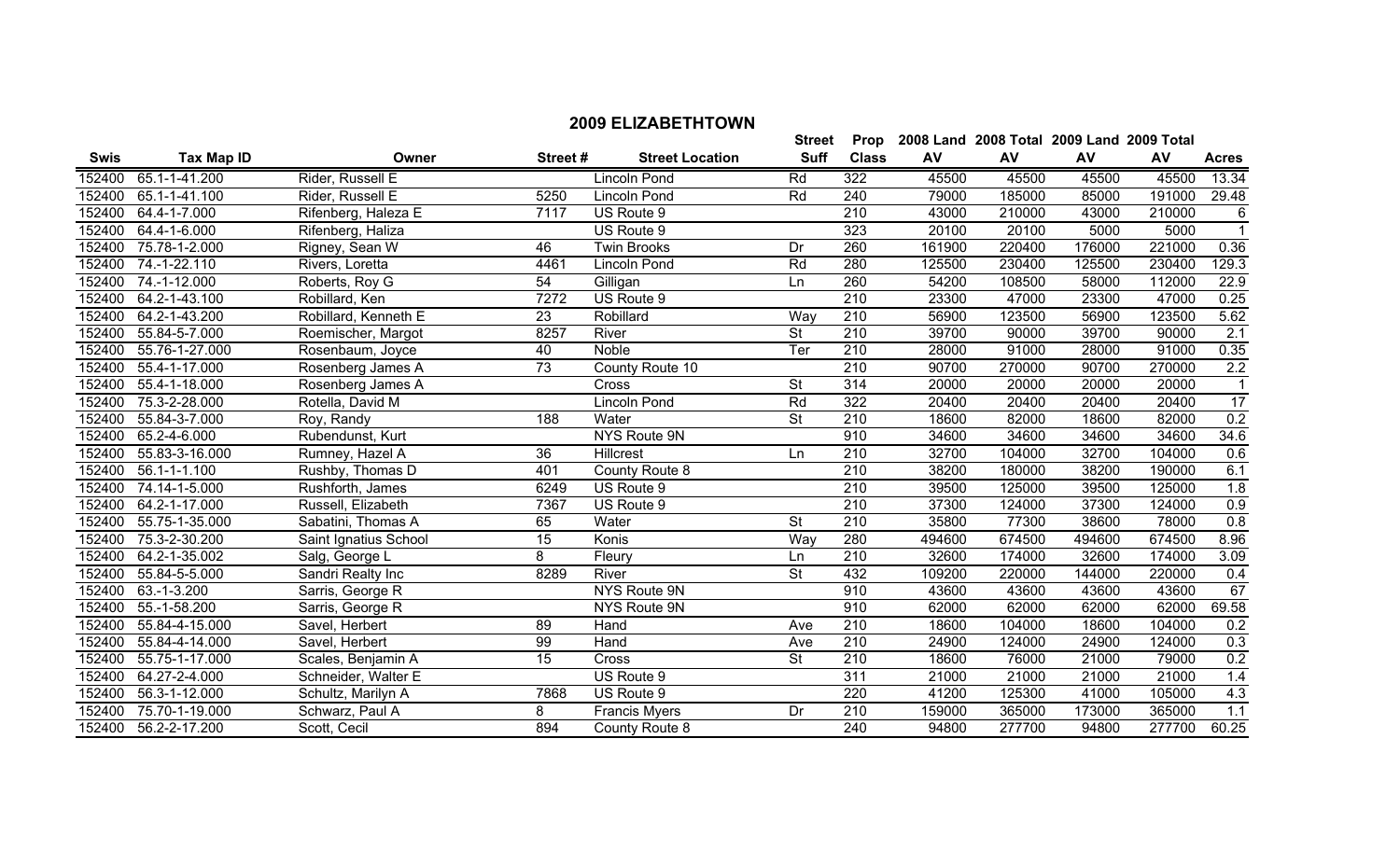|             |                                |                            |                 |                        | <b>Street</b>            | Prop             |        | 2008 Land 2008 Total 2009 Land 2009 Total |        |        |              |
|-------------|--------------------------------|----------------------------|-----------------|------------------------|--------------------------|------------------|--------|-------------------------------------------|--------|--------|--------------|
| <b>Swis</b> | <b>Tax Map ID</b>              | Owner                      | Street#         | <b>Street Location</b> | <b>Suff</b>              | <b>Class</b>     | AV     | AV                                        | AV     | AV     | <b>Acres</b> |
| 152400      | 75.1-2-15.000                  | Scozzafava, John Jr        |                 | <b>Lincoln Pond</b>    | Rd                       | 314              | 145500 | 145500                                    | 145500 | 145500 | 0.2          |
| 152400      | 75.1-2-16.000                  | Scozzafava, Joseph L       | 197             | Lower Pond             | Way                      | 260              | 156000 | 190000                                    | 170000 | 204000 | 0.3          |
| 152400      | 75.3-2-17.000                  | Scozzafava, Thomas J       | $\overline{7}$  | Lower Pond             | Way                      | 210              | 179600 | 263200                                    | 195000 | 279000 | 1.4          |
| 152400      | 64.2-1-22.100                  | Sezna, William             | 7350            | US Route 9             |                          | 210              | 39900  | 68000                                     | 39900  | 68000  | 1.25         |
| 152400      | 74.2-1-20.019                  | Shafer Glenn               | 47              | Simonds Hill           | Rd                       | 210              | 78300  | 254000                                    | 78300  | 254000 | 5.5          |
| 152400      | 86.1-1-1.124                   | Shave, William             | 143             | <b>Twin Brooks</b>     | Dr                       | 210              | 37300  | 91000                                     | 37300  | 91000  | 0.9          |
| 152400      | 55.84-1-14.100                 | Shepard, Wayne             | 213             | Water                  | <b>St</b>                | 482              | 17300  | 88000                                     | 17300  | 88000  | 0.58         |
| 152400      | 55.84-3-13.200                 | Shepard, Wayne             | 212             | Water                  | <b>St</b>                | 481              | 34600  | 192000                                    | 34600  | 192000 | 0.2          |
|             | 152400 55.84-1-2.000           | Shepard, Wayne             | 179             | Water                  | $\overline{\mathsf{St}}$ | 230              | 24900  | 131000                                    | 24900  | 131000 | 0.3          |
| 152400      | 56.2-2-3.000                   | Shepstone, Steven          | 681             | County Route 8         |                          | $\overline{240}$ | 56000  | 56000                                     | 56000  | 56000  | 62.5         |
| 152400      | $\overline{56.2}$ -2-2.000     | Shepstone, Steven C        |                 | County Route 8         |                          | 910              | 74000  | 74000                                     | 110000 | 300000 | 92.1         |
| 152400      | 56.4-2-9.000                   | Sherman, Michael S         | 339             | <b>Brainards Forge</b> | Rd                       | 210              | 44800  | 101000                                    | 44800  | 101000 | 2.5          |
|             | 152400 56.4-2-16.000           | Sherman, Michael S         |                 | <b>Brainards Forge</b> | Rd                       | 322              | 17300  | 17300                                     | 17300  | 17300  | 13.1         |
| 152400      | 55.-1-52.120                   | Shimon, Shlomo             | $\overline{11}$ | Cedar                  | <b>Way</b>               | 240              | 64000  | 425000                                    | 69000  | 443000 | 11.9         |
|             | 152400 74.-1-15.000            | Shirley Forests Inc        |                 | US Route 9             |                          | 911              | 55900  | 55900                                     | 55900  | 55900  | 114          |
|             | 152400 74.-1-16.000            | <b>Shirley Forests Inc</b> |                 | US Route 9             |                          | 911              | 77100  | 77100                                     | 77100  | 77100  | 157.4        |
| 152400      | 74.-1-17.000                   | Shirley Forests Inc        |                 | US Route 9             |                          | 911              | 78800  | 78800                                     | 78800  | 78800  | 160.9        |
| 152400      | 74.2-1-33.000                  | <b>Shirley Forests Inc</b> |                 | US Route 9             |                          | 911              | 32100  | 32100                                     | 32100  | 32100  | 65.4         |
| 152400      | 74.2-1-35.000                  | Shirley Forests Inc        |                 | US Route 9             |                          | 911              | 93300  | 93300                                     | 93300  | 93300  | 190          |
|             | 152400 74.-1-11.000            | <b>Shirley Forests Inc</b> |                 | US Route 9             |                          | 910              | 11400  | 11400                                     | 11400  | 11400  | 16.7         |
| 152400      | 55.4-1-22.200                  | Shirley, Sylvia            |                 | Cross                  | <b>St</b>                | 910              | 90000  | 90000                                     | 90000  | 90000  | 100          |
|             | 152400 64.2-1-34.000           | Shoureck, Helen J          | 5337            | Lincoln Pond           | Rd                       | 210              | 43000  | 140000                                    | 43000  | 140000 | 2.1          |
| 152400      | 65.1-1-43.000                  | Shoureck, Walter C         |                 | <b>Lincoln Pond</b>    | Rd                       | 910              | 28700  | 28700                                     | 28700  | 28700  | 47.14        |
| 152400      | 74.2-1-19.046                  | Shovan, Joseph W           | 6829            | US Route 9             |                          | 312              | 20400  | 25000                                     | 20400  | 25000  | 1.62         |
| 152400      | 55.83-3-5.000                  | Sicola, Brett A            | 22              | Hillcrest              | Ln                       | 280              | 33100  | 136000                                    | 33100  | 136000 | 0.63         |
| 152400      | $\overline{64.27} - 4 - 4.000$ | Siedlecki, Cameron J       | 17              | Partridge              | Rd                       | 210              | 24900  | 108000                                    | 24900  | 108000 | 0.3          |
| 152400      | 75.3-2-13.200                  | Sienkiewicz, Jeffrey B     |                 | Lincoln Pond           | Rd                       | 311              | 38500  | 38500                                     | 38500  | 38500  | 1.3          |
| 152400      | 75.3-2-14.000                  | Sienkiewicz, Jeffrey B     | 39              | Lower Pond             | Way                      | 210              | 148000 | 317000                                    | 160000 | 329000 | 0.5          |
| 152400      | 64.4-1-17.000                  | Sigel, Milton B            | 148             | Otis                   | Ln                       | 260              | 149400 | 298100                                    | 149400 | 298100 | 24.8         |
| 152400      | 56.4-2-1.000                   | Silver Sky Inc             |                 | <b>Brainards Forge</b> | Rd                       | 910              | 79600  | 79600                                     | 79600  | 79600  | 142.1        |
|             | 152400 56.1-1-14.100           | Simpson, Jane O            | 512             | County Route 8         |                          | 270              | 61000  | 68000                                     | 61000  | 68000  | 25.7         |

 55.80-3-2.000 Siner, Elinor M NYS Route 9N 314 30700 30700 30700 30700 3.2 55.-1-23.007 Siner, Elinor M 106 Hurricane Mountain Ln 260 196000 355000 201000 360000 141.5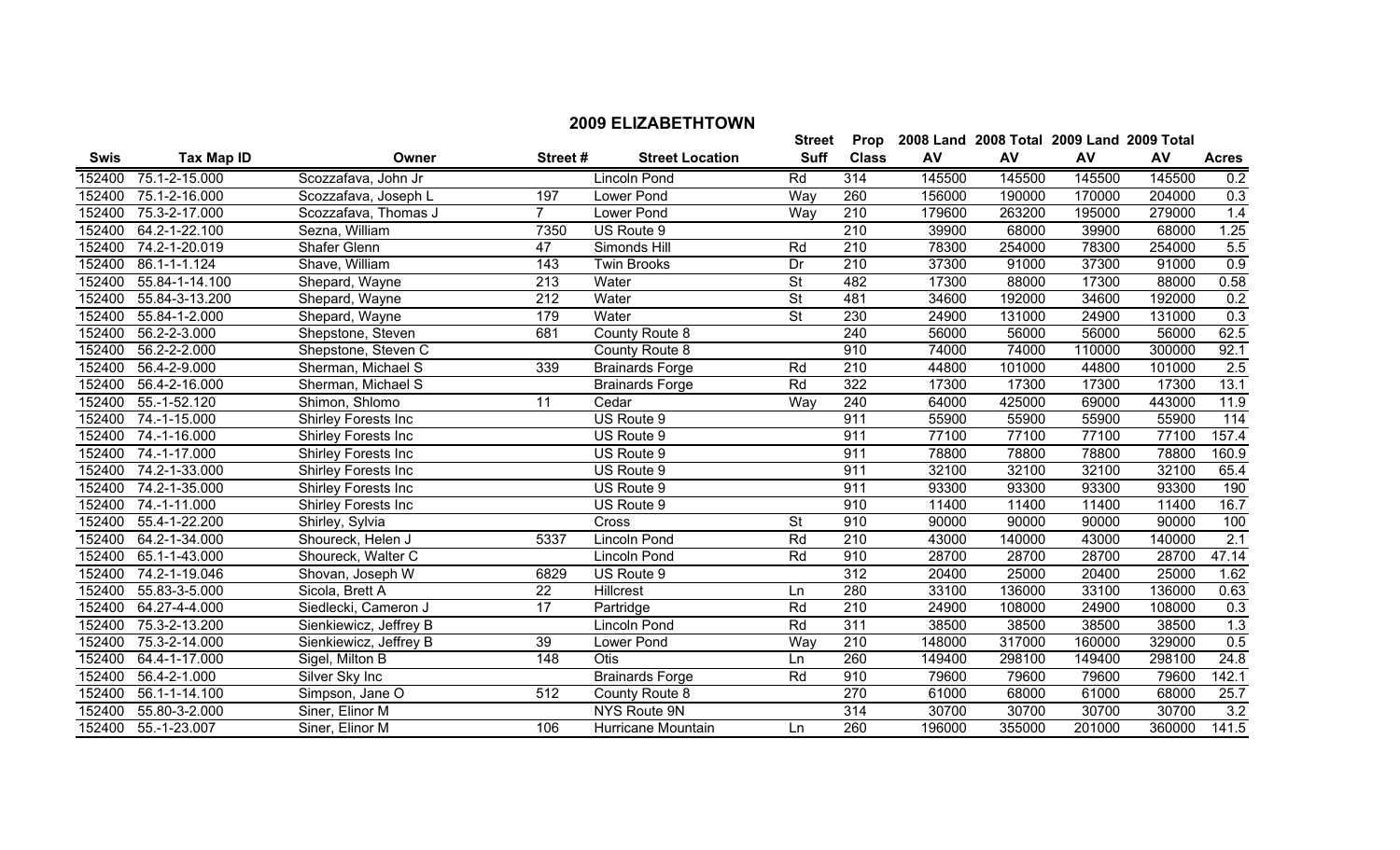|             |                      |                                    |         |                        | <b>Street</b>            |                  | Prop 2008 Land 2008 Total 2009 Land 2009 Total |         |        |         |                  |
|-------------|----------------------|------------------------------------|---------|------------------------|--------------------------|------------------|------------------------------------------------|---------|--------|---------|------------------|
| <b>Swis</b> | <b>Tax Map ID</b>    | Owner                              | Street# | <b>Street Location</b> | <b>Suff</b>              | <b>Class</b>     | AV                                             | AV      | AV     | AV      | <b>Acres</b>     |
|             | 152400 55.-1-27.000  | Siner, Joel                        |         | Hurricane Mountain     | Ln                       | 311              | 23200                                          | 23200   | 23200  | 23200   | 8.6              |
| 152400      | 75.1-2-26.000        | Singelyn, David                    | 253     | Lower Pond             | Way                      | 260              | 166300                                         | 202300  | 178000 | 214000  | 0.7              |
| 152400      | 75.3-2-18.000        | Sleeper, Philip                    | 4274    | <b>Lincoln Pond</b>    | Rd                       | 260              | 144800                                         | 167500  | 156000 | 179000  | 0.6              |
| 152400      | 55.75-1-37.000       | Smith, Patti L                     | 57      | Water                  | $\overline{\mathsf{St}}$ | 210              | 34200                                          | 130000  | 37000  | 133000  | 0.7              |
| 152400      | 64.2-1-30.000        | Smith, Paul J                      |         | <b>Lincoln Pond</b>    | Rd                       | 311              | 2100                                           | 2100    | 2100   | 2100    | 0.11             |
| 152400      | 64.2-1-29.000        | Smith, Paul J                      |         | <b>Lincoln Pond</b>    | Rd                       | 910              | 41200                                          | 41200   | 41200  | 41200   | 42.32            |
|             | 152400 85.-1-2.200   | <b>SNY Environmental Cons Dept</b> |         | US Route 9             |                          | 961              | 12100                                          | 12100   | 12100  | 12100   | 6.7              |
| 152400      | 55.83-3-4.100        | Soper, Steven R                    | 12      | Hillcrest              | Ln                       | 210              | 39900                                          | 130000  | 39900  | 130000  | 1.2              |
| 152400      | 55.4-1-20.112        | Sousie, Timothy M                  | 122     | County Route 10        |                          | $\overline{270}$ | 41000                                          | 60000   | 41000  | 60000   | 4.22             |
| 152400      | 86.2-1-3.110         | SP Forests LLC                     |         | <b>Burhart</b>         | Ln                       | 912              | 24800                                          | 24800   | 24800  | 24800   | 35.41            |
| 152400      | 55.75-1-42.000       | Spaulding, Brian G                 | 41      | Water                  | <b>St</b>                | 210              | 28000                                          | 78000   | 28000  | 78000   | 0.4              |
|             | 152400 56.2-2-18.000 | Spear, Michael A                   | 822     | County Route 8         |                          | 240              | 36900                                          | 69000   | 36900  | 69000   | 23.1             |
| 152400      | 75.3-2-9.000         | Spilling, Douglas G                | 5       | Patterson              | Dr                       | 312              | 22000                                          | 44600   | 21900  | 22000   | $\overline{0.3}$ |
| 152400      | 75.3-2-10.000        | Spilling, Douglas G                | 65      | Lower Pond             | Way                      | 210              | 176400                                         | 248500  | 192000 | 263000  | 1.18             |
| 152400      | 55.75-1-25.000       | St Dennis, James L                 | 101     | Water                  | $\overline{\mathsf{St}}$ | $\overline{210}$ | 32700                                          | 87200   | 35000  | 89000   | 0.6              |
| 152400      | 55.75-1-24.000       | St Dennis, Stephen                 | 107     | Water                  | $\overline{\mathsf{St}}$ | 210              | 38900                                          | 40000   | 42000  | 45000   |                  |
| 152400      | 65.1-1-8.000         | Stanley, Carl E                    |         | Garondah               | Way                      | 314              | 25250                                          | 25250   | 25250  | 25250   | 0.92             |
| 152400      | 65.1-1-10.000        | Stanley, Carl E                    |         | Garondah               | Way                      | 314              | 21750                                          | 21750   | 21750  | 21750   | 1.4              |
| 152400      | 65.1-1-17.000        | Stanley, Carl E                    |         | <b>Lincoln Pond</b>    | Rd                       | 910              | 85100                                          | 85100   | 85100  | 85100   | 225              |
| 152400      | 65.1-1-18.000        | Stanley, Carl E                    |         | NYS Route 9N           |                          | 910              | 31800                                          | 31800   | 31800  | 31800   | 32.31            |
| 152400      | 65.1-1-9.000         | Stanley, Carl E                    |         | Garondah               | Way                      | 314              | 25400                                          | 25400   | 25400  | 25400   | 0.94             |
| 152400      | 63.-1-4.000          | Stanton, Leigh M                   |         | NYS Route 9N           |                          | 312              | 50000                                          | 52000   | 50000  | 52000   | 16.9             |
| 152400      | 55.84-1-18.000       | State Of New York                  |         | Water                  | <b>St</b>                | 692              | 17300                                          | 17300   | 17300  | 17300   | 0.1              |
| 152400      | 56.2-2-13.023        | State Of New York                  |         | <b>Brainards Forge</b> | Rd                       | 931              | 14800                                          | 14800   | 14800  | 14800   | 0.48             |
| 152400      | 56.2-2-4.000         | <b>State Of New York</b>           |         | County Route 8         |                          | 961              | 6100                                           | 6100    | 6100   | 6100    | 3.3              |
| 152400      | 65.2-4-10.000        | State Of New York                  | 7735    | NYS Route 9N           |                          | 651              | 256600                                         | 1656800 | 256600 | 1656800 | 10.1             |
| 152400      | 56.2-2-5.000         | State Of New York                  |         | County Route 8         |                          | 961              | 13900                                          | 13900   | 13900  | 13900   | 7.7              |
| 152400      | 65.2-4-21.000        | State Of New York                  |         | NYS Route 9N           |                          | 931              | 3300                                           | 3300    | 3300   | 3300    | 2.3              |
| 152400      | 55.76-1-10.000       | State Of New York                  |         | US Route 9             |                          | 692              | 7000                                           | 7000    | 7000   | 7000    | 0.1              |
| 152400      | 56.3-1-50.000        | State Of New York                  |         | County Route 8         |                          | 694              | 48600                                          | 48600   | 48600  | 48600   | 67.5             |
| 152400      | 75.1-1-14.000        | State Of New York                  |         | Kingdom Dam            | Ln                       | 931              | 78700                                          | 78700   | 78700  | 78700   | 3.9              |
|             | 152400 85.-1-30.000  | State Of New York                  |         | <b>Lincoln Pond</b>    | Rd                       | $\overline{972}$ | 5400                                           | 5400    | 5400   | 5400    | 45.4             |

75.1-1-13.000 State Of New York Kingdom Dam Ln 931 216900 216900 216900 216900 89.3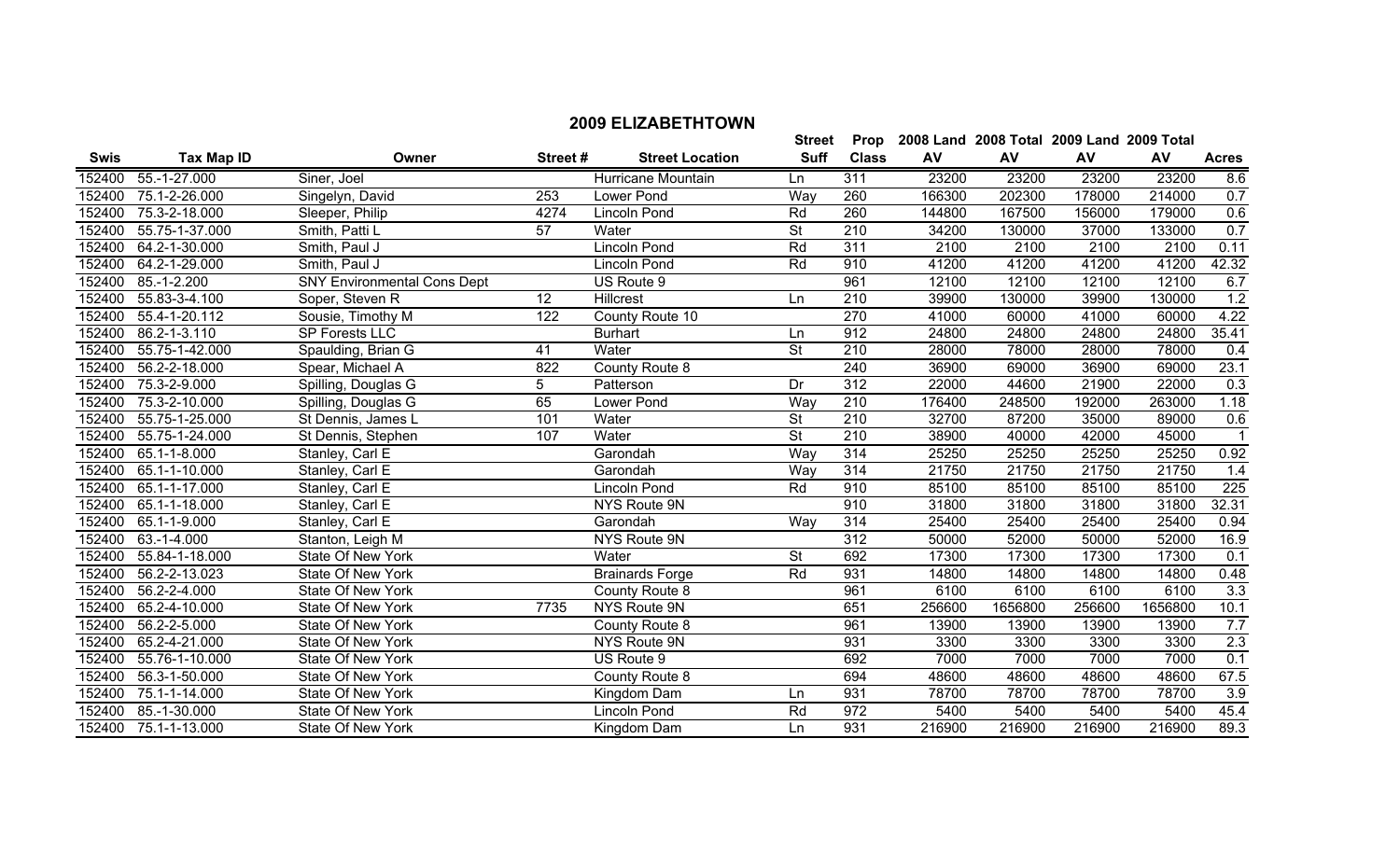|             |                       |                    |                 |                        |             | י שטוי           | <b>ZUUU LAHU ZUUU TULAT ZUUJ LAHU ZUUJ TULAT</b> |        |        |        |                  |
|-------------|-----------------------|--------------------|-----------------|------------------------|-------------|------------------|--------------------------------------------------|--------|--------|--------|------------------|
| <b>Swis</b> | <b>Tax Map ID</b>     | Owner              | Street#         | <b>Street Location</b> | <b>Suff</b> | <b>Class</b>     | AV                                               | AV     | AV     | AV     | <b>Acres</b>     |
| 152400      | 75.3-2-1.000          | State Of New York  |                 | <b>Lincoln Pond</b>    | Rd          | 931              | 183800                                           | 183800 | 183800 | 183800 | 17.8             |
| 152400      | 75.1-1-21.000         | State Of New York  |                 | Lincoln Pond           | Rd          | 961              | 571200                                           | 571200 | 571200 | 571200 | 33.7             |
| 152400      | 75.1-2-28.000         | State Of New York  |                 | Lincoln Pond           | Rd          | 311              | 343800                                           | 343800 | 343800 | 343800 | 59               |
| 152400      | 75.1-2-1.000          | State Of New York  |                 | Lincoln Pond           | Rd          | 931              | 550600                                           | 550600 | 550600 | 550600 | 1.1              |
| 152400      | 55.-1-30.000          | Stevens, Gregory I | 15              | Neumaier               | Ln          | 210              | 43900                                            | 78000  | 43900  | 78000  | 2.7              |
| 152400      | 55.76-1-8.000         | Stevens, Todd      |                 | US Route 9             |             | 210              | 21100                                            | 28100  | 39000  | 148000 | 2.6              |
| 152400      | 55.76-1-7.200         | Stevens, Todd A    | 7681            | US Route 9             |             | 311              | 39800                                            | 100000 | 19000  | 19000  | 9.2              |
| 152400      | 55.-1-57.002          | Stewart, Brent S   | 9329            | NYS Route 9N           |             | 260              | 40000                                            | 88000  | 40000  | 88000  | $\overline{2.8}$ |
| 152400      | 74.7-1-2.000          | Stone, Loyal H Jr  |                 | <b>Roaring Brook</b>   | Ln          | 323              | 20100                                            | 20100  | 20100  | 20100  | 1.1              |
| 152400      | 74.7-1-1.000          | Stone, Loyal H Jr  | 106             | Roaring Brook          | Ln          | 210              | 40100                                            | 86500  | 40100  | 86500  | $\overline{1.3}$ |
| 152400      | 74.-1-32.000          | Stone, Loyal Jr    |                 | Scriver                | Ln          | 314              | 22600                                            | 22600  | 22600  | 22600  | 5.8              |
| 152400      | 55.75-2-7.000         | Stradley, Paul     | 12              | Cross                  | <b>St</b>   | 210              | 37300                                            | 96000  | 37300  | 96000  | 0.9              |
| 152400      | 55.84-1-21.100        | Strean, Richard M  | 39              | Maple                  | Way         | $\overline{210}$ | 40000                                            | 118000 | 40000  | 118000 | 1.3              |
| 152400      | 56.2-2-21.000         | Strong, William D  | 697             | County Route 8         |             | $\overline{240}$ | 47000                                            | 112000 | 47000  | 112000 | 12.6             |
| 152400      | 56.3-1-25.000         | Strong, William D  | 262             | County Route 8         |             | 210              | 62000                                            | 127000 | 62000  | 127000 | 33.5             |
| 152400      | 55.76-1-28.000        | Studley, William   | 12              | Glengary               | Way         | $\overline{210}$ | 28000                                            | 113000 | 28000  | 113000 | 0.4              |
| 152400      | 64.2-1-52.200         | Studley, William   | 7153            | US Route 9             |             | 230              | 38900                                            | 98000  | 38900  | 98000  |                  |
| 152400      | 55.76-1-15.000        | Supernaw, Janice E | 26              | County Route 8         |             | 210              | 28000                                            | 50000  | 28000  | 50000  | 0.4              |
| 152400      | 55.-1-11.000          | Sweda, Shawn P     | 396             | Hurricane Mountain     | Ln          | 260              | 63600                                            | 101000 | 63600  | 101000 | 36.3             |
| 152400      | 75.70-1-3.000         | Sweet Joan M       | 4258            | Lincoln Pond           | Rd          | 260              | 24900                                            | 85000  | 24900  | 85000  | 0.3              |
| 152400      | 75.70-1-24.027        | Sweet Joan M       |                 | Lincoln Pond           | Rd          | 311              | 55700                                            | 55700  | 55700  | 55700  | 0.1              |
| 152400      | 75.3-2-5.000          | Sweet, Keith L     | $\overline{87}$ | Lower Pond             | Way         | 260              | 146100                                           | 168900 | 158000 | 181000 | 0.8              |
| 152400      | 74.14-1-11.000        | Taber, Walter T    | 6204            | US Route 9             |             | 260              | 35800                                            | 47400  | 35800  | 47400  | 0.8              |
| 152400      | 64.-1-28.000          | Taylor, Bruce A    |                 | US Route 9             |             | 910              | 57800                                            | 57800  | 57800  | 57800  | 110              |
| 152400      | 65.1-1-13.000         | Taylor, Nancy P    | 68              | Garondah               | Way         | 210              | 47000                                            | 140000 | 47000  | 140000 | 0.5              |
| 152400      | 55.76-1-34.000        | Taylor, Theodore W | 26              | Noble                  | Ter         | 210              | 31100                                            | 81000  | 31100  | 81000  | 0.5              |
| 152400      | 64.4-1-35.000         | Tenney, Charles    | 6955            | US Route 9             |             | 210              | 44800                                            | 85000  | 44800  | 85000  | $\overline{2.5}$ |
| 152400      | 64.2-1-48.000         | Tenney, Charles H  |                 | US Route 9             |             | 314              | 24000                                            | 24000  | 24000  | 24000  | 6.1              |
| 152400      | 64.2-1-49.000         | Tenney, Charles Jr | 7158            | US Route 9             |             | 210              | 42000                                            | 209000 | 42000  | 209000 | 5                |
| 152400      | 55.75-3-19.000        | Testa, Ronald J    | $\overline{12}$ | Foot Bridge            | Ln          | 210              | 31100                                            | 135000 | 31100  | 135000 | 0.5              |
| 152400      | 55.4-1-25.300         | Thomas, Daniel A   |                 | Cobble Hill            | Ln          | 322              | 12000                                            | 12000  | 12000  | 12000  | 13.33            |
| 152400      | 55.4-1-25.500         | Thomas, Philip A   |                 | Cobble Hill            | Ln          | 322              | 9700                                             | 9700   | 9700   | 9700   | 11.05            |
|             | 152400 55.84-1-13.000 | Thomas, Winifred K | 211             | Water                  | St          | 482              | 34600                                            | 174600 | 34600  | 174600 | 0.2              |
|             |                       |                    |                 |                        |             |                  |                                                  |        |        |        |                  |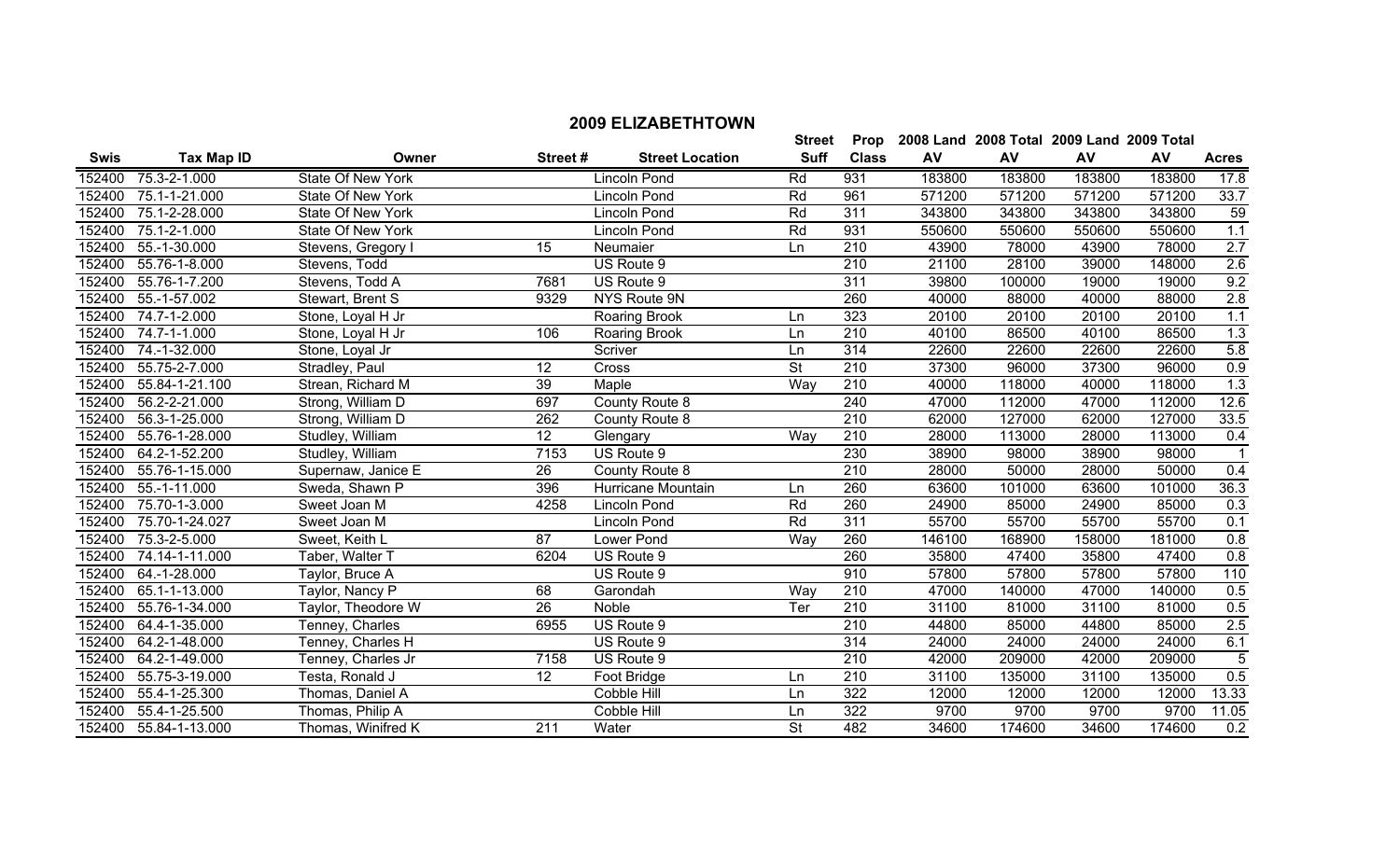|             |                             |                                |                 |                        | <b>Street</b>            | Prop             |        | 2008 Land 2008 Total 2009 Land 2009 Total |        |         |              |
|-------------|-----------------------------|--------------------------------|-----------------|------------------------|--------------------------|------------------|--------|-------------------------------------------|--------|---------|--------------|
| <b>Swis</b> | <b>Tax Map ID</b>           | Owner                          | Street#         | <b>Street Location</b> | <b>Suff</b>              | <b>Class</b>     | AV     | AV                                        | AV     | AV      | <b>Acres</b> |
| 152400      | 55.4-1-9.000                | Thompson, Charles C III        |                 | Roscoe                 | Rd                       | 322              | 33500  | 33500                                     | 33500  | 33500   | 43.4         |
| 152400      | 55.4-1-13.000               | Thompson, Charles C III        |                 | Cross                  | St                       | 314              | 700    | 700                                       | 700    | 700     | 0.7          |
| 152400      | 64.4-1-48.000               | Thorsen, John                  | 6982            | US Route 9             |                          | $\overline{210}$ | 45500  | 98000                                     | 45500  | 98000   | 2.7          |
| 152400      | 55.83-3-19.000              | Ticonderoga Federal Credit Uni | 7519            | Court                  | <b>St</b>                | 462              | 165000 | 165000                                    | 260000 | 755000  | 0.65         |
| 152400      | 75.1-2-23.000               | Tilley, Carolyn P              | 237             | <b>Lower Pond</b>      | Way                      | 270              | 140000 | 155000                                    | 154000 | 169000  | 0.7          |
| 152400      | 64.2-1-63.000               | Tomkins, John III              | 7335            | US Route 9             |                          | $\overline{210}$ | 41000  | 139000                                    | 41000  | 139000  | 3.84         |
| 152400      | 64.2-1-62.000               | Tomkins, John III              |                 | US Route 9             |                          | 311              | 1500   | 1500                                      | 1500   | 1500    | 0.38         |
| 152400      | 64.4-1-10.000               | Torok, Alex                    |                 | Lobdell                | Ln                       | 312              | 68800  | 76400                                     | 68800  | 76400   | 43.7         |
| 152400      | 55.76-1-43.000              | Town Of Elizabethtown          | 13              | Campe Park             | Way                      | 682              | 92400  | 92400                                     | 92400  | 92400   | 6.6          |
| 152400      | 55.84-1-11.000              | Town of Elizabethtown          | 8               | Noble                  | Ter                      | 210              | 9300   | 55000                                     | 9300   | 55000   | 0.1          |
| 152400      | 55.75-2-3.000               | Town Of Elizabethtown          | $\overline{2}$  | County Route 10        |                          | 651              | 158200 | 334000                                    | 158200 | 334000  | 2.3          |
| 152400      | 55.4-1-23.000               | Town Of Elizabethtown          | 8405            | NYS Route 9N           |                          | 552              | 705000 | 1340000                                   | 705000 | 1340000 | 110          |
| 152400      | 55.4-1-4.000                | Town Of Elizabethtown          | 8786            | <b>NYS Route 9N</b>    |                          | 822              | 109000 | 109000                                    | 109000 | 109000  | 99.73        |
| 152400      | 56.77-1-2.000               | Town Of Elizabethtown          | $\overline{22}$ | Woodruff               | Ln                       | 651              | 64200  | 295200                                    | 64200  | 295200  | 1.7          |
| 152400      | 56.77-1-1.000               | Town Of Elizabethtown          | $\overline{13}$ | Woodruff               | Ln                       | 651              | 78600  | 168500                                    | 78600  | 168500  | 4.1          |
| 152400      | 55.75-3-23.000              | Town Of Elizabethtown          |                 | Cross                  | St                       | $\overline{311}$ | 44300  | 44300                                     | 44300  | 44300   | 4.9          |
| 152400      | 55.84-5-9.120               | Town Of Elizabethtown          |                 | River                  | $\overline{\mathsf{St}}$ | 330              | 52500  | 52500                                     | 52500  | 52500   | 3.33         |
| 152400      | 55.76-1-41.000              | Town Of Elizabethtown          |                 | Noble                  | Ter                      | 682              | 17300  | 17300                                     | 17300  | 17300   | 0.13         |
| 152400      | 55.76-1-44.000              | Town Of Elizabethtown          |                 | Water                  | St                       | 682              | 86800  | 86800                                     | 86800  | 86800   | 6.2          |
| 152400      | 74.7-1-23.000               | Town Of Elizabethtown          |                 | US Route 9             |                          | 822              | 100    | 100                                       | 100    | 100     | 0.1          |
| 152400      | 55.74-1-16.000              | Town Of Elizabethtown          |                 | Lord                   | Rd                       | 822              | 114800 | 114800                                    | 114800 | 114800  | 0.5          |
| 152400      | 55.-1-25.000                | Town Of Elizabethtown          |                 | Hurricane Mountain     | Ln                       | 822              | 87000  | 87000                                     | 87000  | 87000   | 96.5         |
| 152400      | $\overline{74.7}$ -1-7.033  | Town Of Elizabethtown          | 6               | Simonds Hill           | Rd                       | 931              | 700    | 700                                       | 700    | 700     | 0.05         |
| 152400      | 55.75-3-30.000              | Town Of Elizabethtown          |                 | Cross                  | St                       | 330              | 19000  | 19000                                     | 19000  | 19000   | 0.7          |
| 152400      | 55.84-3-20.000              | Town Of Elizabethtown          | 7563            | Court                  | St                       | 652              | 80600  | 213400                                    | 80000  | 196000  | 0.2          |
| 152400      | 55.76-1-1.112               | Town Of Elizabethtown          |                 | Cross                  | St                       | 330              | 2500   | 2500                                      | 2500   | 2500    | 0.31         |
| 152400      | 55.84-3-24.000              | Town Of Elizabethtown          |                 | Court                  | <b>St</b>                | 593              | 150000 | 153000                                    | 168000 | 170000  | 0.5          |
| 152400      | 55.4-1-24.200               | Town of Elizabethtown          | 8619            | NYS Route 9N           |                          | 322              | 95700  | 95700                                     | 95700  | 95700   | 94.95        |
| 152400      | 65.2-4-13.000               | Town Of Westport               |                 | Ledge Hill             | Rd                       | 910              | 58400  | 58400                                     | 58400  | 58400   | 55           |
| 152400      | 64.4-1-38.000               | Trinko, Donna M                | 6999            | US Route 9             |                          | 260              | 45300  | 95000                                     | 45300  | 95000   | 10.1         |
| 152400      | $\overline{64.4}$ -1-36.000 | Trinko, Donna M                |                 | US Route 9             |                          | 323              | 20700  | 20700                                     | 20700  | 20700   | 1.9          |
| 152400      | 75.1-1-2.000                | Trombley, Edmund               |                 | Lincoln Pond           | $\overline{Rd}$          | 314              | 19900  | 19900                                     | 19900  | 19900   | 0.9          |
| 152400      | 86.1-1-13.112               | Trow, Thomas J                 |                 | Lincoln Pond           | Rd                       | 314              | 20900  | 20900                                     | 20900  | 20900   | 0.81         |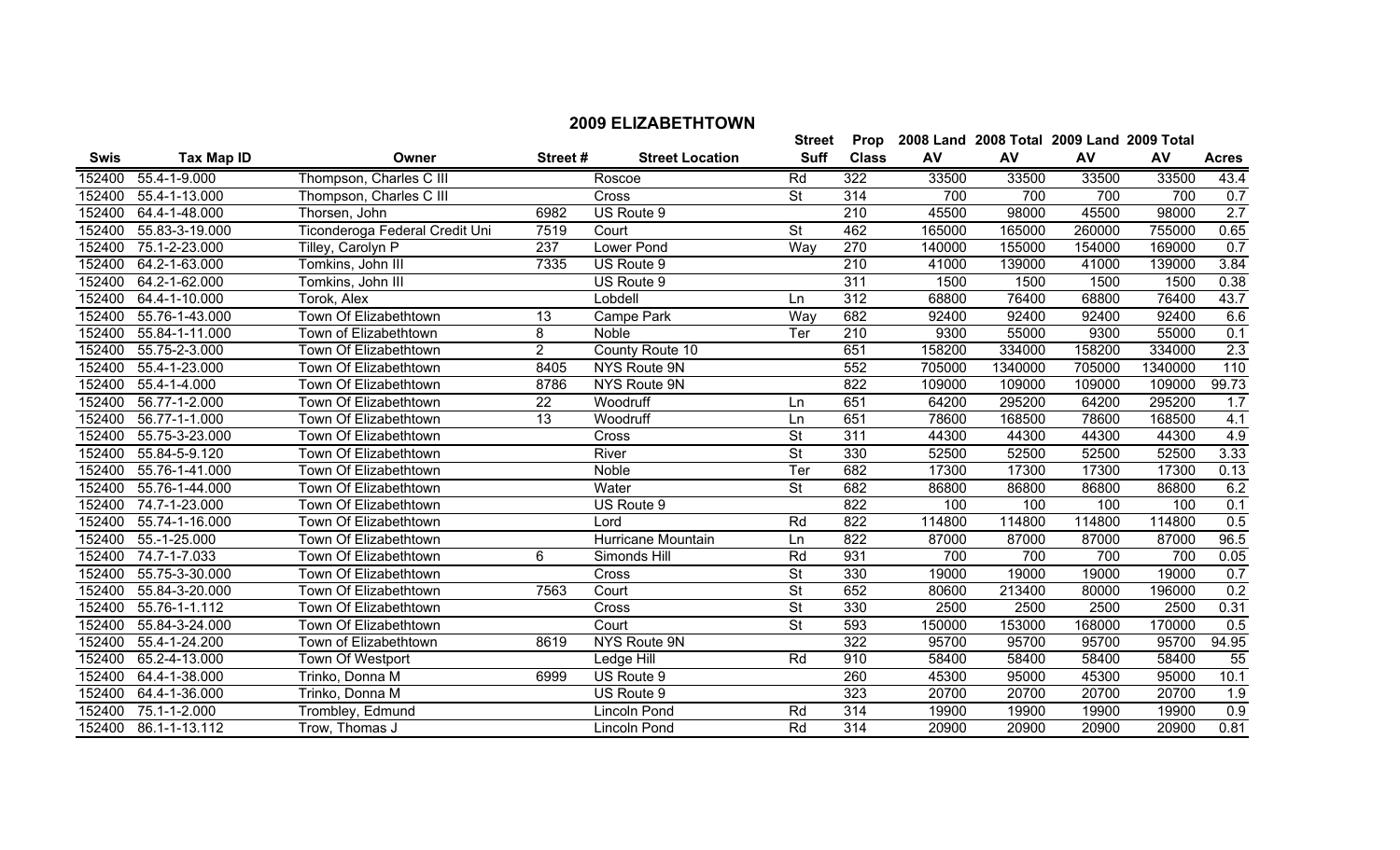|             |                             |                              |                  |                        | <b>Street</b>            | Prop             |        | 2008 Land 2008 Total 2009 Land 2009 Total |              |        |                  |
|-------------|-----------------------------|------------------------------|------------------|------------------------|--------------------------|------------------|--------|-------------------------------------------|--------------|--------|------------------|
| <b>Swis</b> | <b>Tax Map ID</b>           | Owner                        | Street#          | <b>Street Location</b> | <b>Suff</b>              | <b>Class</b>     | AV     | AV                                        | AV           | AV     | <b>Acres</b>     |
| 152400      | 86.1-1-13.113               | Trow, Thomas J               | 95               | <b>Twin Brooks</b>     | Dr                       | 260              | 64000  | 195000                                    | 64000        | 195000 | 2.9              |
| 152400      | 65.2-4-17.000               | Trust U/W Julia B Chittenden |                  | Meigsville             | Rd                       | 910              | 55500  | 55500                                     | 55500        | 55500  | 68               |
| 152400      | 55.-1-47.000                | Tryon, Newman D              | 9                | Slide Brook            | Way                      | 240              | 120000 | 271000                                    | 120000       | 271000 | 18.5             |
| 152400      | 75.1-2-10.000               | Trypaluk, Jan                | 198              | Lower Pond             | Way                      | 260              | 40000  | 61000                                     | 40000        | 61000  | 3                |
| 152400      | 75.70-1-16.000              | Turek, Charles Jr            | $\overline{34}$  | <b>Francis Myers</b>   | Dr                       | 260              | 191900 | 227100                                    | 207000       | 240000 | $\overline{1}$   |
| 152400      | 74.2-1-8.000                | Turk, George                 | 6613             | US Route 9             |                          | 240              | 144000 | 185000                                    | 144000       | 185000 | 123.8            |
| 152400      | 65.2-4-3.000                | Turnbull, Eugene R           | $\overline{2}$   | <b>Brainards Forge</b> | Rd                       | 210              | 32000  | 89000                                     | 32000        | 89000  | 1.2              |
| 152400      | 55.83-2-4.000               | Turner, Claude               | $\overline{51}$  | Park                   | $\overline{\mathsf{St}}$ | 210              | 43000  | 204000                                    | 46000        | 204000 | 5.8              |
| 152400      | 85.-1-25.000                | Underwood Club Inc           |                  | US Route 9             |                          | 910              | 508800 | 508800                                    | 508800       | 508800 | 760.9            |
| 152400      | 75.3-2-30.120               | Uttrich, Robert C            | 49               | <b>Twin Brooks</b>     | Dr                       | 314              |        |                                           | 20200        | 20200  | 1.3              |
| 152400      | 75.70-1-7.000               | Vadney, John M               |                  | Lincoln Pond           | Rd                       | 314              | 22500  | 22500                                     | 22500        | 22500  | 5.75             |
| 152400      | 75.70-1-5.000               | Vadney, John M               | 4252             | <b>Lincoln Pond</b>    | Rd                       | 260              | 18600  | 48000                                     | 18600        | 48000  | 0.2              |
| 152400      | 75.70-1-27.000              | Vadney, John M               |                  | <b>Lincoln Pond</b>    | Rd                       | 311              |        |                                           | 600          | 600    | 0.03             |
| 152400      | 65.1-1-27.100               | Vanderhoof, Maria W          | 7762             | NYS Route 9N           |                          | 421              | 66900  | 266900                                    | 66900        | 180000 | 10.81            |
| 152400      | 65.2-4-20.100               | Vanderhoof, Maria W          | 7707             | NYS Route 9N           |                          | $\overline{210}$ | 44000  | 198000                                    | 44000        | 198000 | 8.1              |
| 152400      | 65.2-4-1.100                | Vanderhoof, Maria W          |                  | NYS Route 9N           |                          | 323              | 38100  | 38100                                     | 38100        | 38100  | 13.8             |
| 152400      | 64.2-1-40.000               | VanderLee, Victorie          |                  | US Route 9             |                          | 322              | 86400  | 86400                                     | 86400        | 86400  | 43.3             |
| 152400      | 64.28-1-5.000               | VanWie, Glen                 | 34               | Hand                   | Ave                      | 210              | 79000  | 468000                                    | 79000        | 468000 | 5.7              |
| 152400      | $\overline{64.27}$ -1-1.100 | VanWie, Glenn                |                  | Court                  | $\overline{\mathsf{St}}$ | 322              | 27000  | 27000                                     | 38000        | 38000  | 10.92            |
| 152400      | 55.84-5-4.000               | Verizon New York Inc         | 7598             | Court                  | St                       | 831              | 55700  | 360000                                    | 55700        | 360000 | 0.8              |
| 152400      | 624.-9999-631.900/1881      | Verizon New York Inc         |                  | <b>Outside Plant</b>   |                          | 836              | 0      | 258473                                    | $\mathbf{0}$ | 232036 | $\overline{0}$   |
| 152400      | 75.3-2-12.000               | Vetter, Margaret             | 51               | Lower Pond             | Way                      | 260              | 202600 | 238900                                    | 220000       | 259000 | $\overline{3.7}$ |
| 152400      | 74.2-1-41.000               | Virella, Deborah E           | 43               | Gilligan               | Ln                       | 240              | 52000  | 204000                                    | 52000        | 204000 | 24.6             |
| 152400      | 55.84-4-20.000              | Vosburg, Brent L             | 75               | Hand                   | Ave                      | $\overline{210}$ | 28000  | 101000                                    | 28000        | 101000 | 0.4              |
| 152400      | 56.3-1-18.300               | Wagner, Brigitte S           | $\overline{277}$ | County Route 8         |                          | $\overline{210}$ | 41900  | 93000                                     | 41900        | 93000  | 5.3              |
| 152400      | 56.3-1-48.200               | Wagner, Robert               |                  | NYS Route 9N           |                          | 322              | 43900  | 43900                                     | 43900        | 43900  | 21.12            |
| 152400      | 65.1-1-21.000               | Wagner, Robert J             | 8042             | NYS Route 9N           |                          | $\overline{210}$ | 42000  | 131000                                    | 42000        | 131000 | 1.8              |
| 152400      | 65.1-1-20.000               | Wagner, Robert J             |                  | NYS Route 9N           |                          | 314              | 10400  | 10400                                     | 10400        | 10400  | 2.66             |
| 152400      | 55.76-1-26.001              | Walker, James A III          | 156              | Water                  | <b>St</b>                | 210              | 24900  | 170000                                    | 25000        | 171000 | 1.8              |
| 152400      | 74.-1-22.120                | Wallace, Daniel J            | 4483             | Lincoln Pond           | Rd                       | 210              | 38900  | 168900                                    | 38900        | 168900 |                  |
| 152400      | 55.76-1-9.000               | Wallace, Diane D             | 7699             | US Route 9             |                          | 210              | 31100  | 92000                                     | 31100        | 92000  | 0.5              |
| 152400      | 56.1-1-13.000               | Walls, Janet E               |                  | County Route 8         |                          | 314              | 35400  | 35400                                     | 35400        | 35400  | 10               |
| 152400      | 55.75-1-22.000              | Walsh, Patricia M            | 5                | Roscoe                 | Rd                       | 210              | 28000  | 78000                                     | 28000        | 78000  | 0.4              |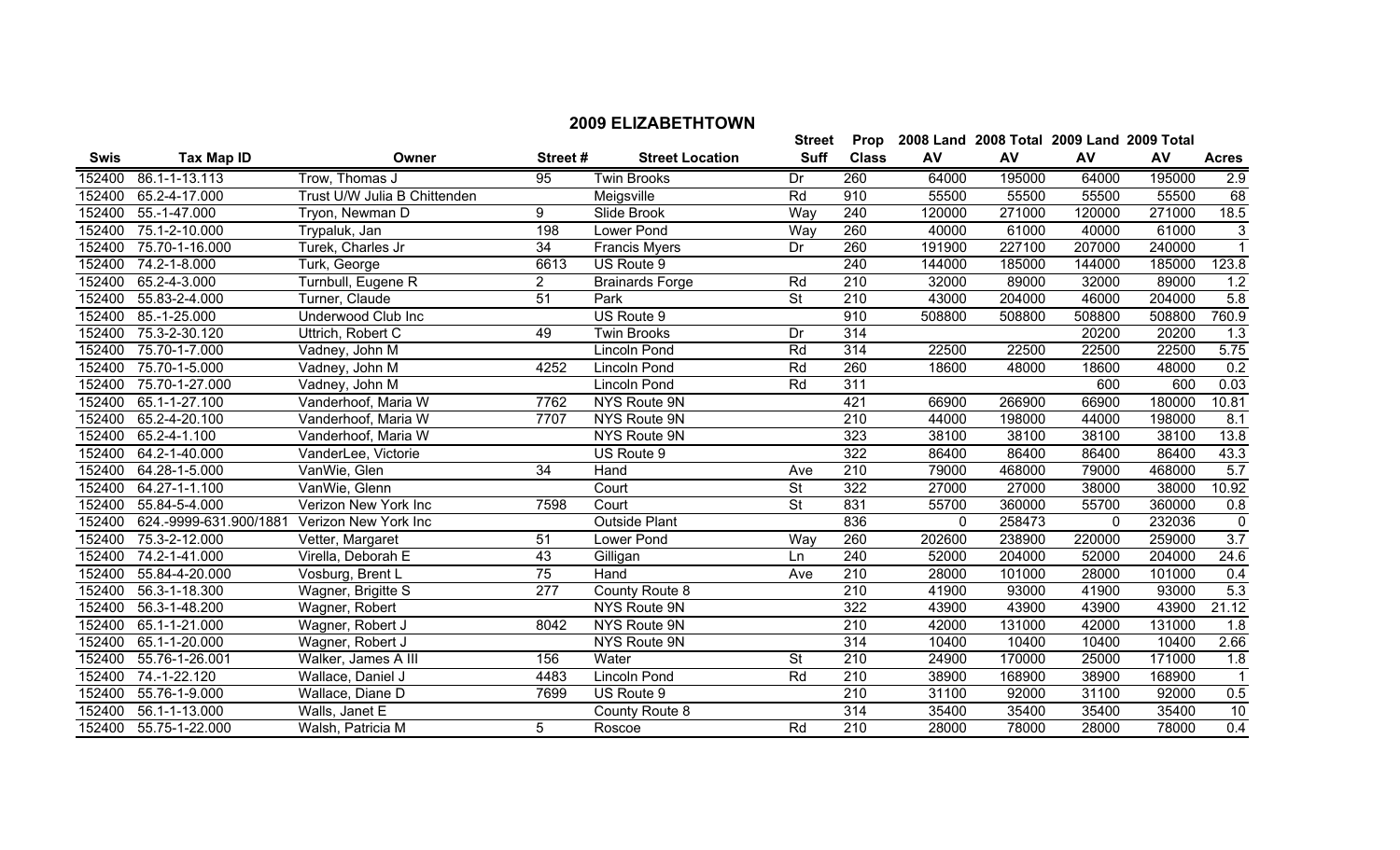**Street** 

|             |                       |                     |         |                        | Street                   | Prop             |        | 2008 Land 2008 Total 2009 Land 2009 Total |        |        |                  |
|-------------|-----------------------|---------------------|---------|------------------------|--------------------------|------------------|--------|-------------------------------------------|--------|--------|------------------|
| <b>Swis</b> | <b>Tax Map ID</b>     | Owner               | Street# | <b>Street Location</b> | <b>Suff</b>              | <b>Class</b>     | AV     | AV                                        | AV     | AV     | <b>Acres</b>     |
|             | 152400 55.74-1-1.200  | Walter, J Kirk      | 133     | Roscoe                 | Rd                       | 210              | 59000  | 275000                                    | 59000  | 287000 | 1.96             |
| 152400      | 56.1-1-11.000         | Walter, Linda       |         | County Route 8         |                          | 910              | 71000  | 71000                                     | 71000  | 71000  | 79.5             |
| 152400      | 74.14-1-2.000         | Walter, Linda L     | 6337    | US Route 9             |                          | 270              | 31400  | 39000                                     | 31400  | 39000  | 1.4              |
| 152400      | 65.2-4-2.200          | Waltz, Gustave      | 7672    | NYS Route 9N           |                          | 240              | 47000  | 148000                                    | 47000  | 148000 | 10               |
| 152400      | 65.3-1-4.000          | Ward Bros PR LLC    |         | Lincoln Pond           | Rd                       | 912              | 115600 | 115600                                    | 115600 | 115600 | 236              |
| 152400      | 75.3-2-26.000         | Ward Lumber Co Inc  |         | <b>Lincoln Pond</b>    | Rd                       | 912              | 108500 | 108500                                    | 108500 | 108500 | 201.3            |
| 152400      | 75.3-2-2.000          | Ward, Elizabeth     | 103     | Lower Pond             | Way                      | 260              | 171700 | 208100                                    | 186000 | 223000 | 2.2              |
| 152400      | 75.70-1-20.000        | Watts, Joseph W III | 4237    | Lincoln Pond           | Rd                       | 260              | 152500 | 226000                                    | 165000 | 238000 | 0.9              |
| 152400      | 75.1-2-35.000         | Weber, Robert L     | 146     | Paynes                 | Way                      | 260              | 152100 | 177100                                    | 167000 | 190000 | 0.9              |
| 152400      | 74.2-1-23.000         | Weber, Robert L     | 163     | Simonds Hill           | Rd                       | 240              | 123000 | 270000                                    | 178000 | 335000 | 159.3            |
| 152400      | 56.3-1-13.000         | Weber, Sandra       | 7847    | US Route 9             |                          | 260              | 39300  | 73000                                     | 39300  | 73000  | 1.1              |
| 152400      | 56.3-1-10.200         | Weber, Sandra       |         | US Route 9             |                          | 910              | 34200  | 34200                                     | 34200  | 34200  | 40.9             |
|             | 152400 64.2-2-12.000  | Webster, Henry      | 5465    | Lincoln Pond           | Rd                       | 240              | 82000  | 296000                                    | 89000  | 303000 | 9.82             |
| 152400      | 55.75-1-21.000        | Weeks, Sue          | 113     | Water                  | $\overline{\mathsf{St}}$ | $\overline{312}$ | 42000  | 62000                                     | 42000  | 62000  | $\overline{1.8}$ |
| 152400      | 75.1-1-8.000          | White, Betty        |         | Kingdom Dam            | Ln                       | 322              | 45800  | 45800                                     | 45800  | 45800  | 26.7             |
|             | 152400 55.75-1-26.000 | White, Thomas J     | 97      | Water                  | $\overline{\mathsf{St}}$ | 210              | 34200  | 110000                                    | 37000  | 112000 | 0.7              |
| 152400      | 55.75-1-23.000        | White, Thomas J     |         | Dougan                 | Ln                       | 311              | 20500  | 20500                                     | 20500  | 20500  | 1.7              |
| 152400      | 56.3-1-48.100         | Whitecross, lan     | 8174    | NYS Route 9N           |                          | 280              | 178000 | 420000                                    | 178000 | 444000 | 25               |
|             | 152400 55.-1-36.000   | Whitney, Joshua M   | 30      | Crowningshield         | Ln                       | 210              | 44000  | 73000                                     | 44000  | 73000  | $\overline{3}$   |
| 152400      | 55.-1-24.000          | Wiesinger, Keith    |         | Hurricane Mountain     | Ln                       | 312              | 20100  | 21800                                     | 20100  | 21800  | 1.1              |
| 152400      | 74.7-1-26.000         | Wilkison, Ronald J  |         | US Route 9             |                          | 322              | 31100  | 31100                                     | 31100  | 31100  | 21.1             |
| 152400      | 74.7-1-25.000         | Wilkison, Ronald J  | 29      | Bishop                 | Rd                       | 210              | 61000  | 296000                                    | 67000  | 343000 | 2.4              |
|             | 152400 55.-3-1.000    | Williams, Laurie    |         | NYS Route 9N           |                          | 910              |        |                                           | 60000  | 60000  | 63.4             |
| 152400      | 55.-3-2.100           | Williams, Laurie    | 9216    | NYS Route 9N           |                          | 240              |        |                                           | 45000  | 71000  | 12               |
| 152400      | 74.-1-42.120          | Willnus, Susan F    | 6127    | US Route 9             |                          | 210              | 39100  | 64100                                     | 39100  | 64100  | 1.29             |
| 152400      | 75.3-1-3.000          | Willsey, Diane      | 4445    | Lincoln Pond           | Rd                       | 260              | 49100  | 63100                                     | 49100  | 63100  | 5.3              |
| 152400      | 74.14-1-15.200        | Wolf, David J       | 6161    | US Route 9             |                          | 240              | 50000  | 168000                                    | 50000  | 168000 | 20.8             |
| 152400      | 56.3-1-35.300         | Wolf, Linda         | 7806    | NYS Route 9N           |                          | 240              | 89600  | 222700                                    | 89600  | 222700 | 104.1            |
| 152400      | 65.2-4-18.000         | Wolf, Robert K      |         | Meigsville             | Rd                       | 910              | 33900  | 33900                                     | 33900  | 33900  | 45.9             |
|             | 152400 65.2-4-19.000  | Wolf, Robert K      |         | Meigsville             | Rd                       | 321              | 38600  | 38600                                     | 38600  | 38600  | 14.5             |

 64.2-1-4.100 Wolson Mary Sue D 127 Cobble Hill Ln 210 80000 315000 89000 330000 6.51 152400 74.-1-14.000 Woods, Basil K 54 Gilligan Ln 260 42200 122000 42000 130000 5.7 75.3-2-19.000 Woodward, Kurt P 4270 Lincoln Pond Rd 210 101000 244000 150000 290000 0.3